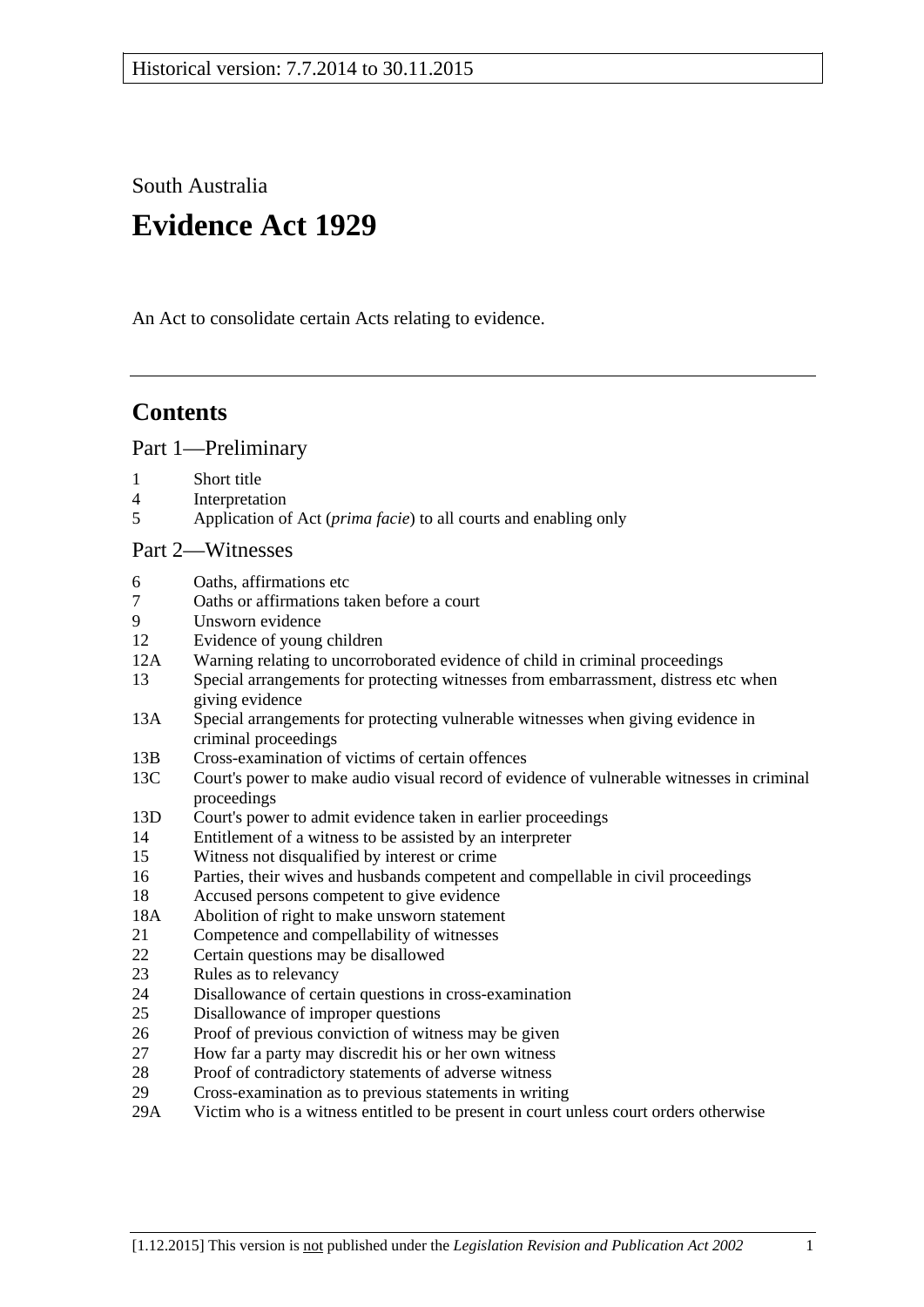# [Part 3—Miscellaneous rules of evidence](#page-24-0)

#### [Division 1—Miscellaneous rules of evidence in general cases](#page-24-1)

- 30 [As to comparison of disputed writing](#page-24-2)
- 31 [Attesting witness need not be called in certain cases](#page-24-3)
- 33 [Disclosure in action for defamation](#page-24-4)
- 34 [Admissions by accused persons](#page-24-5)
- 34A [Proof of commission of offence](#page-24-6)
- 34AB [Identification evidence](#page-24-7)
- 34C [Admissibility of documentary evidence as to facts in issue](#page-25-0)<br>34CA Statement of protected witness
- [Statement of protected witness](#page-26-0)
- 34CB [Direction relating to delay where defendant forensically disadvantaged](#page-27-0)
- 34D [Weight to be attached to evidence](#page-27-1)
- 34E [Proof of instrument to validity of which attestation is necessary](#page-28-0)
- 34F [Presumptions as to documents twenty years old](#page-28-1)
- 34G [Interpretation and savings](#page-28-2)
- 34H [Evidence of access or non-access](#page-28-3)
- 34J [Special provision for taking evidence where witness is seriously ill](#page-28-4)
- 34K [Admissibility of depositions at trial](#page-29-0)
- 34KA [Admissibility of evidence of out of court statements by unavailable witnesses](#page-29-1)
- 34KB [Credibility](#page-30-0)
- 34KC [Stopping the case where evidence is unconvincing](#page-31-0)
- 34KD [Court's general discretion to exclude evidence](#page-32-0)

## [Division 2—Miscellaneous rules of evidence in sexual cases](#page-32-1)

- 34L [Evidence in sexual cases generally](#page-32-2)
- 34M [Evidence relating to complaint in sexual cases](#page-33-0)
- 34N [Directions relating to consent in certain sexual cases](#page-34-0)

Division [3—Admissibility of evidence showing discreditable conduct or disposition](#page-34-1)

- 34O [Application of Division](#page-34-2)
- 34P [Evidence of discreditable conduct](#page-35-0)
- 34Q [Use of evidence for other purposes](#page-35-1)
- 34R [Trial directions](#page-35-2)
- 34S [Certain matters excluded from consideration of admissibility](#page-36-0)
- 34T [Severance](#page-36-1)
- [Part 4—Public Acts and documents](#page-38-0)
- 35 [Judicial notice of legislative instruments](#page-38-1)
- 36 [Proof of votes and proceedings of Parliament](#page-38-2)
- 37 [Evidentiary value of official publications](#page-38-3)<br>37A Proof of Gazette
- [Proof of Gazette](#page-38-4)
- 37B [Proof of printing by Government Printer](#page-38-5)
- 37C [Proof of Imperial orders-in-Council](#page-39-0)
- 38 [Foreign and Colonial Acts of State, judgments etc provable by copies](#page-39-1)
- 39 [Public documents provable by examined or certified copy](#page-39-2)
- 40 [Proof of documents by examined or certified copies](#page-40-0)
- 41 [Certifying a false document](#page-40-1)
- 42 [Proof of conviction or acquittal of an indictable offence](#page-40-2)
- 43 [Proof of convictions and orders of courts of summary jurisdiction](#page-40-3)
- 43A [Proof of identity of person convicted in another State](#page-41-0)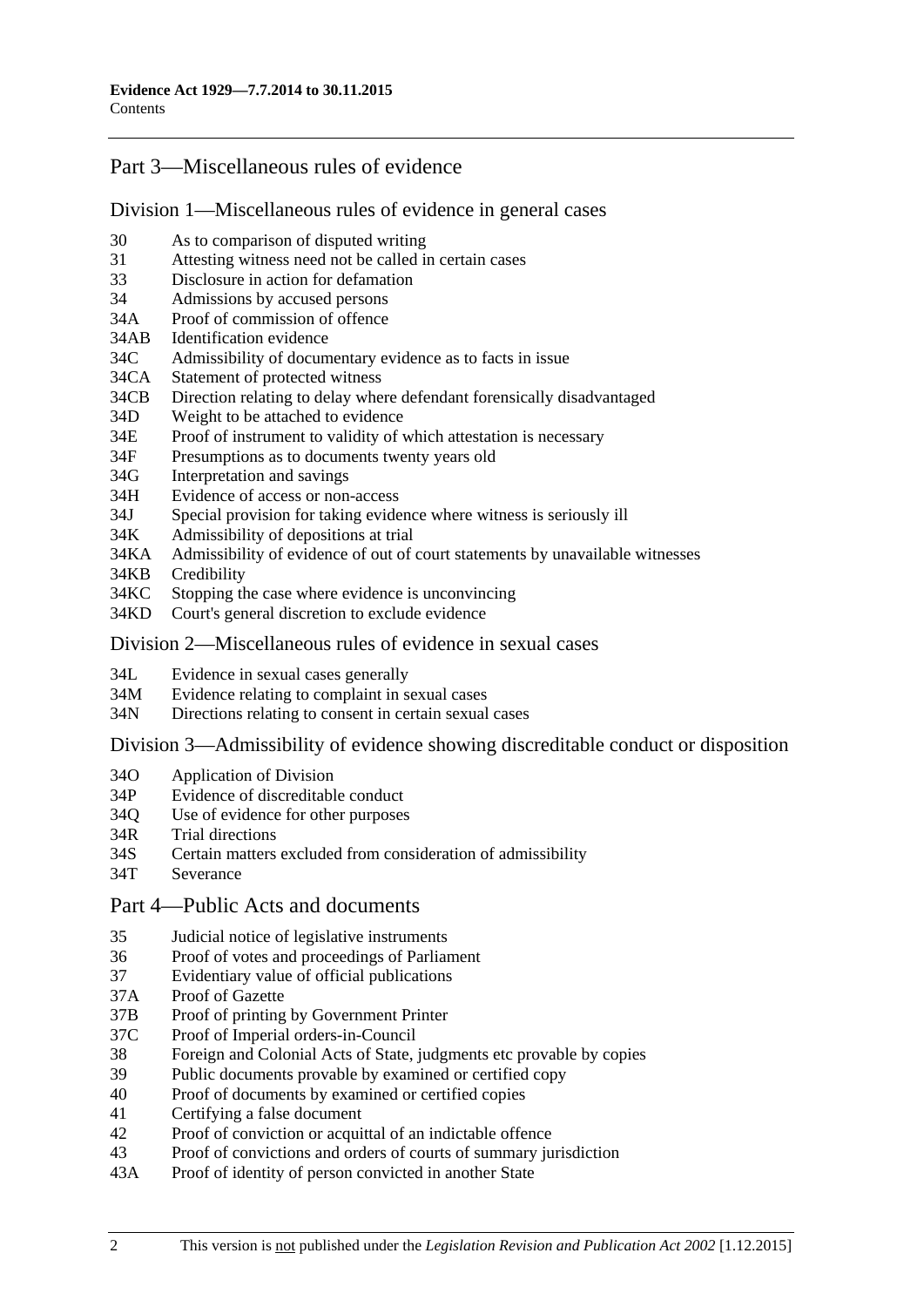- 44 [Registers of British vessels and certificates of registry admissible as](#page-41-1) *prima facie* evidence [of their contents](#page-41-1)
- 45 [Documents relating to transportation of persons or goods](#page-41-2)
- 45A [Admission of business records in evidence](#page-42-0)
- 45B [Admission of certain documents in evidence](#page-43-0)
- 45C [Modification of best evidence rule](#page-43-1)

## [Part 5—Banking records](#page-46-0)

- 46 [Interpretation](#page-46-1)
- 47 [Admission of banking record in evidence](#page-46-2)
- 48 [Evidence of non-existence of account may be given by affidavit](#page-46-3)
- 49 [Power to order inspection of banking records etc](#page-47-0)
- 50 [Bank not compellable to produce records except under order](#page-48-0)
- 51 [Costs occasioned by default of bank](#page-48-1)

## [Part 6—Telegraphic messages](#page-50-0)

- 53 [Party may give notice of intention to adduce telegraphic message in evidence](#page-50-1)
- 54 [And thereupon may produce message received with evidence that same received from](#page-50-2)  [telegraph station](#page-50-2)
- 55 [After notice, sending a message may be proved by production of copy message and](#page-50-3)  [evidence of payment of fees for transmission](#page-50-3)
- 56 [Certain documents may be transmitted by electric telegraph under restriction](#page-51-0)<br>57 Copies so transmitted to be as valid and effectual as originals
- [Copies so transmitted to be as valid and effectual as originals](#page-52-0)
- 58 [Penalty for false certificate of sending message](#page-52-1)
- 59 [Signing false certificate upon copy](#page-52-2)

#### [Part 6A—Computer evidence](#page-54-0)

- 59A [Interpretation](#page-54-1)
- 59B [Admissibility of computer output](#page-54-2)
- 59C [Regulations](#page-55-0)

## [Part 6B—Obtaining evidence from outside a court's territorial jurisdiction](#page-56-0)

- 59D [Interpretation](#page-56-1)
- 59E [Taking of evidence outside the State](#page-56-2)
- 59F [Power of South Australian Court to take evidence on request](#page-57-0)
- 59G [Depositions to be signed](#page-57-1)
- 59H [Transmission of request](#page-57-2)
- 59I [Saving provision](#page-58-0)

# [Part 6C—Use of audio and audio visual links](#page-60-0)

#### [Division 1—Preliminary](#page-60-1)

- 59IA [Interpretation](#page-60-2)
- 59IB [Transitional](#page-60-3)
- 59IC [Application of Part](#page-60-4)

## [Division 2—Use of interstate audio or audio visual link in proceedings before South](#page-61-0)  [Australian courts](#page-61-0)

- 59ID [Application of this Division](#page-61-1)
- 59IE [State courts may take evidence and submissions from outside State](#page-61-2)
- 59IF [Expenses](#page-61-3)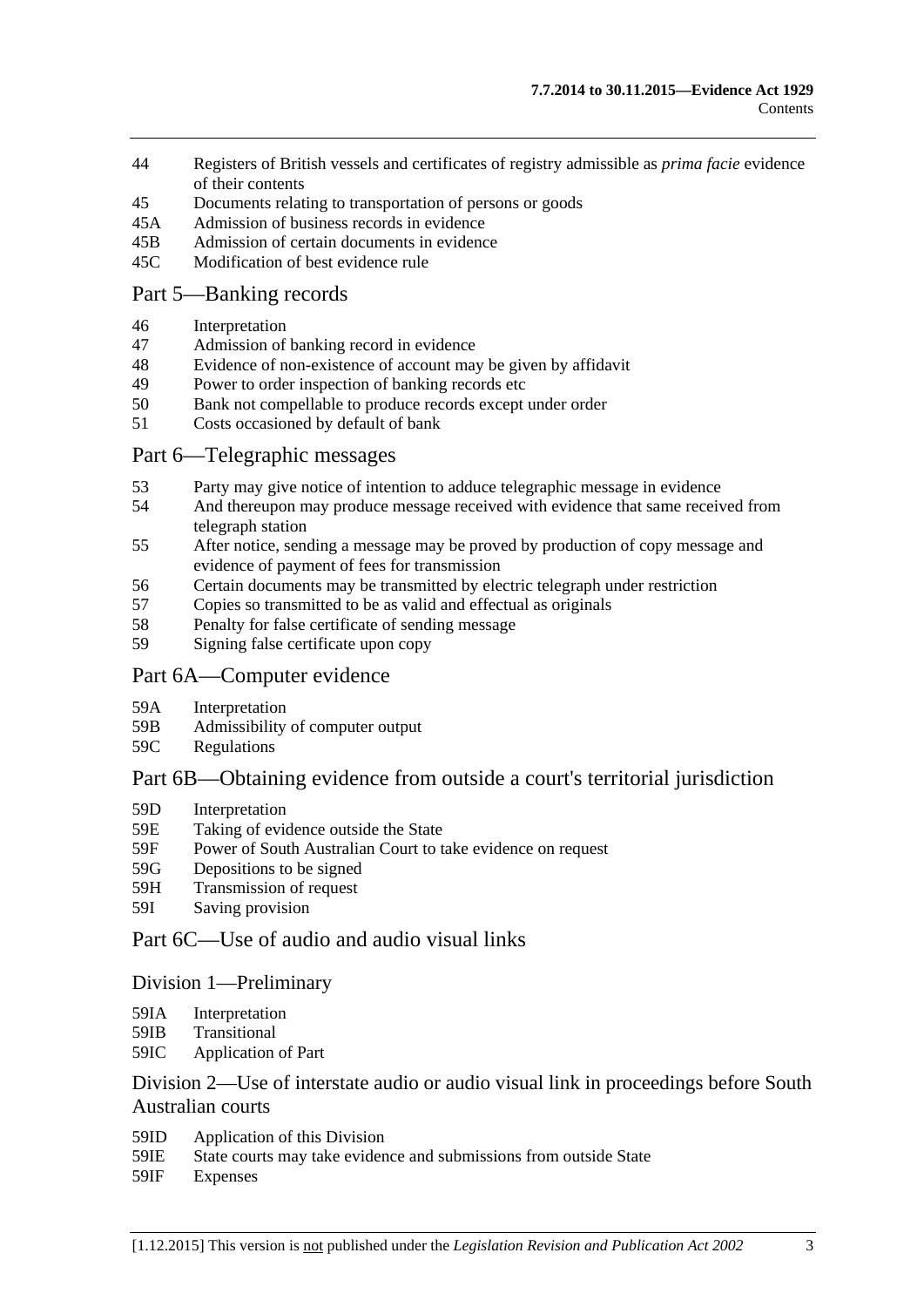#### 59IG [Counsel entitled to practise](#page-61-4)

[Division 3—Use of interstate audio or audio visual link in proceedings in](#page-62-0)  [participating States](#page-62-0)

- 59IH [Application of Division](#page-62-1)
- 59II [Recognised courts may take evidence or receive submissions from persons in South](#page-62-2)  [Australia](#page-62-2)
- 59IJ [Powers of recognised courts](#page-62-3)
- 59IK [Orders made by recognised court](#page-62-4)
- 59IL [Enforcement of order](#page-62-5)
- 59IM [Privileges, protection and immunity of participants in proceedings in courts of](#page-63-0)  [participating States](#page-63-0)
- 59IN [Recognised court may administer oath in South Australia](#page-63-1)
- 59IO [Assistance to recognised court](#page-63-2)
- 59IP [Contempt of recognised courts](#page-63-3)

#### [Division 4—Use of audio visual link or audio link generally](#page-64-0)

- 59IQ [Appearance etc by audio visual link or audio link](#page-64-1)
- 59IR [Communication between lawyer and client](#page-65-0)
- [Part 7—General provisions](#page-68-0)

#### [Division 1—Power to dispense with formal proof](#page-68-1)

- 59J [Court's power to dispense with formal proof](#page-68-2)
- [Division 2—Notice of action](#page-68-3)
- 60 [Sufficiency of notice of action](#page-68-4)

#### [Division 3—Facilitation of proof of certain matters](#page-68-5)

- 62 [Proof of "public place" in certain cases](#page-68-6)
- 62A [Proof of place being within municipality etc](#page-68-7)
- 63 [Proof of foreign law](#page-69-0)
- 63A [Evidence as to foreign law](#page-69-1)
- 64 [Proof of matters of history, science etc](#page-69-2)
- 65 [Reference by court to books, official certificates etc](#page-69-3)
- 65A [Proof of age](#page-70-0)

#### [Division 4—Taking affidavits](#page-70-1) etc outside the State

- 66 [Taking of affidavits out of the State](#page-70-2)
- 66A [Taking of affidavits out of the State by sailors, soldiers and airmen](#page-71-0)
- 67 [Extension of provisions relating to affidavits to attestation etc of other documents](#page-72-0)

#### [Division 5—Admission of official documents in evidence](#page-72-1)

67A [Admissibility of documents without proof of seal etc](#page-72-2)

#### [Division 6—Power of foreign authority to take evidence](#page-73-0)

67AB [Taking of evidence in this State by foreign authorities](#page-73-1)

#### [Division 7—Select Committee evidence](#page-73-2)

67B [Evidence before the Parliamentary Select Committee of Inquiry into Prostitution](#page-73-3)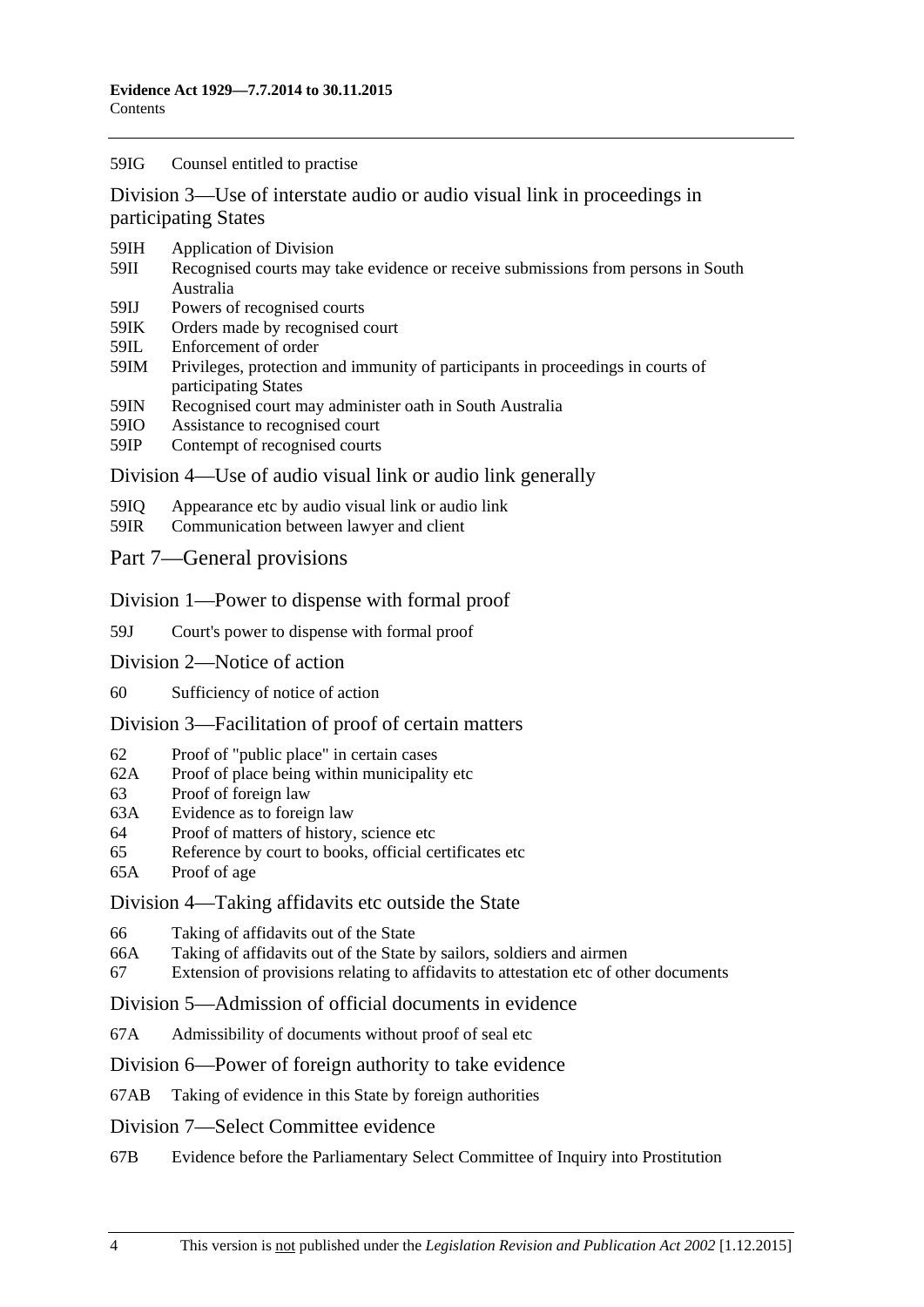[Division 8—Evidence of settlement negotiations](#page-74-0)

67C [Exclusion of evidence of settlement negotiations](#page-74-1)

[Division 9—Protected communications](#page-75-0)

- 67D [Interpretation](#page-75-1)
- 67E [Certain communications to be protected by public interest immunity](#page-75-2)
- 67F [Evidence of protected communications](#page-76-0)

#### [Division 10—Sensitive material](#page-77-0)

- 67G [Interpretation and application](#page-77-1)
- 67H [Meaning of sensitive material](#page-79-0)
- 67I [Procedures for giving restricted access to sensitive material](#page-79-1)
- 67J [Improper dissemination of sensitive material](#page-80-0)

#### [Part 8—Publication of evidence](#page-82-0)

[Division 1—Preliminary](#page-82-1)

68 [Interpretation](#page-82-2)

[Division 2—Orders for clearing court or suppressing publication of evidence etc](#page-82-3)

- 69 [Order for clearing the court](#page-82-4)
- 69A [Suppression orders](#page-83-0)
- 69AB [Review of suppression orders](#page-85-0)<br>69AC Appeal against suppression or
- [Appeal against suppression order etc](#page-86-0)
- 69B [Appeals](#page-86-1)
- 70 [Disobedience to orders under this Division](#page-87-0)
- 71 [Attorney-General to provide annual report](#page-87-1)
- [Division 3—Sexual cases](#page-88-0)
- 71A [Restriction on reporting on sexual offences](#page-88-1)

[Division 4—Cases generally](#page-90-0)

- 71B [Publishers required to report result of certain proceedings](#page-90-1)
- 71C [Restriction on reporting of proceedings following acquittals](#page-91-0)

[Part 9—Miscellaneous](#page-92-0)

73 [Regulations](#page-92-1)

[Schedule 1—Review of identity parade evidence](#page-94-0)

1 [Review and report on section](#page-94-1) 34AB

[Schedule 4—Affidavit about proof of identity of person convicted in another](#page-95-0)  [State or Territory](#page-95-0)

[Legislative history](#page-96-0)

[Appendix—Divisional penalties and expiation fees](#page-109-0)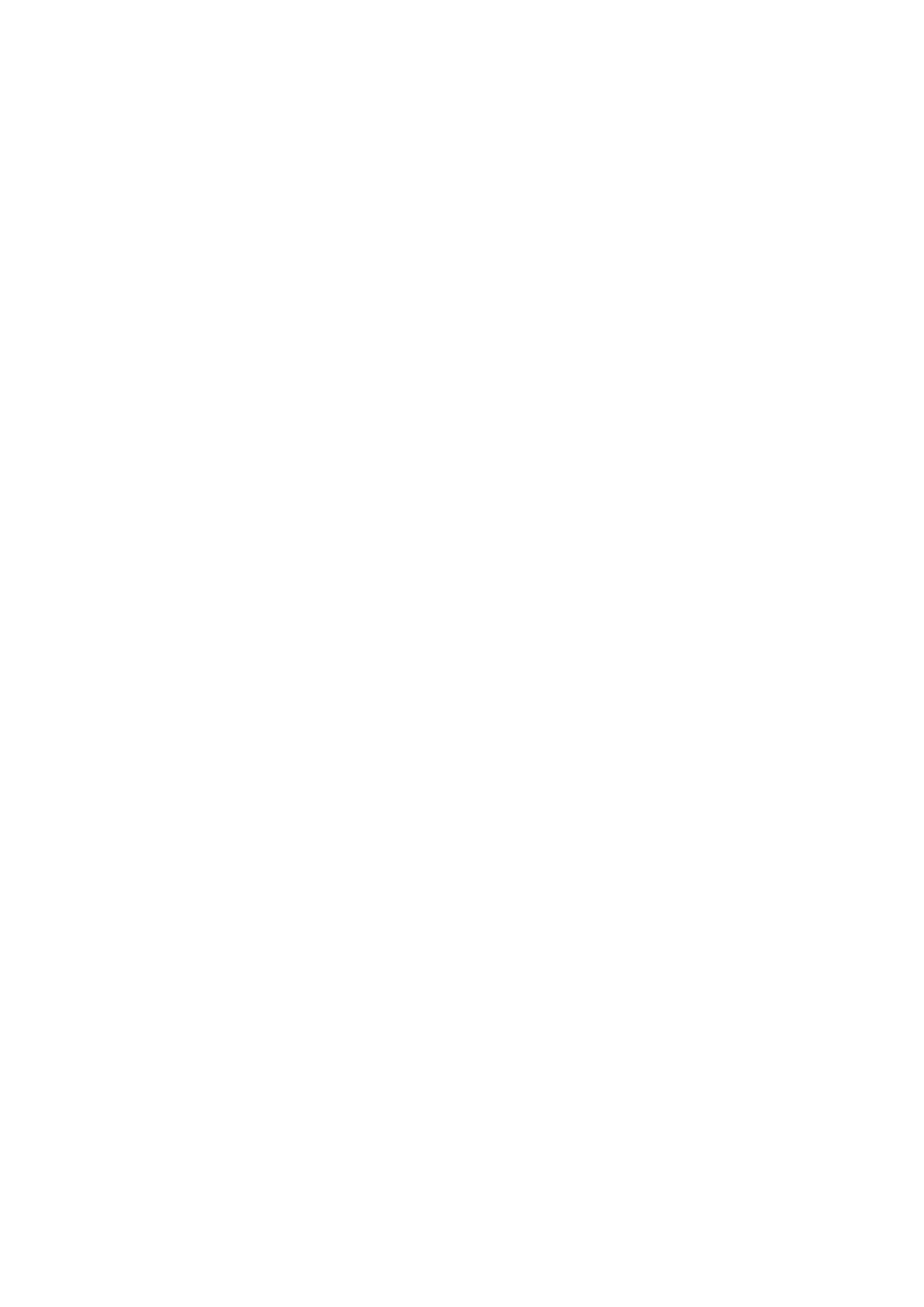# <span id="page-6-0"></span>**The Parliament of South Australia enacts as follows:**

# **Part 1—Preliminary**

## <span id="page-6-1"></span>**1—Short title**

This Act may be cited as the *Evidence Act 1929*.

#### <span id="page-6-2"></span>**4—Interpretation**

In this Act, unless some other intention is expressed, or implied by the context—

*child* means a person under the age of 18 years;

*court* includes a tribunal, authority or person invested by law with judicial or quasi-judicial powers, or with authority to make any inquiry or to receive evidence;

*domestic partner* means a person who is a domestic partner within the meaning of the *[Family Relationships Act](http://www.legislation.sa.gov.au/index.aspx?action=legref&type=act&legtitle=Family%20Relationships%20Act%201975) 1975*, whether declared as such under that Act or not;

*judge* includes the member or members of any court having authority to admit evidence;

*legal proceeding* or *proceeding* includes any action, trial, inquiry, cause, or matter, whether civil or criminal, in which evidence is or may be given and includes an arbitration;

*mental disability* includes an intellectual disability;

*serious offence against the person* means—

- (a) attempted murder; or
- (b) attempted manslaughter; or
- (c) a sexual offence; or
- $(d)$
- (i) an offence of stalking under section 19AA of the *[Criminal Law](http://www.legislation.sa.gov.au/index.aspx?action=legref&type=act&legtitle=Criminal%20Law%20Consolidation%20Act%201935)  [Consolidation Act](http://www.legislation.sa.gov.au/index.aspx?action=legref&type=act&legtitle=Criminal%20Law%20Consolidation%20Act%201935) 1935*; or
- (ii) an offence of causing serious harm under section 23 of the *[Criminal](http://www.legislation.sa.gov.au/index.aspx?action=legref&type=act&legtitle=Criminal%20Law%20Consolidation%20Act%201935)  [Law Consolidation Act](http://www.legislation.sa.gov.au/index.aspx?action=legref&type=act&legtitle=Criminal%20Law%20Consolidation%20Act%201935) 1935*; or
- (iii) an offence involving an unlawful threat to kill or endanger life; or
- (iv) an offence involving abduction; or
- (v) an offence involving blackmail; or
- (vi) an attempt to commit, or assault with intent to commit, any of the offences in the preceding subparagraphs;

#### *sexual offence* means—

- (a) rape; or
- (ab) compelled sexual manipulation; or
- (b) indecent assault; or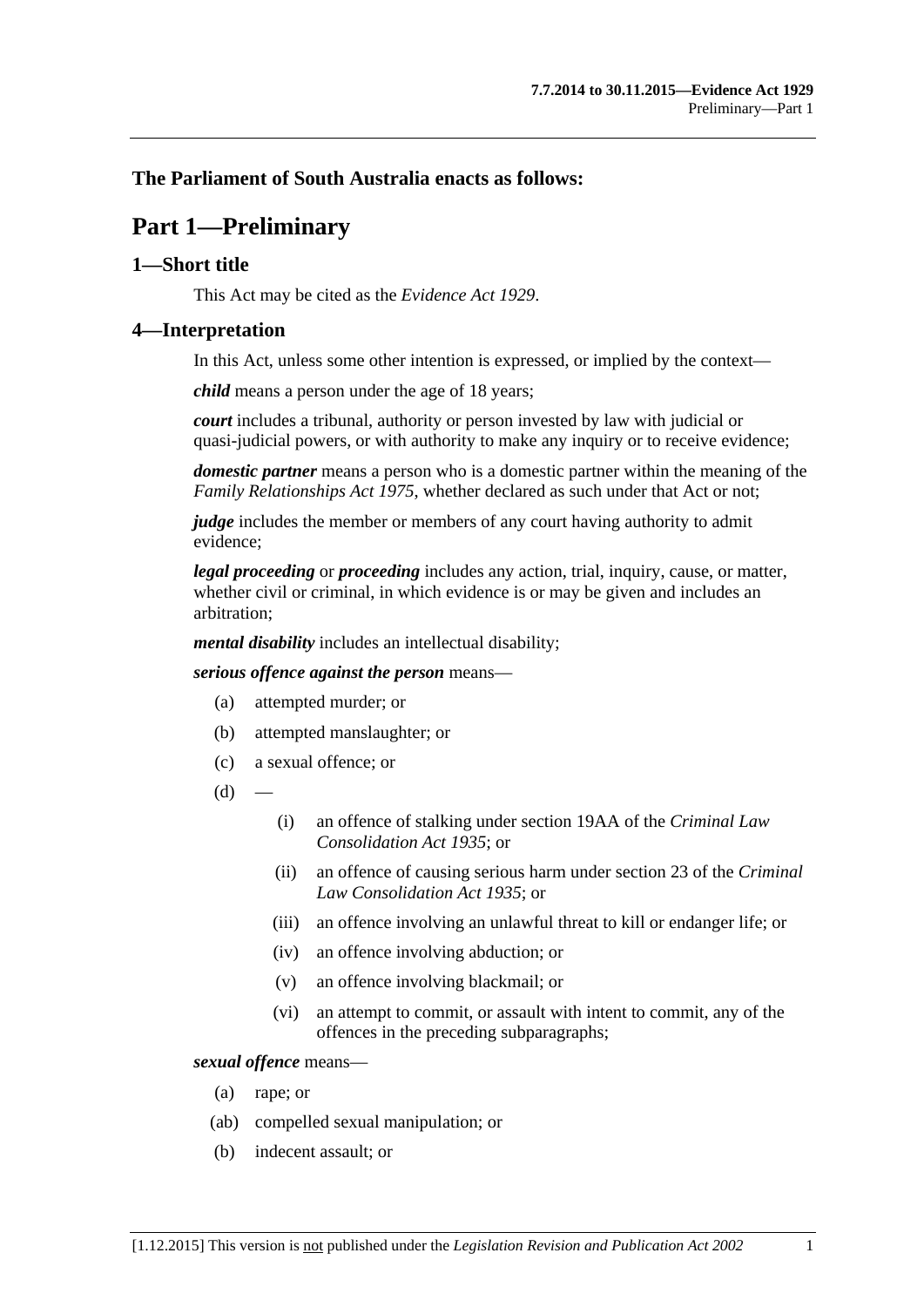- (c) any offence involving unlawful sexual intercourse or an act of gross indecency; or
- (d) incest; or
- (da) any offence involving sexual exploitation or abuse of a child, or exploitation of a child as an object of prurient interest; or
- (e) any attempt to commit, or assault with intent to commit, any of the foregoing offences;

*spouse*—a person is the spouse of another if they are legally married;

*statement* includes a statement however made;

*sworn evidence* means evidence given under the obligation of an oath or an affirmation; and *unsworn evidence* has a corresponding meaning;

*electric telegraph* means any system of telecommunication operated by the Australian Telecommunication Commission or any other authority approved by proclamation;

*telegraphic message* means any message or other communication transmitted, or intended for transmission, or purporting to have been transmitted, by electric telegraph;

*telegraph station* means a station established or used by the Australian Telecommunication Commission or other authority approved by proclamation for the receipt or transmission of telegraphic messages;

#### *vulnerable witness* means—

- (a) a witness who is under 16 years of age; or
- (b) a witness who suffers from a mental disability; or
- (c) a witness who is the alleged victim of an offence to which the proceedings relate—
	- (i) where the offence is a serious offence against the person; or
	- (ii) in any other case—where, because of the circumstances of the witness or the circumstances of the case, the witness would, in the opinion of the court, be specially disadvantaged if not treated as a vulnerable witness; or
- (d) a witness who—
	- (i) has been subjected to threats of violence or retribution in connection with the proceedings; or
	- (ii) has reasonable grounds to fear violence or retribution in connection with the proceedings; or
- (e) in the case of proceedings for a serious and organised crime offence (within the meaning of the *[Criminal Law Consolidation Act](http://www.legislation.sa.gov.au/index.aspx?action=legref&type=act&legtitle=Criminal%20Law%20Consolidation%20Act%201935) 1935*)—a person who will only consent to being a witness in the proceedings if he or she is treated as a vulnerable witness for the purposes of the proceedings;

*young child* means a child of or under the age of 12 years.

#### **Note—**

For definition of divisional penalties (and divisional expiation fees) see Appendix.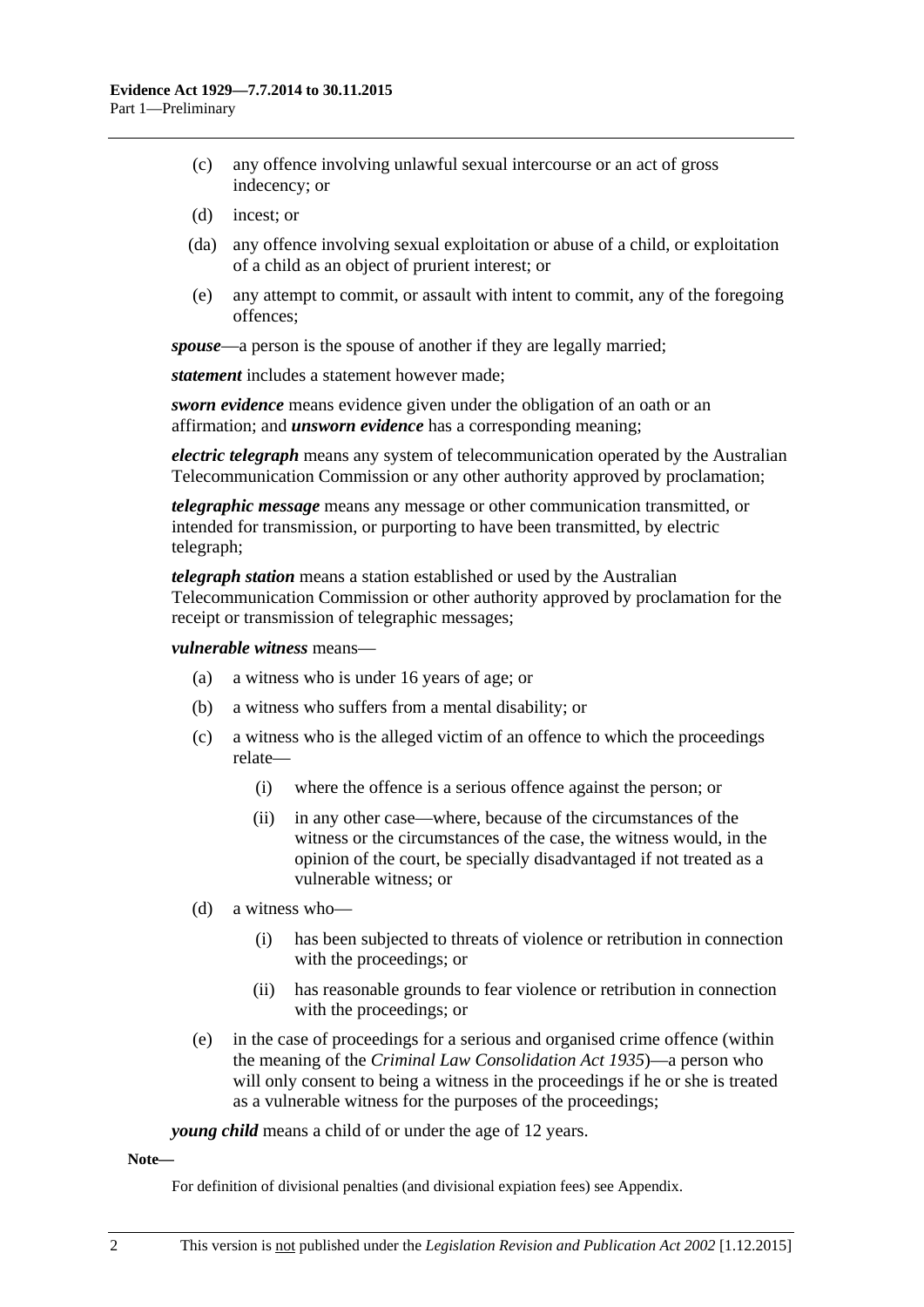## <span id="page-8-0"></span>**5—Application of Act (***prima facie***) to all courts and enabling only**

The provisions of this Act, unless an intention to the contrary is expressed, or appears or is implied by the context—

- (a) apply to every proceeding before any court whatever; and
- (b) are in addition to, and not in derogation of, any rules of evidence, or power, or right, or duty in relation to procedure or evidence, whether existing at common law, or provided for by any law, at any time, in force in the State.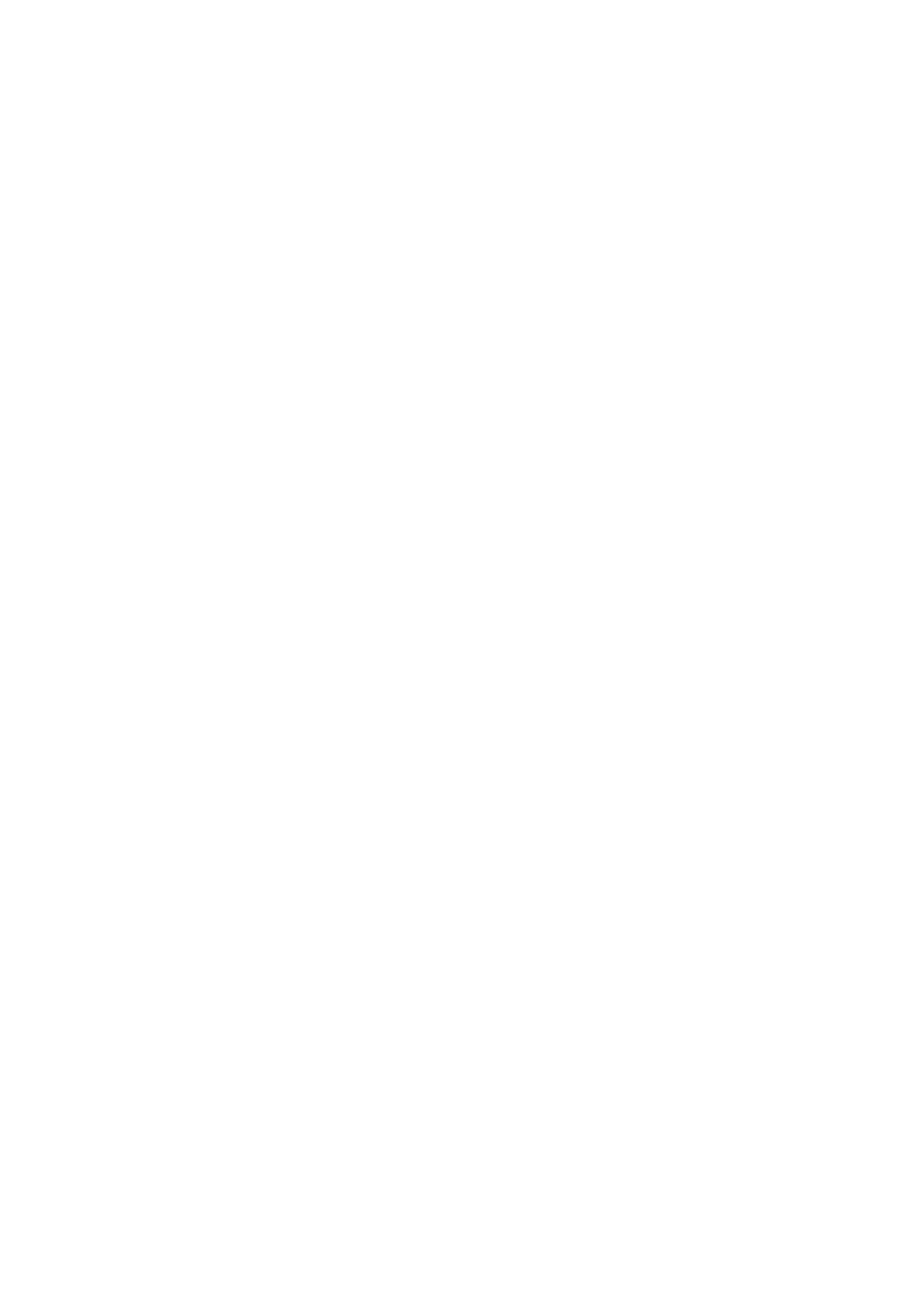# <span id="page-10-0"></span>**Part 2—Witnesses**

## <span id="page-10-1"></span>**6—Oaths, affirmations etc**

- (1) An oath shall be administered and taken as follows:
	- (a) the person taking the oath shall hold a copy of the Bible (being a book that contains the New Testament, the Old Testament or both) in his hand and, after the oath has been tendered to him, shall say "I swear"; or
	- (b) in any other manner and form which the person taking the oath declares to be binding on his conscience; or
	- (c) in any other manner or form authorised or permitted by law.
- (2) Where an oath has been lawfully administered and taken, the fact that the person taking the oath had no religious belief, or that the oath was not taken so as to be binding on his conscience, shall not affect, at law, the validity or effect of the oath.
- (3) A person is permitted, and should be offered the choice, to make an affirmation instead of an oath in all circumstances in which, and for all purposes for which, an oath is required or permitted by law.
- (4) An affirmation is to be administered to a person by asking the person "Do you solemnly and truly affirm" followed by the words of the appropriate oath (omitting any words of imprecation or calling to witness) after which the person must say "I do solemnly and truly affirm".
- (5) Every affirmation has, at law, the same force and effect as an oath.
- (6) No oath or affirmation is invalid by reason of a procedural or formal error or deficiency.

#### <span id="page-10-2"></span>**7—Oaths or affirmations taken before a court**

- (1) Every court has authority to administer an oath or an affirmation.
- (2) Where an oath or affirmation is to be taken before a court, or in connection with proceedings before a court, it may be administered by—
	- (a) the court itself; or
	- (b) an officer of the court; or
	- (c) any person authorised by the court to administer the oath or affirmation; or
	- (d) any other person authorised by law to administer the oath or affirmation.

#### <span id="page-10-3"></span>**9—Unsworn evidence**

- (1) A person is presumed to be capable of giving sworn evidence in any proceedings unless the judge determines that the person does not have sufficient understanding of the obligation to be truthful entailed in giving sworn evidence.
- (2) If the judge determines that a person does not have sufficient understanding of the obligation to be truthful entailed in giving sworn evidence, the judge may permit the person to give unsworn evidence provided that—
	- (a) the judge—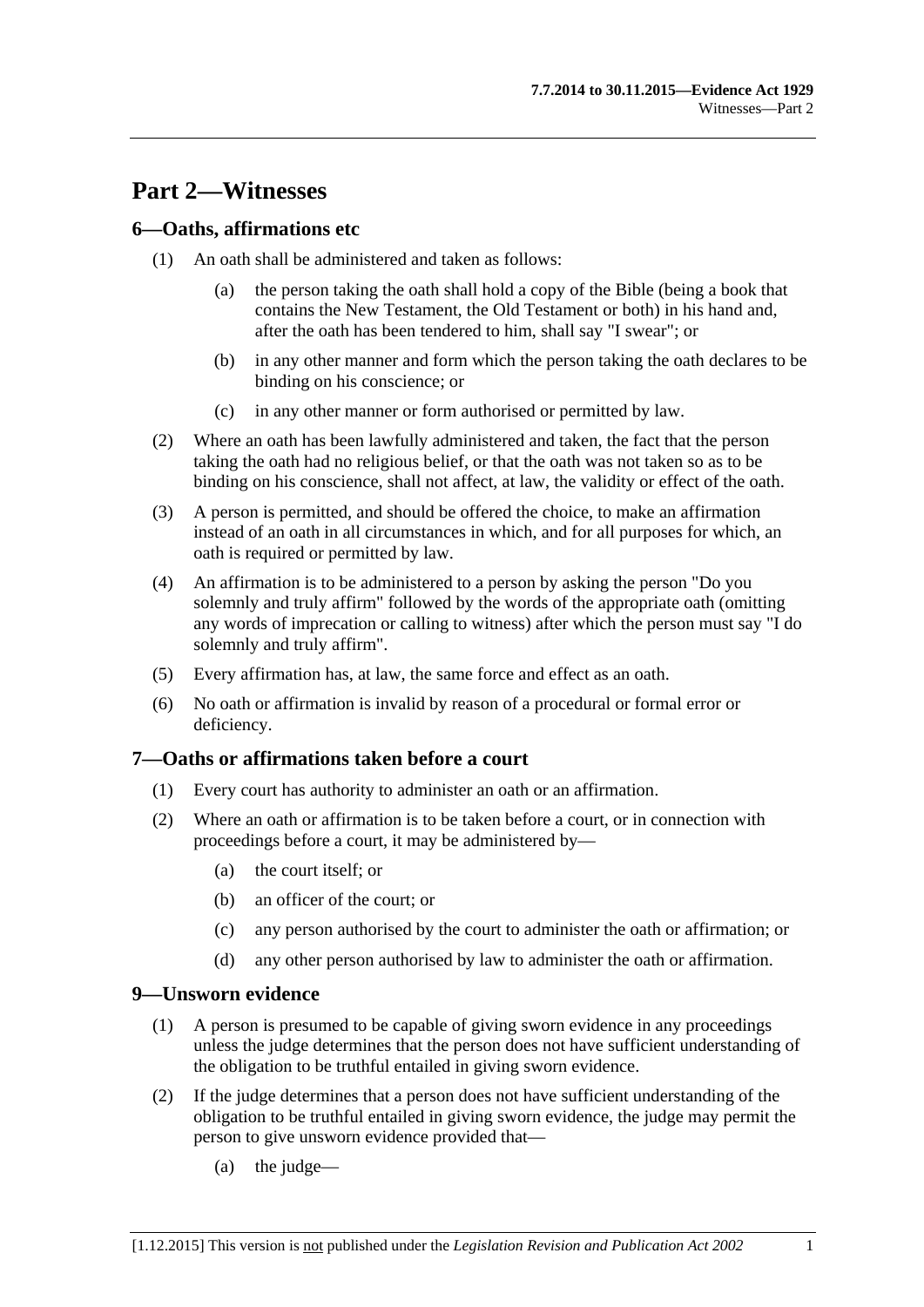- (i) is satisfied that the person understands the difference between the truth and a lie; and
- (ii) tells the person that it is important to tell the truth; and
- (b) the person indicates that he or she will tell the truth.
- (3) In determining a question under this section, the judge is not bound by the rules of evidence, but may inform himself or herself as the judge thinks fit.
- (4) If unsworn evidence is given under this section in a criminal trial, the judge—
	- (a) must explain to the jury the reason the evidence is unsworn; and
	- (b) may, and if a party so requests must, warn the jury of the need for caution in determining whether to accept the evidence and the weight to be given to it.
- (5) A justice to whom it appears that a person who desires to lay a complaint or information does not have sufficient understanding of the obligation to be truthful entailed in giving sworn evidence may ascertain by inquiry the subject matter of the complaint or information and reduce it into the appropriate form, and any action or proceedings may be taken on the complaint or information in all respects as if the complainant or informant had deposed to the truth of the contents on oath or affirmation.

## <span id="page-11-3"></span><span id="page-11-0"></span>**12—Evidence of young children**

- (4) A young child who is called as a witness is, while giving evidence, entitled to have present in the court, and within reasonable proximity, a person of his or her choice to provide emotional support (but the person must not interfere in the proceedings).
- (5) Unless the court otherwise allows, a witness or prospective witness in the proceedings cannot be chosen under [subsection](#page-11-3) (4) to provide emotional support for a young child.

# <span id="page-11-1"></span>**12A—Warning relating to uncorroborated evidence of child in criminal proceedings**

- (1) In a criminal trial, a judge must not warn the jury that it is unsafe to convict on a child's uncorroborated evidence unless—
	- (a) the warning is warranted because there are, in the circumstances of the particular case, cogent reasons, apart from the fact that the witness is a child, to doubt the reliability of the child's evidence; and
	- (b) a party asks that the warning be given.
- (2) In giving any such warning, the judge is not to make any suggestion that the evidence of children is inherently less credible or reliable, or requires more careful scrutiny, than the evidence of adults.

# <span id="page-11-2"></span>**13—Special arrangements for protecting witnesses from embarrassment, distress etc when giving evidence**

- (1) Subject to this section, if—
	- (a) it is desirable to make special arrangements for taking evidence from a witness in a trial in order to protect the witness from embarrassment or distress, to protect the witness from being intimidated by the atmosphere of the courtroom or for any other proper reason; and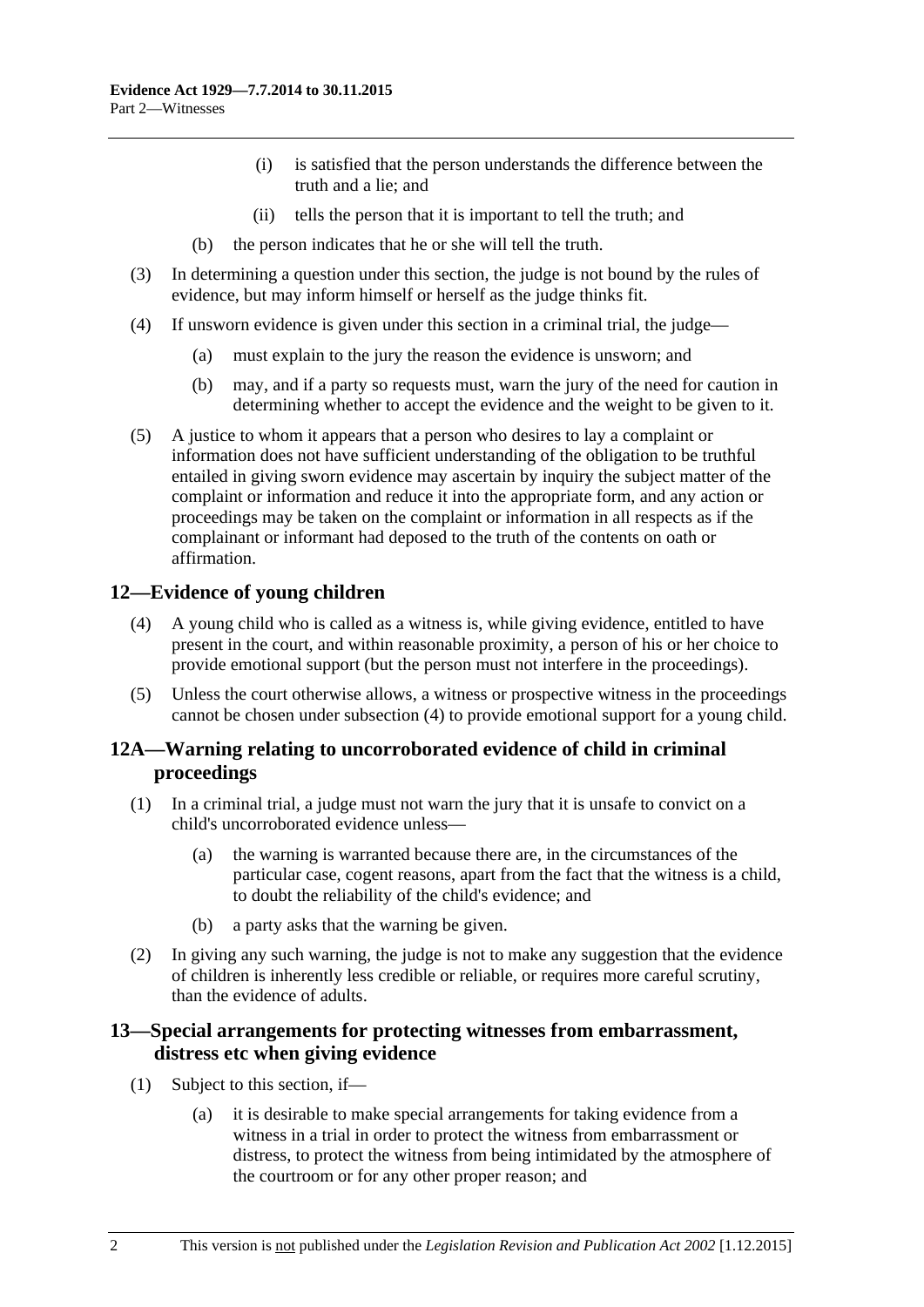- (b) the facilities necessary for the special arrangements are readily available to the court and it is otherwise practicable to make the special arrangements; and
- (c) the special arrangements can be made without prejudice to any party to the proceedings,

the court should, on its own initiative, order that special arrangements be made for taking the evidence of the witness.

- (2) Without limiting the kind of order that may be made under this section, the court may make 1 or more of the following orders:
	- (a) an order that the evidence be given outside the trial court and transmitted to the trial court by means of closed circuit television;
	- (b) an order that the evidence be taken outside the trial court, and that an audio visual record of the evidence be made and replayed in the trial court;
	- (c) an order that a screen, partition or one-way glass be placed to obscure the view of a party to whom the evidence relates or some other person;
	- (d) an order that a defendant be excluded from the place where the evidence is taken, or otherwise be prevented from directly seeing and hearing the witness while giving evidence;
	- (e) an order that the witness be accompanied by a relative or friend for the purpose of providing emotional support;
	- (f) if the witness suffers from a physical or mental disability—an order that the evidence be taken in a particular way (to be specified by the court) that will, in the court's opinion, facilitate the taking of evidence from the witness or minimise the witness's embarrassment or distress.
- (3) The court may, if of the opinion that expert evidence would assist the court to determine the special arrangements that should be made for taking the evidence of the witness, receive such evidence and, if the native language of the witness is not English and the witness is not reasonably fluent in English, evidence about any additional difficulty that may be caused by the witness giving evidence through an interpreter.
- (4) Special arrangements made under this section may relate to the witness's evidence as a whole or to particular aspects of the witness's evidence, such as cross-examination and re-examination.
- (5) An order must not be made under this section if the effect of the order would be—
	- (a) to relieve a witness from the obligation to give sworn evidence; or
	- (b) to relieve a witness from the obligation to submit to cross-examination; or
	- (c) to prevent the judge, jury or defendant from observing the witness's demeanour in giving evidence (but the observation may be direct or by live transmission of the witness's voice and image or by replay of a recording of the witness's voice and image); or
	- (d) to prevent the defendant from instructing counsel while the witness is giving evidence.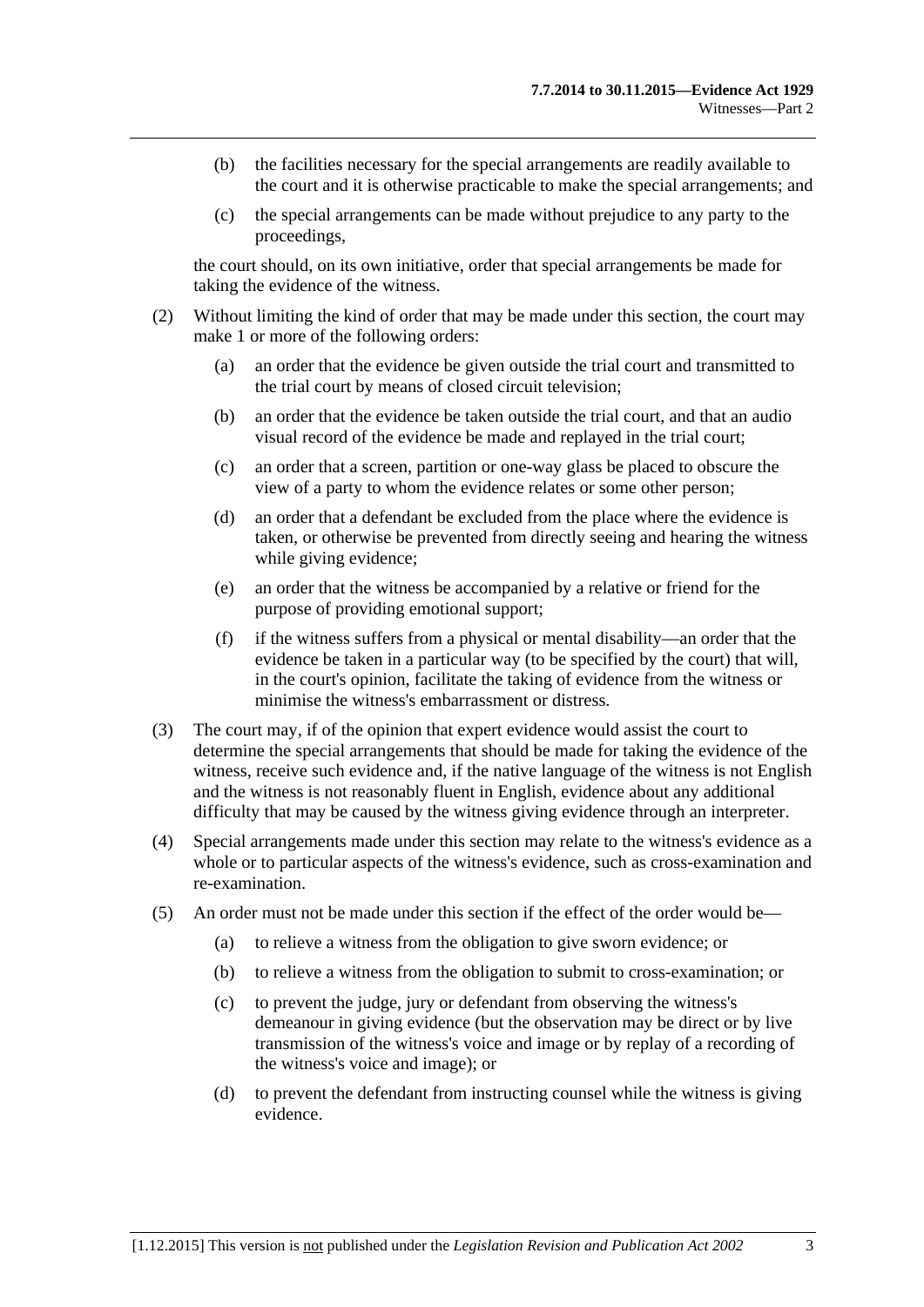- (6) If a witness is accompanied by a relative or friend for the purpose of providing emotional support, that person must be visible to the judge and jury (if any) while the witness is giving evidence and, if, in consequence of an order under this section, a party is prevented from seeing that person directly while the witness gives evidence, the court must ensure that the party is able to observe that person either—
	- (a) by direct transmission of images of the witness together with that person while the witness is giving evidence; or
	- (b) by the later replay of a recording of images of the witness together with that person made while the witness was giving evidence.
- (7) If, in a criminal trial, a court makes special arrangements for taking the evidence of a witness, the judge must warn the jury not to draw from that fact any inference adverse to the defendant, and not to allow the special arrangements to influence the weight to be given to the evidence.
- (8) An order under this section may be made, varied or revoked on the court's own initiative, or on the application of a party or witness.

## <span id="page-13-0"></span>**13A—Special arrangements for protecting vulnerable witnesses when giving evidence in criminal proceedings**

- (1) Subject to this section, if—
	- (a) a vulnerable witness is to give evidence in criminal proceedings; and
	- (b) the facilities necessary for the special arrangements are readily available to the court and it is otherwise practicable to make the special arrangements; and
	- (c) the special arrangements can be made without prejudice to any party to the proceedings,

the court must, on application under this section, order that special arrangements be made for taking the evidence of the witness.

- <span id="page-13-1"></span>(2) Without limiting the kind of order that may be made under this section, the court may make 1 or more of the following orders:
	- (a) an order that the evidence be given outside the trial court and transmitted to the trial court by means of closed circuit television;
	- (b) an order that the evidence be taken outside the trial court, and that an audio visual record of the evidence be made and replayed in the trial court;
	- (c) an order that a screen, partition or one-way glass be placed to obscure the view of a party to whom the evidence relates or some other person;
	- (d) an order that a defendant be excluded from the place where the evidence is taken, or otherwise be prevented from directly seeing and hearing the vulnerable witness while giving evidence;
	- (e) an order that the vulnerable witness be accompanied by a relative or friend for the purpose of providing emotional support;
	- (f) if the vulnerable witness suffers from a physical or mental disability—an order that the evidence be taken in a particular way (to be specified by the court) that will, in the court's opinion, facilitate the taking of evidence from the witness or minimise the witness's embarrassment or distress.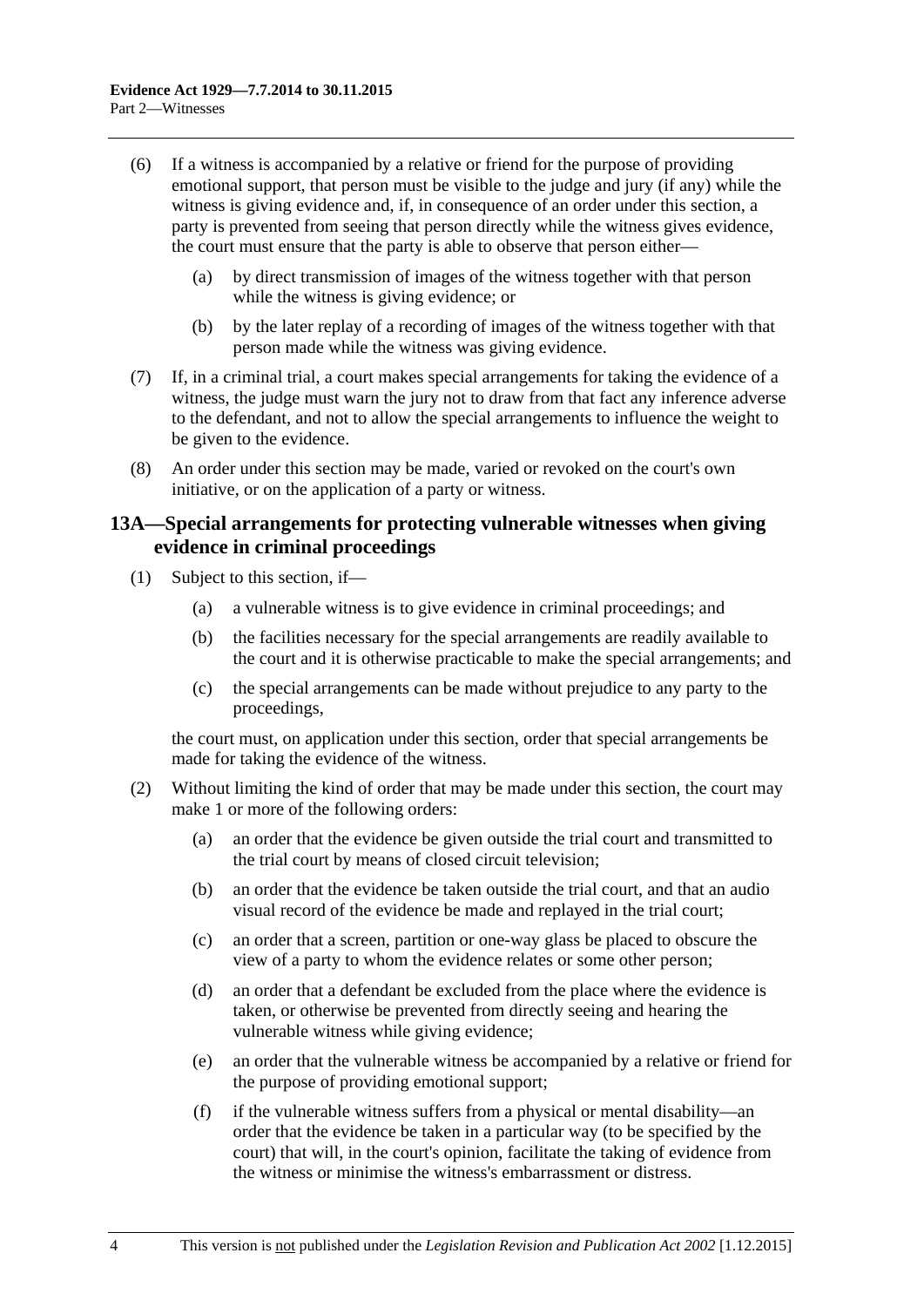- (3) Special arrangements made under this section may relate to the vulnerable witness's evidence as a whole or to particular aspects of the witness's evidence, such as cross-examination and re-examination.
- (4) An order must not be made under this section if the effect of the order would be—
	- (a) to relieve a vulnerable witness from the obligation to give sworn evidence; or
	- (b) to relieve a vulnerable witness from the obligation to submit to cross-examination; or
	- (c) to prevent the judge, jury or defendant from observing the vulnerable witness's demeanour in giving evidence (but the observation may be direct or by live transmission of the witness's voice and image or by replay of a recording of the witness's voice and image); or
	- (d) to prevent the defendant from instructing counsel while the vulnerable witness is giving evidence.
- (5) If a vulnerable witness is accompanied by a relative or friend for the purpose of providing emotional support, that person must be visible to the judge and jury (if any) while the witness is giving evidence and, if, in consequence of an order under this section, a party is prevented from seeing that person directly while the witness gives evidence, the court must ensure that the party is able to observe that person either—
	- (a) by direct transmission of images of the witness together with that person while the witness is giving evidence; or
	- (b) by the later replay of a recording of images of the witness together with that person made while the witness was giving evidence.
- (6) An application for an order under this section must—
	- (a) be made in writing by the party calling the vulnerable witness to give evidence; and
	- $(b)$  be filed in the court before the commencement of the trial; and
	- (c) within 14 days of being filed in the court—be served on the other party to the proceedings (the *respondent*); and
	- (d) specify the nature of the vulnerability of the witness, the special arrangements sought and the reasons for the arrangements; and
	- (e) otherwise be made in accordance with the rules of court.
- (7) The respondent may, if of the opinion that the witness on whose behalf the application has been made is not in fact a vulnerable witness, within 14 days of being served with the application (the *prescribed period*), file an answering document in the court objecting to the application on that ground.
- (8) If an objection to the application is filed within the prescribed period, the court must determine the application before the commencement of the trial—
	- (a) in the absence of the applicant and respondent; or
	- (b) by conducting a hearing in a room closed to the public.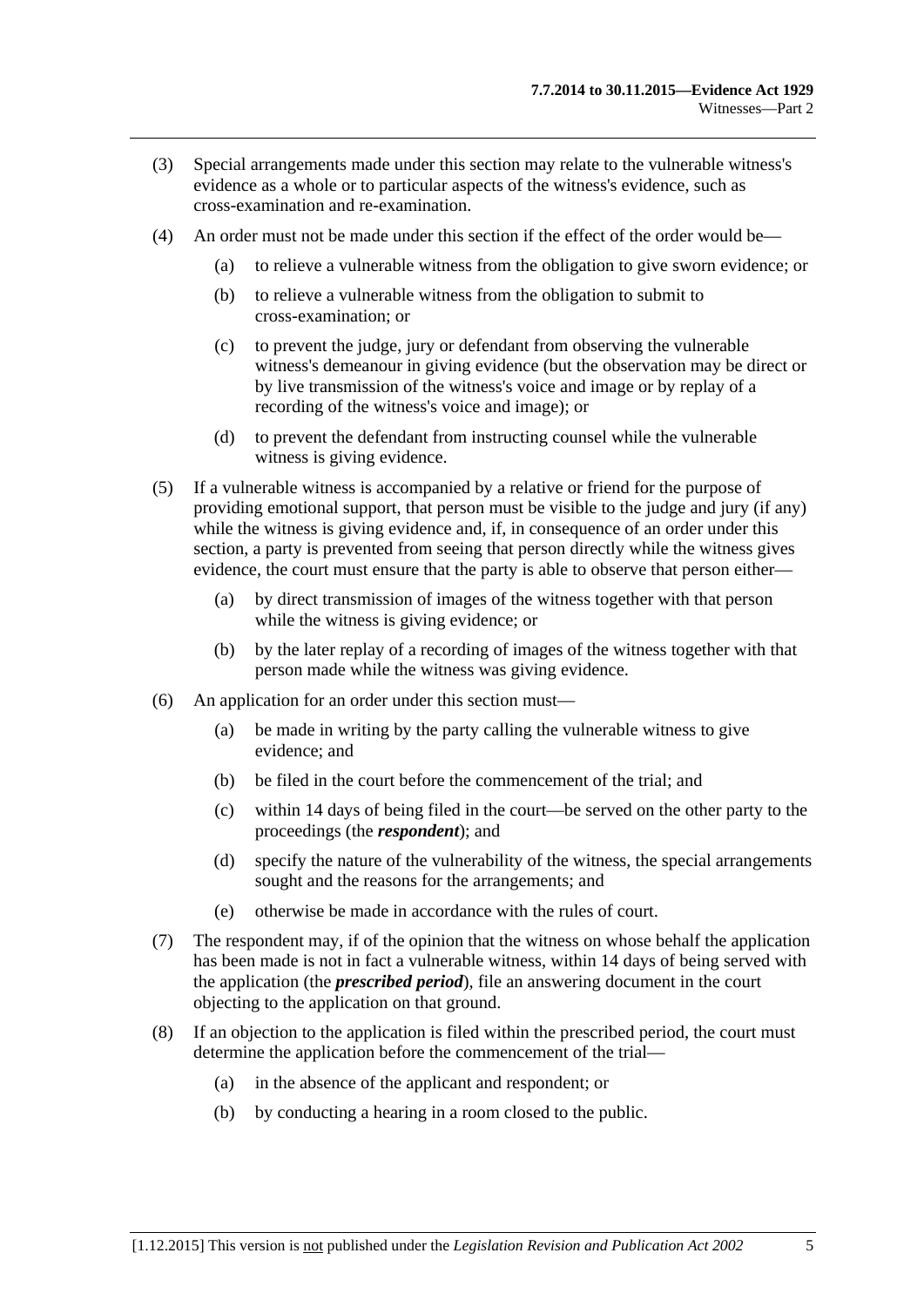- (9) The court may, if of the opinion that expert evidence would assist the court to determine the special arrangements that should be made for taking the evidence of the vulnerable witness, receive such evidence and, if the native language of the witness is not English and the witness is not reasonably fluent in English, evidence about any additional difficulty that may be caused by the witness giving evidence through an interpreter.
- (10) If no objection to the application is filed within the prescribed period, the court may order that appropriate special arrangements be made for taking the evidence of the vulnerable witness at the trial.
- (11) The court—
	- (a) may dispense with special arrangements for taking the evidence of a vulnerable witness in criminal proceedings if—
		- (i) the witness is an adult; and
		- (ii) the court is satisfied that—
			- (A) the facilities necessary for the special arrangements are not readily available to the court; and
			- (B) taking into account the following matters, it is not reasonably practicable to make the facilities available:
				- the cost, inconvenience and delay involved in procuring the necessary facilities or in adjourning to some other place where the necessary facilities are available;
				- the urgency of the proceedings; and
	- (b) must give reasons for its decision.
- (12) If, in a criminal trial, a court makes special arrangements for taking the evidence of a vulnerable witness, the judge must warn the jury not to draw from that fact any inference adverse to the defendant, and not to allow the special arrangements to influence the weight to be given to the evidence.
- (13) An order under this section may be made, varied or revoked on the court's own initiative, or on the application of a party to the proceedings.

#### <span id="page-15-0"></span>**13B—Cross-examination of victims of certain offences**

- (1) A defendant is not to be permitted to cross-examine a witness who is the alleged victim of an offence to which this section applies—
	- (a) in a criminal trial unless the cross-examination is by counsel;
	- (b) in civil proceedings relating to the offence unless—
		- (i) the cross-examination is by counsel; or
		- (ii) if the defendant is not legally represented in the proceedings—to be undertaken—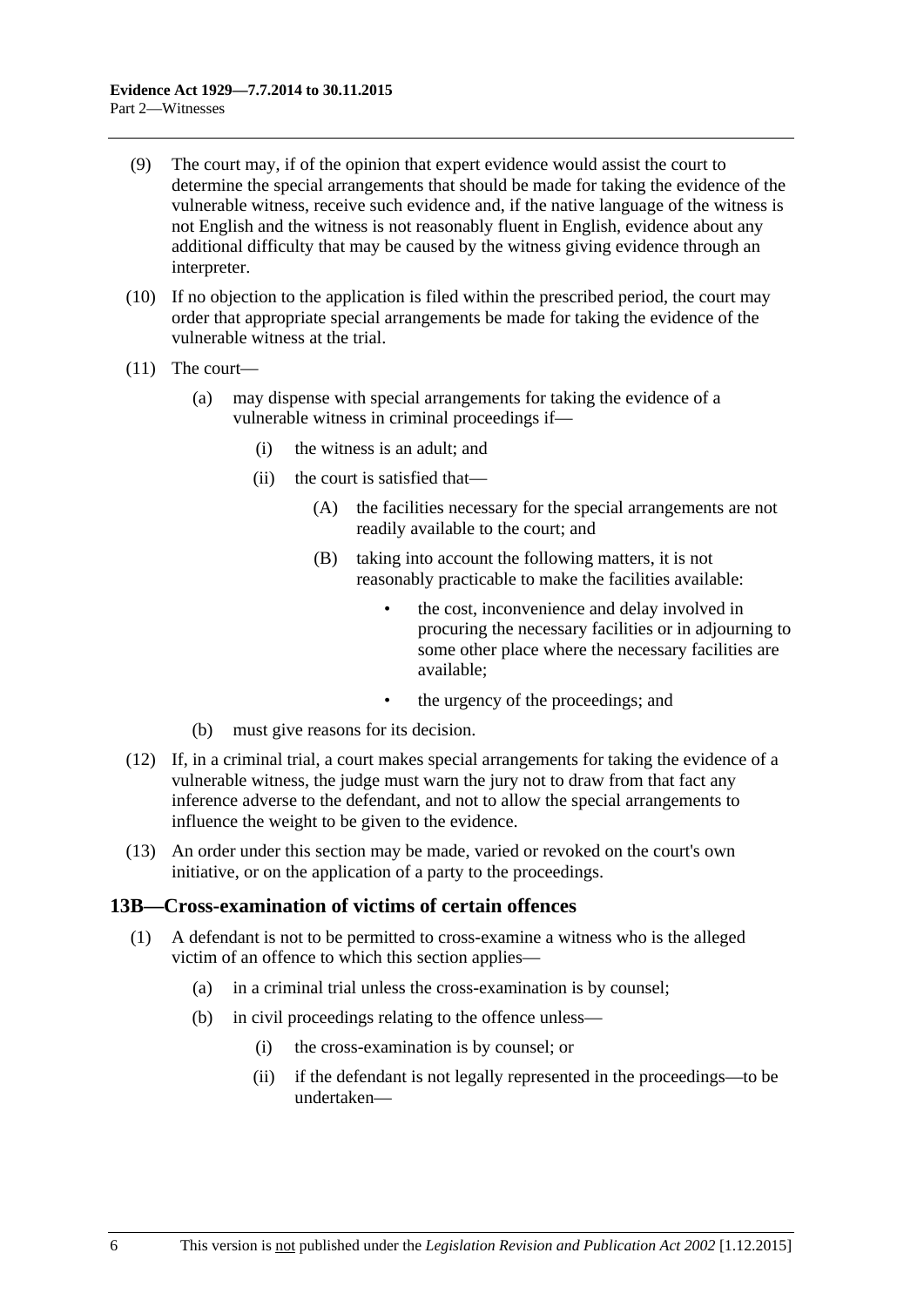- (A) by the defendant submitting to the judge, in the manner required by the judge, the questions the defendant proposes the witness be asked in cross-examination and the judge (or the judge's delegate) asking the witness those of the questions submitted that are determined by the judge to be allowable in cross-examination; or
- (B) as otherwise directed by the judge.
- (3) If a defendant is not legally represented in a criminal trial that will involve the taking of evidence from any such witness, the court must ensure that the defendant—
	- (a) has been warned of the limitation on the right of cross-examination imposed by this section; and
	- (b) has been informed—
		- (i) that he or she may be entitled to legal assistance under the *[Legal](http://www.legislation.sa.gov.au/index.aspx?action=legref&type=act&legtitle=Legal%20Services%20Commission%20Act%201977)  [Services Commission Act](http://www.legislation.sa.gov.au/index.aspx?action=legref&type=act&legtitle=Legal%20Services%20Commission%20Act%201977) 1977*;
		- (ii) in any case—of his or her rights under the *[Criminal Law \(Legal](http://www.legislation.sa.gov.au/index.aspx?action=legref&type=act&legtitle=Criminal%20Law%20(Legal%20Representation)%20Act%202001)  [Representation\) Act](http://www.legislation.sa.gov.au/index.aspx?action=legref&type=act&legtitle=Criminal%20Law%20(Legal%20Representation)%20Act%202001) 2001* to obtain the assistance of counsel for the purpose of cross-examining the witness; and
	- (c) has had a reasonable opportunity to obtain the assistance of counsel before the evidence is taken.
- (4) If, in a criminal trial, an unrepresented defendant obtains the assistance of counsel for the purpose of cross-examining such a witness, the judge must—
	- (a) explain to the jury the limitation imposed by this section on the defendant's right to personally cross-examine the witness; and
	- (b) warn the jury that no adverse inference may be drawn against the defendant from the requirement for the unrepresented defendant to obtain the assistance of counsel to cross-examine the witness.
- (5) In this section—

*offence to which this section applies* means—

- (a) a serious offence against the person; or
- (b) an offence of contravening or failing to comply with an intervention order under the *[Intervention Orders \(Prevention of Abuse\) Act](http://www.legislation.sa.gov.au/index.aspx?action=legref&type=act&legtitle=Intervention%20Orders%20(Prevention%20of%20Abuse)%20Act%202009) 2009*; or
- (c) an offence of contravening or failing to comply with a restraining order under the *[Summary Procedure Act](http://www.legislation.sa.gov.au/index.aspx?action=legref&type=act&legtitle=Summary%20Procedure%20Act%201921) 1921*.

## <span id="page-16-0"></span>**13C—Court's power to make audio visual record of evidence of vulnerable witnesses in criminal proceedings**

- (1) If a vulnerable witness is to give evidence in criminal proceedings, the following provisions apply:
	- (a) in the case of a vulnerable witness who is a child of or under the age of 16 years and who is the alleged victim of a sexual offence—the court must order that an audio visual record be made of the witness's evidence before the court (unless an order has already been made in respect of the witness's evidence under section  $13A(2)(b)$ ;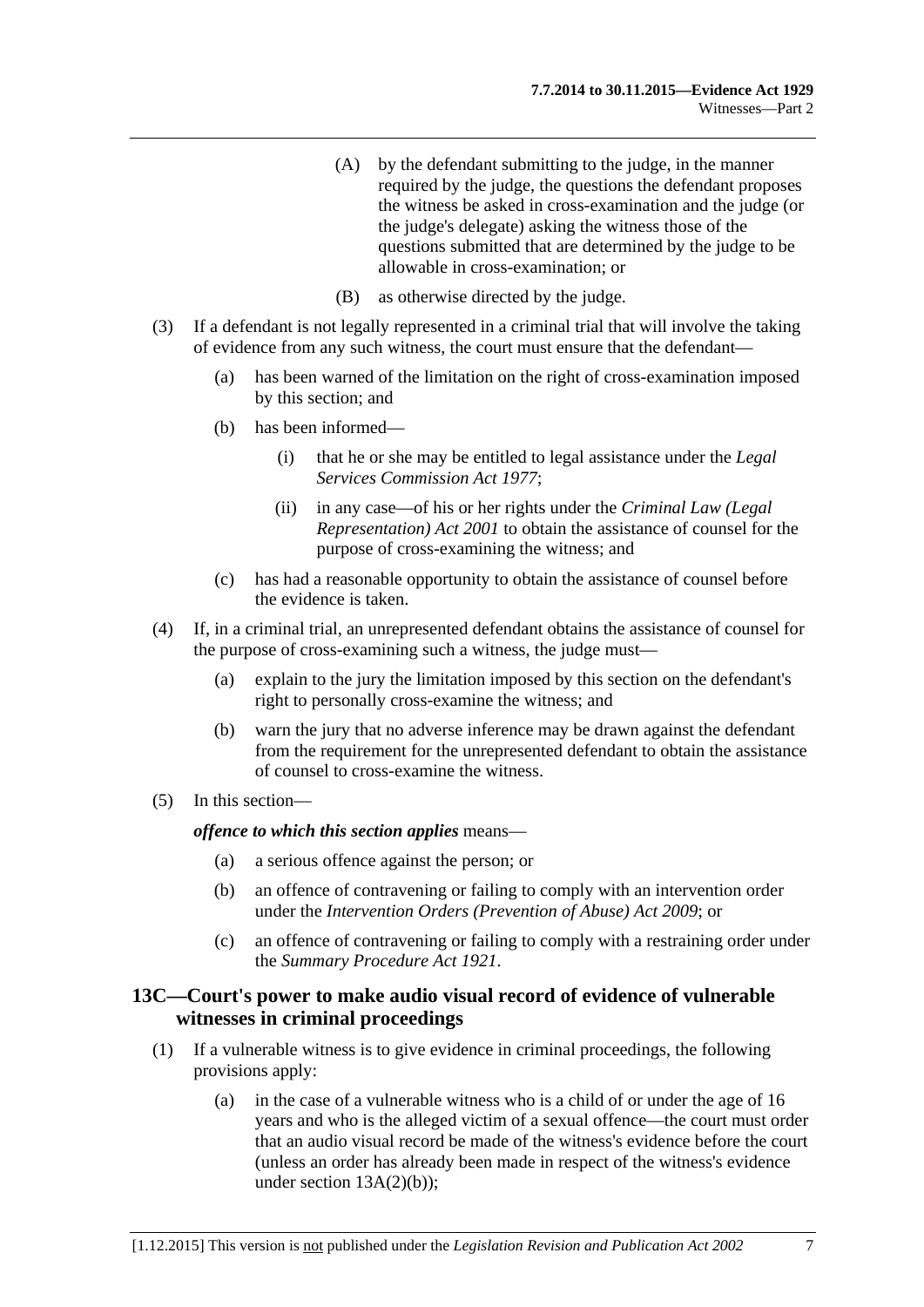- (b) in the case of any other vulnerable witness—the court may, on application by the prosecution, order that an audio visual record be made of the witness's evidence before the court if—
	- (i) the facilities necessary for making an audio visual record of the evidence are readily available to the court; and
	- (ii) it is otherwise practicable to make such a record.
- (2) Subject to [subsection](#page-17-1) (3), an audio visual record of evidence (whether made by order under this section or section  $13A(2)(b)$  is to be kept in the custody of the court.
- (2a) Rules of court may be made regulating access to, and responsibility for, an audio visual record in the custody of the court.
- <span id="page-17-1"></span>(3) The court (or a superior court) may authorise a person to take custody of the audio visual record of evidence, or to have some other form of access to it, if satisfied that the custody or access is reasonably necessary for the purposes of related proceedings that have been commenced or are in contemplation.
- (4) Despite any other law, access to an audio visual record of evidence is not to be allowed except as provided by this section.

## <span id="page-17-0"></span>**13D—Court's power to admit evidence taken in earlier proceedings**

- (1) If, on application by a party to civil or criminal proceedings before a court, the court is satisfied that—
	- (a) evidence given by a witness in earlier criminal proceedings is relevant to the proceedings before the court; and
	- (b) the witness—
		- (i) has died; or
		- (ii) has become too ill or infirm to give evidence; or
		- (iii) has not, after diligent search, been found; or
		- (iv) is a vulnerable witness,

the court in the later proceedings has a discretion to admit an official record of the evidence.

- (2) An *official record* of evidence is a record made at the direction or with the approval of the court before which the evidence was taken and, if an audio or audio visual record of the evidence was taken at the direction or with the approval of the court, in addition to a written transcript, the official record of evidence includes the audio or audio visual record.
- (3) Before the court admits an official record into evidence in proceedings under this section, the record must be edited—
	- (a) as agreed between the parties to those proceedings so as to exclude material that is not relevant to those proceedings; and
	- (b) so as to exclude evidence that is inadmissible in those proceedings for any other reason.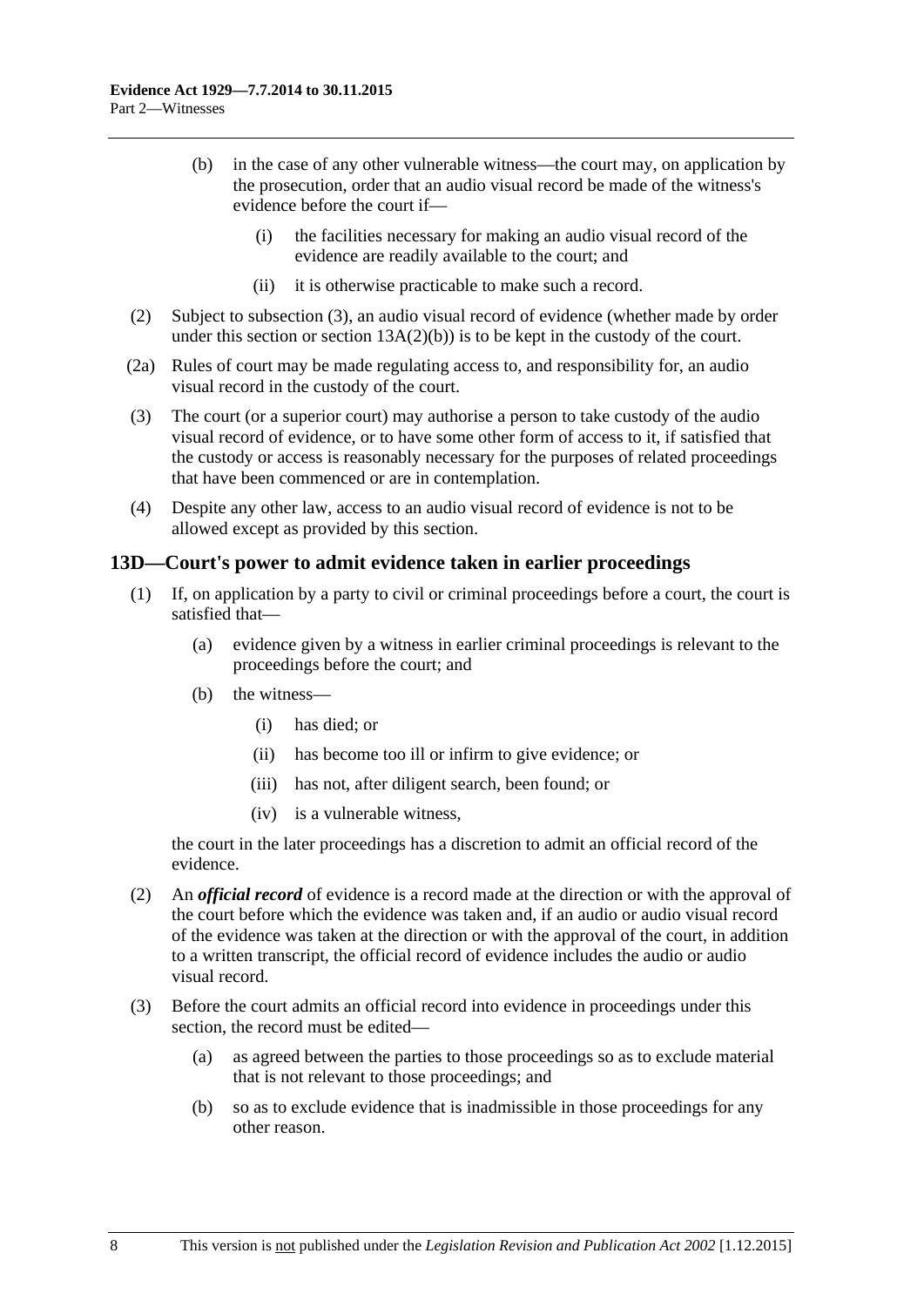(4) If the court admits an official record into evidence under this section, it may relieve the witness, wholly or in part, from an obligation to give evidence in the later proceedings.

## <span id="page-18-0"></span>**14—Entitlement of a witness to be assisted by an interpreter**

- (1) Where—
	- (a) the native language of a witness who is to give oral evidence in any proceedings is not English; and
	- (b) the witness is not reasonably fluent in English,

the witness is entitled to give that evidence through an interpreter.

- (1a) A person may only act as an interpreter—
	- (a) if the person takes an oath or makes an affirmation to interpret accurately; and
	- (b) in a case where a party to the proceeding disputes the person's ability or impartiality as an interpreter, if the judge is satisfied as to the person's ability and impartiality.
- (2) An affidavit or other written deposition in a language other than English shall be received in evidence in the same circumstances as an affidavit or other written deposition in English if it has annexed to it—
	- (a) a translation of its contents into English; and
	- (b) an affidavit by the translator to the effect that the translation accurately reproduces in English the contents of the original.

## <span id="page-18-1"></span>**15—Witness not disqualified by interest or crime**

No person shall be excluded from giving evidence on the ground—

- (a) that he has or may have an interest in the matter in question or in the event of the proceeding, or
- (b) that he has previously been convicted of any crime or offence.

## <span id="page-18-2"></span>**16—Parties, their wives and husbands competent and compellable in civil proceedings**

In any proceeding not being a criminal proceeding the parties thereto and the persons on whose behalf such proceeding is brought or defended, and the husbands and wives of such parties or persons respectively, shall, subject to the provisions of this Act, be competent and compellable to give evidence on behalf of either or any of the parties to such proceeding.

## <span id="page-18-3"></span>**18—Accused persons competent to give evidence**

- (1) Every person charged with an offence shall be a competent witness for the defence at every stage of the proceedings, whether the person so charged is charged solely or jointly with any other person: Provided as follows:
	- (a) a person so charged shall not be called as a witness in pursuance of this Act except upon his own application;
	- (b) the failure of any person charged with an offence to give evidence shall not be made the subject of any comment by the prosecution;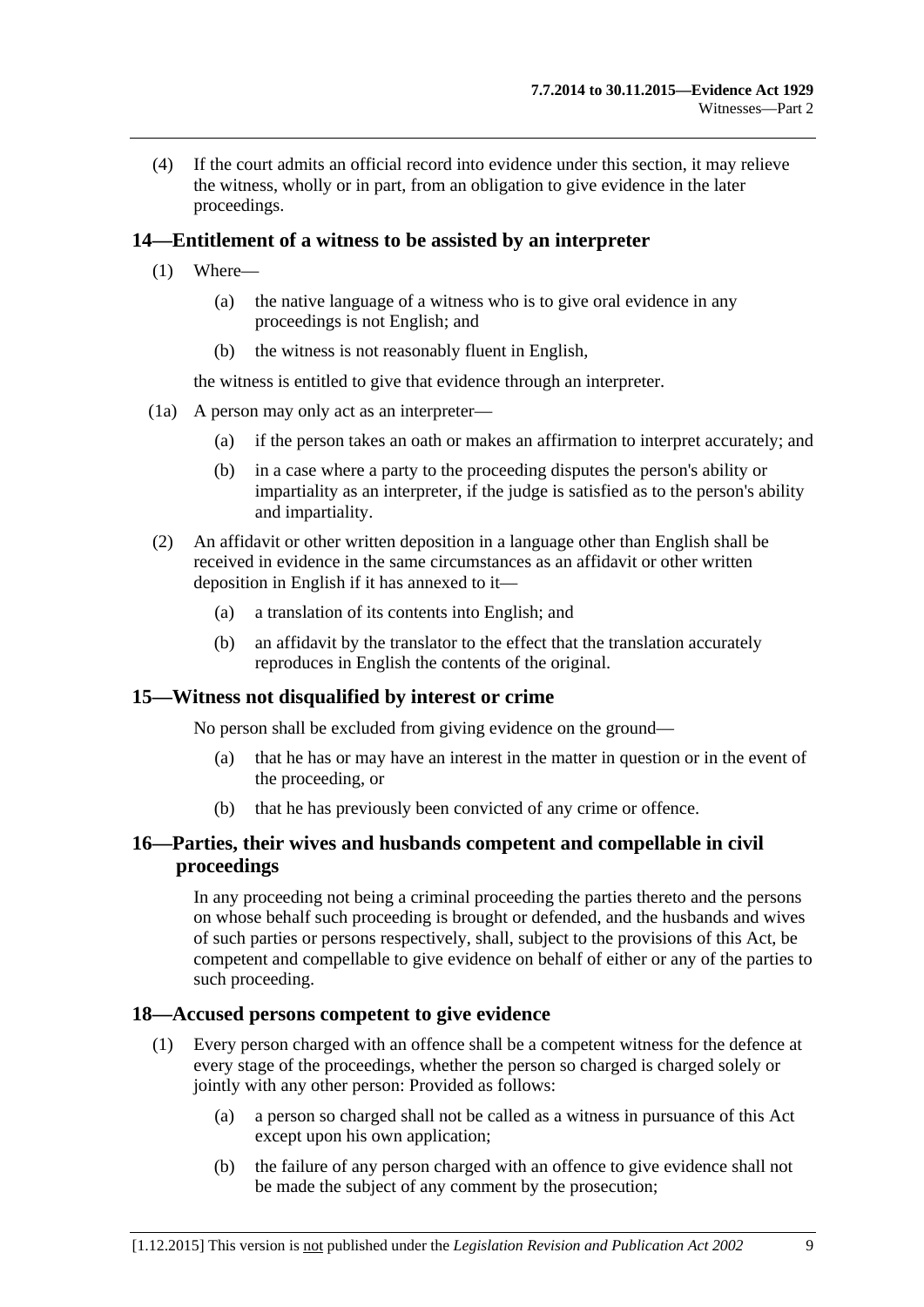- (c) a person charged and being a witness in pursuance of this Act may be asked any question in cross-examination notwithstanding that it would tend to criminate him as to the offence charged;
- <span id="page-19-2"></span>(d) a person charged and called as a witness in pursuance of this Act shall not be asked, and if asked, shall not be required to answer, any question tending to show that he has committed or been convicted of or been charged with any offence other than that wherewith he is then charged, or is of bad character, unless—
	- (i) the evidence to be elicited by the question is admissible as tending to show that he is guilty or not guilty of the offence with which he is charged; or
	- (ii) he has personally or by his advocate asked questions of the witnesses for the prosecution with a view to establish his own good character or has given evidence of his good character; or
	- (iii) he forfeits the protection of this paragraph by virtue of [subsection](#page-19-1) (2); or
	- (iv) he has given evidence against any other person charged with the same offence;
- (e) every person called as a witness in pursuance of this Act shall, unless otherwise ordered by the court, give his evidence from the witness box or other place from which the other witnesses give their evidence;
- (f) nothing herein contained shall affect the provisions of section 110 of the *[Justices Act](http://www.legislation.sa.gov.au/index.aspx?action=legref&type=act&legtitle=Justices%20Act%201921) 1921*.
- <span id="page-19-1"></span>(2) A defendant forfeits the protection of [subsection](#page-19-2)  $(1)(d)$  if—
	- (a) the nature or conduct of the defence is such as to involve imputations on the character of the prosecutor or a witness for the prosecution; and
	- (b) the imputations are not such as would necessarily arise from a proper presentation of the defence.
- (3) Notwithstanding the provisions of [subsection](#page-19-1) (2), a defendant does not forfeit the protection of [subsection](#page-19-2) (1)(d) by reason of imputations on the character of the prosecutor or a witness for the prosecution arising from evidence of the conduct of the prosecutor or witness—
	- (a) in the events or circumstances on which the charge is based; or
	- (b) in the investigation of those events or circumstances, or in assembling evidence in support of the charge; or
	- (c) in the course of the trial, or proceedings preliminary to the trial.

# <span id="page-19-0"></span>**18A—Abolition of right to make unsworn statement**

A person charged with an offence is not entitled to make at the trial for the offence any unsworn statement of fact in defence of the charge (except in the course of giving unsworn evidence under [section](#page-10-3) 9).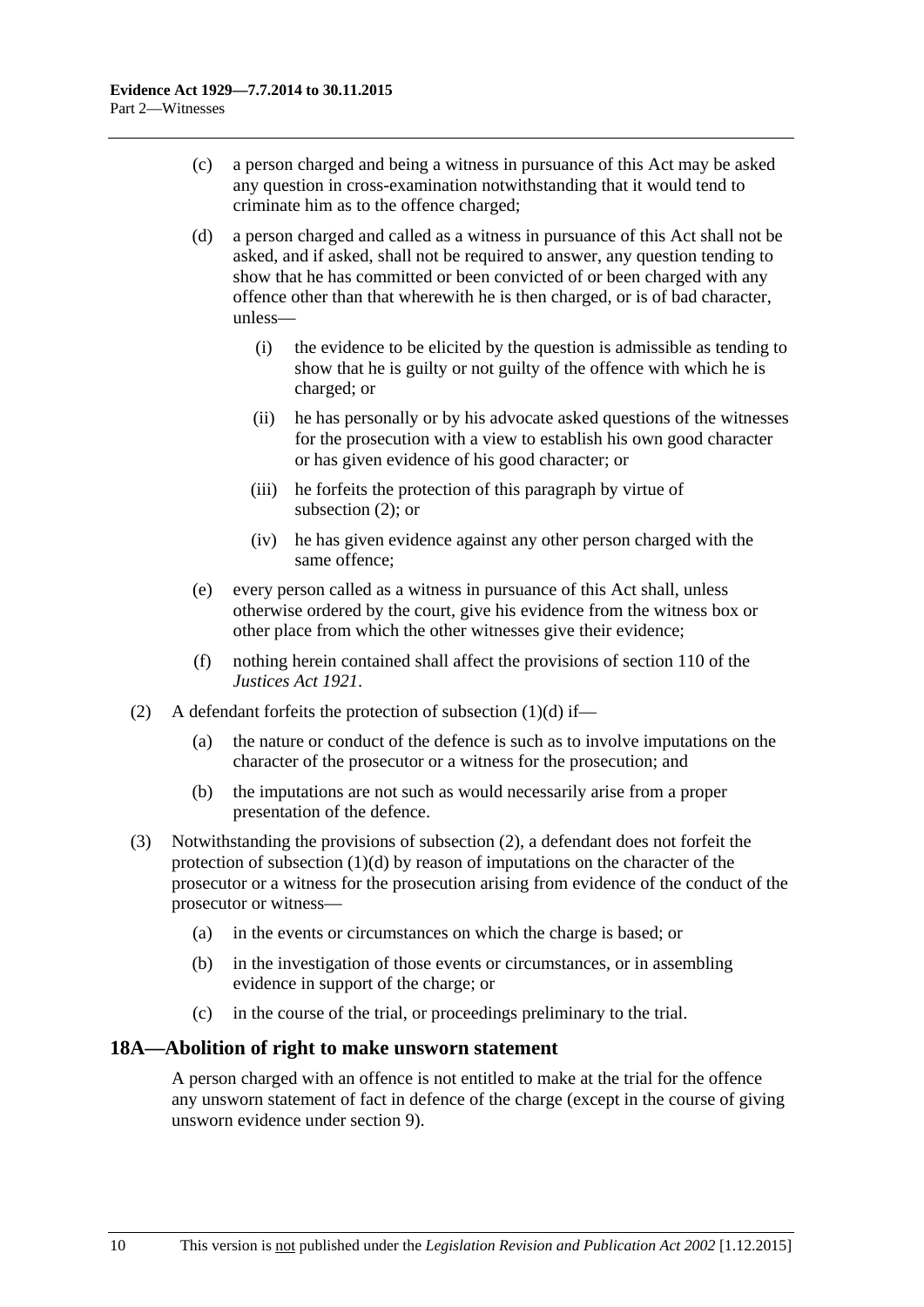#### <span id="page-20-0"></span>**21—Competence and compellability of witnesses**

- (1) A close relative of a person charged with an offence shall be competent and compellable to give evidence for the defence and shall, subject to this section, be competent and compellable to give evidence for the prosecution.
- <span id="page-20-1"></span>(2) Where a person is charged with an offence and a close relative of the accused is a prospective witness against the accused in any proceedings related to the charge (including proceedings for the grant, variation or revocation of bail, or an appeal at which fresh evidence is to be taken) the prospective witness may apply to the court for an exemption from the obligation to give evidence against the accused in those proceedings.
- <span id="page-20-2"></span>(3) Where it appears to a court to which an application is made under [subsection](#page-20-1)  $(2)$ —
	- (a) that, if the prospective witness were to give evidence, or evidence of a particular kind, against the accused, there would be a substantial risk of—
		- (i) serious harm to the relationship between the prospective witness and the accused; or
		- (ii) serious harm of a material, emotional or psychological nature to the prospective witness; and
	- (b) that, having regard to the nature and gravity of the alleged offence and the importance to the proceedings of the evidence that the prospective witness is in a position to give, there is insufficient justification for exposing the prospective witness to that risk,

the court may exempt the prospective witness, wholly or in part, from the obligation to give evidence against the accused in the proceedings before the court.

- (3a) If the prospective witness is a young child, or is mentally impaired, the court should consider whether to grant an exemption under [subsection](#page-20-2) (3) even though no application for exemption has been made and, if of opinion that such an exemption should be granted, may proceed to grant the exemption accordingly.
- (4) Where a court is constituted of a judge and jury—
	- (a) an application for an exemption under this section shall be heard and determined by the judge in the absence of the jury; and
	- (b) the fact that a prospective witness has applied for, or been granted or refused, an exemption under this section shall not be made the subject of any question put to a witness in the presence of the jury or of any comment to the jury by counsel or the presiding judge.
- (5) The judge presiding at proceedings in which a close relative of an accused person is called as a witness against the accused must satisfy himself or herself that the prospective witness—
	- (a) is aware of his or her right to apply for an exemption under this section; or
	- (b) is incapable, by reason of age or mental impairment, of understanding his or her right to apply for an exemption under this section.
- (6) This section does not operate to make a person who has himself been charged with an offence compellable to give evidence in proceedings related to that charge.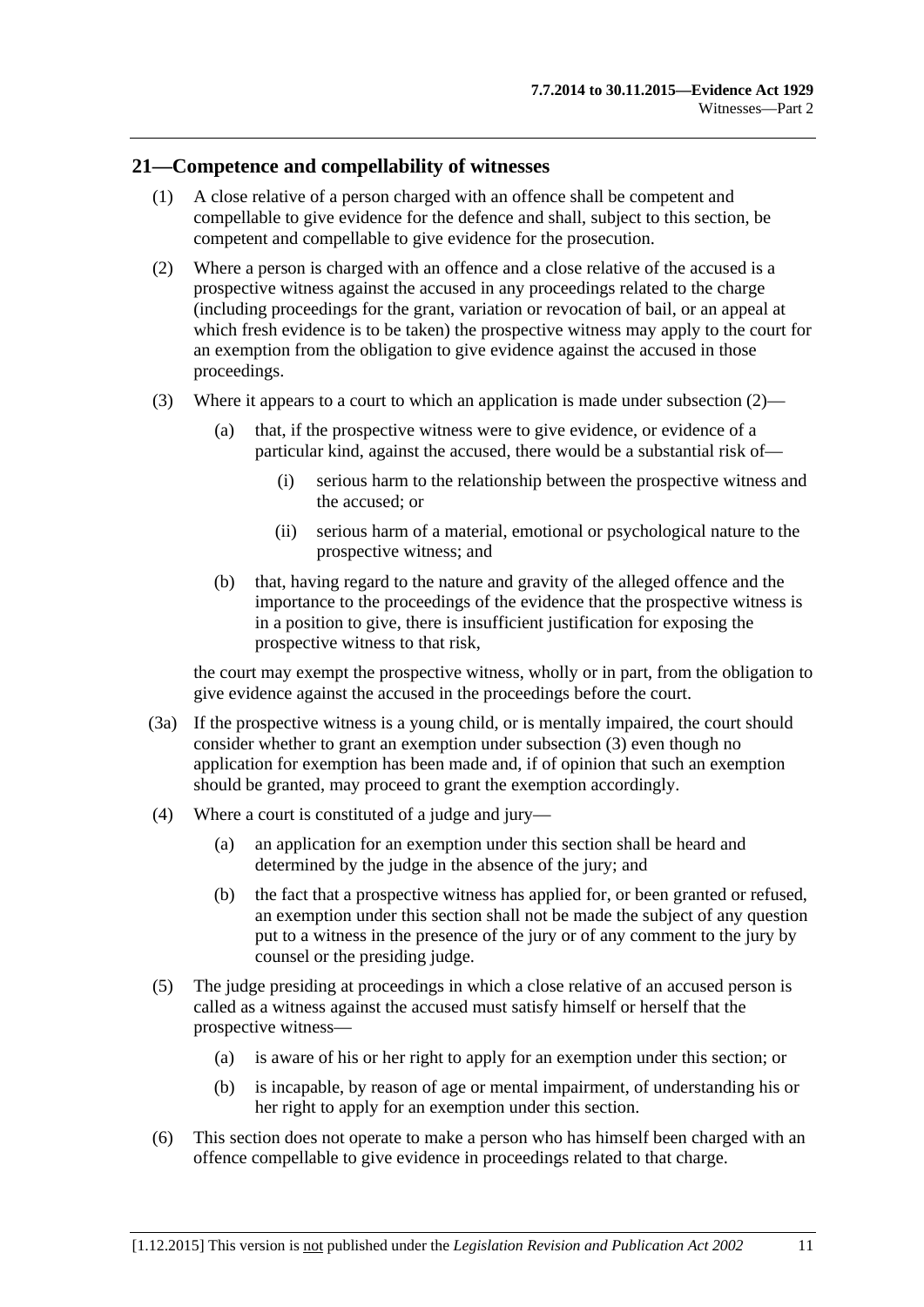(7) In this section—

*close relative* of an accused person means a spouse, domestic partner, parent or child.

#### <span id="page-21-0"></span>**22—Certain questions may be disallowed**

In any proceeding in any court, whether civil or criminal, the judge may disallow any questions put in cross-examination of any party or other witness which may appear to him to be vexatious and not relevant to any matter proper to be inquired into in the proceeding.

#### <span id="page-21-1"></span>**23—Rules as to relevancy**

In deciding whether a question affecting the credibility of a witness is relevant, or ought to be allowed, the judge shall have regard to the following considerations:

- (a) such questions are proper if they are of such a nature that the truth of the imputation conveyed by them would seriously affect the opinion of the court as to the credibility of the witness on the matter to which he testifies;
- (b) such questions are improper if the imputation which they convey relates to matters so remote in time, or of such a character, that the truth of the imputation would not affect, or would affect only in a slight degree, the opinion of the court as to the credibility of the witness on the matter to which he testifies;
- (c) such questions are improper if there is a great disproportion between the importance of the imputation made against the witness's character and the importance of his evidence.

## <span id="page-21-2"></span>**24—Disallowance of certain questions in cross-examination**

- (1) If any question put to a witness upon cross-examination relates to a matter not relevant to the proceeding, except in so far as it affects the credit of the witness by injuring his character, it shall be the duty of the court to decide whether or not the witness shall be compelled to answer it, and the court may, if it thinks fit, inform the witness that he is not obliged to answer it.
- (2) In exercising this discretion the court shall have regard to the considerations referred to in [section](#page-21-1) 23.

## <span id="page-21-3"></span>**25—Disallowance of improper questions**

- (1) A question is an *improper question* if—
	- (a) the question is misleading or confusing; or
	- (b) the question is apparently based on a stereotype, including a sexual, racial, ethnic or cultural stereotype or a stereotype based on age or physical or mental disability; or
	- (c) the question is unnecessarily repetitive, offensive or oppressive, or is 1 of a series of questions that is unnecessarily repetitive, offensive or oppressive; or
	- (d) the question is put in a humiliating, insulting or otherwise inappropriate manner or tone.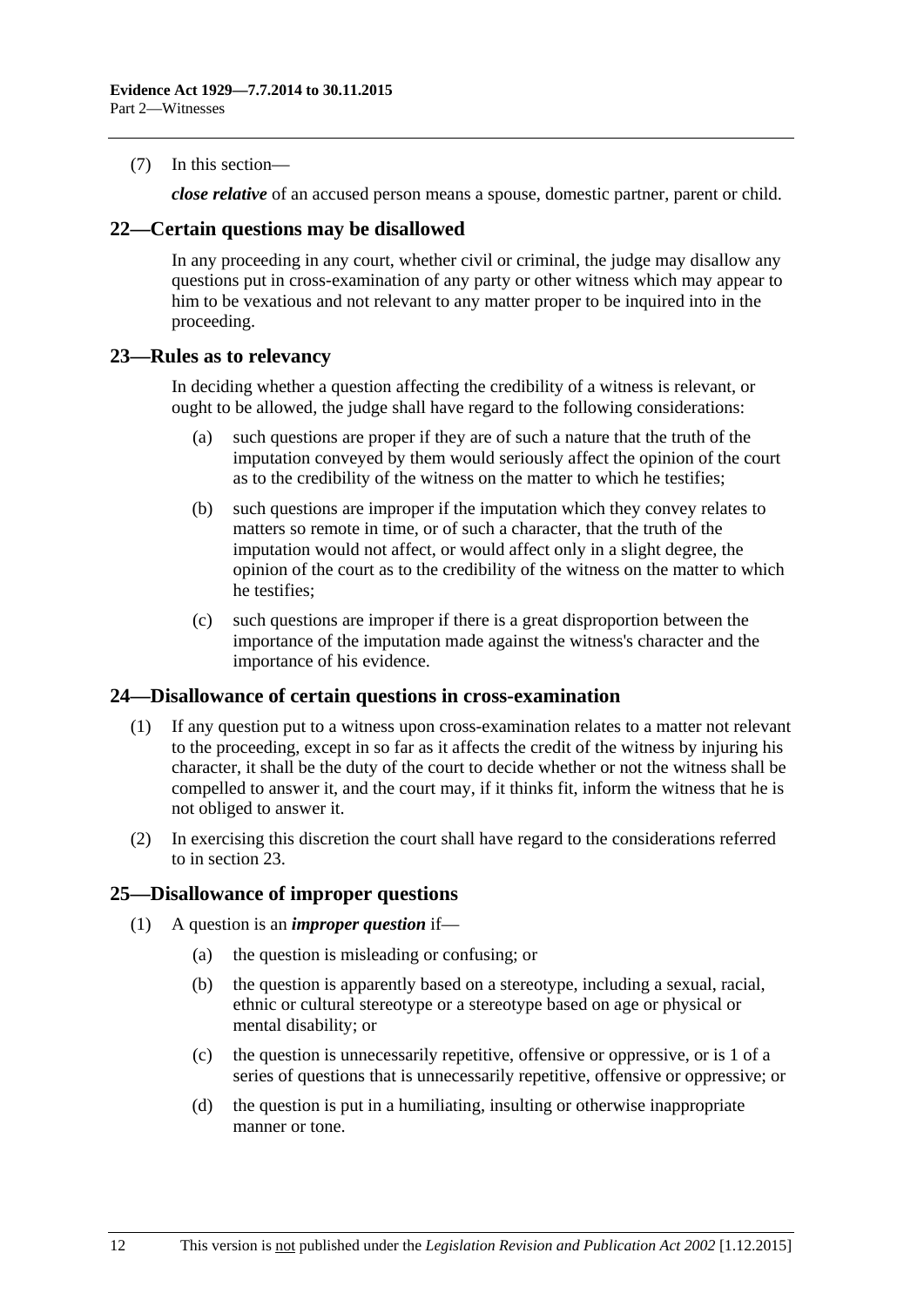- (2) A question is not, however, improper only because—
	- (a) it challenges the truthfulness of the witness, or the consistency or accuracy of statements made by the witness; or
	- (b) it deals with matters the witness would find distasteful or intrudes on the witness's privacy.
- (3) If an improper question is put to a witness in cross-examination, the court must—
	- (a) disallow the question; and
	- (b) inform the witness that the question need not be answered.
- (4) In determining whether a question is improper, the court may take into account—
	- (a) the age, personality and educational level of the witness; and
	- (b) any mental or physical disabilities to which the witness is subject; and
	- (c) the witness's ethnic and cultural background; and
	- (d) any other characteristics of the witness that may be relevant; and
	- (e) the context in which the question is put, including—
		- (i) the nature of the proceedings and, if the proceedings are criminal proceedings, the nature of the offence to which they relate; and
		- (ii) the relationship (if any) between the witness and a party to the proceedings; and
	- (f) any other relevant factor.
- (5) The failure to exercise the discretion in relation to a question does not affect the admissibility of any answer given in response to the question.

#### <span id="page-22-0"></span>**26—Proof of previous conviction of witness may be given**

A witness may, subject to any other provisions of this Act, be questioned as to whether he has been convicted of any offence, and upon being so questioned, if he either denies or does not admit the fact, or refuses to answer, it shall be lawful for the cross-examining party to prove such conviction.

#### <span id="page-22-1"></span>**27—How far a party may discredit his or her own witness**

A party producing a witness shall not be allowed to impeach his credit by general evidence of bad character; but if the judge is of opinion that the witness is adverse, the party may—

- (a) contradict the witness by other evidence; or
- (b) with the permission of the judge, prove that the witness has made, at any other time, a statement inconsistent with his present testimony: Provided that, before giving such last-mentioned proof, the circumstances of the supposed statement sufficient to designate the particular occasion, must be mentioned to the witness, and he must be asked whether or not he has made the statement.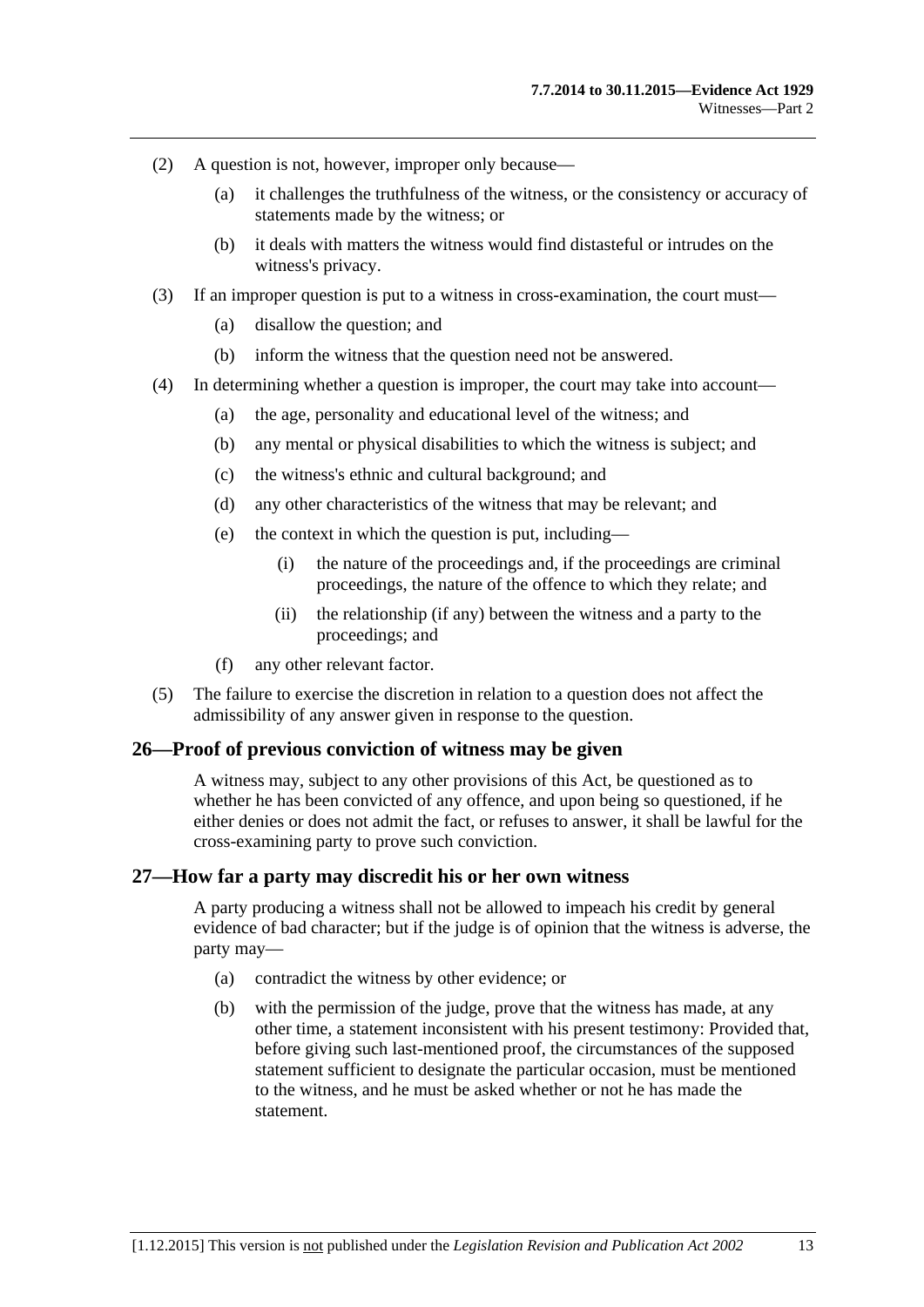## <span id="page-23-0"></span>**28—Proof of contradictory statements of adverse witness**

If any witness, upon cross-examination as to a former statement made by him, relative to the subject matter of the cause, and inconsistent with his present testimony, does not distinctly admit that he has made the statement, proof may be given that he did in fact make it; but before such proof can be given, the circumstances of the supposed statement, sufficient to designate the particular occasion, must be mentioned to the witness, and he must be asked whether or not he has made the statement.

#### <span id="page-23-1"></span>**29—Cross-examination as to previous statements in writing**

A witness may be cross-examined as to previous statements made by him in writing, or reduced into writing, relative to the subject matter of the cause, without the writing being shown to him; but if it is intended to contradict the witness by the writing, his attention must, before such contradictory proof can be given, be called to those parts of the writing which are to be used for the purpose of so contradicting him: Provided always, that the judge, at any time during the trial, may require the production of the writing for his inspection; and may thereupon make such use of it, for the purposes of the trial, as he thinks fit.

## <span id="page-23-2"></span>**29A—Victim who is a witness entitled to be present in court unless court orders otherwise**

- (1) A court in a criminal proceeding may only order a victim of the offence who is a witness in the proceeding to leave the courtroom until required to give evidence if the court considers it appropriate to do so, whether to ensure a fair trial or for any other reason.
- (2) Nothing in this section prevents a court from ordering a victim who is a witness in the proceeding to leave the courtroom at any time after giving evidence if the court considers it appropriate to do so.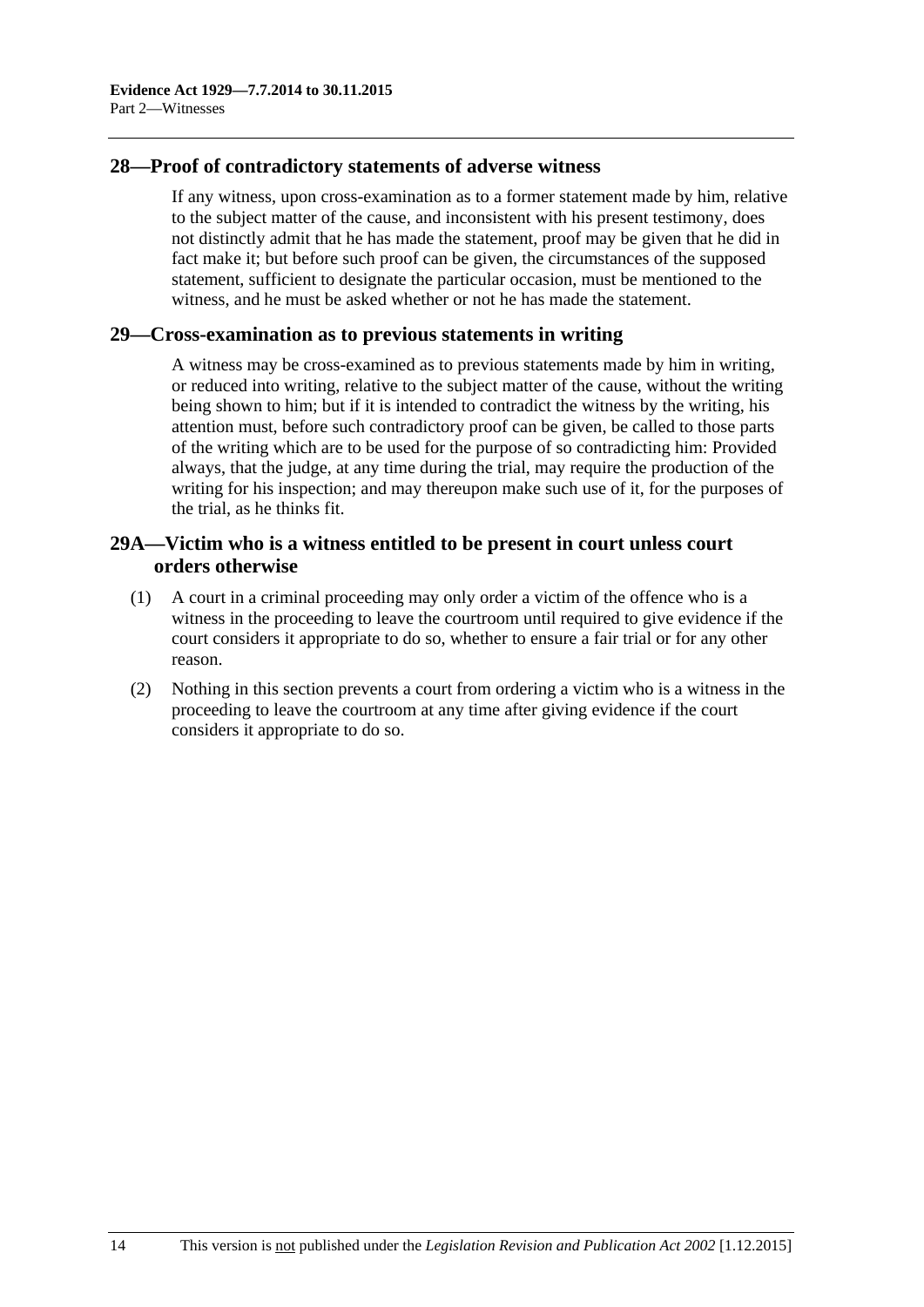# <span id="page-24-0"></span>**Part 3—Miscellaneous rules of evidence**

# <span id="page-24-1"></span>**Division 1—Miscellaneous rules of evidence in general cases**

# <span id="page-24-2"></span>**30—As to comparison of disputed writing**

Comparison of a disputed writing with any writing proved to the satisfaction of the judge to be genuine shall be permitted to be made by witnesses; and such writings, and the evidence of witnesses respecting the same, may be submitted to the court as evidence of the genuineness or otherwise of the writing in dispute.

# <span id="page-24-3"></span>**31—Attesting witness need not be called in certain cases**

It shall not be necessary to prove, by the attesting witness, any instrument to the validity of which attestation is not requisite; and such instrument may be proved by admission or otherwise, as if there had been no attesting witness thereto.

## <span id="page-24-4"></span>**33—Disclosure in action for defamation**

- (1) A person who is required to answer a question, or to disclose or produce a document or thing, in civil proceedings for defamation is not excused from answering the question or disclosing or producing the document or thing on the ground that the answer to the question or the disclosure or production of the document or thing might tend to incriminate the person of an offence.
- (2) However, any answer given to a question, or document or thing disclosed or produced, by a natural person in compliance with the requirement is not admissible in evidence against the person in any other action or proceedings.

# <span id="page-24-5"></span>**34—Admissions by accused persons**

A person may admit on his trial any fact alleged or sought to be proved against him, and such admission shall be sufficient proof of the fact without other evidence: Provided that the admission shall be made by the accused either personally or by his counsel or solicitor in his presence, or, in the case of a body corporate, by its counsel or solicitor.

## <span id="page-24-6"></span>**34A—Proof of commission of offence**

Where a person has been convicted of an offence or found by a court exercising criminal jurisdiction to have committed an offence and the commission of the offence is in issue or relevant to an issue in a civil proceeding, the conviction or finding is evidence of the commission of the offence and admissible in the proceeding against the person or a party claiming through or under the person.

# <span id="page-24-7"></span>**34AB—Identification evidence**

- (1) In a criminal trial, evidence of the identity of a person alleged to have committed an offence is not inadmissible, and is not to be excluded, merely because it was obtained other than by means of an identity parade involving a physical line-up of persons.
- <span id="page-24-8"></span>(2) In a criminal trial, evidence of the identity of a person alleged to have committed an offence obtained by means of an identity parade is to be excluded unless—
	- $(a)$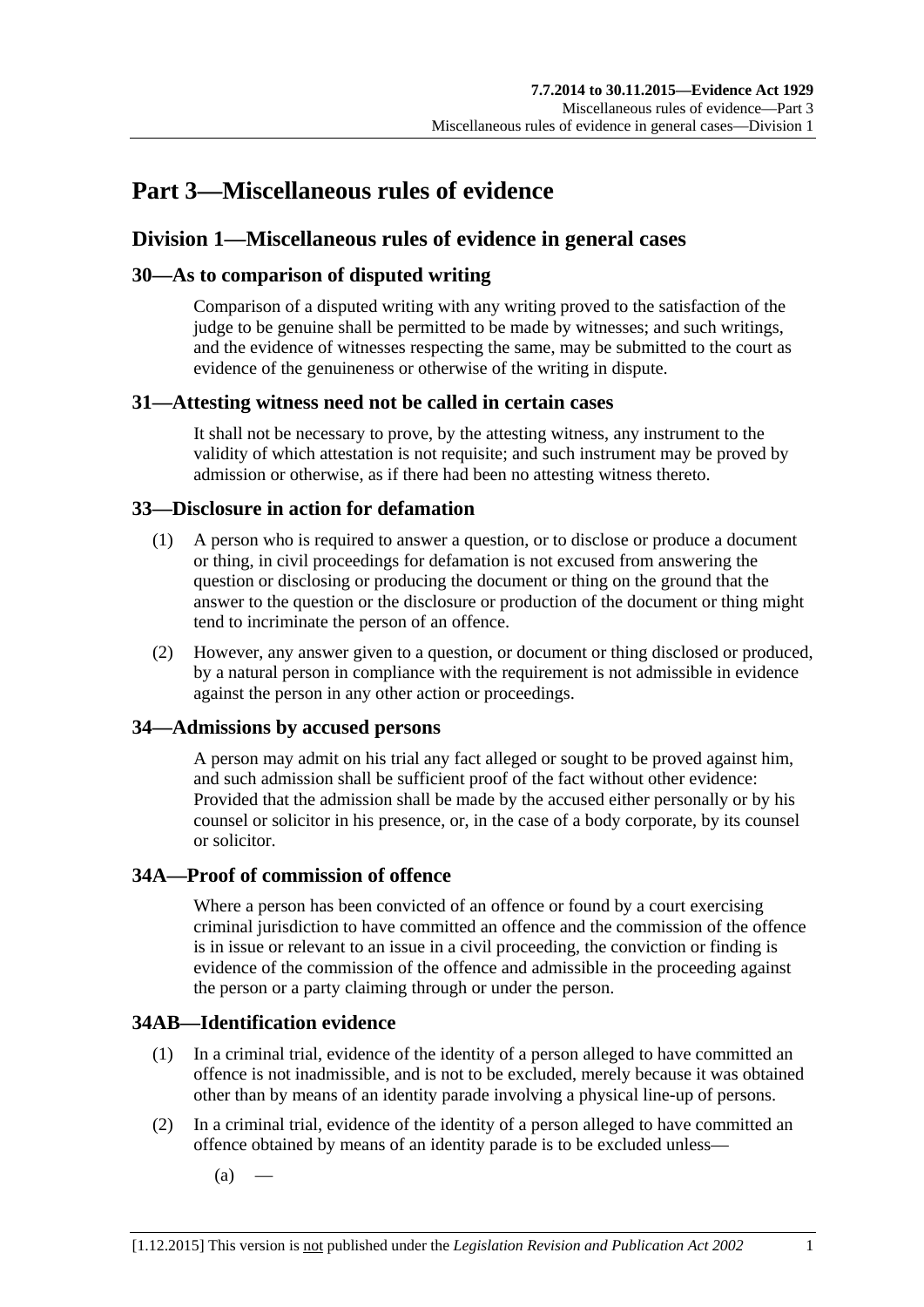- (i) an audio visual record of the identity parade is made and kept in accordance with the regulations; and
- (ii) if the regulations prescribe procedures for the conduct of an identity parade—the identity parade is conducted in accordance with the prescribed procedures; or
- (b) the judge is satisfied that the interests of justice require the admission of the evidence despite the failure to comply with [paragraph](#page-24-8) (a).
- (3) In a criminal trial where the identity of a person alleged to have committed an offence is in issue, the judge must, if evidence of the identity of the person is admitted, inform the jury—
	- (a) of the need for caution before accepting identification evidence; and
	- (b) of the reasons for the need for caution, both generally and in the circumstances of the case.
- (4) In giving any such information, the judge is not required to use any particular form of words but may not suggest that identification evidence obtained from an identity parade by any means other than by a physical line-up of persons is inherently or intrinsically less reliable than evidence obtained from an identity parade by such means.
- (5) To avoid doubt, this section does not—
	- (a) make evidence admissible that would otherwise be inadmissible; or
	- (b) affect the court's discretion to exclude evidence.
- (6) In this section—

*identity parade* means a contemporaneous presentation (whether by a physical line-up or by means of images) of a number of persons to a witness for the purpose of identifying a person.

## <span id="page-25-1"></span><span id="page-25-0"></span>**34C—Admissibility of documentary evidence as to facts in issue**

- (1) In any civil proceedings where direct oral evidence of a fact would be admissible, any statement made by a person in a document and tending to establish that fact shall, on production of the original document, be admissible as evidence of that fact if the following conditions are satisfied, that is to say—
	- (a) if the maker of the statement either—
		- (i) had personal knowledge of the matters dealt with by the statement; or
		- (ii) where the document in question is or forms part of a record purporting to be a continuous record, made the statement (in so far as the matters dealt with thereby are not within his personal knowledge) in the performance of a duty to record information supplied to him by a person who had, or might reasonably be supposed to have, personal knowledge of those matters; and
	- (b) if the maker of the statement is called as a witness in the proceedings.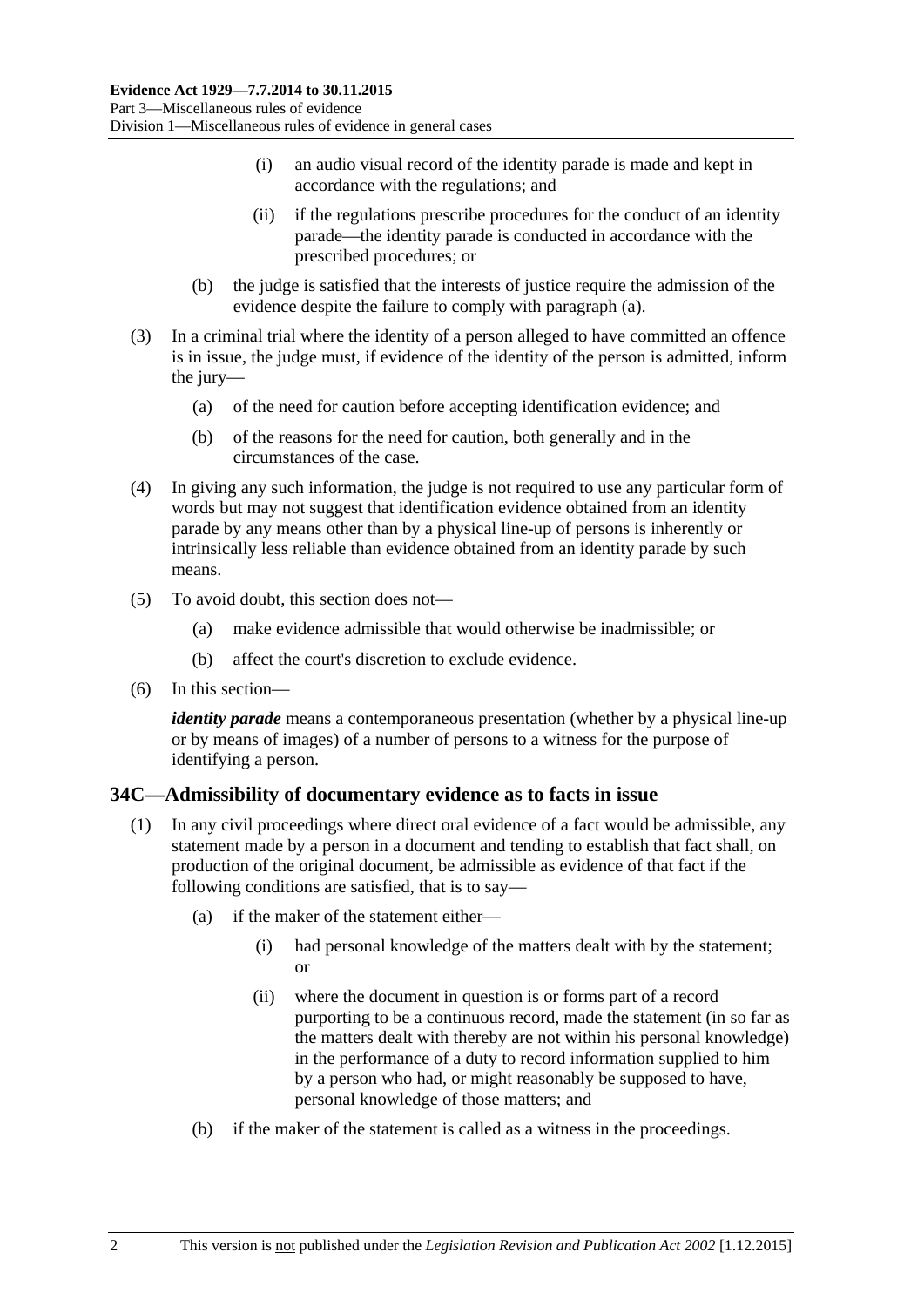- (1a) However, the condition that the maker of the statement shall be called as a witness need not be satisfied if he is dead, or unfit by reason of his bodily or mental condition to attend as a witness, or if he is beyond the seas and it is not reasonably practicable to secure his attendance, or if all reasonable efforts to find him have been made without success.
- (2) In any civil proceedings, the court may at any stage of the proceedings, if having regard to all the circumstances of the case it is satisfied that undue delay or expense would otherwise be caused, order that such a statement as is mentioned in [subsection](#page-25-1) (1) of this section shall be admissible as evidence or may, without any such order having been made, admit such a statement in evidence—
	- (a) notwithstanding that the maker of the statement is available but is not called as a witness;
	- (b) notwithstanding that the original document is not produced, if in lieu thereof there is produced a copy of the original document or of the material part thereof certified to be a true copy in such manner as may be specified in the order or as the court may approve, as the case may be.
- (3) Nothing in this section shall render admissible as evidence any statement made by a person interested at a time when proceedings were pending or anticipated involving a dispute as to any fact which the statement might tend to establish.
- (4) For the purposes of this section, a statement in a document shall not be deemed to have been made by a person unless the document or the material part thereof was written, made or produced by him with his own hand, or was signed or initialled by him or otherwise recognised by him in writing as one for the accuracy of which he is responsible.
- (5) For the purpose of deciding whether or not a statement is admissible as evidence by virtue of the foregoing provisions, the court may draw any reasonable inference from the form or contents of the document in which the statement is contained, or from any other circumstances, and may, in deciding whether or not a person is fit to attend as a witness, act on a certificate purporting to be the certificate of a legally qualified medical practitioner and where the proceedings are with a jury, the court may in its discretion reject the statement notwithstanding that the requirements of this section are satisfied with respect thereto, if for any reason it appears to it to be inexpedient in the interests of justice that the statement should be admitted.

# <span id="page-26-0"></span>**34CA—Statement of protected witness**

- (1) A court may admit evidence of the nature and contents of a statement made outside the court by a protected witness from the person to whom the statement was made if—
	- (a) the court, having regard to the circumstances in which the statement was made and any other relevant factors, is satisfied that the statement has sufficient probative value to justify its admission; and
	- $(b)$
- (i) the protected witness has been called, or is available to be called, as a witness in the proceedings; and
- (ii) the court gives permission for the protected witness to be cross-examined on matters arising from the evidence.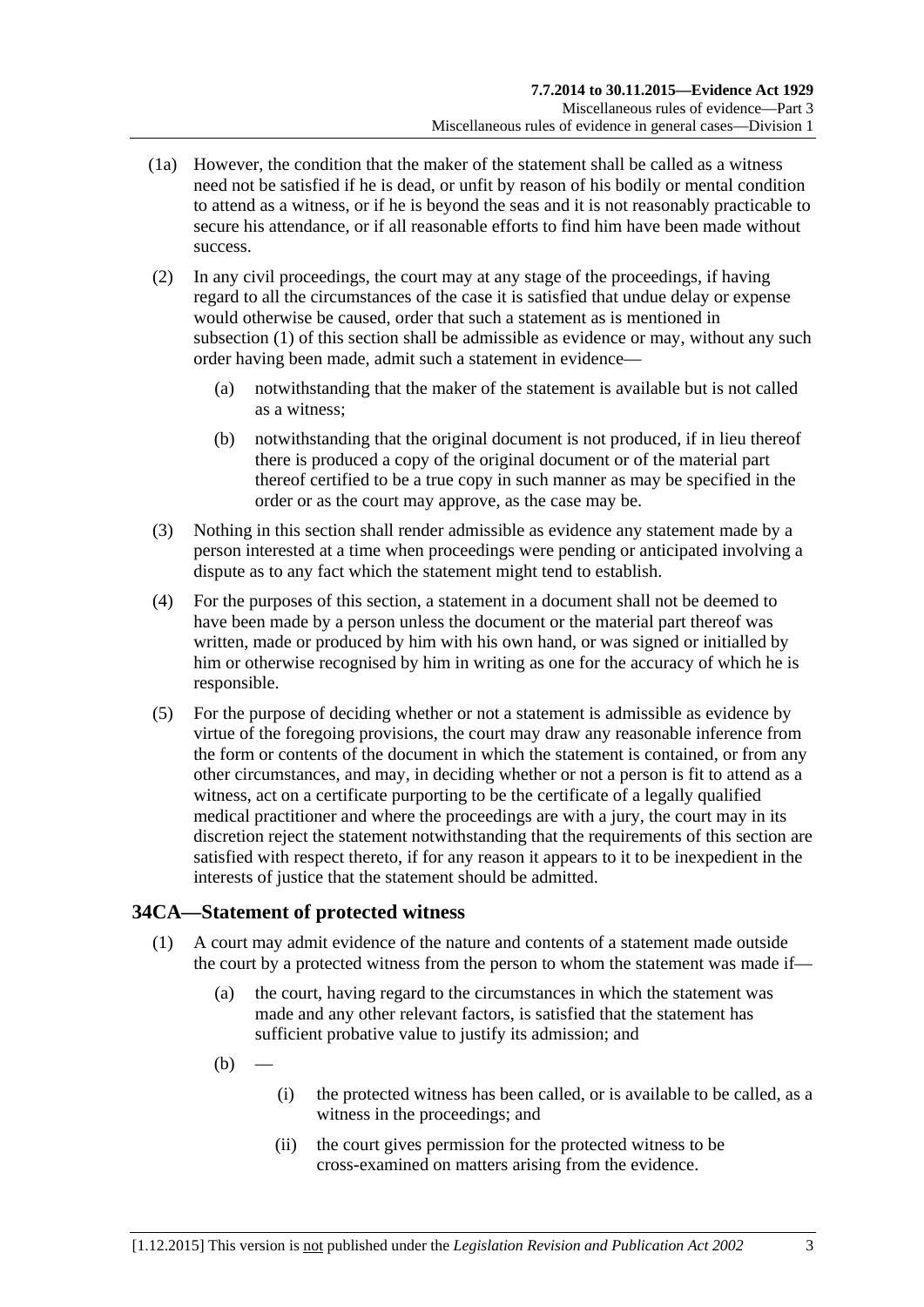- (2) A court may only give permission to allow a protected witness to be cross-examined on such matters if satisfied that the cross-examination is likely to elicit material of substantial probative value or material that would substantially reduce the credibility of the evidence.
- (3) Evidence that is admitted in a trial under this section of the nature and contents of a statement made outside the court by a protected witness may be used to prove the truth of the facts asserted in the statement.
- (4) In a criminal trial, the judge must, if evidence of the nature and contents of a statement made outside the court by a protected witness has been admitted but the protected person has not, for some reason, been cross-examined on matters arising from the evidence, warn the jury that the evidence should be scrutinised with particular care because it has not been tested in the usual way.
- (5) In this section—

#### *protected witness* means—

- (a) a young child; or
- (b) a person who suffers from a mental disability that adversely affects the person's capacity to give a coherent account of the person's experiences or to respond rationally to questions.

## <span id="page-27-0"></span>**34CB—Direction relating to delay where defendant forensically disadvantaged**

(1) A rule of law or practice obliging a judge in a trial of a charge of an offence to give a warning of a kind known as a *Longman* warning is abolished.

**Note—**

#### See *Longman v The Queen* (1989) 168 CLR 79

- <span id="page-27-2"></span>(2) If, in a trial of a charge of an offence, the court is of the opinion that the period of time that has elapsed between the alleged offending and the trial has resulted in a significant forensic disadvantage to the defendant, the judge must-
	- (a) explain to the jury the nature of the forensic disadvantage; and
	- (b) direct that the jury must take the forensic disadvantage into account when scrutinising the evidence.
- (3) An explanation or direction under [subsection](#page-27-2) (2) may not take the form of a warning and—
	- (a) must be specific to the circumstances of the particular case; and
	- (b) must not include the phrase "dangerous or unsafe to convict" or similar words or phrases.

## <span id="page-27-1"></span>**34D—Weight to be attached to evidence**

(1) In estimating the weight, if any, to be attached to a statement rendered admissible as evidence by this Act, regard shall be had to all the circumstances from which any inference can reasonably be drawn as to the accuracy or otherwise of the statement, and in particular to the question whether or not the statement was made contemporaneously with the occurrence or existence of the facts stated, and to the question whether or not the maker of the statement had any incentive to conceal or misrepresent facts.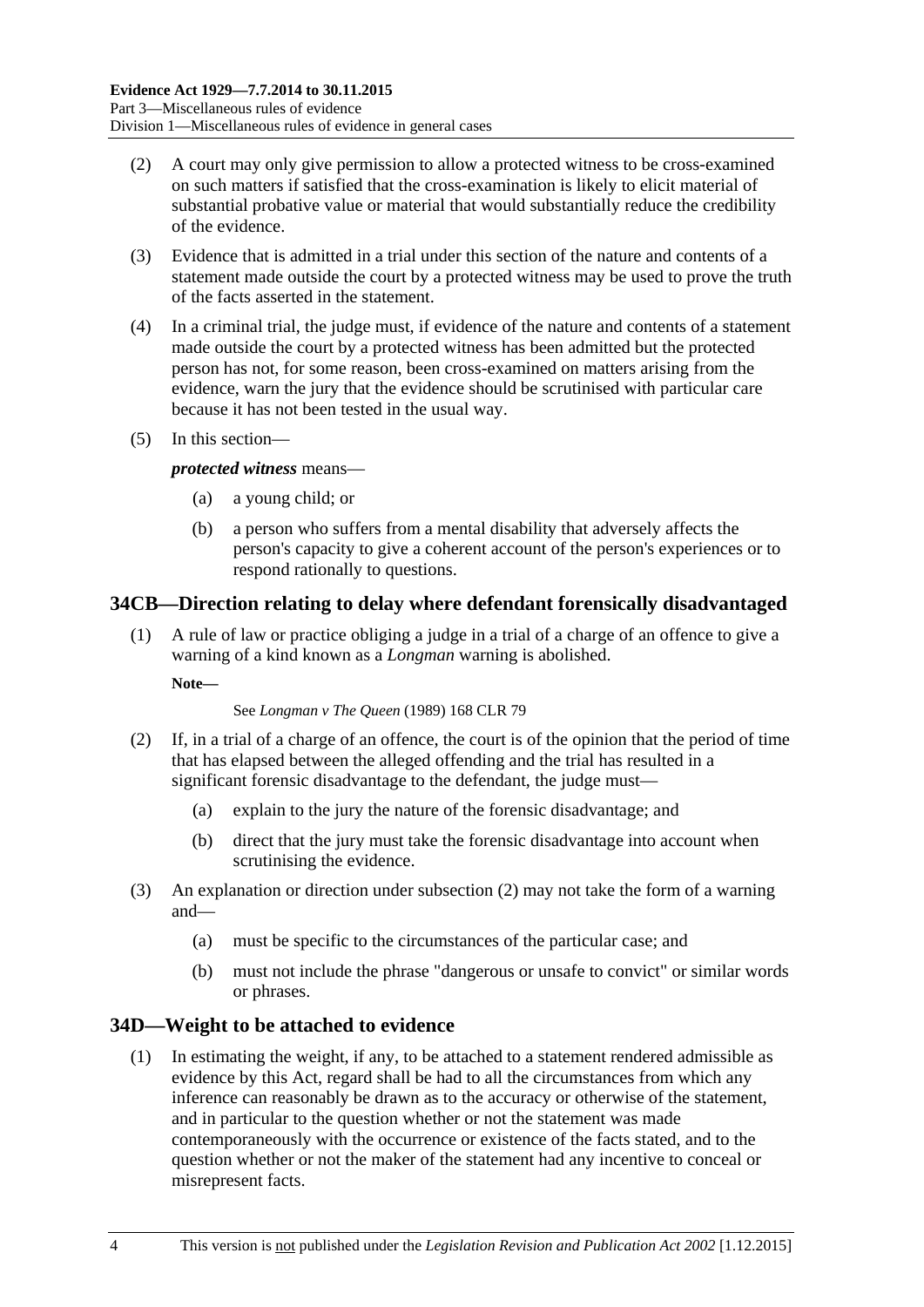(2) For the purpose of any rule of law or practice requiring evidence to be corroborated or regulating the manner in which uncorroborated evidence is to be treated, a statement rendered admissible as evidence by this Act shall not be treated as corroboration of evidence given by the maker of the statement.

# <span id="page-28-0"></span>**34E—Proof of instrument to validity of which attestation is necessary**

Subject as hereinafter provided, in any proceedings, whether civil or criminal, an instrument to the validity of which attestation is requisite may, instead of being proved by an attesting witness, be proved in the manner in which it might be proved if no attesting witness were alive: Provided that nothing in this section shall apply to the proof of wills or other testamentary documents.

## <span id="page-28-1"></span>**34F—Presumptions as to documents twenty years old**

In any proceedings, whether civil or criminal, there shall, in the case of a document proved, or purporting, to be not less than twenty years old, be made any presumption which immediately before the commencement of this Act would have been made in the case of a document of like character proved, or purporting, to be not less than thirty years old.

# <span id="page-28-2"></span>**34G—Interpretation and savings**

(1) In [sections](#page-25-0) 34C to [34F](#page-28-1) (inclusive) of this Act—

*document* includes books, maps, plans, drawings and photographs;

*statement* includes any representation of fact, whether made in words or otherwise;

*proceedings* includes arbitrations and references, and *court* shall be construed accordingly.

- (2) Nothing in [sections](#page-25-0) 34C to [34F](#page-28-1) (inclusive) of this Act shall—
	- (a) prejudice the admissibility of any evidence which would apart from the provisions of those sections be admissible; or
	- (b) enable documentary evidence to be given as to any declaration relating to a matter of pedigree, if that declaration would not have been admissible as evidence if those sections had not been enacted.

## <span id="page-28-3"></span>**34H—Evidence of access or non-access**

In any proceedings a husband or wife may give evidence proving or tending to prove that he or she did or did not have sexual relations with his or her spouse, notwithstanding that any such evidence would prove or tend to prove that any child born to the wife during marriage was illegitimate.

## <span id="page-28-4"></span>**34J—Special provision for taking evidence where witness is seriously ill**

- (1) Where a person who may be in a position to give information in relation to an indictable offence is dangerously ill and, in the opinion of a medical practitioner, unlikely to recover from the illness, a magistrate or justice may take a statement from that person.
- (2) The statement is to be a sworn statement unless the magistrate or justice determines that the person making the statement does not have sufficient understanding of the obligation to be truthful entailed in giving sworn evidence.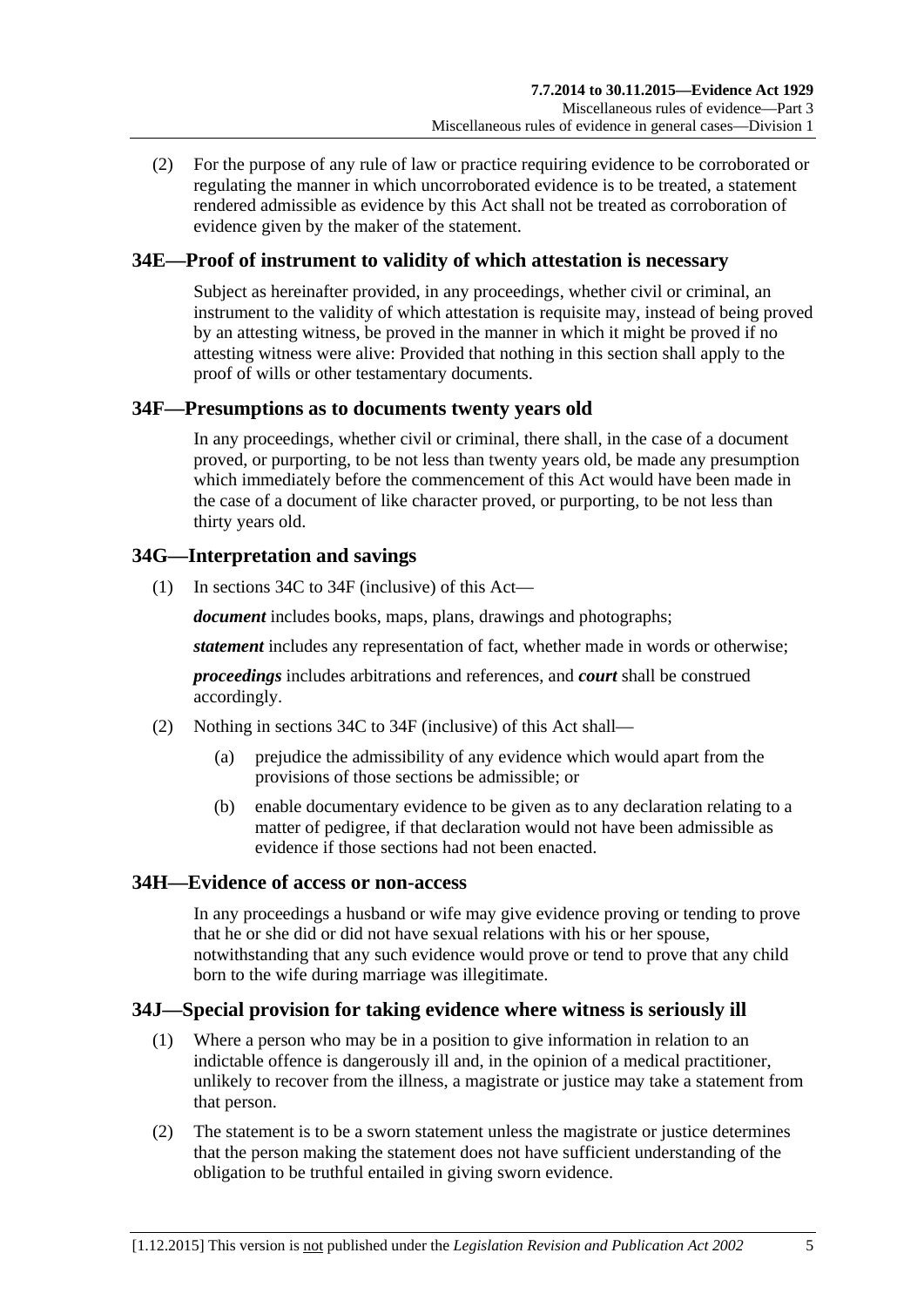- (3) Where a person is subsequently charged with an indictable offence to which the statement is relevant, the statement is admissible in evidence at the preliminary examination or trial of the charge if it is established—
	- (a) that the person from whom the statement was taken is dead or unable to give evidence because of illness or infirmity; and
	- (b) that the prosecutor or defendant (as the case requires) had reasonable notice of the proposal to take evidence and a reasonable opportunity to attend and cross-examine the person.

## <span id="page-29-0"></span>**34K—Admissibility of depositions at trial**

- (1) Where—
	- (a) a statement from a witness is filed or tendered for the purpose of the preliminary examination of a charge of an indictable offence or oral evidence is taken from a witness at a preliminary examination; and
	- (b) the witness subsequently dies or becomes so ill or infirm that he or she cannot give evidence at the trial,

the record of the witness's evidence at the preliminary examination may, with the permission of the court of trial, be read as evidence at the trial.

(2) Permission to admit evidence for the prosecution under this section will not be granted if the court considers that admission of the evidence without the opportunity of cross-examination would, in the circumstances of the case, be unfair to the defendant.

# <span id="page-29-1"></span>**34KA—Admissibility of evidence of out of court statements by unavailable witnesses**

- (1) Subject to this section, in prescribed proceedings, a statement not made in oral evidence in the proceedings (an *out of court statement*) is admissible as evidence of any matter stated if—
	- (a) oral evidence given in the proceedings by the person who made the out of court statement would be admissible as evidence of that matter; and
	- (b) the person who made the out of court statement (the *relevant person*) is identified to the court's satisfaction; and
	- (c) any 1 of the conditions specified in [subsection](#page-29-2) (2) is satisfied.
- <span id="page-29-2"></span>(2) The conditions are as follows:
	- (a) that the relevant person is dead;
	- (b) that the relevant person is unfit to be a witness because of a bodily or mental condition;
	- (c) that the relevant person is outside of the State and it is not reasonably practicable to secure his or her attendance;
	- (d) that the relevant person cannot be found although such steps as it is reasonably practicable to take to find him or her have been taken;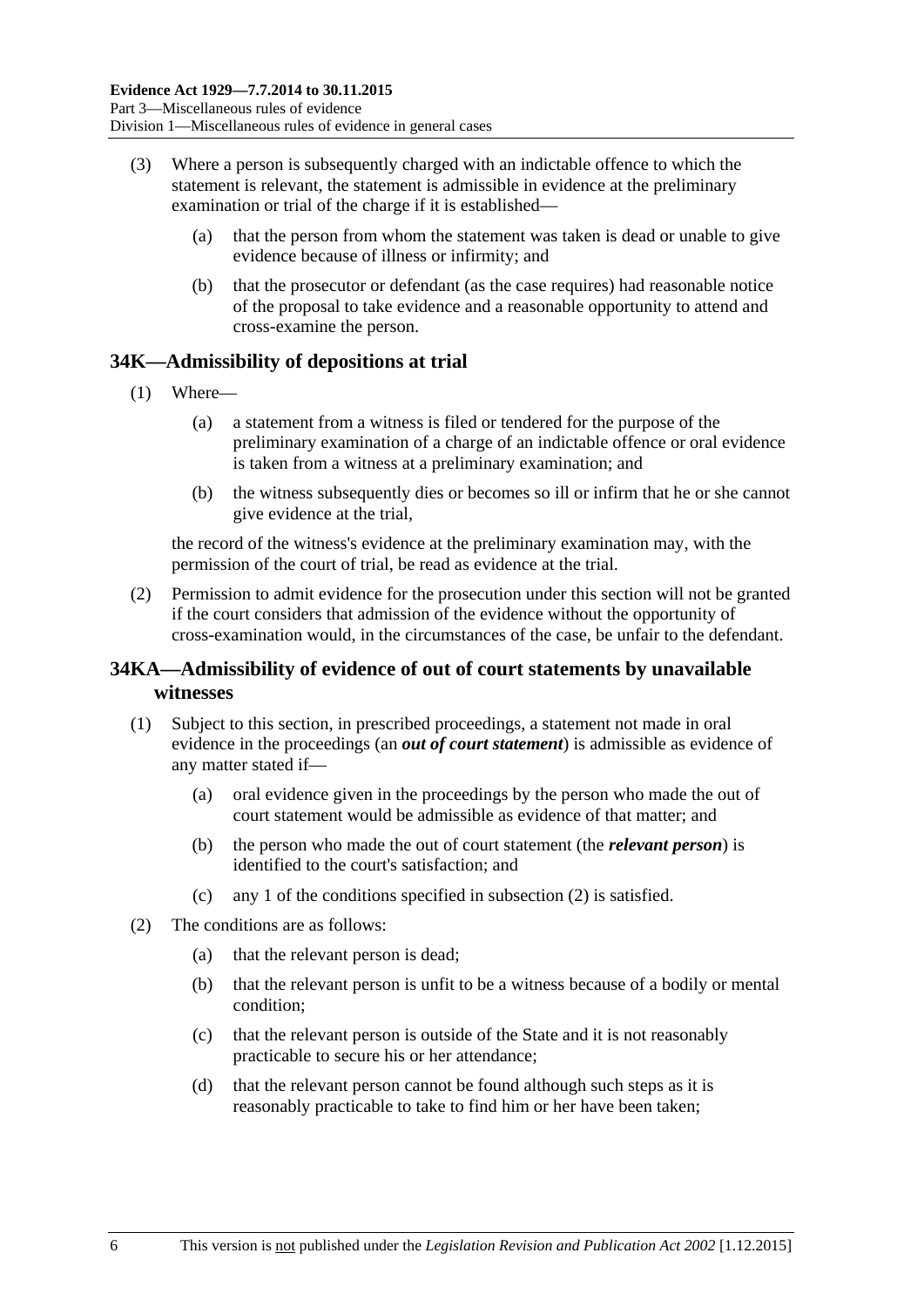- <span id="page-30-1"></span>(e) that through fear the relevant person does not give (or does not continue to give) oral evidence in the proceedings, either at all or in connection with the subject matter of the out of court statement, and the court gives leave for the out of court statement to be given in evidence.
- (3) For the purposes of [subsection](#page-30-1) (2)(e) *fear* is to be widely construed and includes, for example, fear of the death or injury of another person or of financial loss.
- (4) Leave may be given under [subsection](#page-30-1) (2)(e) only if the court considers that the out of court statement ought to be admitted in the interests of justice, having regard to—
	- (a) any information (whether or not given in evidence, or of a kind that could be given in evidence) suggesting threats have been made to the witness, whether directly or indirectly; and
	- (b) the statement's contents; and
	- (c) any risk that its admission or exclusion will result in unfairness to a defendant in the proceedings (and in particular to how difficult it will be to challenge the statement if the relevant person does not give oral evidence and the defendant is not able to cross-examine the person); and
	- (d) any other measures that could be taken by the court in relation to the relevant person; and
	- (e) any other relevant circumstances.
- (5) A condition set out in any paragraph of [subsection](#page-29-2) (2) which is in fact satisfied is to be treated as not satisfied if it is shown that the circumstances described in that paragraph are caused—
	- (a) by the person in support of whose case it is sought to give the out of court statement in evidence; or
	- (b) by a person acting on his or her behalf, in order to prevent the relevant person giving oral evidence in the proceedings (whether at all or in connection with the subject matter of the out of court statement).
- (6) Nothing in this section makes an out of court statement admissible as evidence if it was made by a person who was not competent at the time when he or she made the statement.
- (7) This section is in addition to, and does not derogate from, any other power of a court to admit an out of court statement into evidence.
- (8) In this section—

*prescribed proceedings* means—

- (a) proceedings for a criminal offence; or
- (b) proceedings under the *[Serious and Organised Crime \(Control\) Act](http://www.legislation.sa.gov.au/index.aspx?action=legref&type=act&legtitle=Serious%20and%20Organised%20Crime%20(Control)%20Act%202008) 2008*.

## <span id="page-30-0"></span>**34KB—Credibility**

- (1) This section applies if in prescribed proceedings—
	- (a) a statement not made in oral evidence in the proceedings (an *out of court statement*) is admitted as evidence of a matter stated; and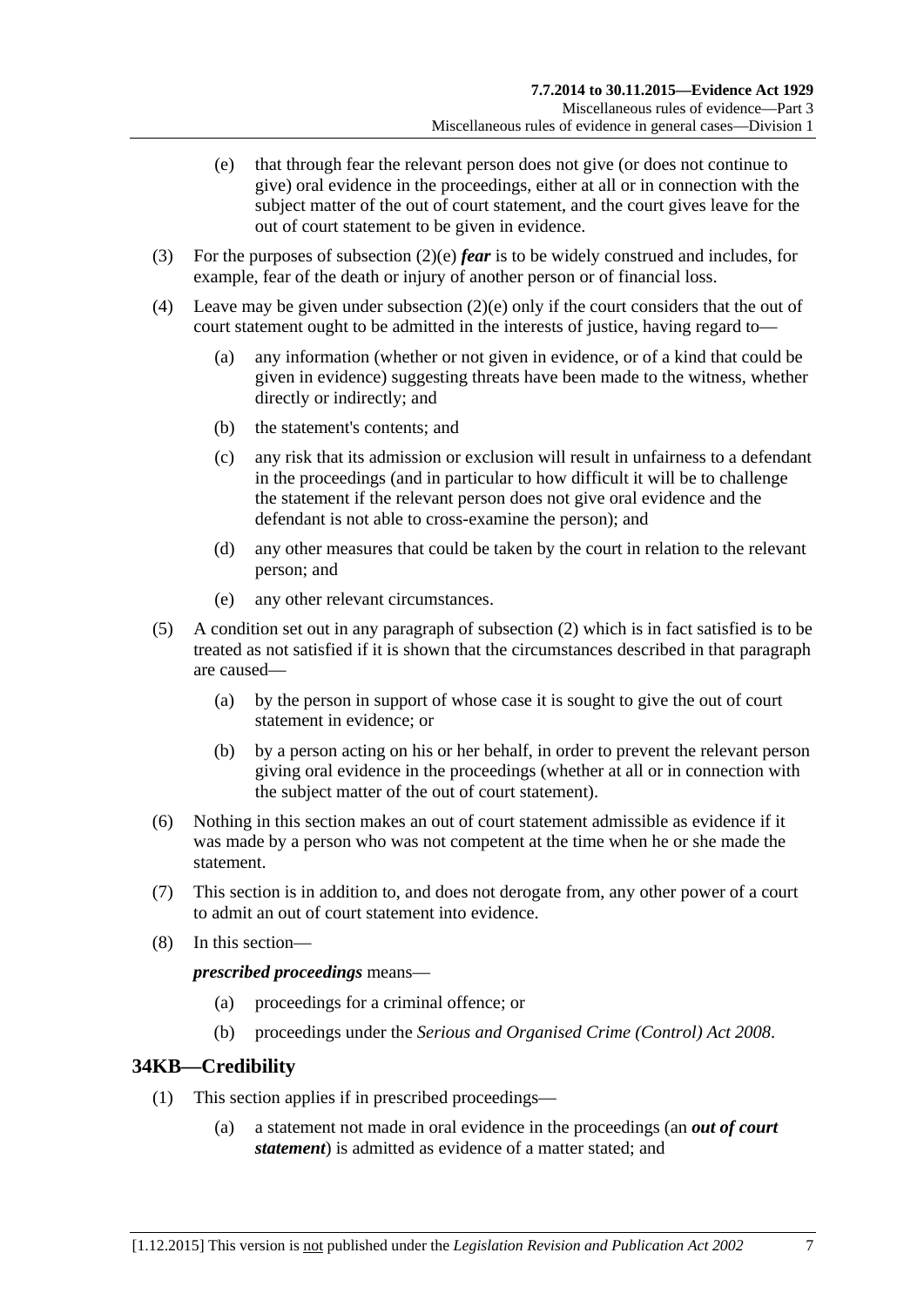- (b) the maker of the out of court statement does not give oral evidence in connection with the subject matter of the statement.
- (2) In a case to which this section applies—
	- (a) any evidence which (if the person who made the out of court statement had given such evidence) would have been admissible as relevant to the reliability of the statement and the person's credibility as a witness is so admissible in the proceedings; and
	- (b) evidence may, with the court's leave, be given of any matter which (if the person who made the out of court statement had given such evidence) could have been put to the person in cross-examination as relevant to the reliability of the statement and the person's credibility as a witness but of which evidence could not have been adduced by the cross-examining party; and
	- (c) evidence tending to prove that the person who made the out of court statement made (at whatever time) any other statement inconsistent with the statement admitted as evidence is admissible for the purpose of showing that the person contradicted himself or herself.
- (3) If as a result of evidence admitted under this section an allegation is made against the maker of a statement, the court may permit a party to lead additional evidence of such description as the court may specify for the purposes of denying or answering the allegation.
- (4) In this section—

*prescribed proceedings* means—

- (a) proceedings for a criminal offence; or
- (b) proceedings under the *[Serious and Organised Crime \(Control\) Act](http://www.legislation.sa.gov.au/index.aspx?action=legref&type=act&legtitle=Serious%20and%20Organised%20Crime%20(Control)%20Act%202008) 2008*.

#### <span id="page-31-1"></span><span id="page-31-0"></span>**34KC—Stopping the case where evidence is unconvincing**

- (1) If on a defendant's trial before a judge and jury for an offence the judge is satisfied at any time after the close of the case for the prosecution that—
	- (a) the case against the defendant is based wholly or partly on a statement not made in oral evidence in the proceedings (an *out of court statement*); and
	- (b) the evidence provided by the out of court statement is so unconvincing that, considering its importance to the case against the defendant, a conviction of the offence would be unsafe,

the judge must either direct the jury to acquit the defendant of the offence or, if it considers that there ought to be a retrial, discharge the jury.

- (2) Where—
	- (a) a jury is directed under [subsection](#page-31-1) (1) to acquit a defendant of an offence; and
	- (b) the circumstances are such that, apart from this subsection, the defendant could if acquitted of that offence be found guilty of another offence,

the defendant may not be found guilty of that other offence if the judge is satisfied as mentioned in [subsection](#page-31-1) (1) in respect of it.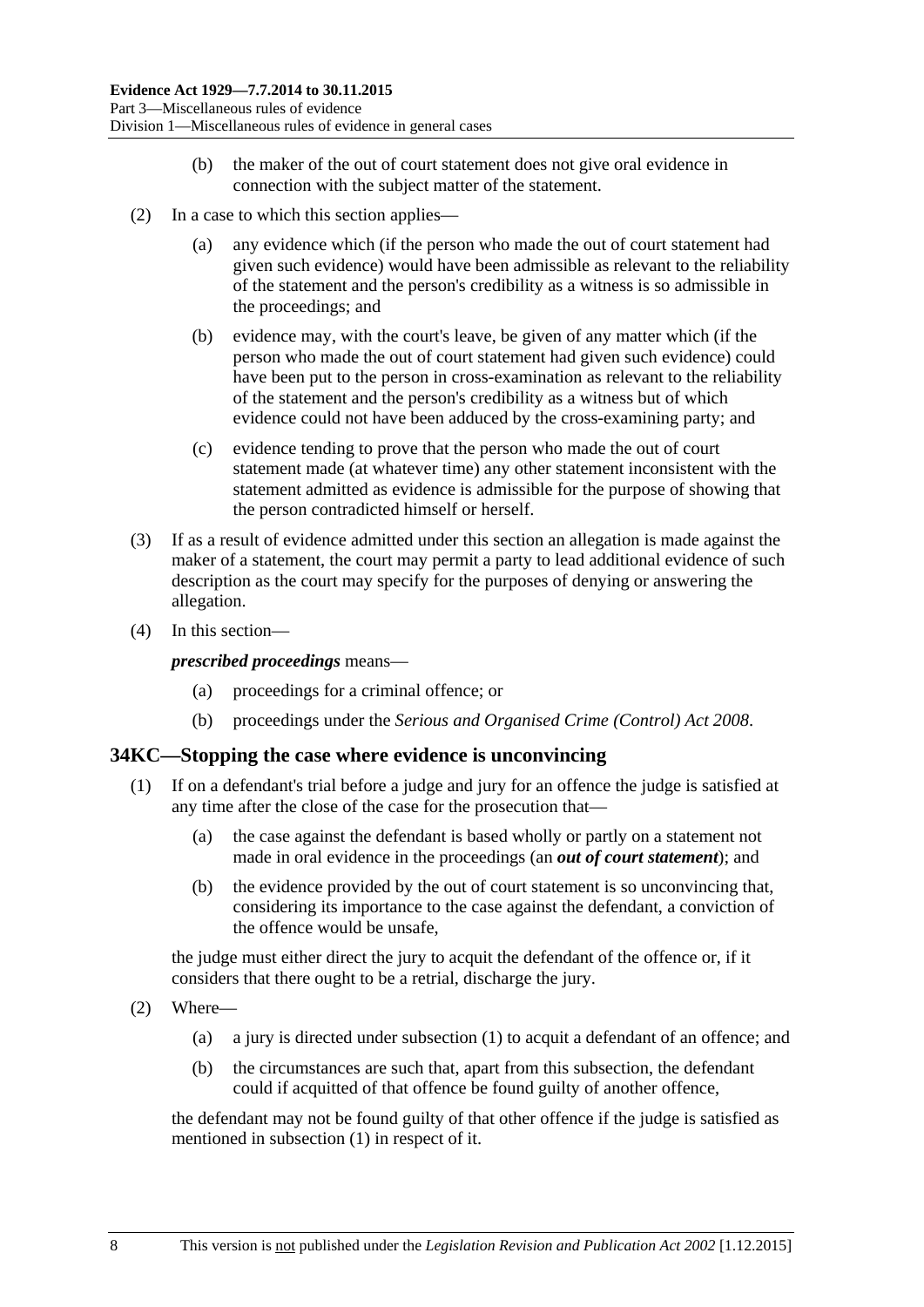(3) This section does not prejudice any other power a judge may have to direct a jury to acquit a person of an offence or to discharge a jury.

# <span id="page-32-0"></span>**34KD—Court's general discretion to exclude evidence**

- (1) In prescribed proceedings the court may refuse to admit a statement as evidence of a matter stated if—
	- (a) the statement was made otherwise than in oral evidence in the proceedings; and
	- (b) the court is satisfied that the case for excluding the statement, taking account of the danger that to admit it would result in undue waste of time, substantially outweighs the case for admitting it, taking account of the value of the evidence.
- (2) Nothing in this section derogates from any other power of a court to exclude evidence at its discretion (whether by preventing questions from being put or otherwise).
- (3) In this section—

*prescribed proceedings* means—

- (a) proceedings for a criminal offence; or
- (b) proceedings under the *[Serious and Organised Crime \(Control\) Act](http://www.legislation.sa.gov.au/index.aspx?action=legref&type=act&legtitle=Serious%20and%20Organised%20Crime%20(Control)%20Act%202008) 2008*.

# <span id="page-32-1"></span>**Division 2—Miscellaneous rules of evidence in sexual cases**

#### <span id="page-32-2"></span>**34L—Evidence in sexual cases generally**

- <span id="page-32-3"></span>(1) In proceedings in which a person is charged with a sexual offence, no question may be asked or evidence admitted—
	- (a) as to the sexual reputation of the alleged victim of the offence; or
	- (b) except with the permission of the judge—as to the alleged victim's sexual activities before or after the events of and surrounding the alleged offence (other than recent sexual activities with the accused).
- (2) In deciding whether permission should be granted under [subsection](#page-32-3) (1)(b), the judge must give effect to the principle that alleged victims of sexual offences should not be subjected to unnecessary distress, humiliation or embarrassment through the asking of questions or admission of evidence of the kind referred to in that subsection, and must not grant permission unless satisfied that the evidence in respect of which permission is sought—
	- (a) is of substantial probative value; or
	- (b) would, in the circumstances, be likely materially to impair confidence in the reliability of the evidence of the alleged victim,

and that its admission is required in the interests of justice.

- (3) Permission must not be granted under [subsection](#page-32-3) (1)(b) authorising the asking of questions or the admission of evidence the purpose of which is only to raise inferences from some general disposition of the alleged victim.
- (4) An application for permission under [subsection](#page-32-3) (1)(b) must be heard and determined in the absence of the jury (if any).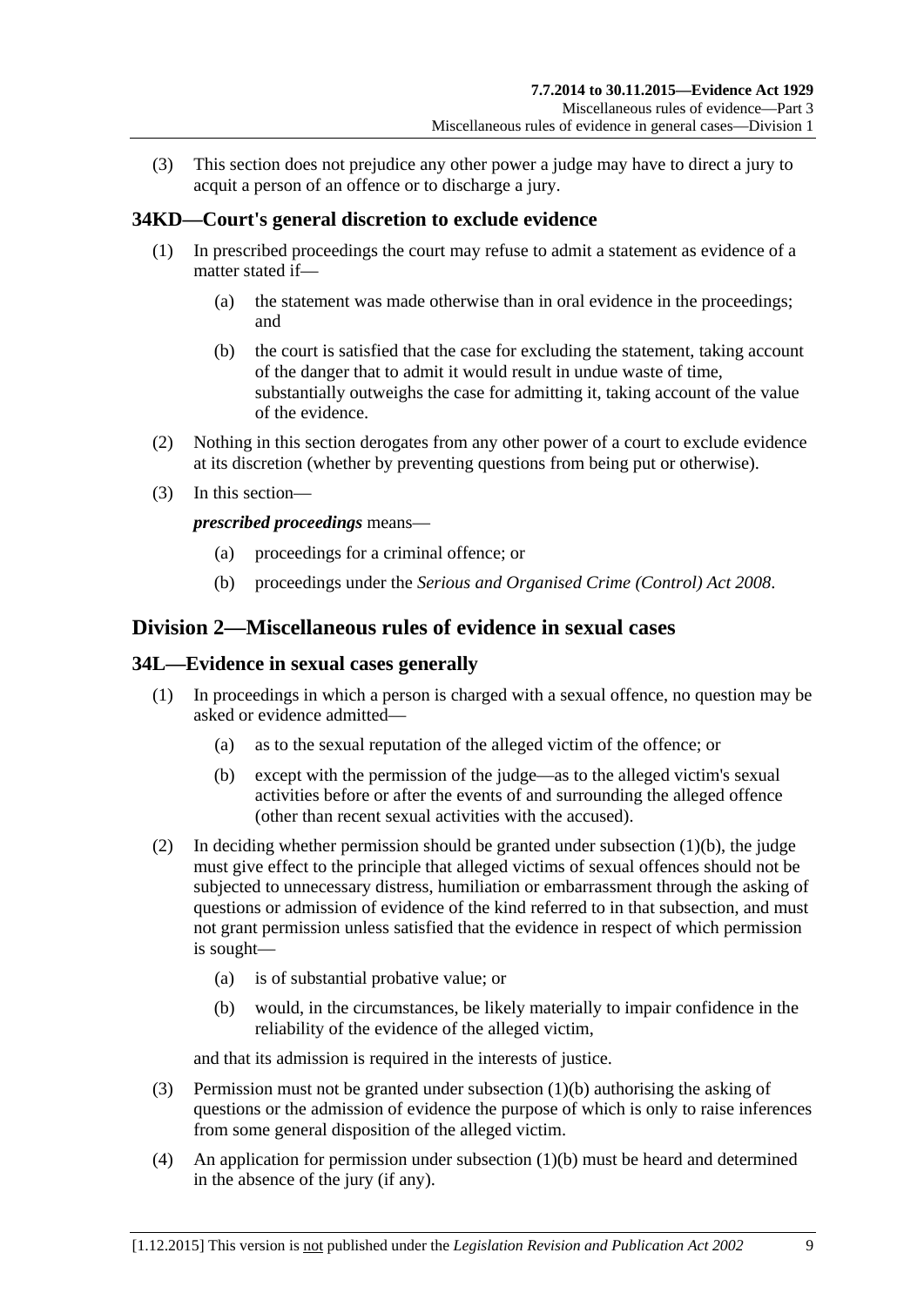- <span id="page-33-1"></span>(5) In a trial of a charge of a sexual offence, the judge is not required by any rule of law or practice to warn the jury that it is unsafe to convict the accused on the uncorroborated evidence of the alleged victim of the offence.
- (6) [Subsection](#page-33-1) (5) does not affect the operation of any provision of this or any other Act requiring that the evidence of a witness be corroborated.
- (7) In this section—

*evidence* includes an allegation or statement made by way of an unsworn statement;

*sexual activities* includes sexual experience or lack of sexual experience.

#### <span id="page-33-0"></span>**34M—Evidence relating to complaint in sexual cases**

(1) This section abolishes the common law relating to recent complaint in sexual cases. **Note—**

See *Kilby v The Queen* (1973) 129 CLR 460; *Crofts v The Queen* (1996) 186 CLR 427

- (2) In a trial of a charge of a sexual offence, no suggestion or statement may be made to the jury that a failure to make, or a delay in making, a complaint of a sexual offence is of itself of probative value in relation to the alleged victim's credibility or consistency of conduct.
- <span id="page-33-2"></span>(3) Despite any other rule of law or practice, evidence related to the making of an initial complaint of an alleged sexual offence is admissible in a trial of a charge of the sexual offence.

#### **Examples—**

Evidence may be given by any person about—

- when the complaint was made and to whom;
- the content of the complaint;
- how the complaint was solicited;
- why the complaint was made to a particular person at a particular time;
- why the alleged victim did not make the complaint at an earlier time.
- <span id="page-33-3"></span>(4) If evidence referred to in [subsection](#page-33-2) (3) is admitted in a trial, the judge must direct the jury that—
	- (a) it is admitted—
		- (i) to inform the jury as to how the allegation first came to light; and
		- (ii) as evidence of the consistency of conduct of the alleged victim; and
	- (b) it is not admitted as evidence of the truth of what was alleged; and
	- (c) there may be varied reasons why the alleged victim of a sexual offence has made a complaint of the offence at a particular time or to a particular person,

but that, otherwise, it is a matter for the jury to determine the significance (if any) of the evidence in the circumstances of the particular case.

(5) It is not necessary that a particular form of words be used in giving the direction under [subsection](#page-33-3) (4).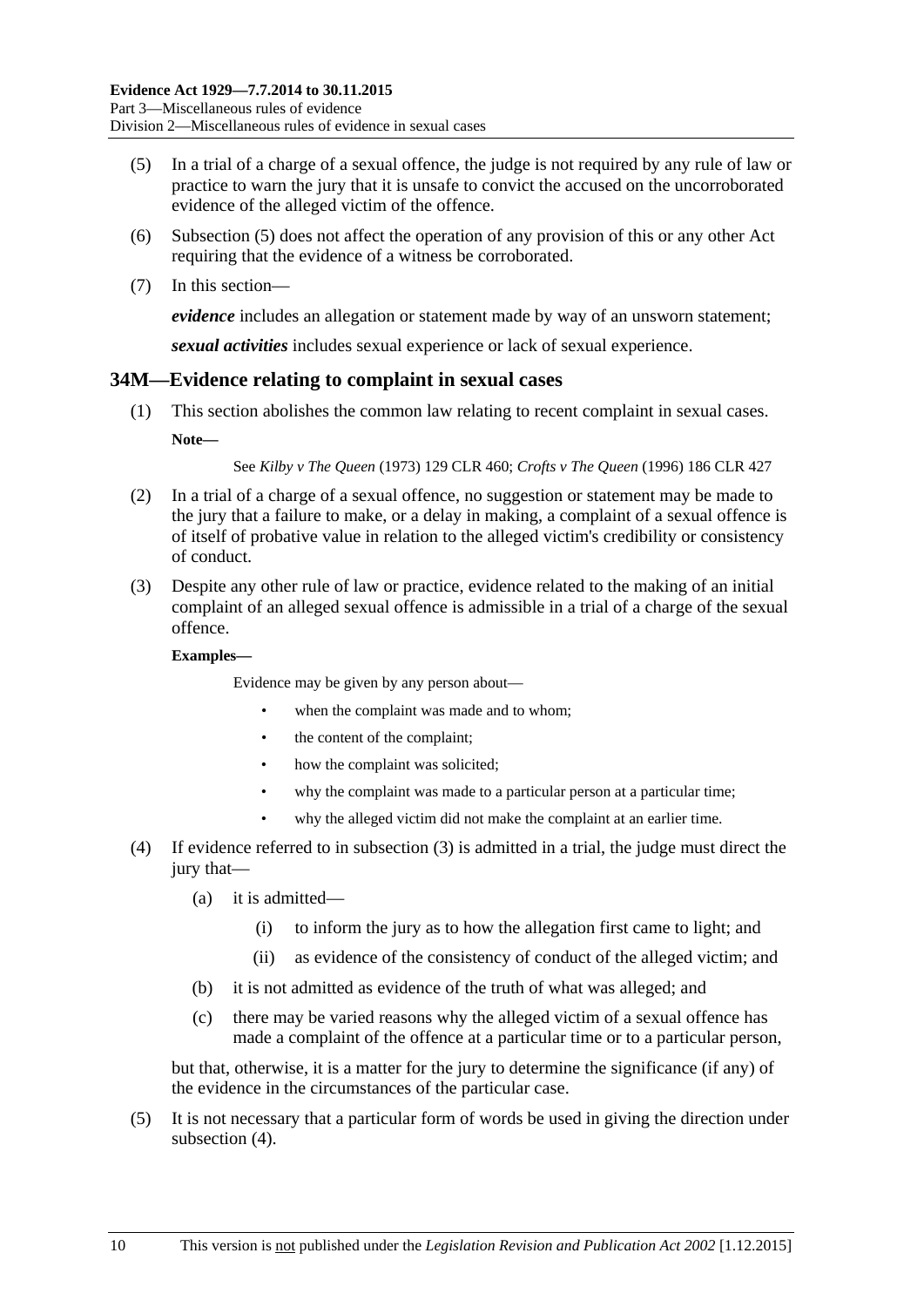(6) In this section—

*complaint*, in relation to a sexual offence, includes a report or any other disclosure (whether to a police officer or otherwise);

*initial complaint*, in relation to a sexual offence, includes information provided by way of elaboration of the initial complaint (whether provided at the time of the initial complaint or at a later time).

#### <span id="page-34-3"></span><span id="page-34-0"></span>**34N—Directions relating to consent in certain sexual cases**

- (1) In a trial of a charge of a sexual offence where a lack of consent of a person in relation to a particular sexual activity is in issue, the judge must direct the jury that the person is not to be regarded as having consented to the sexual activity the subject of the charge merely because—
	- (a) the person did not say or do anything to indicate that he or she did not freely and voluntarily agree to the sexual activity; or
	- (b) the person did not protest to or physically resist the sexual activity; or
	- (c) the person was not physically injured in the course of, or in connection with, the sexual activity; or
	- (d) 1 or more of the following circumstances apply:
		- (i) the person freely and voluntarily agreed to sexual activity of a different kind with the defendant;
		- (ii) the person had freely and voluntarily agreed to sexual activity (whether or not of the same kind) with the defendant on an earlier occasion;
		- (iii) the person had, on that or some other occasion, freely and voluntarily agreed to sexual activity (whether or not of the same kind) with another person.
- (2) The judge must, in a trial referred to in [subsection](#page-34-3) (1), give each of the directions referred to in that subsection as may be applicable in the circumstances of the particular case.
- (3) In this section—

*consent*, in relation to a sexual activity, has the same meaning as in the *[Criminal Law](http://www.legislation.sa.gov.au/index.aspx?action=legref&type=act&legtitle=Criminal%20Law%20Consolidation%20Act%201935)  [Consolidation Act](http://www.legislation.sa.gov.au/index.aspx?action=legref&type=act&legtitle=Criminal%20Law%20Consolidation%20Act%201935) 1935*;

*sexual activity* includes sexual intercourse (within the meaning of the *[Criminal Law](http://www.legislation.sa.gov.au/index.aspx?action=legref&type=act&legtitle=Criminal%20Law%20Consolidation%20Act%201935)  [Consolidation Act](http://www.legislation.sa.gov.au/index.aspx?action=legref&type=act&legtitle=Criminal%20Law%20Consolidation%20Act%201935) 1935*).

# <span id="page-34-1"></span>**Division 3—Admissibility of evidence showing discreditable conduct or disposition**

#### <span id="page-34-2"></span>**34O—Application of Division**

(1) This Division applies to the trial of a charge of an offence and prevails over any relevant common law rule of admissibility of evidence to the extent of any inconsistency.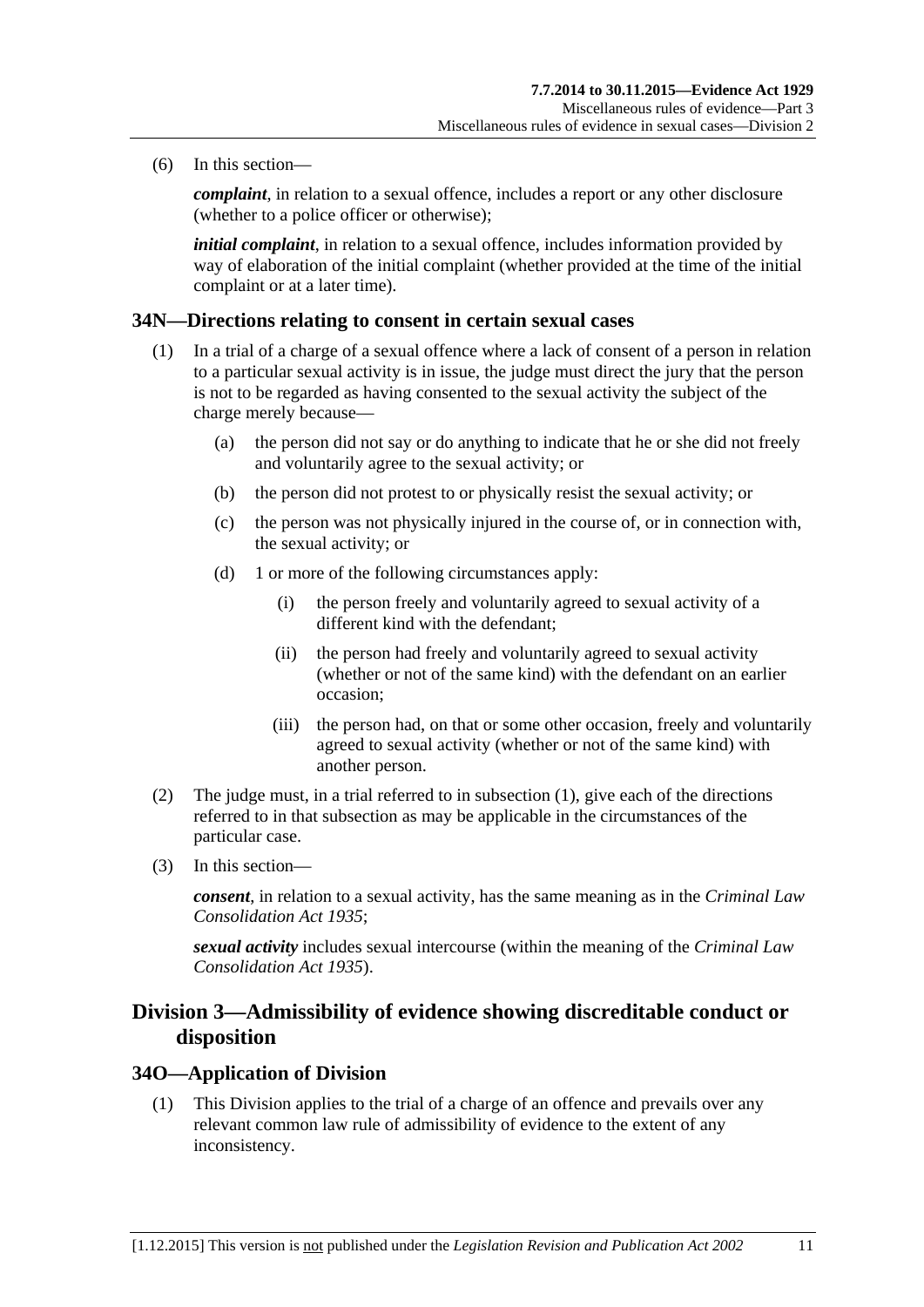- (2) This Division does not apply to—
	- (a) evidence adduced pursuant to [section](#page-18-3) 18; or
	- (b) evidence of the character, reputation, conduct or disposition of a person as a fact in issue.

#### <span id="page-35-0"></span>**34P—Evidence of discreditable conduct**

- (1) In the trial of a charge of an offence, evidence tending to suggest that a defendant has engaged in discreditable conduct, whether or not constituting an offence, other than conduct constituting the offence (*discreditable conduct evidence*)—
	- (a) cannot be used to suggest that the defendant is more likely to have committed the offence because he or she has engaged in discreditable conduct; and
	- (b) is inadmissible for that purpose (*impermissible use*); and
	- (c) subject to [subsection](#page-35-3) (2), is inadmissible for any other purpose.
- <span id="page-35-4"></span><span id="page-35-3"></span>(2) Discreditable conduct evidence may be admitted for a use (the *permissible use*) other than the impermissible use if, and only if—
	- (a) the judge is satisfied that the probative value of the evidence admitted for a permissible use substantially outweighs any prejudicial effect it may have on the defendant; and
	- (b) in the case of evidence admitted for a permissible use that relies on a particular propensity or disposition of the defendant as circumstantial evidence of a fact in issue—the evidence has strong probative value having regard to the particular issue or issues arising at trial.
- (3) In the determination of the question in [subsection](#page-35-4) (2)(a), the judge must have regard to whether the permissible use is, and can be kept, sufficiently separate and distinct from the impermissible use so as to remove any appreciable risk of the evidence being used for that purpose.
- <span id="page-35-6"></span>(4) Subject to [subsection](#page-35-5) (5), a party seeking to adduce evidence that relies on a particular propensity or disposition of the defendant as circumstantial evidence of a fact in issue under this section must give reasonable notice in writing to each other party in the proceedings in accordance with the rules of court.
- <span id="page-35-5"></span>(5) The court may, if it thinks fit, dispense with the requirement in [subsection](#page-35-6) (4).

#### <span id="page-35-1"></span>**34Q—Use of evidence for other purposes**

Evidence that under this Division is not admissible for 1 use must not be used in that way even if it is relevant and admissible for another use.

## <span id="page-35-2"></span>**34R—Trial directions**

(1) If evidence is admitted under [section](#page-35-0) 34P, the judge must (whether or not sitting with a jury) identify and explain the purpose for which the evidence may, and may not, be used.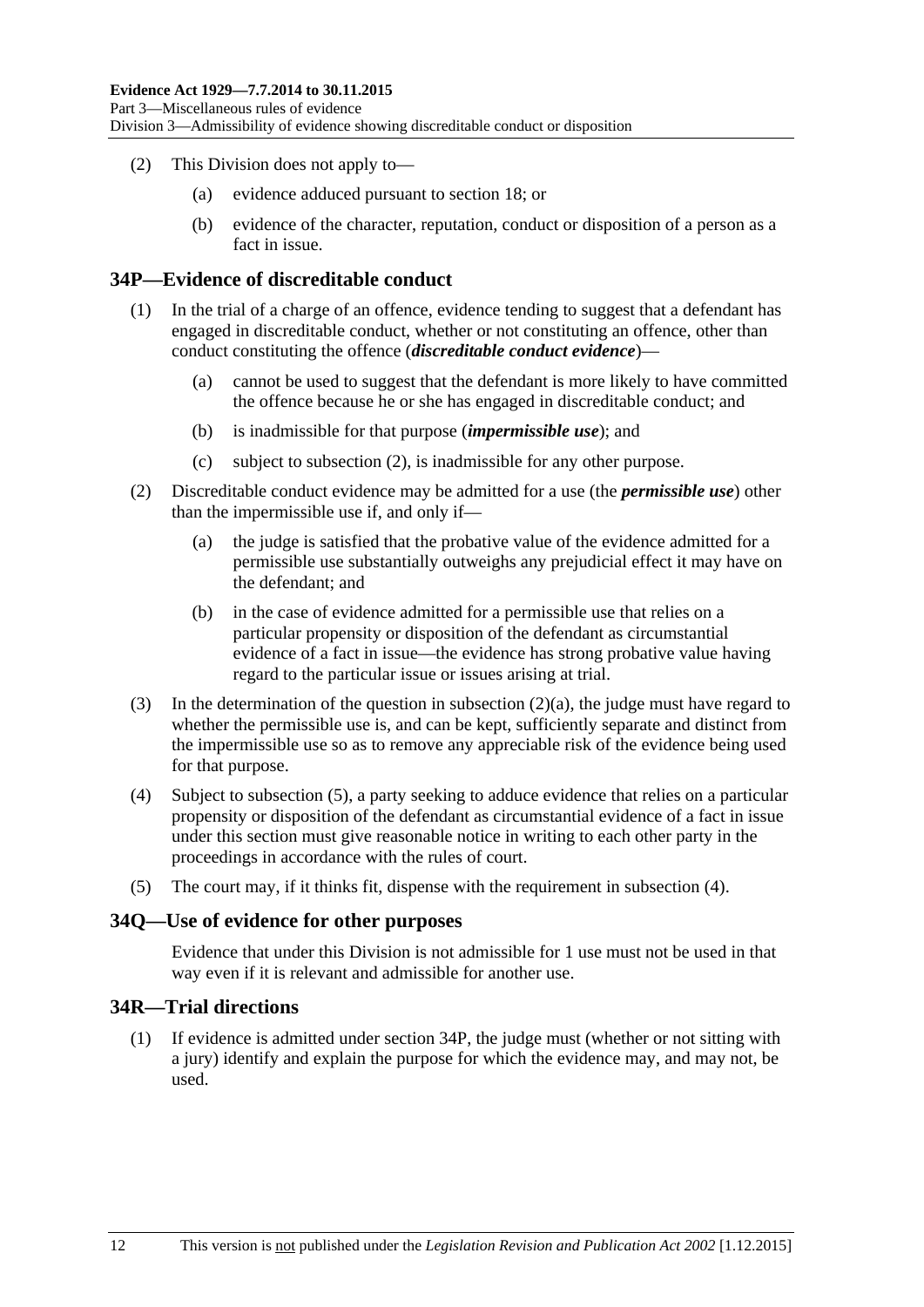(2) If evidence is admitted under [section](#page-35-0) 34P and that evidence is essential to the process of reasoning leading to a finding of guilt, the evidence cannot be used unless on the whole of the evidence, the facts in proof of which the evidence was admitted are established beyond reasonable doubt, and the judge must (whether or not sitting with a jury) give a direction accordingly.

# **34S—Certain matters excluded from consideration of admissibility**

Evidence may not be excluded under this Division if the only grounds for excluding the evidence would be either (or both) of the following:

- (a) there is a reasonable explanation in relation to the evidence consistent with the innocence of the defendant;
- (b) the evidence may be the result of collusion or concoction.

# **34T—Severance**

Where—

- (a) 2 or more defendants are charged in the same information; and
- (b) a party proposes to adduce discreditable conduct evidence; and
- (c) a defendant (the *applicant*) applies prior to or during a trial for a separate trial or for a charge to be severed from the information,

the court, when considering the application, must give strong weight to a real possibility that the applicant may be prejudiced by—

- (d) evidence proposed to be adduced by the prosecutor against another defendant which is not admissible against the applicant; or
- (e) evidence proposed to be adduced by another defendant which is not admissible against the applicant; or
- (f) the applicant's inability to adduce with respect to another defendant relevant evidence that would be admissible but for the operation of [section](#page-35-0) 34P.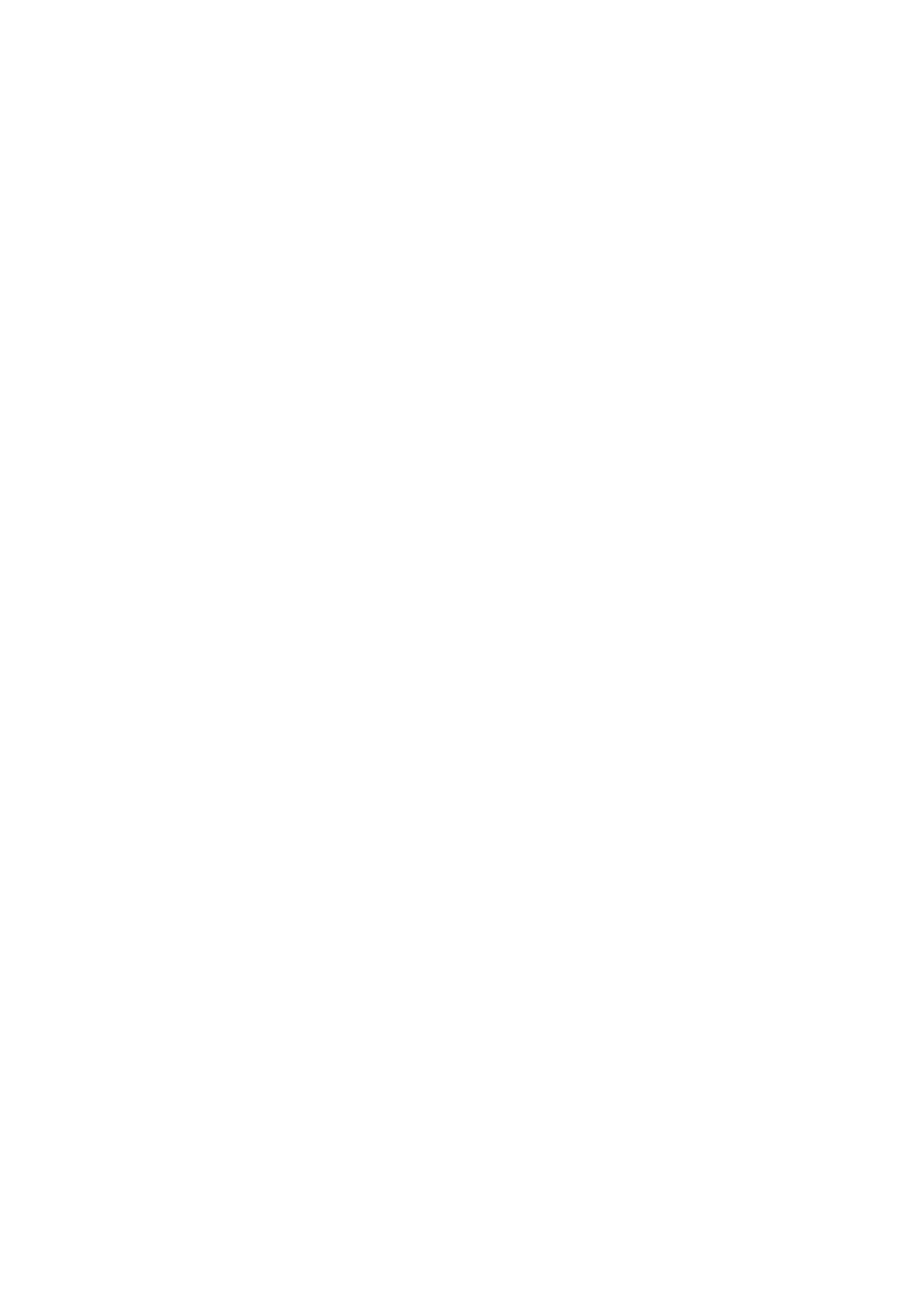# **Part 4—Public Acts and documents**

### **35—Judicial notice of legislative instruments**

- (1) A court must take judicial notice of a legislative instrument.
- (2) In this section—

*legislative instrument* means—

- (a) an Act of this State, or an Act or ordinance of any other State or a Territory of the Commonwealth;
- (b) an Act of the Imperial Parliament that forms part of the law of this State or of any other State or a Territory of the Commonwealth;
- (c) a regulation, rule, by-law or other form of subordinate legislation made under the law of this State or of any other State or a Territory of the Commonwealth;
- (d) a proclamation, order or notice published in the Gazette or the corresponding official publication of some other State or a Territory of the Commonwealth;
- (e) an Act or other instrument of a kind referred to in a preceding paragraph as published or republished under—
	- (i) the *[Legislation Revision and Publication Act](http://www.legislation.sa.gov.au/index.aspx?action=legref&type=act&legtitle=Legislation%20Revision%20and%20Publication%20Act%202002) 2002*; or
	- (ii) a former Act, or provision of an Act, of this State that provided for the reprinting or consolidation of any such instruments; or
	- (iii) a corresponding Act or ordinance of any other State or a Territory of the Commonwealth.

# **36—Proof of votes and proceedings of Parliament**

All documents purporting to be copies of the votes and proceedings or journals or minutes of either House of Parliament, or of papers presented to either House of Parliament, if purporting to be printed by the Government Printer, shall on their mere production be admitted as evidence thereof.

# **37—Evidentiary value of official publications**

The Gazette or the corresponding official publication of some other State or a Territory of the Commonwealth is admissible in any legal proceedings as evidence of any legislative, judicial or administrative acts published or notified in it.

# **37A—Proof of Gazette**

The mere production of a paper purporting to be the Gazette shall in all courts be evidence that the paper is the Gazette and was published on the day on which it bears date.

# **37B—Proof of printing by Government Printer**

The mere production of a paper purporting to be printed by the Government Printer or by the authority of the Government of the State shall in all courts be evidence that the paper was printed by the Government Printer or by such authority.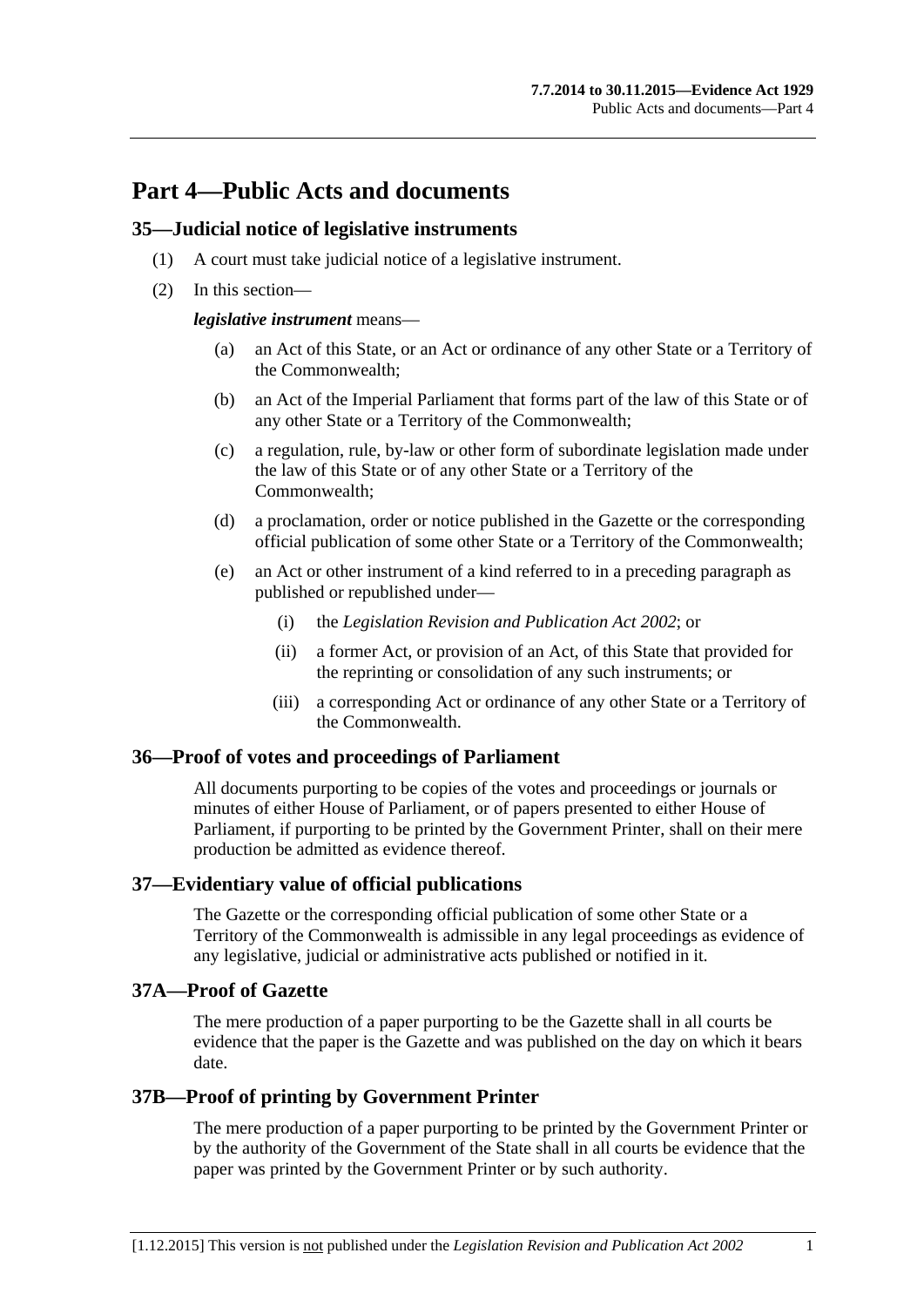# **37C—Proof of Imperial orders-in-Council**

(1) In this section—

#### *Imperial order-in-Council* means—

- any letters patent or Imperial order-in-Council; or
- (b) any admiralty map or chart issued by, or under the authority of, the Government of Great Britain, or the United Kingdom.
- <span id="page-39-0"></span>(2) Evidence of the making and contents of an Imperial order-in-Council may be given by production of a document purporting to be certified by the Secretary to the Attorney-General as a true copy of the Imperial order-in-Council.
- (3) A statement in a document produced in evidence under [subsection](#page-39-0) (2) of this section as to the date of publication of the Imperial order-in-Council shall be evidence that the Imperial order-in-Council was published on that date.

# **38—Foreign and Colonial Acts of State, judgments etc provable by copies**

- (1) Evidence of any proclamation, treaty, or other act of State, of any foreign State, or in any part of His Majesty's Dominions outside the Commonwealth and other than the United Kingdom, may be given by the production of a document, purporting to be a copy thereof and—
	- (a) proved to be an examined copy thereof; or
	- (b) purporting to be sealed with the seal of the foreign State or of the said part of His Majesty's Dominions.
- (2) Evidence of any judgment, decree, order or other judicial proceeding of any court of justice in the United Kingdom or in any foreign State or part of His Majesty's Dominions outside the Commonwealth and other than the United Kingdom (including any affidavit, pleading, or other legal document filed or deposited in the court) may be given by the production of a document purporting to be a copy thereof; and
	- (a) proved to be an examined copy thereof; or
	- (b) purporting to be sealed with the seal of such court; or
	- (c) purporting to be signed by a judge of such court with a statement in writing attached by him to his signature that such court has no seal, and without proof of his judicial character, or of the truth of such statement.
- (3) If any such document as aforesaid purports to be sealed or signed as aforesaid it shall be admissible without proof of the seal or of the signature as the case may be.

# **39—Public documents provable by examined or certified copy**

- (1) Whenever any book or other document is of such a public nature as to be admissible in evidence on its mere production from the proper custody, and no Act exists which renders its contents provable by means of a copy, any copy thereof or extract therefrom shall be admissible in evidence,
	- (a) if it is proved to be an examined copy or extract; or
	- (b) it purports to be signed and certified as a true copy or extract by the officer to whose custody the original is entrusted.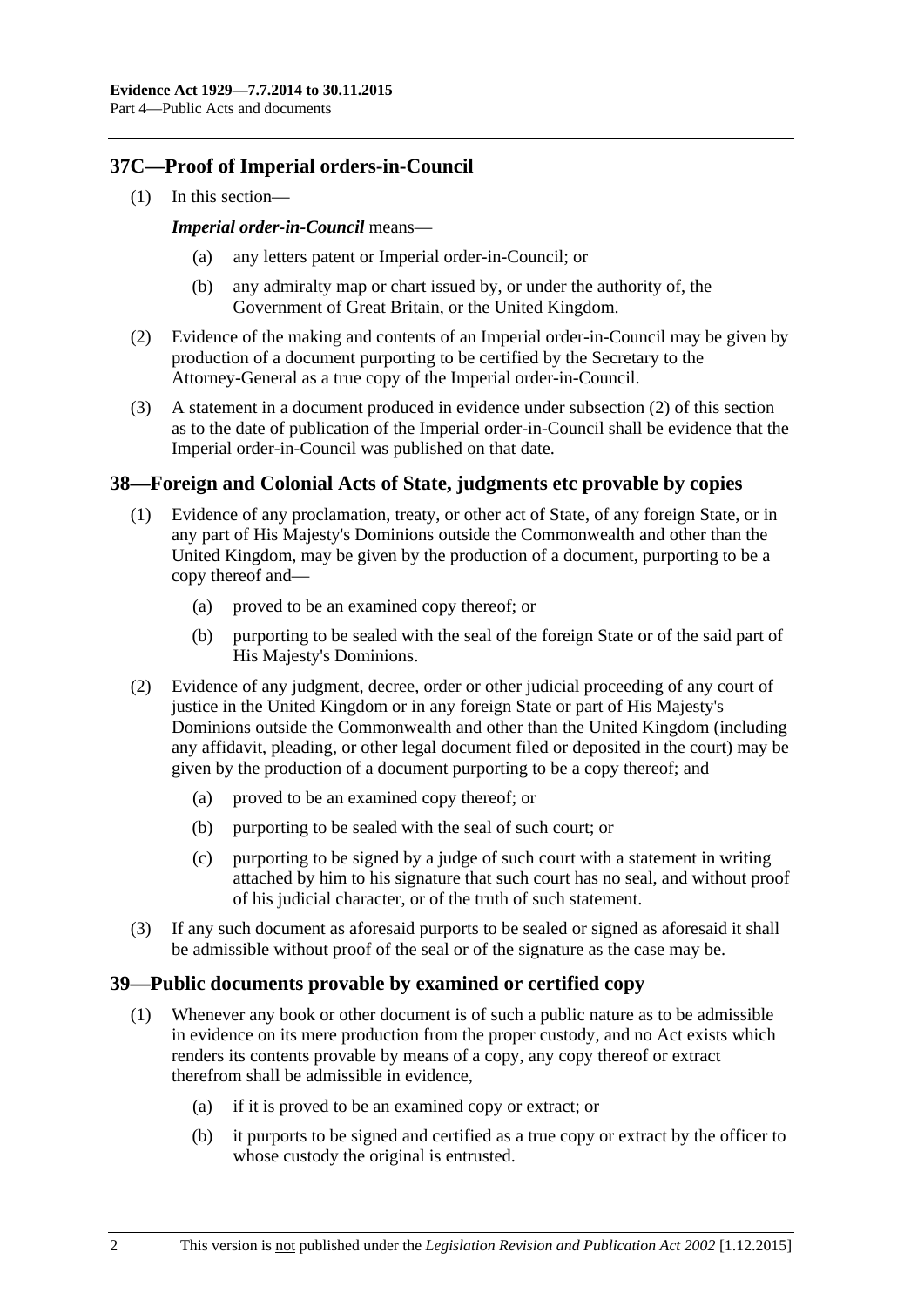(2) Every such officer is hereby required to furnish such certified copy or extract to any person applying for the same at a reasonable time, upon payment of a reasonable sum for the same, not exceeding five cents for every folio of ninety words.

# **40—Proof of documents by examined or certified copies**

Whenever any book, or other document, in the United Kingdom, or in any part of His Majesty's Dominions outside the Commonwealth and other than the United Kingdom, is provable (according to the law of England, or of the said part of His Majesty's Dominions) by means of a copy, any copy thereof or extract therefrom shall be admissible in evidence if it—

- (a) is proved to be an examined copy or extract; or
- (b) purports to be signed and certified as a true copy or extract by some officer who shall further certify that he is the officer to whose custody the original is entrusted.

# **41—Certifying a false document**

If any officer authorised or required by this Act to furnish any certified copy or extract shall wilfully certify any document as being a true copy or extract, knowing that the same is not a true copy or extract, as the case may be, he shall be guilty of an offence, and be liable, on conviction, to imprisonment for any term not less than eighteen months or more than three years.

# **42—Proof of conviction or acquittal of an indictable offence**

- (1) The information, trial, and conviction, or acquittal of any person for an indictable offence may be proved by a certificate purporting to be under the hand of the Registrar of the Supreme Court or the District Court or the associate or other officer having the custody of the records of the court where such conviction, or acquittal took place, or of the deputy of such associate or other officer.
- (2) The certificate may set forth the substance and effect of the record omitting the formal parts thereof.
- (3) A conviction for any offence committed in any other State or any Territory of the Commonwealth may be proved by a like certificate.
- (4) No proof shall be required of the handwriting or official position of any person certifying in pursuance of this section.
- (5) The mode of proof authorised by this section shall be in addition to and not to the exclusion of any other authorised mode of proof.

#### **43—Proof of convictions and orders of courts of summary jurisdiction**

- (1) Any conviction, order of dismissal or other order made by a court of summary jurisdiction may be proved in any court whatever by the production of a copy of such conviction, order of dismissal or other order, purporting to be certified by the clerk of the court by which such conviction, order of dismissal or other order was made, or by the deputy of such clerk.
- (2) No proof shall be required of the signature or official character of the person appearing to have signed any such copy as aforesaid.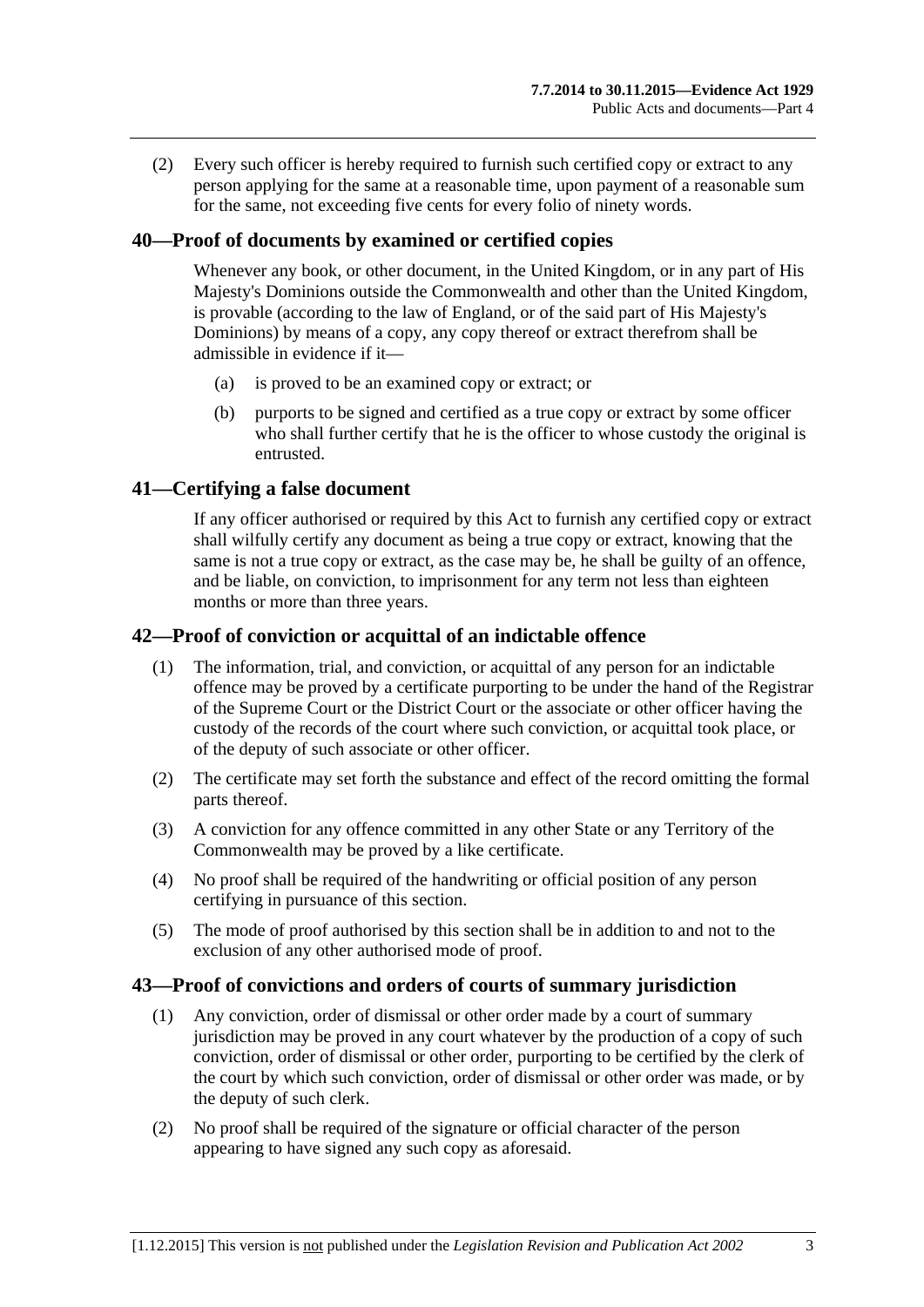- (3) This section shall apply to any conviction, order of dismissal or other order made before or after the commencement of this Act.
- (4) In this section the expression *court of summary jurisdiction* shall mean any court, by whatever name called, which in any State or Territory of the Commonwealth has jurisdiction to try offences summarily.

# **43A—Proof of identity of person convicted in another State**

For the purpose of proving the identity of any person alleged to have been convicted in any other State, or any Territory of the Commonwealth, an affidavit substantially in the form of [Schedule 4](#page-95-0) shall be admissible in evidence in all courts and shall be *prima facie* evidence that the person whose finger-prints are exhibited thereto—

- (a) is the person who in any document exhibited to the said affidavit and purporting to be a certificate of conviction or a certified copy of conviction, is referred to as having been convicted;
- (b) has been convicted of the offences mentioned in the said affidavit.

### **44—Registers of British vessels and certificates of registry admissible as** *prima facie* **evidence of their contents**

- (1) Every register of vessels kept under any of the Acts of the Imperial Parliament relating to the registry of British vessels, may be proved either by the production of the original or by an examined copy thereof, or by a copy thereof purporting to be certified under the hand of the person having the charge of the original.
- (2) Every such register, or such copy of a register, and also every certificate of registry granted under any of the said Acts relating to the registry of British vessels, and purporting to be signed as required by law, shall be received in evidence as *prima facie* proof of all the matters contained or recited in such register when the register or such copy thereof as aforesaid is produced, and of all matters contained or recited in or endorsed on such certificate of registry when the said certificate is produced.

#### **45—Documents relating to transportation of persons or goods**

- (1) An apparently genuine document purporting to be a document of a prescribed nature and to relate to the transportation or shipment of any person or goods, from one place to another—
	- (a) shall be admissible in evidence on production without further proof; and
	- (b) shall be evidence of any fact stated, or referred to, in the document, or to be inferred from the document, and where the document relates to the shipment of goods, shall be evidence that the ownership of goods referred to in the document is in the consignee named in the document or his assignee.
- (2) Evidence of the description of any package or property, or of any inscription or mark upon any package or property shall be admissible (without production of the original inscription or mark) for the purpose of raising an inference as to the identity of the package or property with that referred to in a document admissible in evidence under this section.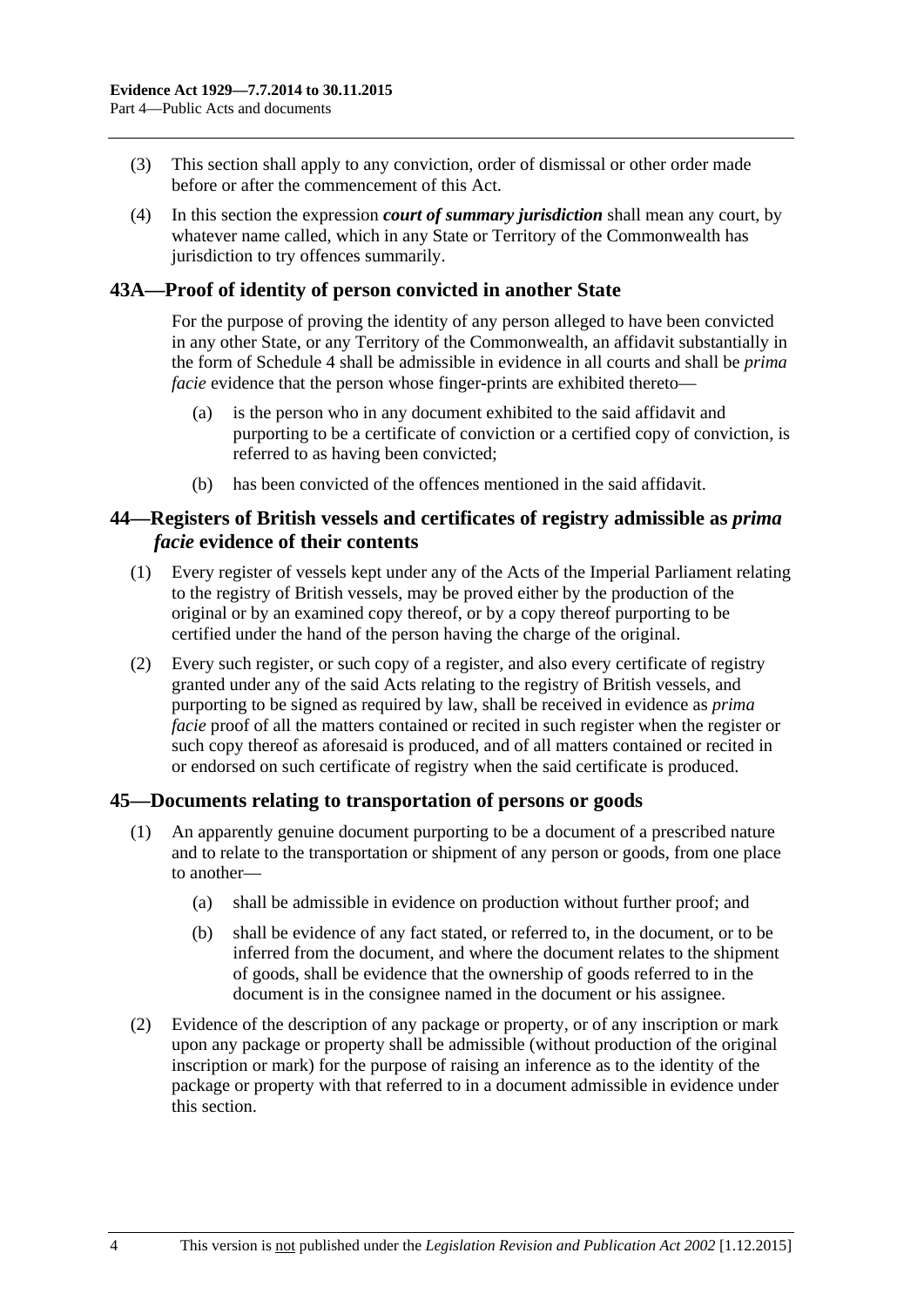- (3) For the purpose of determining the evidentiary weight, if any, of a document admitted in evidence under this section, consideration shall be given to the source from which the document is produced, the safeguards (if any) that have been taken to ensure its accuracy and any other relevant matters.
- (4) In this section—

#### *document of a prescribed nature* means—

- (a) bill of lading, manifest, shipping receipt, consignment note, way-bill, delivery sheet, register or order, invoice, ticket, passenger list or register, and any document of a like nature; or
- (b) any reproduction of any such document by photographic, photostatic, lithographic or other like process;

*shipment* means carriage by any means by air, land or water.

#### **45A—Admission of business records in evidence**

- (1) An apparently genuine document purporting to be a business record—
	- (a) shall be admissible in evidence without further proof; and
	- (b) shall be evidence of any fact stated in the record, or any fact that may be inferred from the record (whether the inference arises wholly from the matter contained in the record, or from that matter in conjunction with other evidence).
- (2) A document shall not be admitted in evidence under this section if the court is of the opinion—
	- (a) that the person by whom, or at whose direction, the document was prepared can and should be called by the party tendering the document to give evidence of the matters contained in the document; or
	- (b) that the evidentiary weight of the document is slight and is outweighed by the prejudice that might result to any of the parties from the admission of the document in evidence; or
	- (c) that it would be otherwise contrary to the interests of justice to admit the document in evidence.
- (3) For the purpose of determining the evidentiary weight, if any, of a document admitted in evidence under this section, consideration shall be given to the source from which the document is produced, the safeguards (if any) that have been taken to ensure its accuracy, and any other relevant matters.
- (4) In this section—

*business* means business, occupation, trade or calling and includes the business of any governmental or local governmental body or instrumentality;

*business record* means—

(a) any book of account or other document prepared or used in the ordinary course of a business for the purpose of recording any matter relating to the business; or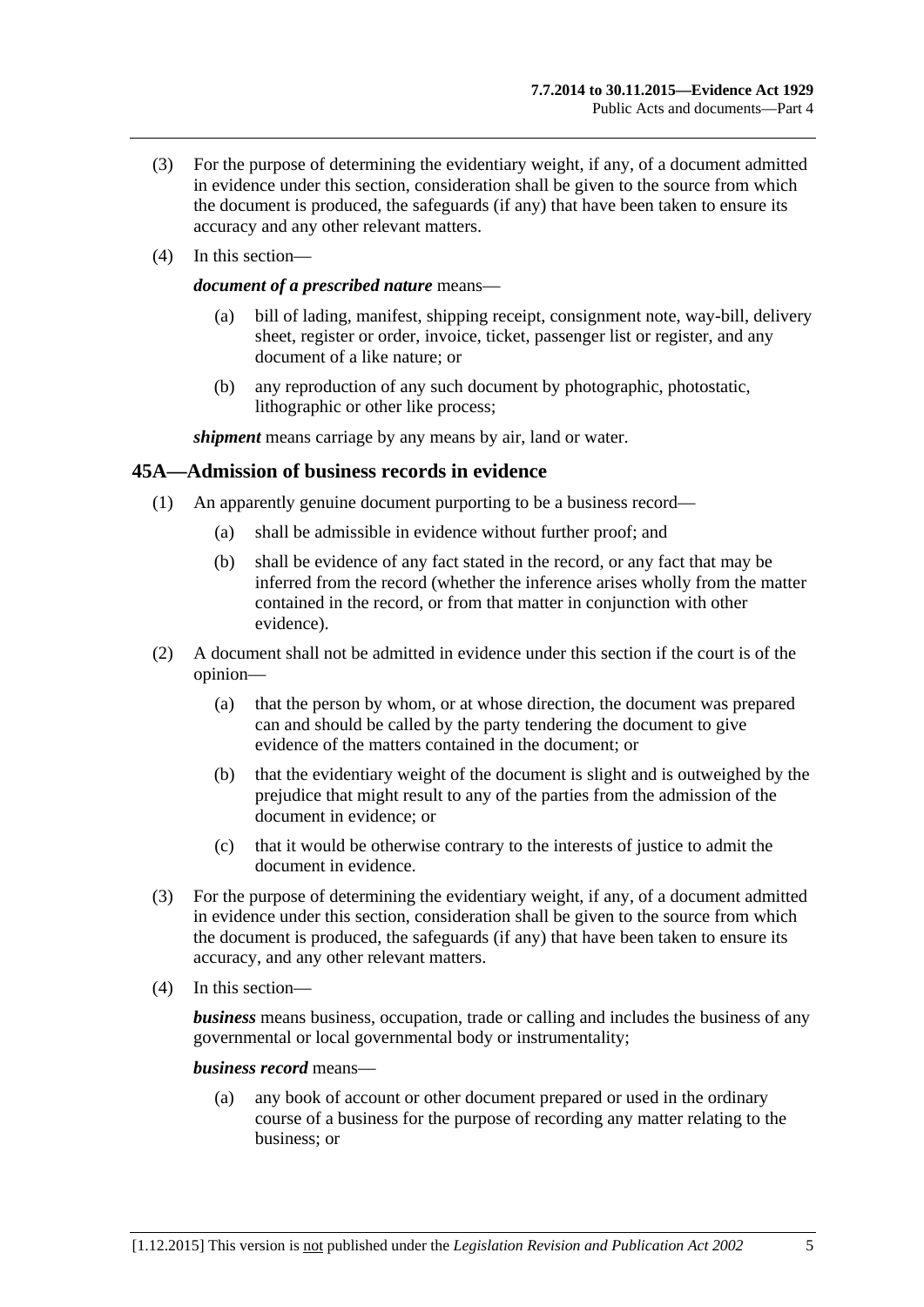(b) any reproduction of any such record by photographic, photostatic, lithographic or other like process.

# **45B—Admission of certain documents in evidence**

- (1) An apparently genuine document purporting to contain a statement of fact, or written, graphical or pictorial matter in which a statement of fact is implicit, or from which a statement of fact may be inferred shall, subject to this section, be admissible in evidence.
- (2) A document shall not be admitted in evidence under this section where the court is not satisfied that the person by whom, or at whose direction, the document was prepared could, at the time of the preparation of the document have deposed of his own knowledge to the statement that is contained or implicit in, or may be inferred from, the contents of the document.
- (3) A document shall not be admitted in evidence under this section if the court is of the opinion—
	- (a) that the person by whom, or at whose direction, the document was prepared can and should be called by the party tendering the document to give evidence of the matters contained in the document; or
	- (b) that the evidentiary weight of the document is slight and is outweighed by the prejudice that might result to any of the parties from the admission of the document in evidence; or
	- (c) that it would be otherwise contrary to the interests of justice to admit the document in evidence.
- (4) In determining whether to admit a document in evidence under this section, the Court may receive evidence by affidavit of any matter pertaining to the admission of that document in evidence.
- (5) For the purpose of determining the evidentiary weight, if any, of a document admitted in evidence under this section, consideration shall be given to the source from which the document was produced, the safeguards (if any) that have been taken to ensure its accuracy, and any other relevant matters.
- (6) In this section—

#### *document* means—

- (a) any original document; or
- (b) any reproduction of an original document by photographic, photostatic or lithographic or other like process.

# **45C—Modification of best evidence rule**

- (1) A document that accurately reproduces the contents of another document is admissible in evidence before a court in the same circumstances, and for the same purposes, as that other document (whether or not that other document still exists).
- (2) In determining whether a particular document accurately reproduces the contents of another, a court is not bound by the rules of evidence and, in particular—
	- (a) the court may rely on its own knowledge of the nature and reliability of the processes by which the reproduction was made;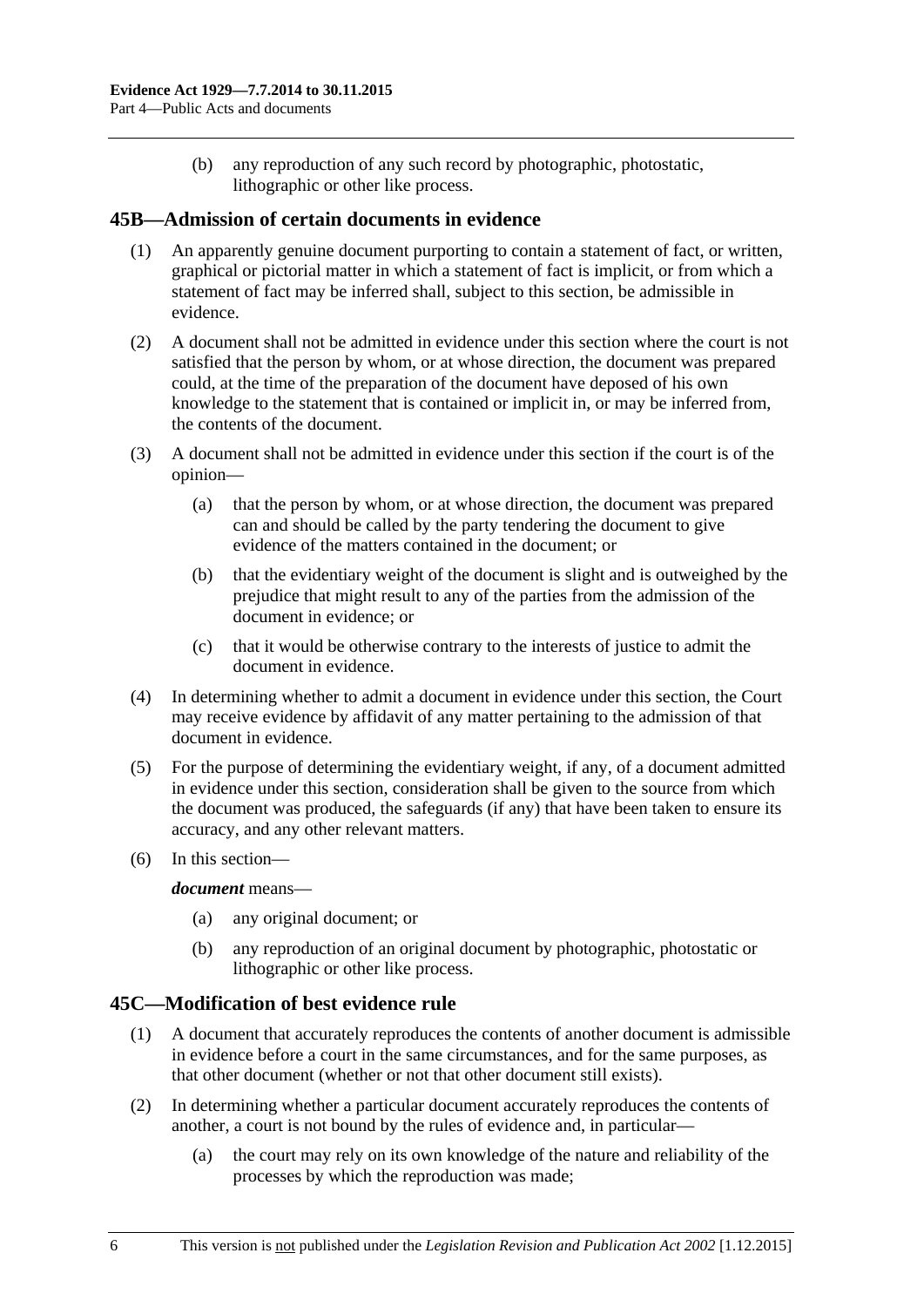- (b) the court may make findings based on the certificate of a person with knowledge and experience of the processes by which the reproduction was made;
- (c) the court may make findings based on the certificate of a person who has compared the contents of both documents and found them to be identical;
- (d) the court may act on any other basis it considers appropriate in the circumstances.
- (3) This section applies to reproductions made—
	- (a) by an instantaneous process; or
	- (b) by a process in which the contents of a document are recorded (by photographic, electronic or other means) and the reproduction is subsequently produced from that record; or
	- (c) in any other way.
- (4) Where a reproduction is made by an approved process, it will be presumed that it accurately reproduces the contents of the document purportedly reproduced unless the contrary is established.
- (5) The above reference to an approved process is a reference to a process prescribed by regulation for the purposes of this subsection.
- (6) Where a court admits or refuses to admit a document under this section, the court must, if so requested by a party to the proceedings, state the reason for its decision.
- (7) A person who gives a certificate for the purposes of this section knowing it to be false is guilty of an indictable offence.

Penalty: Division 5 imprisonment.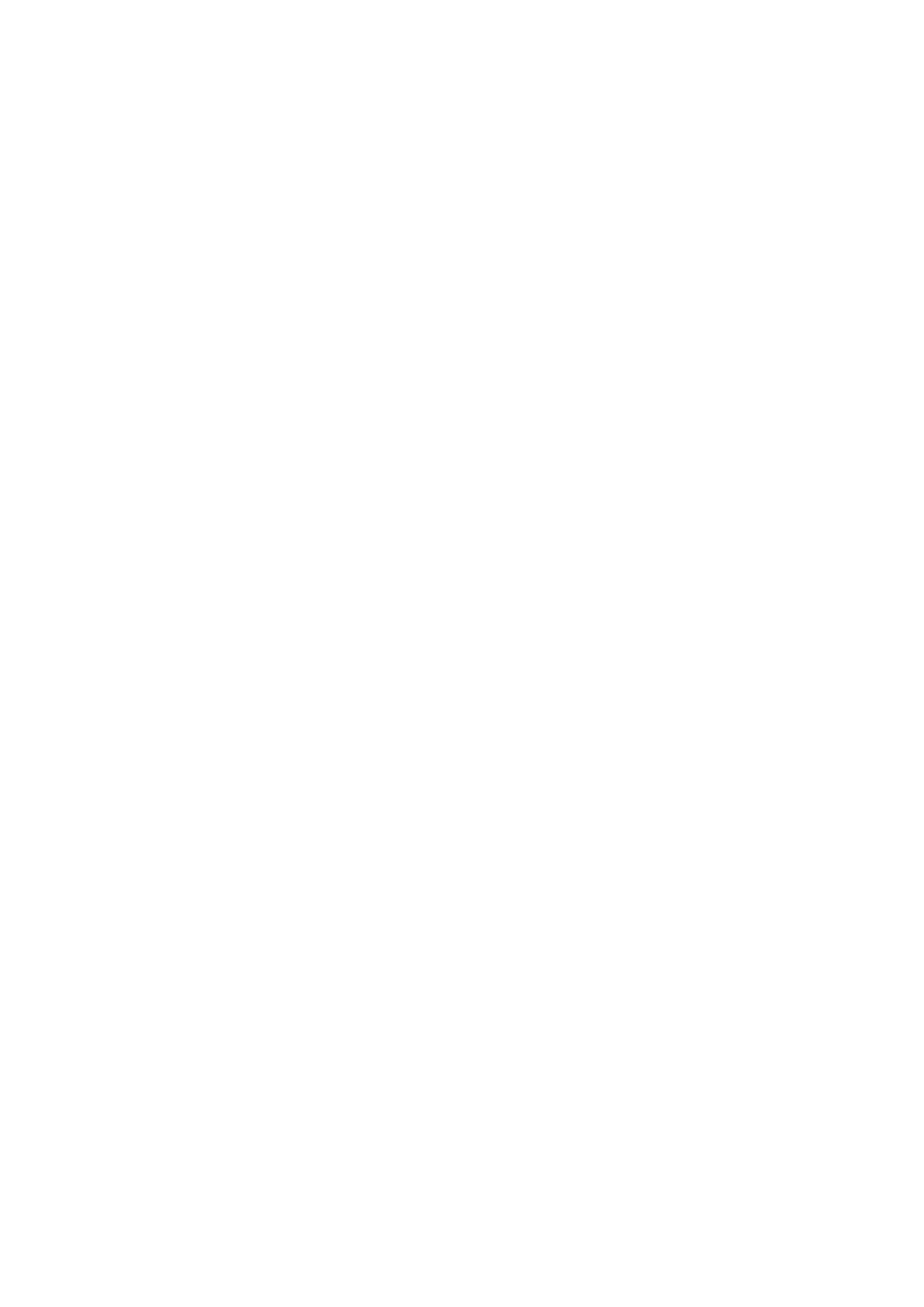# **Part 5—Banking records**

### **46—Interpretation**

#### In this Part—

#### *bank* means—

- (a) a body corporate carrying on the business of banking in a State or Territory of the Commonwealth; or
- (d) any other body that accepts money on deposit from the public;

#### *banking records* means—

- (a) books of account, accounts, and accounting records (including working papers and other documents necessary to explain the methods and calculations by which accounts are made up); and
- (b) books, diaries, or other records used in the course of carrying on the business of a bank; and
- (c) cheques, bills of exchange, promissory notes, deposit slips, orders for the payment of money, invoices, receipts and vouchers; and
- (d) securities, and documents of title to securities,

in the possession or control of a bank;

*copy*, in relation to a banking record made by microfilming or by a mechanical or electronic process, means a document produced from the record containing, in an intelligible form, the information stored in the record.

# **47—Admission of banking record in evidence**

- (1) Subject to [subsection](#page-46-0) (2), a copy of a banking record is admissible in legal proceedings as evidence—
	- (a) of the record; and
	- (b) of the transactions or matters to which the record relates.
- <span id="page-46-0"></span>(2) The copy shall not be admitted in evidence unless it is first proved—
	- (a) that the record was compiled in the ordinary course of business; and
	- (b) that the record is in the custody or control of the bank; and
	- (c) that reasonable steps have been taken to ensure that the copy is an accurate copy of the record, or accurately reproduces information stored in the record.
- (3) Evidence may be given orally or by affidavit by an officer of the bank for the purpose of proving the matters referred to in [subsection](#page-46-0) (2).

# **48—Evidence of non-existence of account may be given by affidavit**

An affidavit made by an officer of a bank stating that a person named in the affidavit had at a time, or over a period, specified in the affidavit no account at the bank, or at a specified branch, is admissible in legal proceedings as evidence of the fact stated.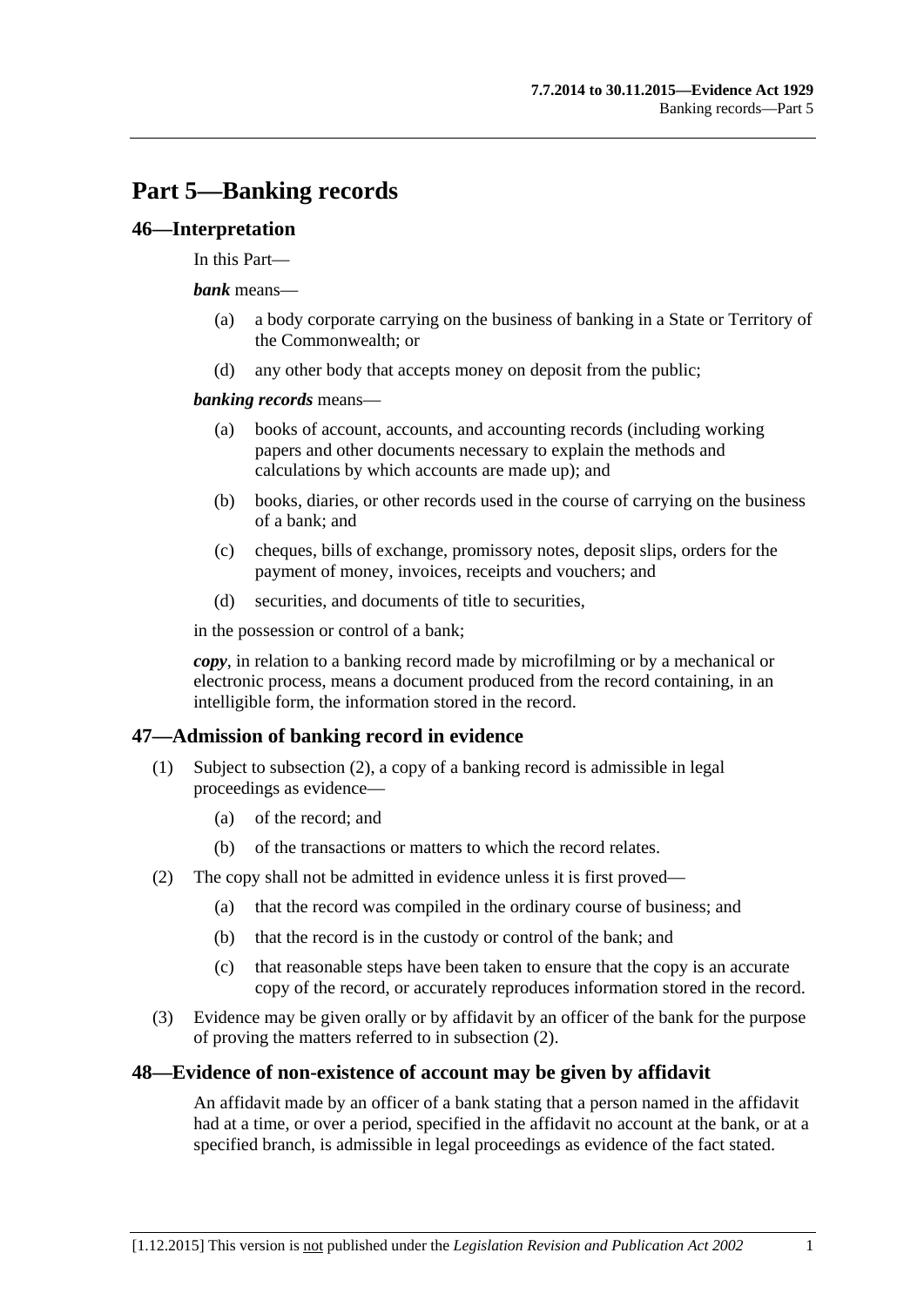### **49—Power to order inspection of banking records etc**

- (1) On the application of any party to a legal proceeding a judge may order that such party be at liberty to inspect and take copies of a banking record for any of the purposes of such proceedings.
- <span id="page-47-1"></span>(1a) Where—
	- (a) a Judge of the Supreme Court; or
	- (b) a District Court Judge; or
	- (c) a Magistrate,

is satisfied on the application of a member of the police force or an officer of the Corporate Affairs Commission that it would be in the interests of the administration of justice to permit the applicant to inspect and take copies of banking records, the Judge may order that the applicant be at liberty to inspect and take copies of those banking records.

- (2) An order under this section may be made either with or without summoning the bank or any other person, and shall be served on the bank three clear days before the same is to be obeyed, unless the judge otherwise directs. Any Sunday or public holiday shall be excluded from the computation of time under this section.
- <span id="page-47-2"></span>(3) Subject to [subsection](#page-47-0) (4), where an order is made under [subsection](#page-47-1) (1a), the applicant shall cause a copy of the order to be served personally or by post on the person subject to investigation within six months of the date of the order or such further period as may be allowed by a Judge.

Penalty: One thousand dollars.

- <span id="page-47-0"></span>(4) Service of a copy of an order is not required under [subsection](#page-47-2) (3)—
	- (a) if evidence of the commission of an offence was obtained in pursuance of the order and, within the period allowed under [subsection](#page-47-2) (3) for service of a copy of the order, the person subject to investigation is charged with that offence; or
	- (b) if the whereabouts of the person on whom the copy is to be served is unknown and not ascertainable by reasonable inquiry.
- (5) A reference in [subsection](#page-47-2) (3) or [\(4\)](#page-47-0) to the person subject to investigation shall be construed as a reference to the person to whose financial transactions the banking records subject to inspection in pursuance of an order under [subsection](#page-47-1) (1a) relate.
- (6) Copies of applications made under [subsection](#page-47-1) (1a) shall be retained for a period of six years—
	- (a) in the case of applications made by members of the police force—by the Commissioner of Police; and
	- (b) in the case of applications made by officers of the Corporate Affairs Commission—by the Corporate Affairs Commission.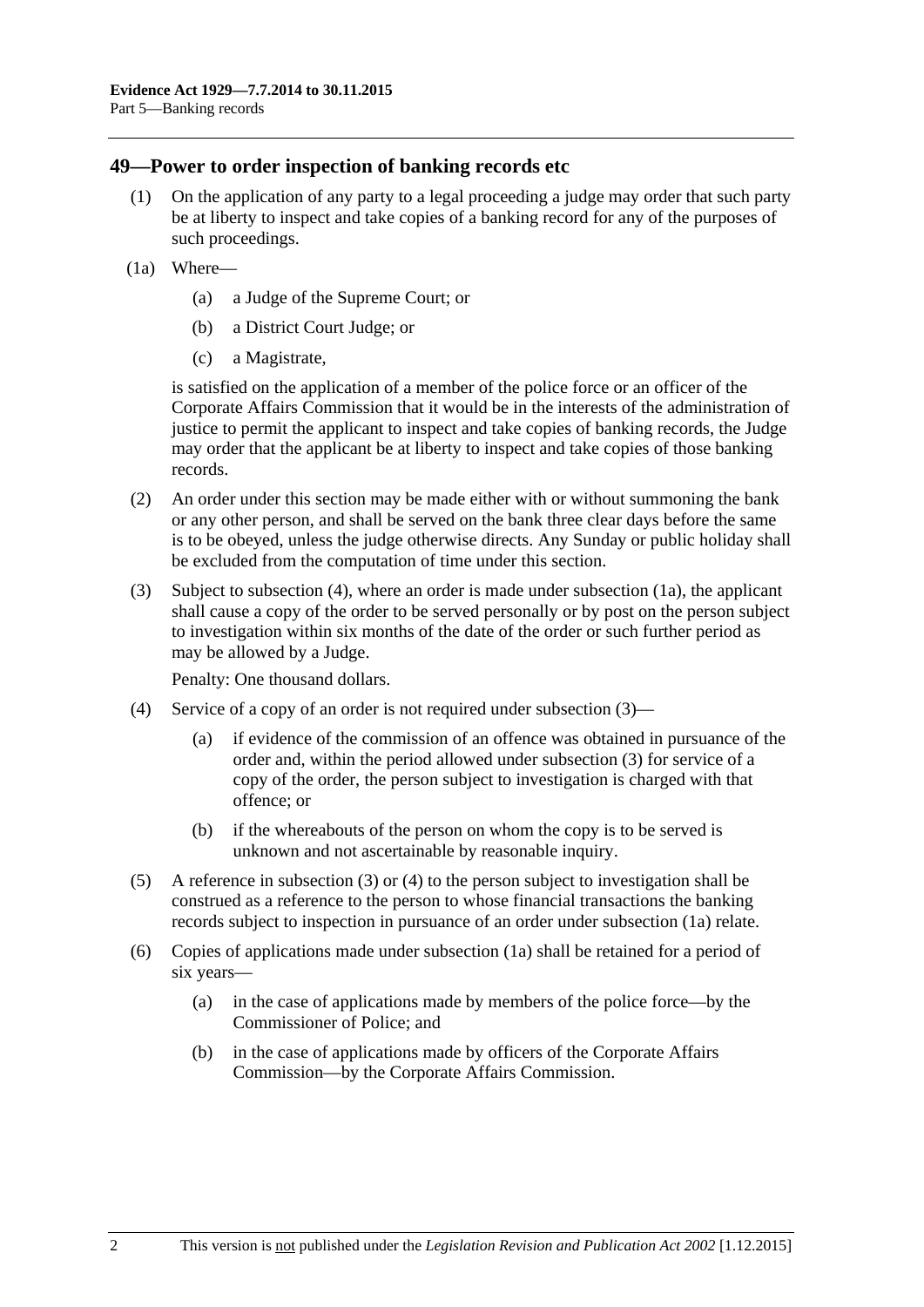- <span id="page-48-0"></span>(7) The Commissioner of Police shall in each calendar year report to the Minister responsible for the police force the number of applications made under [subsection](#page-47-1) (1a) by members of the police force during the previous calendar year, and the Corporate Affairs Commission shall in each calendar year report to the Minister to whom it is responsible the number of applications made under [subsection](#page-47-1) (1a) by officers of the Commission during the previous calendar year.
- (8) A report under [subsection](#page-48-0) (7) may be incorporated in any other annual report that the Commissioner of Police or the Corporate Affairs Commission (as the case may be) is required by or under statute to make to the Minister to whom the report under that subsection is to be submitted.
- (9) A person who divulges, otherwise than in the course of his official duties, information obtained by him by virtue of an order under [subsection](#page-47-1) (1a) shall be guilty of an offence and liable to a penalty not exceeding five thousand dollars.

#### **50—Bank not compellable to produce records except under order**

A bank or officer of a bank shall not in any legal proceeding to which the bank is not a party be compellable—

- (a) to produce any banking record, the contents of which can be proved under this Act; or
- (b) to appear as a witness to prove the matters, transactions, and accounts recorded in a banking record,

unless by order of a judge made for special cause.

#### **51—Costs occasioned by default of bank**

- (1) Costs occasioned by a default or delay by a bank in complying with an order under this Part (not being an order under [section](#page-47-1) 49(1a)) may be awarded by the judge against the bank.
- (2) Any such order against a bank may be enforced as if the bank were a party to the proceedings in aid of which the application is made.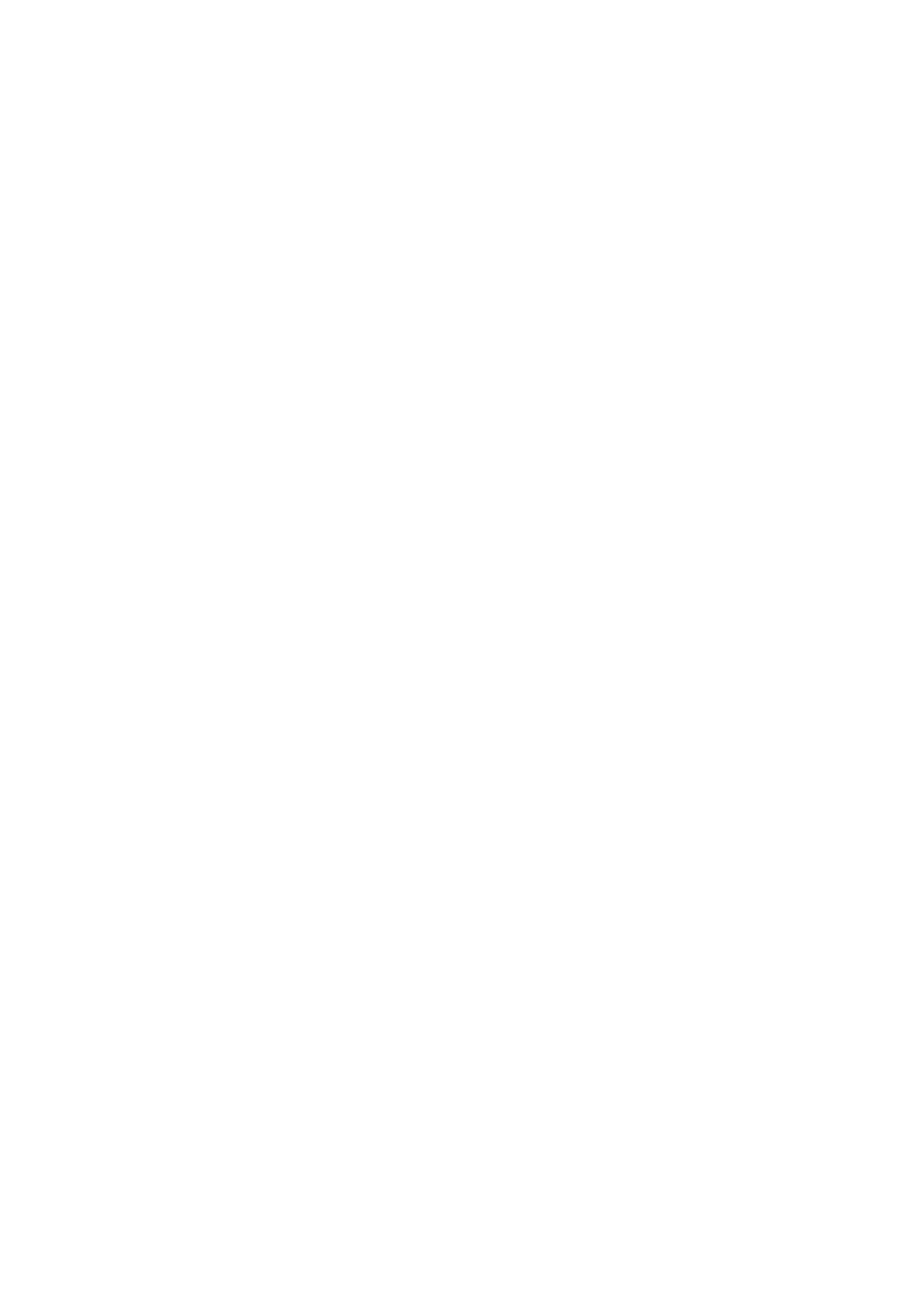# **Part 6—Telegraphic messages**

# **53—Party may give notice of intention to adduce telegraphic message in evidence**

- (1) Any party to any legal proceedings may at any time after the commencement thereof give notice to any other party that he proposes to adduce in evidence at the trial or hearing any telegraphic message that has been sent by electric telegraph from any station in the Commonwealth to any other station within the Commonwealth: Provided that the time between the giving of such notice and the day on which such evidence shall be tendered shall not in any case be less than two days.
- (2) Every such notice shall specify the names of the sender and receiver of the message, the subject matter thereof, and the date as nearly as may be.

# **54—And thereupon may produce message received with evidence that same received from telegraph station**

When such a notice has been given the production of any telegraphic message described in the notice, and purporting to have been sent by any person, together with evidence that the same was duly received from a telegraph station, shall be *prima facie* evidence that such message was signed and sent by the person so purporting to be the sender thereof to the person to whom the same shall be addressed without any further proof of the identity of the sender; but the party against whom any such message shall be given in evidence shall be at liberty, nevertheless, to prove that the same was not in fact sent by the person by whom it purports to have been sent.

# **55—After notice, sending a message may be proved by production of copy message and evidence of payment of fees for transmission**

In any legal proceedings, the production of any telegraphic message, or of a machine copy or press copy thereof, or a copy thereof verified on oath or affirmation together with evidence that such message was duly taken to a telegraph station, and that the fees (if any) for the transmission thereof were duly paid, shall be *prima facie* evidence that such message was duly delivered to the person named therein as the person to whom the same was to be transmitted; and the burden of proving that such message was not in fact received, shall be upon the person against whom such message shall be given in evidence: Provided that the party adducing the same in evidence shall give notice to the other party of his intention so to do in such manner and at such time as the practice of the court requires with respect to a notice to produce documents at the trial or hearing.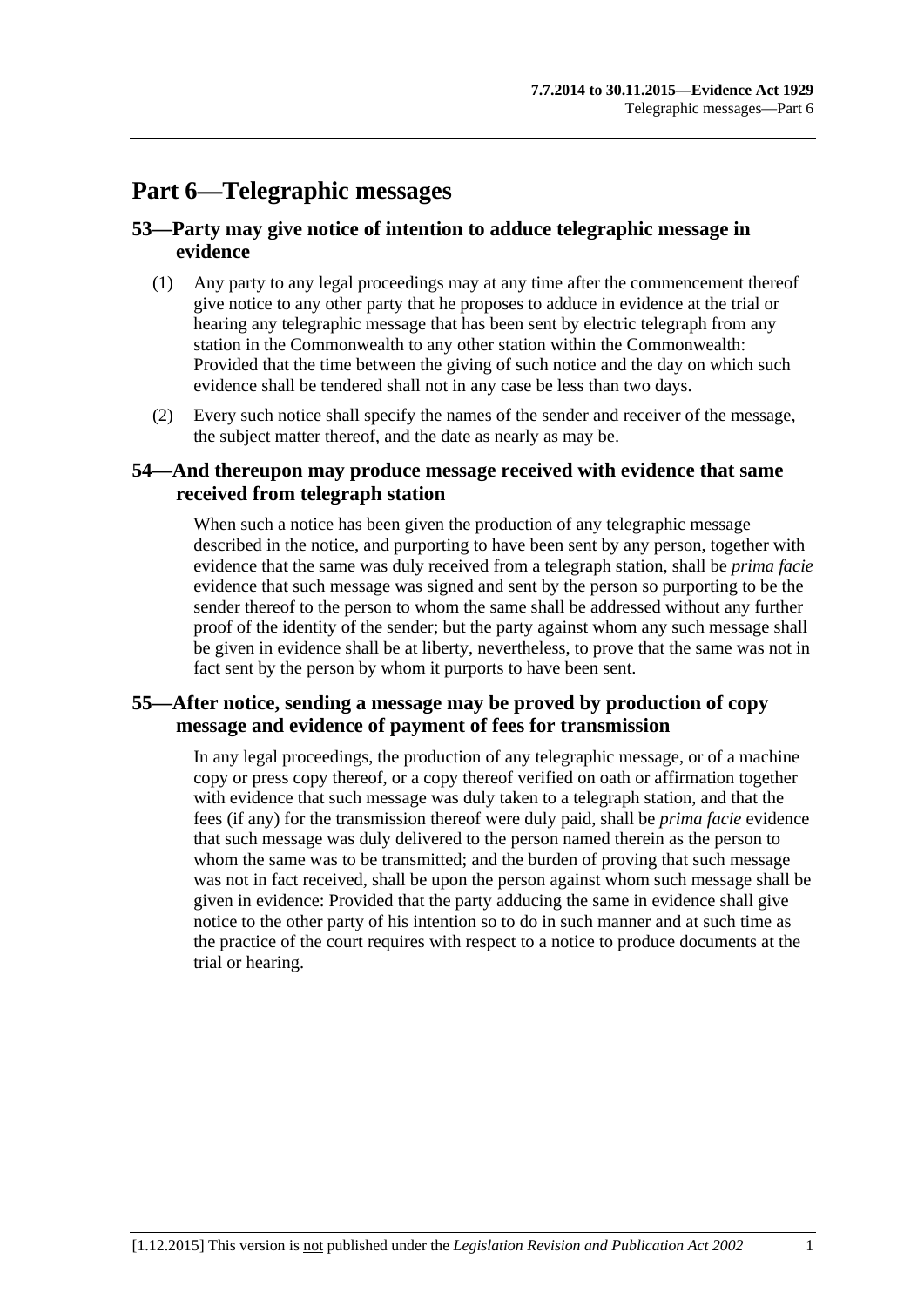# **56—Certain documents may be transmitted by electric telegraph under restriction**

- (1) The Governor, any Minister of the Crown, the President of the Legislative Council, the Speaker of the House of Assembly, a Judge of the Supreme Court, a Local Court Judge, or District Criminal Court Judge, the Judge in Insolvency, any special magistrate, and any principal officer of Government, or solicitor, may cause to be transmitted by electric telegraph the contents of any writ, warrant, rule, order, authority, or other communication requiring signature or seal subject to the provisions following, that is to say—
	- (a) the original document shall be delivered at the telegraph station in the presence and under the inspection of some justice of the peace or notary public;
	- (b) the person to whom the contents of any such document shall be so sent shall, forthwith and in the presence and under the supervision of a justice of the peace or notary public, cause to be sent back by electric telegraph, a copy of the message received by him; and in the event of any error appearing therein, the process shall be repeated under the like supervision, until it appears that a true copy of such document has been received by the person to whom it has been sent;
	- (c) when it appears that such true copy has been so received, such first-mentioned justice, or notary public, shall endorse upon the original document a certificate that a true copy thereof has been sent, under the provisions of this Act, to the person to whom the same has been so sent; and shall forthwith, by electric telegraph, inform such person that such certificate has been so endorsed;
	- (d) the person so receiving such true copy shall, upon receiving information of such certificate, endorse upon the copy of the original document received by him a certificate that the same has been duly received, under the provisions of this Act, which certificate shall be signed by him and by the justice or notary public so supervising the receipt of such copy as hereinbefore provided.
- (2) In this section—

*any principal officer of Government* includes the Auditor-General, the Under Secretary, the Under Treasurer, the Solicitor-General, the Crown Solicitor, the Director of Public Prosecutions and the secretary to any department presided over by a Minister of the Crown, the Clerk of the Legislative Council, the Clerk of the House of Assembly, the Surveyor-General, the Registrar-General, the Sheriff, the Master of the Supreme Court, the Commissioner of Police, inspectors of police, the Returning Officer for the State; and for the purposes of returns to writs of election, but not otherwise, also includes any returning officer or deputy returning officer of an electoral district.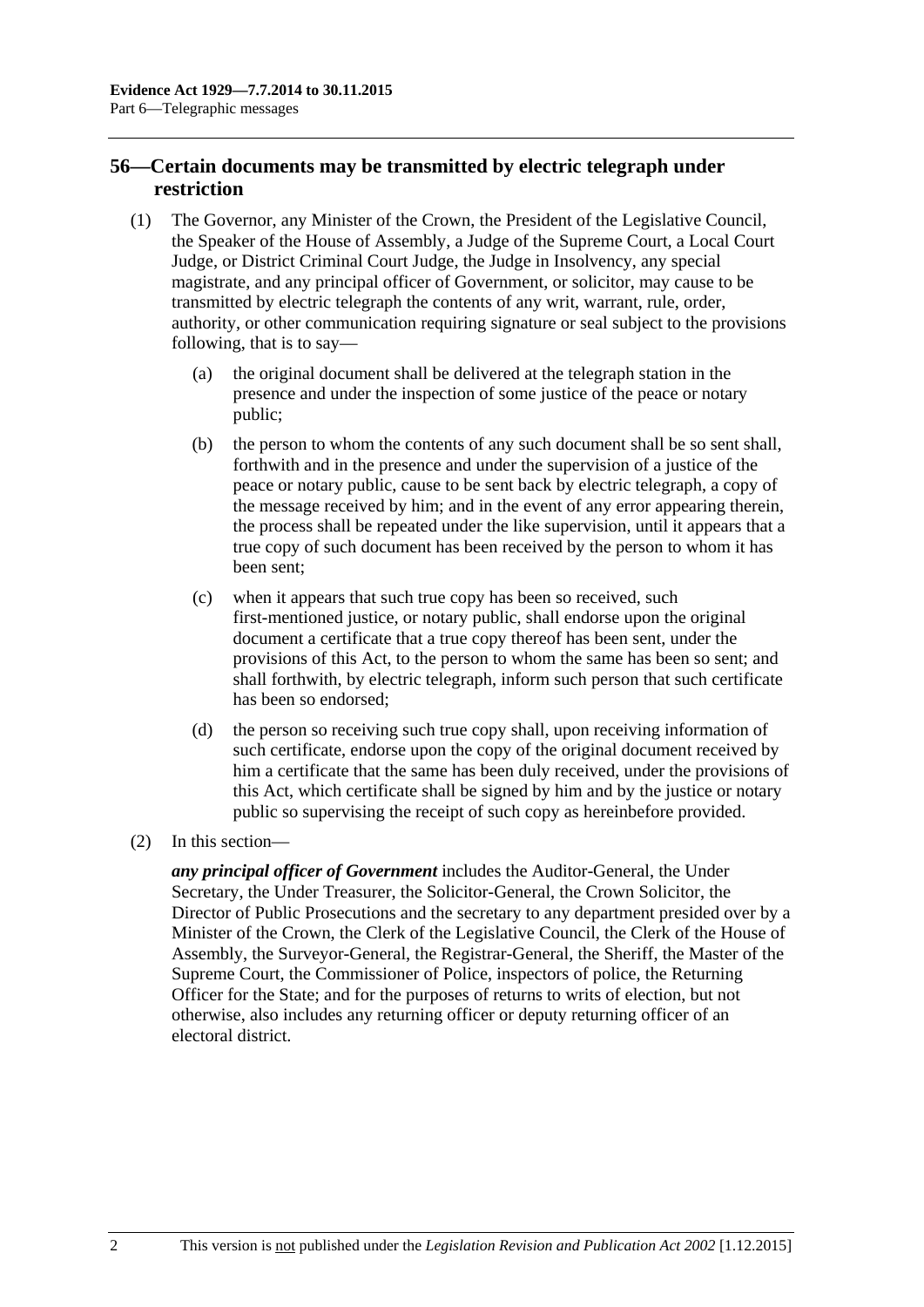# **57—Copies so transmitted to be as valid and effectual as originals**

- (1) Every copy so endorsed and certified as aforesaid shall be as valid to all intents and purposes as the original, whereof it purports to be a copy, would have been, and shall be admissible in evidence in any case in which the original would have been so admissible; and any person by whom such copy has been received, or who is thereby authorised, instructed, or commanded, or who is lawfully charged with any duty in respect thereof, shall have and become liable to the same rights and duties in respect thereof as if he had received the original document duly signed and sealed, or signed or sealed, as the case may be.
- (2) In the case of any document intended to be served, or the efficacy or use whereof depends upon service, every such copy shall for the purpose of such service be deemed to be the original document whereof it purports to be a copy.

### **58—Penalty for false certificate of sending message**

Any justice or notary public who wilfully and falsely endorses upon any original document, delivered at a telegraph station for the purpose of being transmitted under the provisions of this Act, a certificate that a true copy thereof has been sent under this Act, or who by telegraph wilfully and falsely informs any person to whom such has been so sent that a certificate under the provisions of this Act has been endorsed thereon, shall forfeit a sum not exceeding two hundred dollars, which may be sued for and recovered by the first person who shall, for his own benefit and without collusion, sue for the same.

#### **59—Signing false certificate upon copy**

Any person by this Part of this Act required to sign a certificate upon any copy of a document that such copy has been duly received under the provisions of this Act, who shall wilfully sign such certificate, knowing the same to be false, shall be guilty of an offence, and, being convicted thereof, shall be liable to be imprisoned for any term not exceeding two years.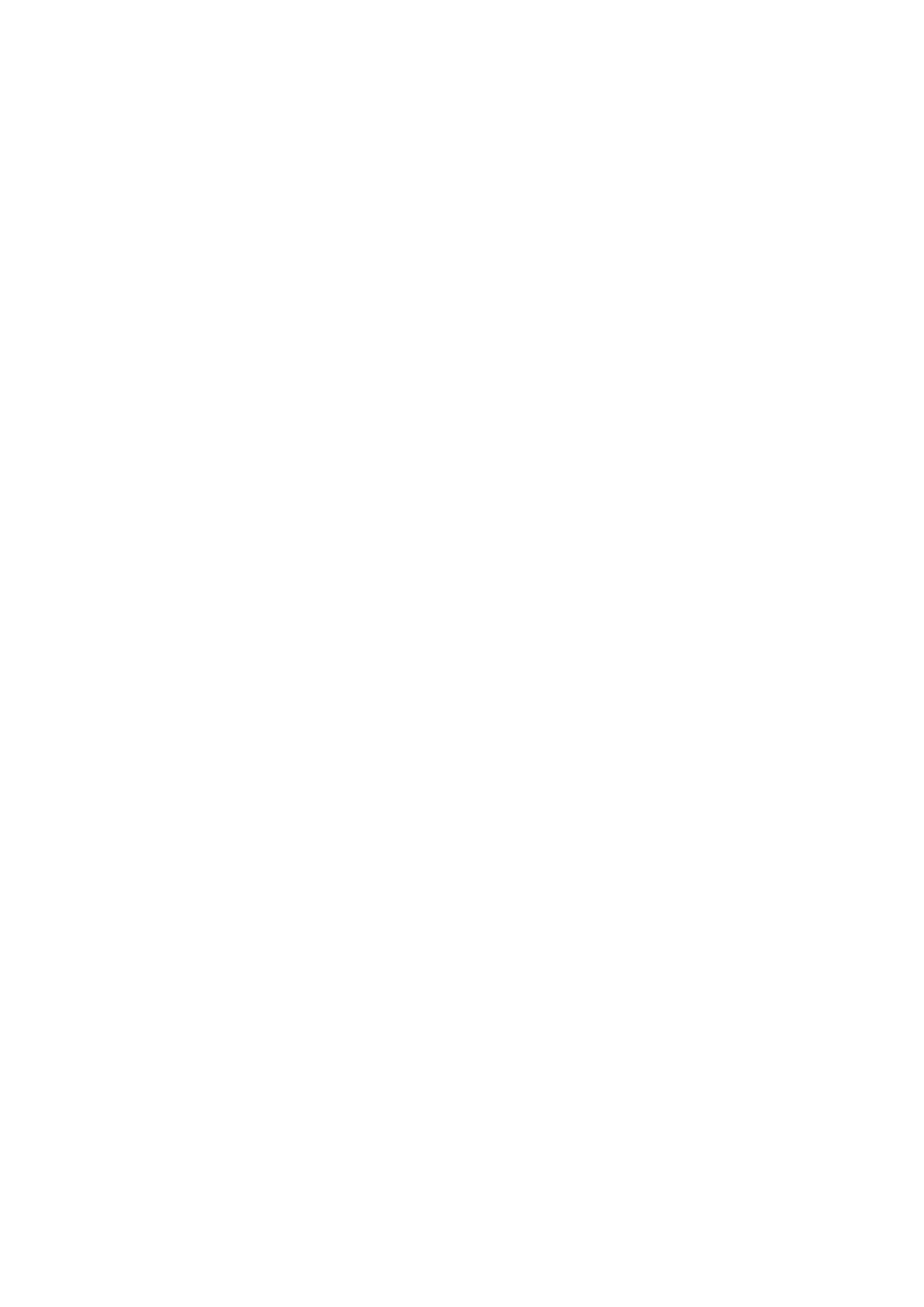# **Part 6A—Computer evidence**

# **59A—Interpretation**

In this Part, unless the contrary intention appears—

*computer* means a device that is by electronic, electro-mechanical, mechanical or other means capable of recording and processing data according to mathematical and logical rules and of reproducing that data or mathematical or logical consequences thereof;

*computer output* or *output* means a statement or representation (whether in written, pictorial, graphical or other form) purporting to be a statement or representation of fact—

- (a) produced by a computer; or
- (b) accurately translated from a statement or representation so produced;

*data* means a statement or representation of fact that has been transcribed by methods, the accuracy of which is verifiable, into the form appropriate to the computer into which it is, or is to be, introduced.

### **59B—Admissibility of computer output**

- (1) Subject to this section, computer output shall be admissible as evidence in any civil or criminal proceedings.
- <span id="page-54-0"></span>(2) The court must be satisfied—
	- (a) that the computer is correctly programmed and regularly used to produce output of the same kind as that tendered in evidence pursuant to this section; and
	- (b) that the data from which the output is produced by the computer is systematically prepared upon the basis of information that would normally be acceptable in a court of law as evidence of the statements or representations contained in or constituted by the output; and
	- (c) that, in the case of the output tendered in evidence, there is, upon the evidence before the court, no reasonable cause to suspect any departure from the system, or any error in the preparation of the data; and
	- (d) that the computer has not, during a period extending from the time of the introduction of the data to that of the production of the output, been subject to a malfunction that might reasonably be expected to affect the accuracy of the output; and
	- (e) that during that period there have been no alterations to the mechanism or processes of the computer that might reasonably be expected adversely to affect the accuracy of the output; and
	- (f) that records have been kept by a responsible person in charge of the computer of alterations to the mechanism and processes of the computer during that period; and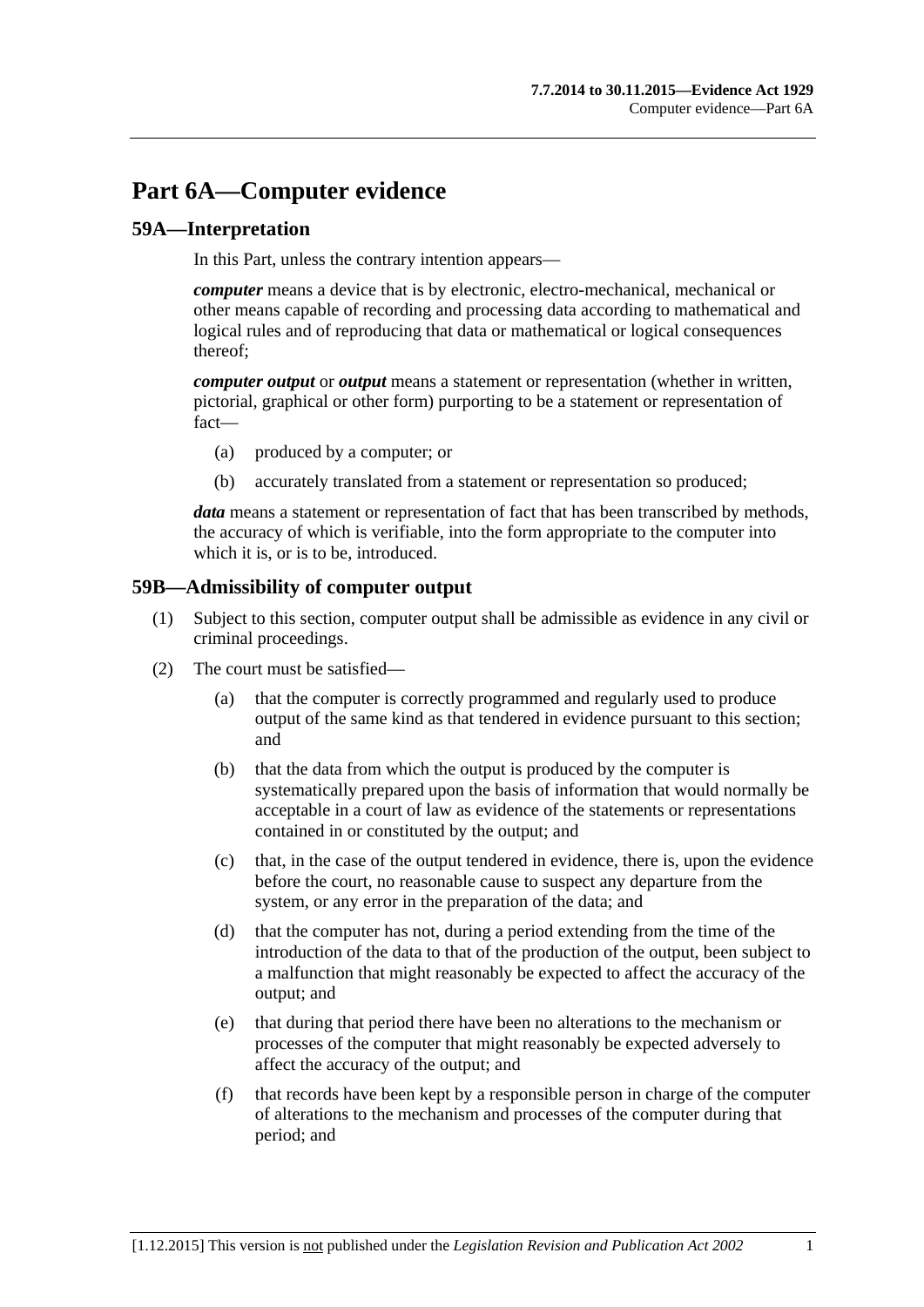- (g) that there is no reasonable cause to believe that the accuracy or validity of the output has been adversely affected by the use of any improper process or procedure or by inadequate safeguards in the use of the computer.
- <span id="page-55-0"></span>(3) Where two or more computers have been involved, in combination or succession, in the recording of data and the production of output derived therefrom and tendered in evidence under this section, the court must be satisfied that the requirements of [subsection](#page-54-0) (2) of this section have been satisfied in relation to each computer so far as those requirements are relevant in relation to that computer to the accuracy or validity of the output, and that the use of more than one computer has not introduced any factor that might reasonably be expected adversely to affect the accuracy or validity of the output.
- <span id="page-55-2"></span>(4) A certificate under the hand of a person having prescribed qualifications in computer system analysis and operation or a person responsible for the management or operation of the computer system as to all or any of the matters referred to in [subsection](#page-54-0) (2) or [\(3\)](#page-55-0) of this section shall, subject to [subsection](#page-55-1) (6) of this section, be accepted in any legal proceedings, in the absence of contrary evidence, as proof of the matters certified.
- (5) An apparently genuine document purporting to be a record kept in accordance with [subsection](#page-54-0) (2) of this section, or purporting to be a certificate under [subsection](#page-55-2) (4) of this section shall, in any legal proceedings, be accepted as such in the absence of contrary evidence.
- <span id="page-55-1"></span>(6) The court may, if it thinks fit, require that oral evidence be given of any matters comprised in a certificate under this section, or that a person by whom such a certificate has been given attend for examination or cross-examination upon any of the matters comprised in the certificate.

# **59C—Regulations**

The Governor may make such regulations as he deems necessary or expedient for the purposes of this Part, and without limiting the generality of the foregoing those regulations may—

- (a) make any provision for the purposes of this Part with respect to the preparation, auditing or verification of data, or the methods by which it is prepared; and
- (b) prescribe the qualifications of a person by whom a certificate may be given, or a translation made, under this Part.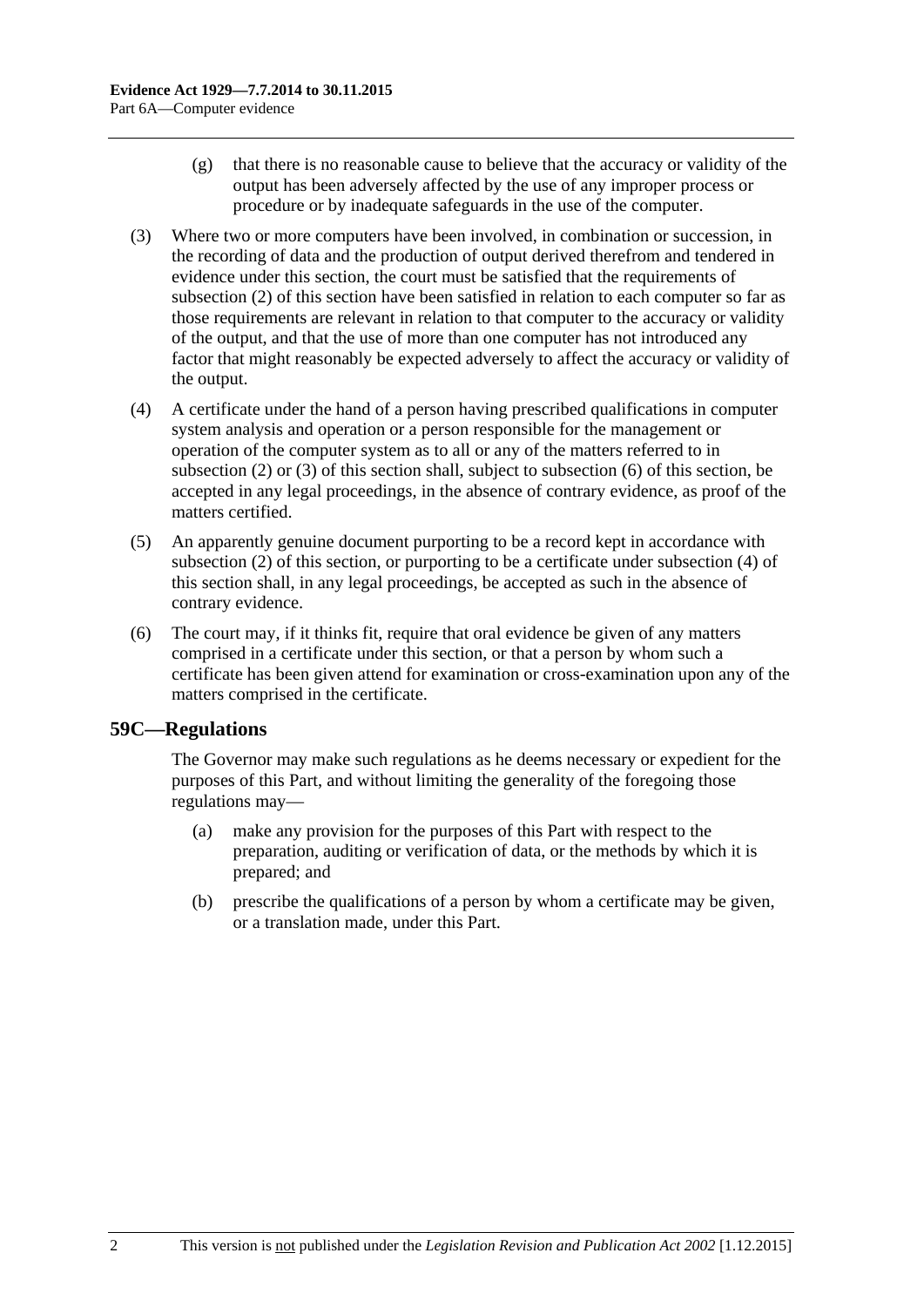# **Part 6B—Obtaining evidence from outside a court's territorial jurisdiction**

# **59D—Interpretation**

(1) In this Part—

#### *authorised South Australian court* means—

- (a) the Supreme Court;
- (b) the District Court;
- (c) the Magistrates Court;
- (e) a court or tribunal declared by the Attorney-General, by notice in the Gazette, to be an authorised South Australian court for the purposes of this Part;

*foreign court* means a court established under the law of some country, state or territory other than this State.

- (2) This Part applies in respect of—
	- (a) civil proceedings originating in courts within or outside Australia;
	- (b) criminal proceedings originating in Australian courts.

# **59E—Taking of evidence outside the State**

- (1) Where, in the opinion of an authorised South Australian court, it is necessary or expedient that evidence relating to proceedings before it be taken outside the State, the court may—
	- (a) sit outside the State for the purpose of taking the evidence; or
	- (b) issue a commission to an officer of the court or some other appropriate person to take the evidence; or
	- (c) request a foreign court to take the evidence.
- (2) Subject to any just exception—
	- (a) any depositions taken on commission or by a foreign court that takes evidence in pursuance of a request under this Part may be put in as evidence at the hearing of the proceedings to which they relate; and
	- (b) any documents produced to a commissioner or a foreign court that takes evidence in pursuance of a request under this Part are admissible at the hearing of the proceedings to which they relate as if produced at the hearing.
- (3) Any documents appearing to be depositions or documents so taken or produced, will, in the absence of evidence to the contrary, be accepted as such.
- (4) An authorised South Australian court may take evidence from a place outside the State by video link or any other form of telecommunication that the court thinks appropriate in the circumstances.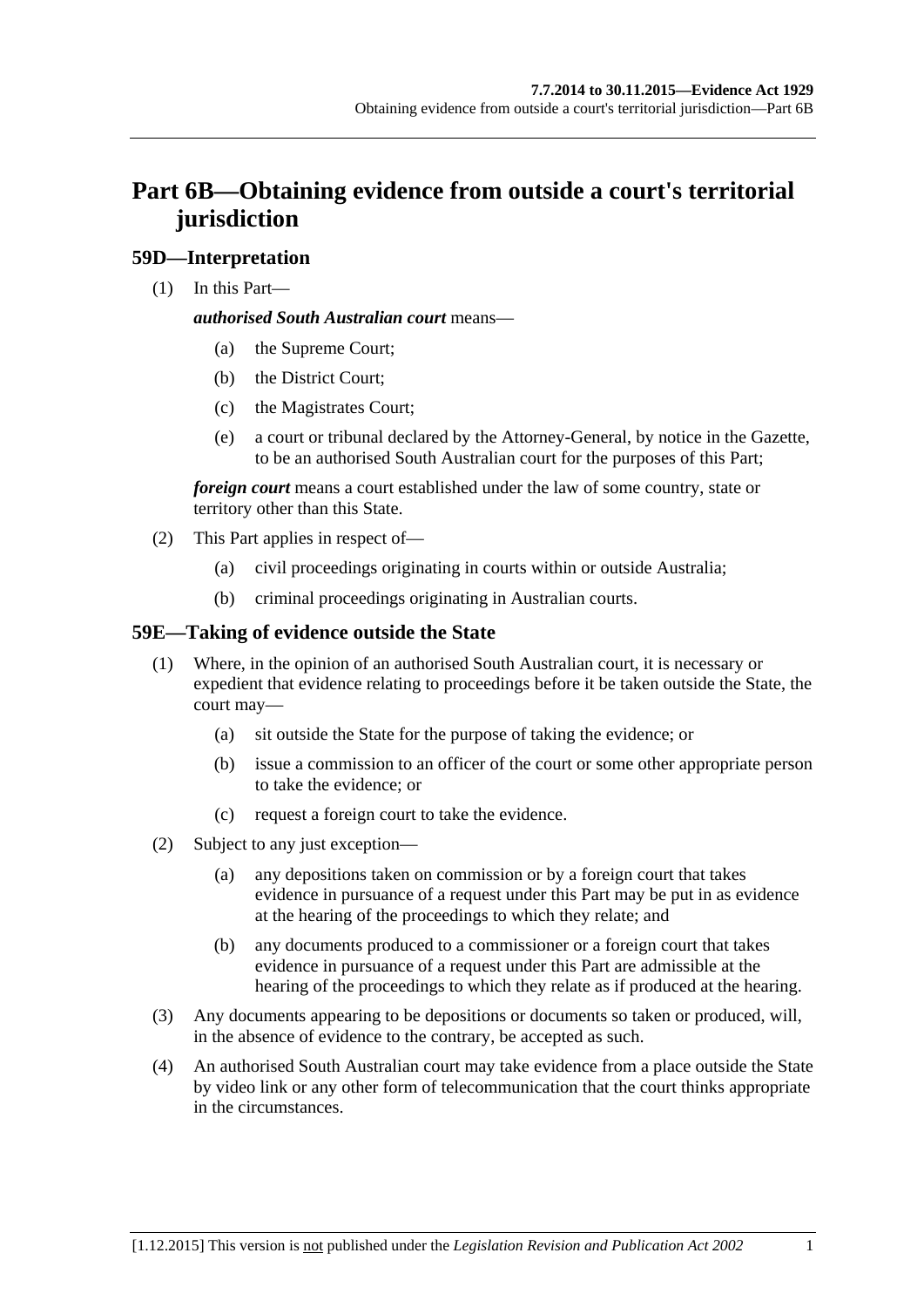Part 6B—Obtaining evidence from outside a court's territorial jurisdiction

#### **59F—Power of South Australian Court to take evidence on request**

- (1) Where a foreign court requests an authorised South Australian court to take evidence in this State for the purpose of proceedings before that foreign court the South Australian court may summon any person to appear before it for the purpose of giving evidence or for the purpose of producing documents.
- (2) A witness summoned to appear before an authorised South Australian court under this section may be examined, cross-examined or re-examined before that court.
- (3) Subject to this Part, the South Australian court in taking evidence under this section shall have the same powers as if the proceedings originated in that court.
- (4) If, while any person is being examined before an authorised South Australian court, objection is taken to any question, or to answering any question, the ground of the objection and the answer (if any) to the question shall be set out in the deposition of that person.
- (5) Subject to [subsections](#page-57-0) (6) and [\(7\),](#page-57-1) the validity of the ground of any such objection shall not be determined by the authorised South Australian court but by the foreign court at whose request the examination is being conducted.
- <span id="page-57-0"></span>(6) The authorised South Australian court may permit a witness to decline to answer a question where in the opinion of the court the answer to that question might incriminate him or where it would in the opinion of the court be unfair to the witness, or to any other person, that the answer should be given and recorded.
- <span id="page-57-1"></span>(7) A witness cannot be compelled to give evidence on a particular subject if he or she could not be compelled to give evidence on that subject in the foreign court from which the request to take evidence originated.

#### **59G—Depositions to be signed**

Where pursuant to this Part—

- (a) a witness has given evidence before an authorised South Australian court, his deposition shall be signed by him and by the person presiding over the court; or
- (b) a document has been produced before an authorised South Australian court, the person presiding over the court shall attach to that document a certificate signed by him stating the name of the person by whom the document was produced.

#### **59H—Transmission of request**

Where an authorised South Australian court receives a request from a foreign court for the examination of a witness, or the production of documents, and it appears to the court that the witness or person by whom the evidence is to be given, or the documents produced, is not in South Australia and is not proceeding to South Australia, but is in, or proceeding to, some other country or State, the South Australian court—

(a) may transmit the request to a foreign court in that other country or State together with such information as it possesses concerning the whereabouts of that person; and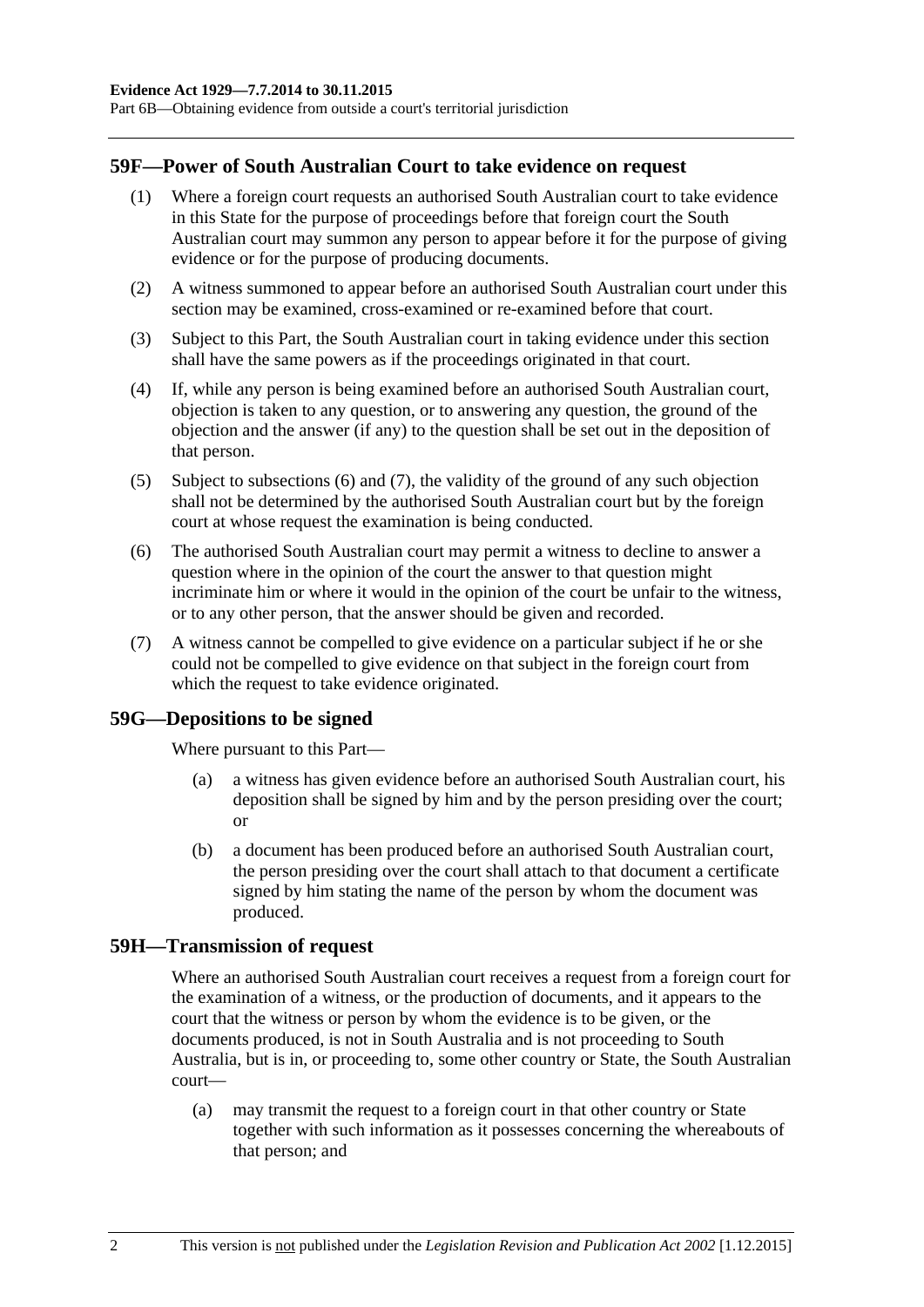(b) shall give notice to the foreign court from which it received the request of the fact that the request has been so transmitted.

# **59I—Saving provision**

- (1) Nothing in this Part limits the power of a court to require a witness to attend in person before the court.
- (2) The provisions of this Part are supplementary to, and do not derogate from, the provisions of any other Act or law.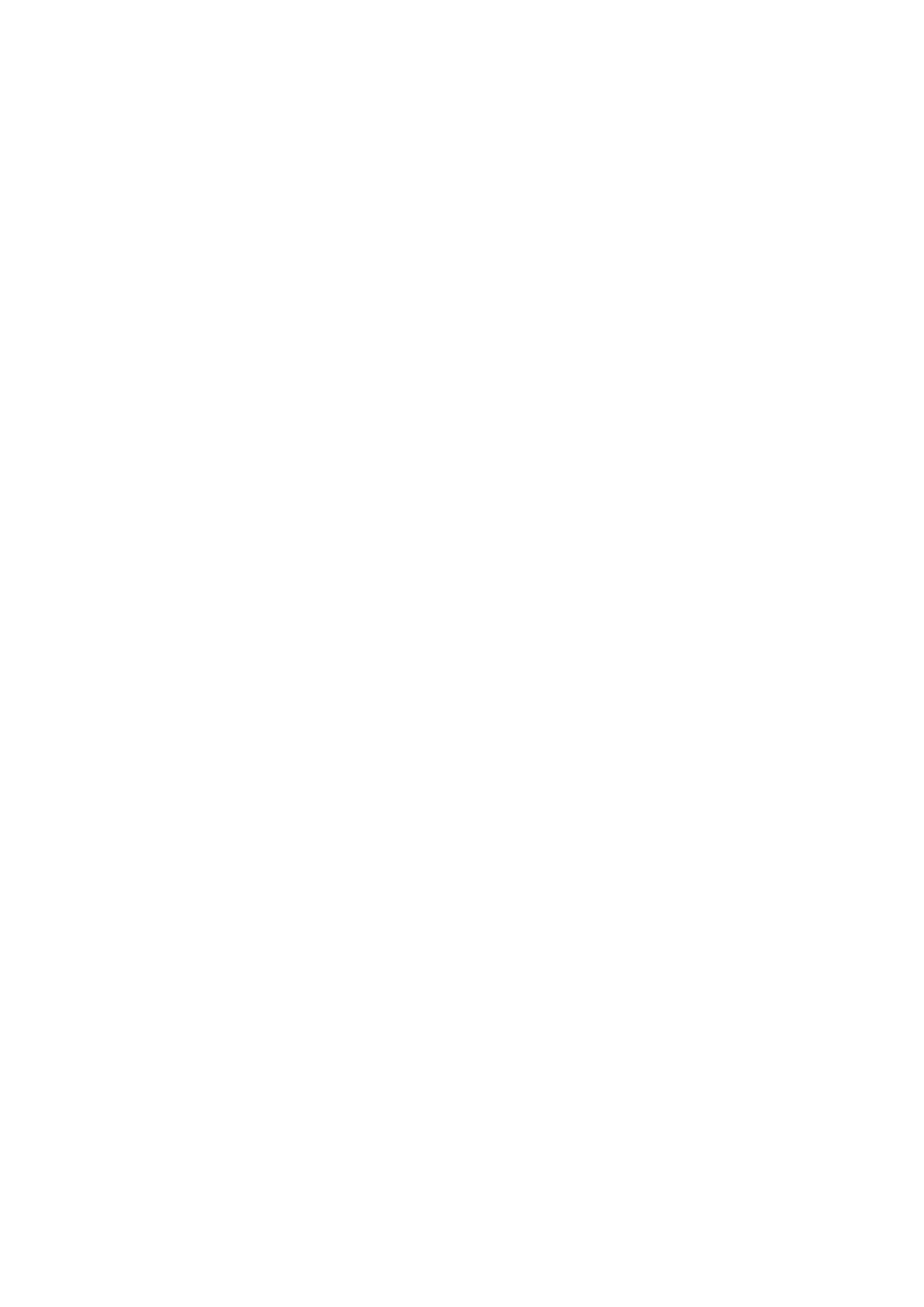# **Part 6C—Use of audio and audio visual links**

# **Division 1—Preliminary**

# **59IA—Interpretation**

In this Part—

*audio link* means a system of two-way communication linking different places so that a person speaking at any one of the places can be heard at the other;

#### **Example—**

An audio link may be established by facilities such as a two-way radio or telephone.

*audio visual link* means a system of two-way communication linking different places so that a person speaking at any one of the places can be seen and heard at the other;

#### **Example—**

An audio visual link may be established by facilities such as a closed-circuit television.

*participating State* means another State in which statutory provisions substantially corresponding to this Part are in force;

*recognised court* means a court or tribunal of a participating State that is authorised by the provisions of an Act of that State in terms substantially corresponding to this Part to direct that evidence be taken or submissions made by audio, or audio visual, link from South Australia;

*South Australian court* means—

- (a) the Supreme Court;
- (b) the District Court;
- (c) the Magistrates Court;
- (d) the Coroner's Court;
- (e) a court or tribunal prescribed by regulation to be a South Australian court for the purposes of this Part;

*State* includes Territory;

*tribunal* of a State means a person or body authorised by or under a law of the State to take evidence on oath or affirmation.

#### **59IB—Transitional**

This Part extends to proceedings whether the proceedings were commenced, or the cause of action arose, before or after the commencement of this Part.

# **59IC—Application of Part**

This Part is in addition to, and does not derogate from, other provisions of this Act or of any other law authorising the taking of evidence, or the conduct of proceedings, outside this State.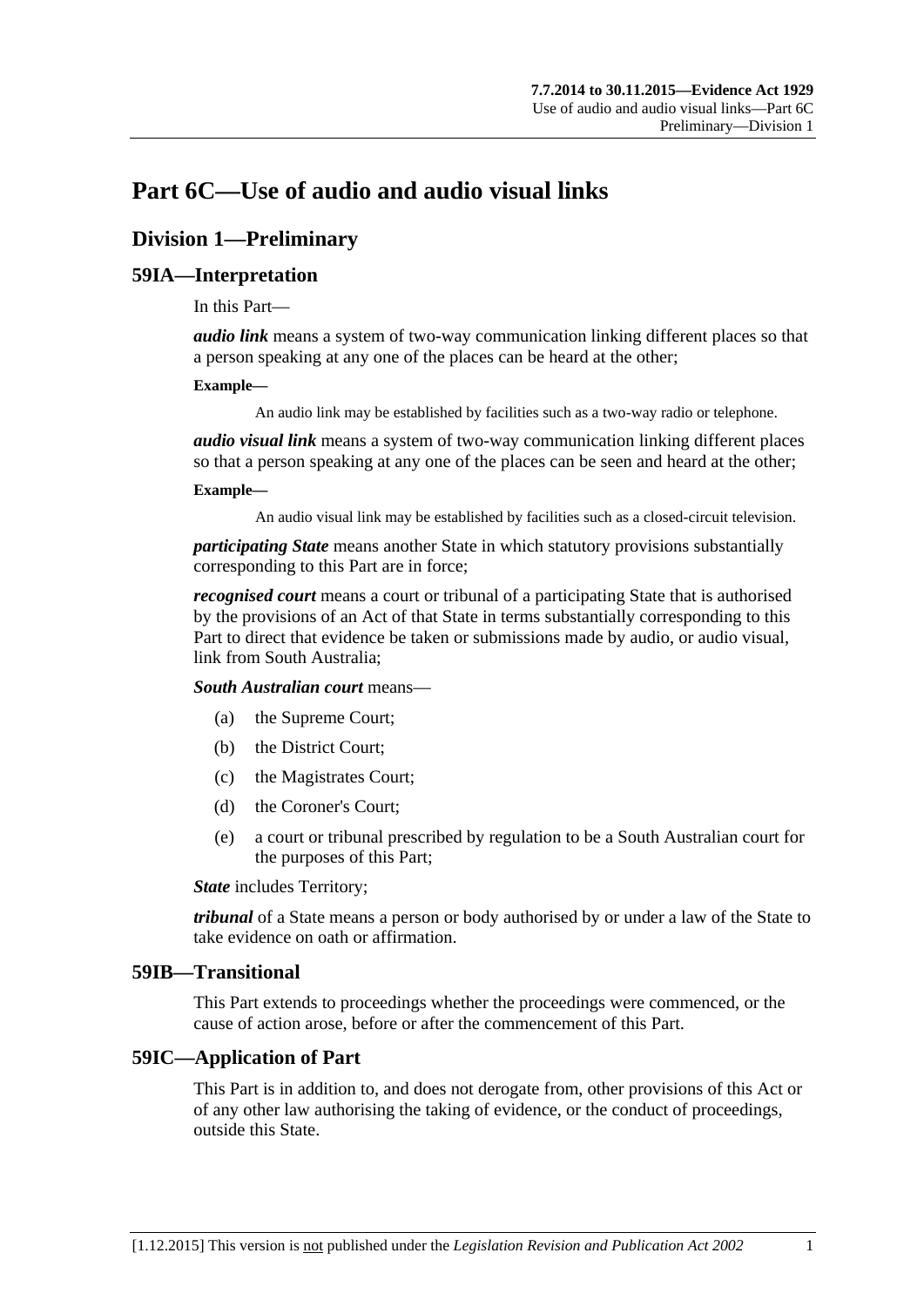# **Division 2—Use of interstate audio or audio visual link in proceedings before South Australian courts**

### **59ID—Application of this Division**

This Division applies to any proceeding (including a criminal proceeding) before a South Australian court.

### **59IE—State courts may take evidence and submissions from outside State**

- (1) A South Australian court may, on the application of a party to a proceeding before the court, direct that evidence be taken or submissions made by audio, or audio visual, link from a participating State.
- (2) The court must not make such a direction if—
	- (a) the necessary facilities are unavailable or cannot reasonably be made available; or
	- (b) the court is satisfied that the evidence or submission can be more conveniently given or made in this State; or
	- (c) the court is satisfied by a party opposing the making of the direction that the direction would be unfair to the party.
- (3) The court may exercise in the participating State in connection with taking evidence or receiving submissions by audio, or audio visual, link any of its powers that the court is permitted, under the law of the participating State, to exercise in the participating State.

#### **59IF—Expenses**

If a South Australian court directs evidence to be taken, or submissions to be made, by audio, or audio visual, link from a person in a participating State, the court may make such orders as it considers just for payment of expenses incurred in connection with—

- (a) taking the evidence or making the submissions; or
- (b) providing the audio, or audio visual, link.

# **59IG—Counsel entitled to practise**

A person who is entitled to practise as a legal practitioner in a participating State is entitled to practise as a barrister, solicitor or both—

- (a) in relation to the examination-in-chief, cross-examination or re-examination of a witness in the participating State whose evidence is being given by audio, or audio visual, link in a proceeding before a South Australian court; and
- (b) in relation to the making of submissions by audio, or audio visual, link from the participating State in a proceeding before a South Australian court.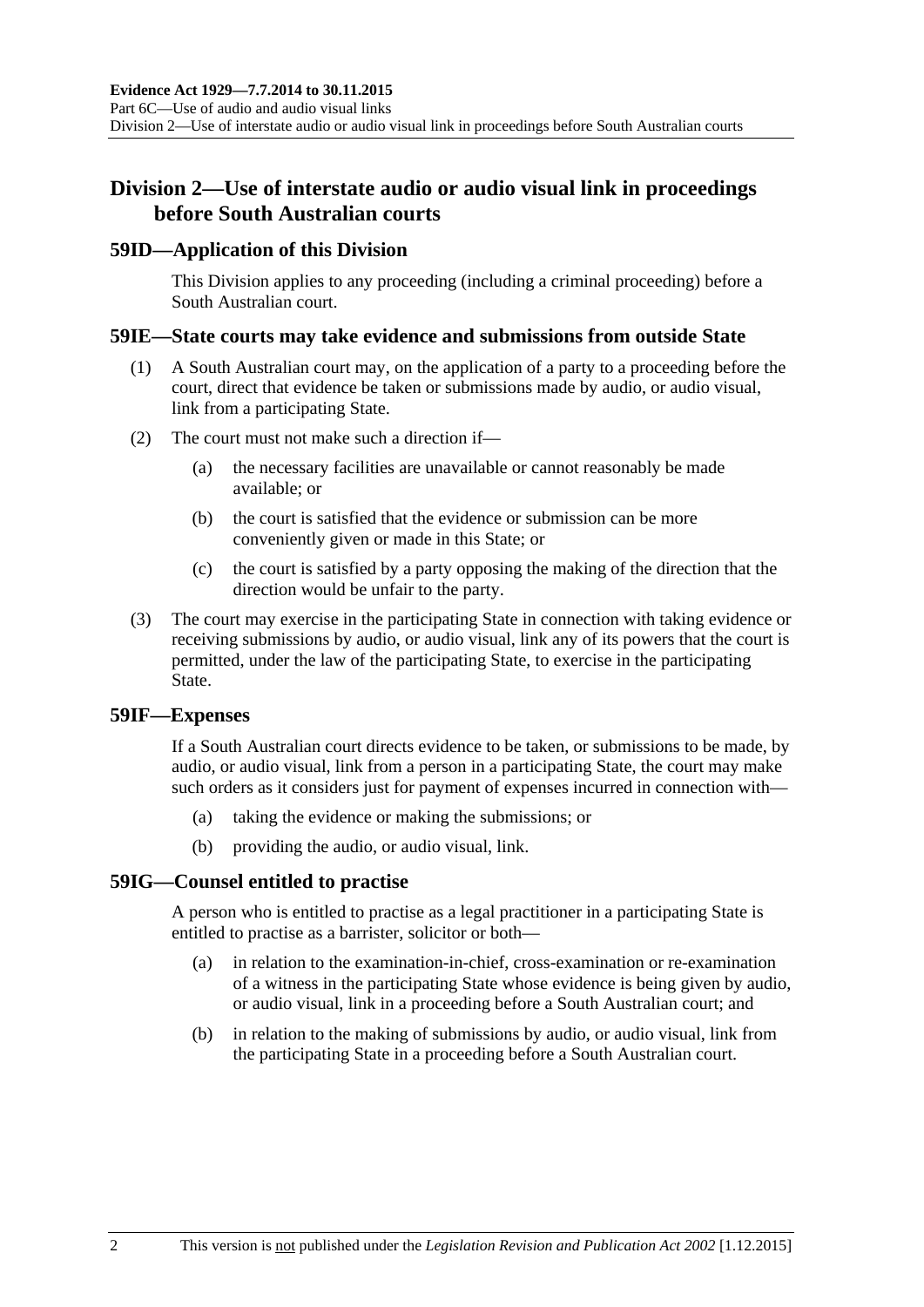# **Division 3—Use of interstate audio or audio visual link in proceedings in participating States**

# **59IH—Application of Division**

This Division applies to any proceeding (including a criminal proceeding) before a recognised court.

# **59II—Recognised courts may take evidence or receive submissions from persons in South Australia**

A recognised court may, for the purposes of a proceeding before it, take evidence or receive submissions by audio, or audio visual, link from a person in South Australia.

# <span id="page-62-0"></span>**59IJ—Powers of recognised courts**

- (1) The recognised court may, for the purposes of the proceeding, exercise in South Australia, in connection with taking evidence or receiving submissions by audio, or audio visual, link any of its powers, except its powers—
	- (a) to punish for contempt; and
	- (b) to enforce or execute its judgments or process.
- (2) The laws of the participating State (including rules of court) that apply to the proceeding in that State also apply, by force of this subsection, to the practice and procedure of the recognised court in taking evidence or receiving submissions by audio, or audio visual, link from a person in South Australia.
- (3) For the purposes of the recognised court exercising its powers, the place in South Australia where evidence is given or submissions are made is taken to be part of the court.

# **59IK—Orders made by recognised court**

Without limiting [section](#page-62-0) 59IJ, the recognised court may, by order—

- (a) direct that the proceeding, or a part of the proceeding, be conducted in private; or
- (b) require a person to leave a place in South Australia where the giving of evidence or the making of submissions is taking place or is going to take place; or
- (c) prohibit or restrict the publication of evidence given in the proceeding or of the name of a party to, or a witness in, the proceeding.

# **59IL—Enforcement of order**

- (1) An order of a recognised court under this Division must be complied with.
- <span id="page-62-1"></span>(2) Subject to rules of court, the order may be enforced by the Supreme Court as if the order were an order of the Supreme Court.
- (3) Without limiting [subsection](#page-62-1) (2), a person who contravenes the order—
	- (a) is taken to be in contempt of the Supreme Court; and
	- (b) is punishable accordingly,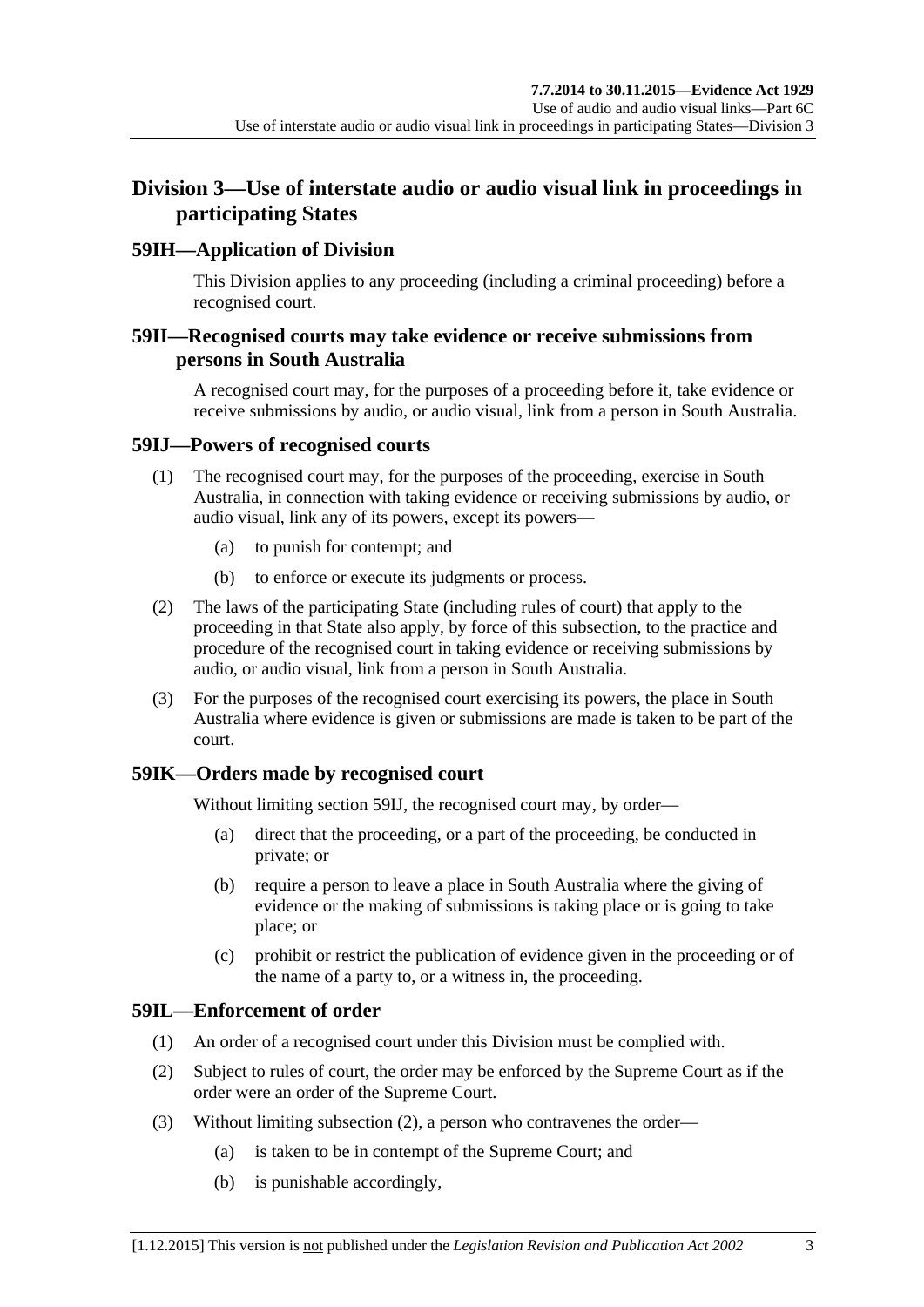unless the person establishes that the contravention should be excused.

# **59IM—Privileges, protection and immunity of participants in proceedings in courts of participating States**

- (1) A judge or other person presiding at a proceeding before a recognised court has, in connection with evidence taken or submissions received by audio, or audio visual, link from a person in South Australia, the same privileges, protection and immunity as a judge of the Supreme Court.
- (2) A person appearing as a legal practitioner in a proceeding before a recognised court has, in connection with evidence taken or submissions received by audio, or audio visual, link from a person in South Australia, the same protection and immunity as a legal practitioner has in appearing for a party in a proceeding before the Supreme Court.
- (3) A person appearing as a witness in a proceeding before a recognised court by audio, or audio visual, link from South Australia has the same protection as a witness in a proceeding before the Supreme Court.

# **59IN—Recognised court may administer oath in South Australia**

- (1) A recognised court may, for the purpose of obtaining in the proceeding by audio, or audio visual, link the testimony of a person in South Australia, administer an oath or affirmation in accordance with the practice and procedure of the recognised court.
- (2) Evidence given by a person on oath or affirmation so administered is, for the purposes of the law of South Australia, testimony given in a judicial proceeding.

# **59IO—Assistance to recognised court**

An officer of a South Australian court may, at the request of a recognised court—

- (a) attend at the place in the State where evidence is to be or is being taken, or submissions are to be or are being made, in the proceeding; and
- (b) take such action as the recognised court directs to facilitate the proceeding; and
- (c) assist with the administering by the recognised court of an oath or affirmation.

#### <span id="page-63-0"></span>**59IP—Contempt of recognised courts**

- (1) A person must not, in relation to proceedings in South Australia for the purpose of taking of evidence or the receiving of submissions by a recognised court by audio, or audio visual, link, engage in conduct that would, if the proceeding were before the Supreme Court, constitute—
	- (a) an offence; or
	- (b) a contempt of the Supreme Court.
- (2) A person who contravenes [subsection](#page-63-0) (1) is liable to—
	- (a) if the conduct would have constituted an offence—the same penalty as if the offence had been committed in relation to proceedings before the Supreme Court; or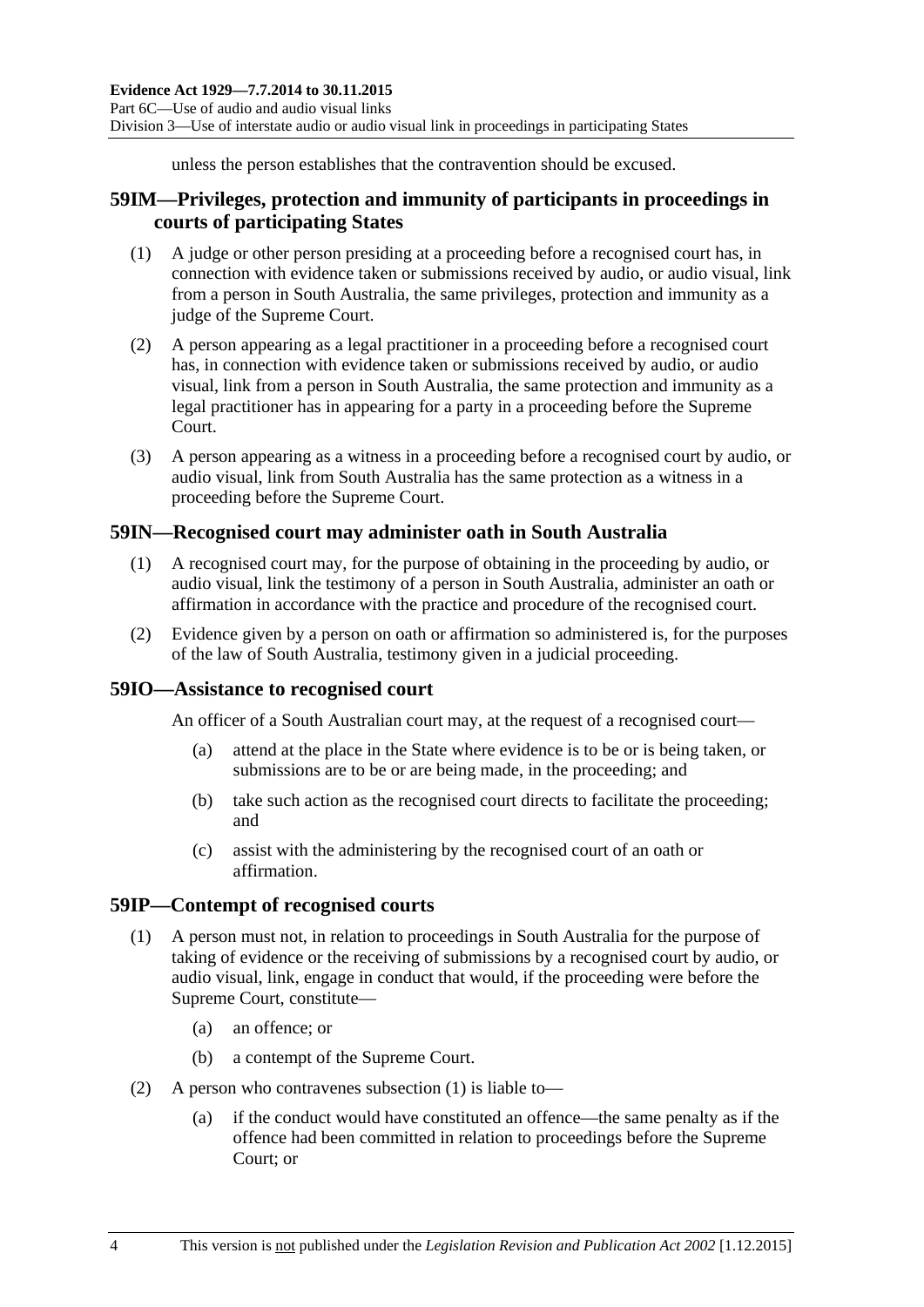(b) if the conduct would have constituted a contempt—imprisonment for 3 months.

# **Division 4—Use of audio visual link or audio link generally**

# **59IQ—Appearance etc by audio visual link or audio link**

- (1) A court may, subject to this Division and any relevant rules of court, receive evidence or submissions from a person who is in the State but not physically present in the courtroom by means of an audio visual link or an audio link.
- (2) The court may administer an oath or affirmation by means of the link for the purpose of taking evidence (and may adapt its normal practice in that regard to the extent necessary in the circumstances).
- (3) While the link is in operation the person from whom evidence or submissions are taken, and anyone else present in the place from which that person gives evidence or makes submissions, is taken to be before the court.

Any law or rule of practice relevant to contempt of the court applies accordingly.

Any law or rule of practice requiring the personal appearance of a person before the court is taken to be satisfied while the link between the court and the person remains in operation.

- <span id="page-64-1"></span> $(4)$  If—
	- (a) a defendant is in custody prior to trial and is to be dealt with by a court to which the provisions of this subsection are extended by regulation; and
	- (b) facilities exist for dealing with the proceedings by audio visual link,

the court should, subject to [subsection](#page-64-0) (5) and relevant rules of court, deal with the proceedings by audio visual link and without requiring the personal attendance of the defendant.

- <span id="page-64-0"></span>(5) The personal attendance of a defendant who is in custody is, however, required if—
	- (a) the proceeding is—
		- (i) the defendant's first appearance before a court in connection with the charge or charges for which the defendant is in custody; or
		- (ii) a preliminary examination of an indictable offence that involves the taking of oral evidence (but this subparagraph does not prevent the use of an audio visual link for parts of the proceeding that do not involve the taking of oral evidence or for incidental proceedings such as an adjournment or an application for bail or further remand in custody that do involve the taking of oral evidence); or
		- (iii) a proceeding for which the defendant's personal attendance is required by regulation,

(but in any of the above cases, the defendant may ask the court to be allowed to use an audio visual link and, if the court agrees, the defendant need not attend personally before the court); or

(b) the proceeding is an investigation into the defendant's fitness to stand trial; or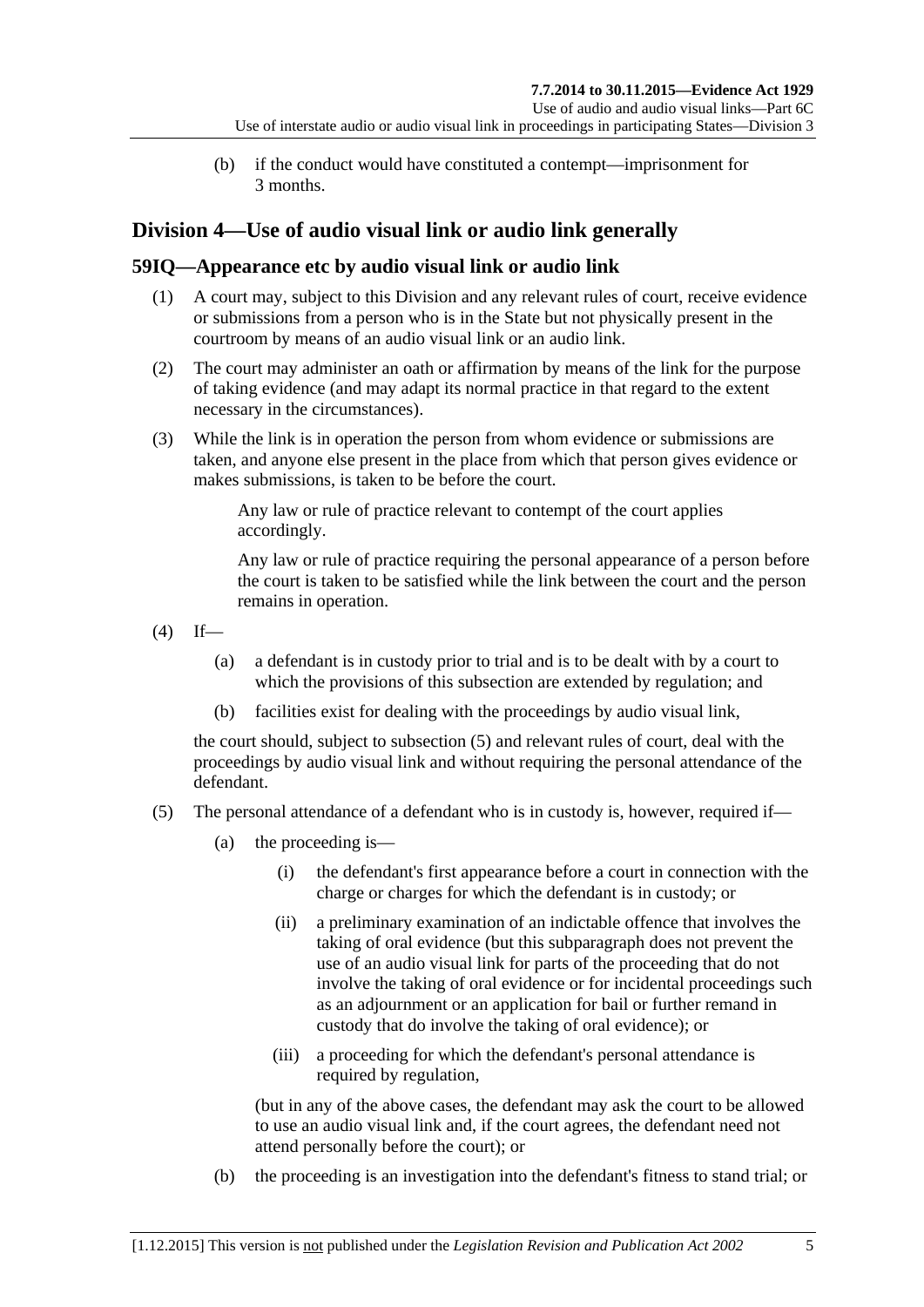- (c) the court is of the opinion that there are good reasons in the circumstances of the particular case for requiring the defendant's personal attendance and directs accordingly; or
- (d) there are other matters to be dealt with on the same occasion for which the defendant's personal attendance is necessary or desirable.
- (6) The court should give the parties a reasonable opportunity to object to the use of an audio visual link or an audio link under this Division (but may, if it is convenient to do so, use the link for the purpose of hearing the objection).
- <span id="page-65-0"></span>(7) In proceedings relating to an offence (other than proceedings to which [subsection](#page-64-1) (4) applies), the prosecuting authority must object to the use by the court of an audio visual link or an audio link if requested to do so by—
	- (a) an alleged victim of the offence; or
	- (b) if an alleged victim of the offence—
		- (i) is a child—a parent or guardian of the alleged victim; or
		- (ii) is deceased or unable to represent himself or herself because of some physical or medical condition—a member of the alleged victim's immediate family.

#### (8) In [subsection](#page-65-0) (7)—

*immediate family* of an alleged victim means—

- (a) a spouse or domestic partner; or
- (b) a parent or guardian; or
- (c) a grandparent; or
- (d) an adult child; or
- (e) an adult grandchild; or
- (f) a brother or sister;

*victim*, in relation to an offence, means—

- (a) a person who suffers physical or mental injury, damage or loss as a result of the commission of the offence;
- (b) a person who suffers psychological injury as a result of being directly involved in the circumstances of the offence or in operations in the immediate aftermath of the offence to deal with its consequences.

### **59IR—Communication between lawyer and client**

- (1) This section applies where—
	- (a) a person who is to give evidence or make submissions (or on whose behalf submissions are to be made) is represented by a lawyer; and
	- (b) the lawyer and the client are physically separated—the lawyer being in the courtroom and the client in the remote location.
- (2) Evidence or submissions are not to be taken by audio visual link or by audio link if facilities do not exist to enable private oral communication between the lawyer and the client.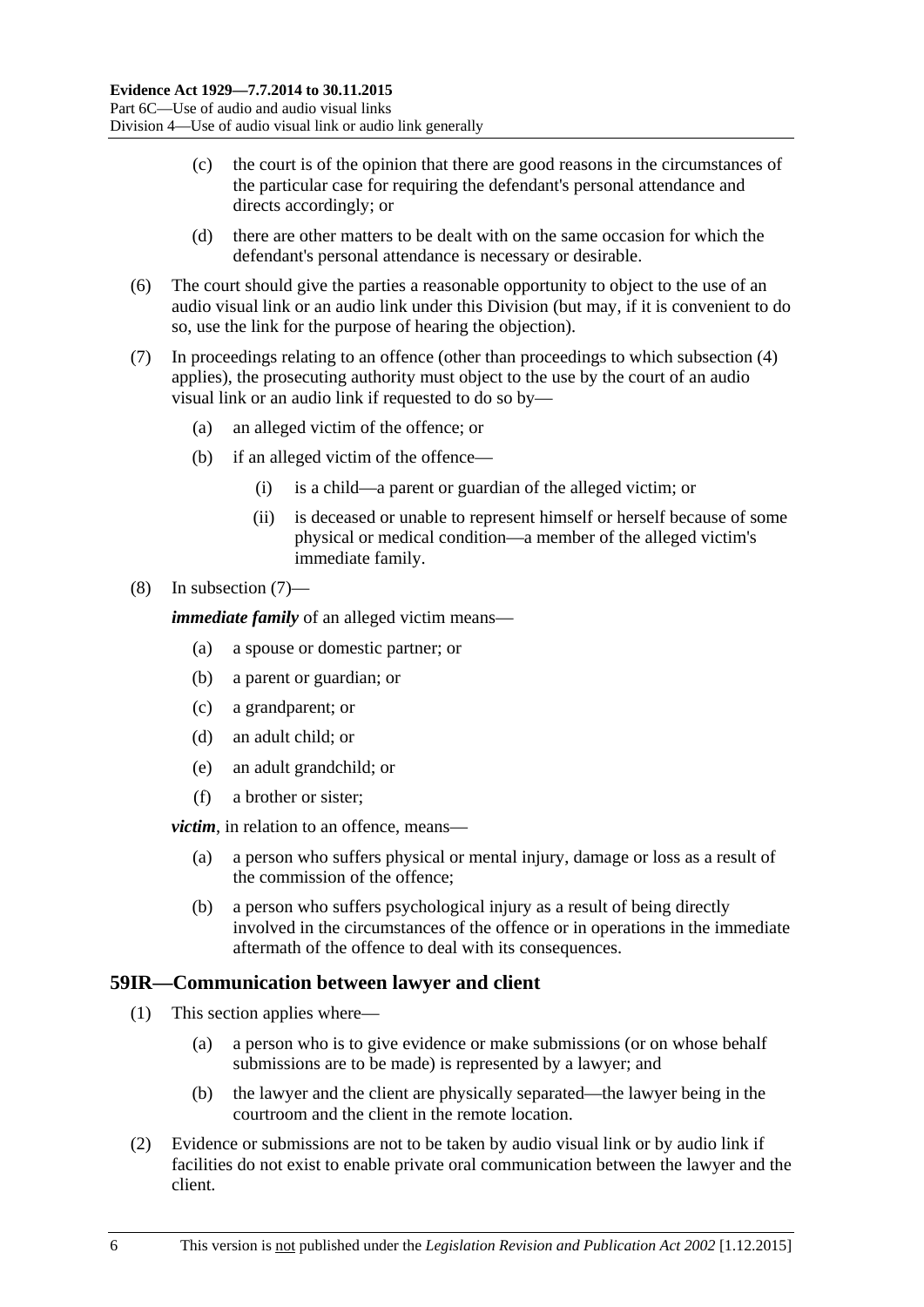- (3) The court must, at the lawyer's request, make appropriate arrangements for the private communication of a document between the lawyer and the client.
- (4) Any communication between lawyer and client is absolutely privileged.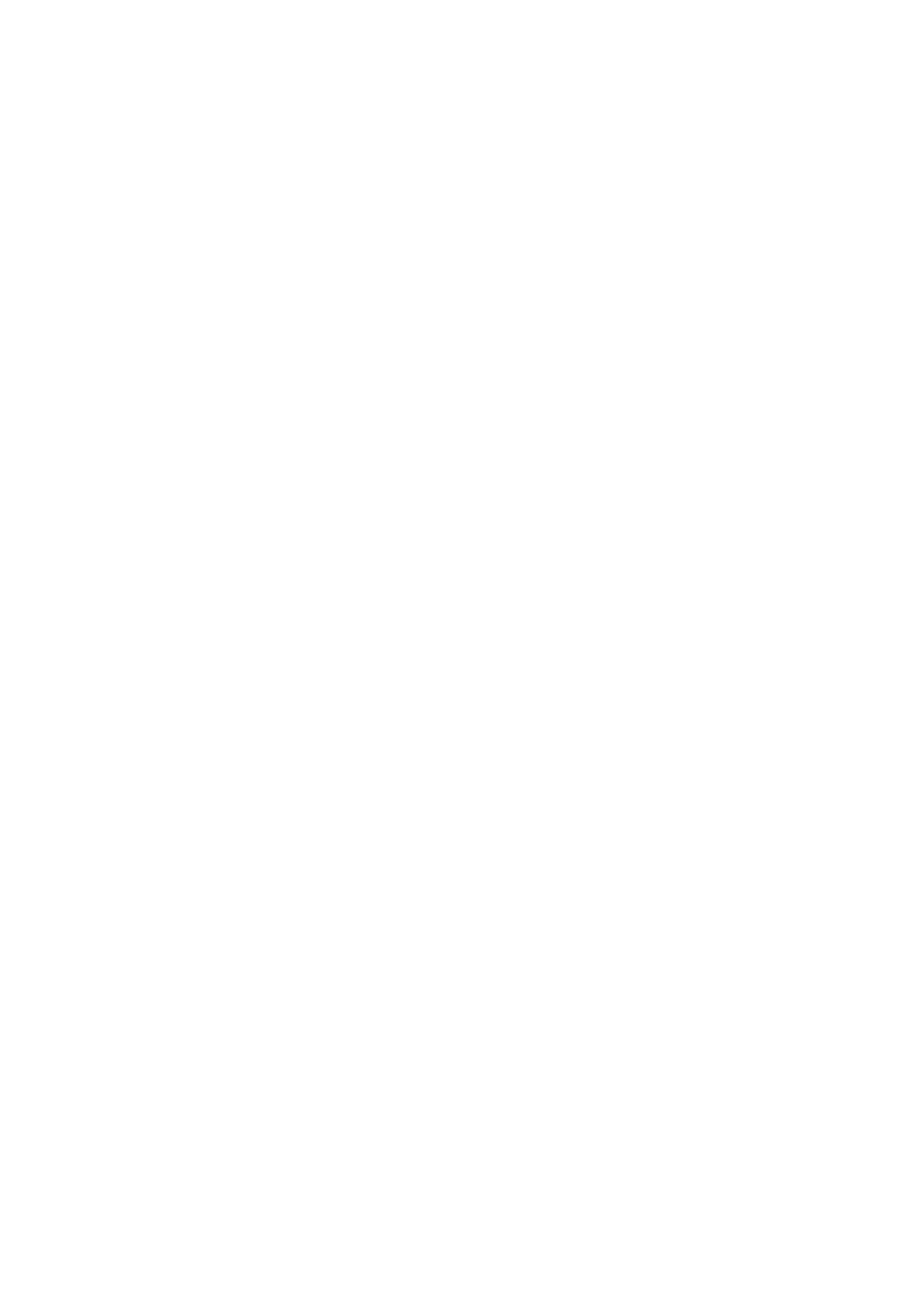# **Part 7—General provisions**

# **Division 1—Power to dispense with formal proof**

# <span id="page-68-0"></span>**59J—Court's power to dispense with formal proof**

- (1) A court may at any stage of civil or criminal proceedings—
	- (a) dispense with compliance with the rules of evidence for proving any matter that is not genuinely in dispute; or
	- (b) dispense with compliance with the rules of evidence where compliance might involve unreasonable expense or delay.
- (2) In exercising its power under [subsection](#page-68-0) (1) the court may, for example, dispense with proof of—
	- (a) a document or the execution of a document;
	- (b) handwriting;
	- (c) the identity of a party;
	- (d) the conferral of an authority to do a particular act.
- (3) A court is not bound by the rules of evidence in informing itself on any matter relevant to the exercise of its discretion under this section.

# **Division 2—Notice of action**

# **60—Sufficiency of notice of action**

In any action or other proceeding in any court of justice in which notice of action is required, such notice shall be deemed sufficient if, in the opinion of the person presiding, such notice shall have given the defendant reasonable notice of the cause of such action, and the sufficiency of such notice shall be a question of fact and not of law; and no notice of action shall be held insufficient merely for want of form.

# **Division 3—Facilitation of proof of certain matters**

# **62—Proof of "public place" in certain cases**

Whenever in any proceedings before justices, in respect of any offence, it is an essential ingredient of the offence that the place (where any fact or matter occurred or was done) should be a public place, an allegation, in the complaint or information, that the place (specified as that in which the fact or matter charged occurred or was done) was a public place, shall be *prima facie* evidence of that fact, but the court may, if it thinks fit, and at any stage of the proceedings, permit evidence to be called with respect to the said fact.

# **62A—Proof of place being within municipality etc**

(1) In any complaint or information an allegation that any place is within a municipality, district council district, town or township, shall be *prima facie* evidence of the fact so alleged.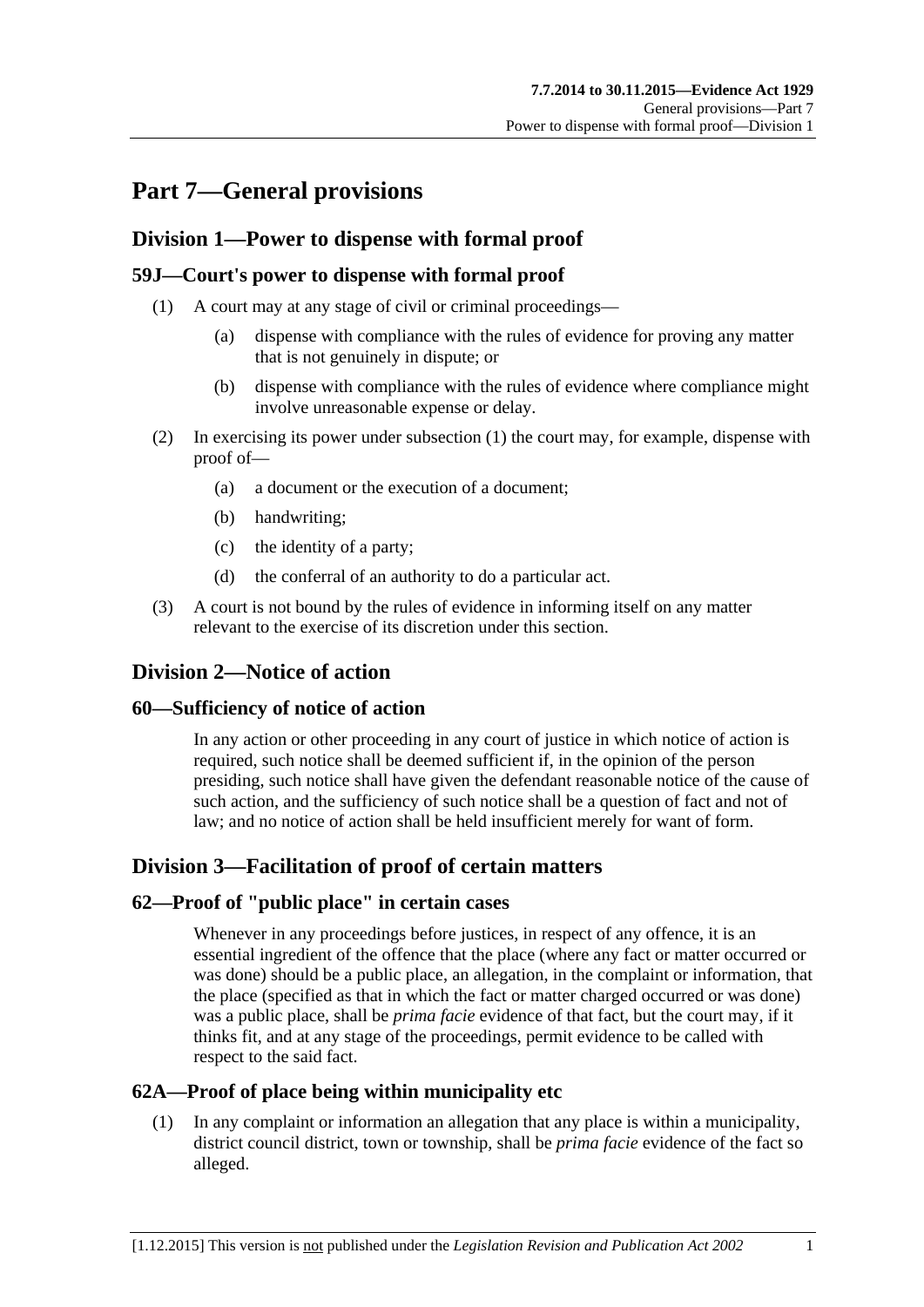(2) In this section the word *place* shall include any place, public or private, however described in the complaint or information, including any street road or other thoroughfare, or part thereof, and any building or structure or part thereof.

# **63—Proof of foreign law**

Printed books purporting to contain statutes, ordinances or other written laws in force in any country, although not purporting to have been printed or published by authority, and books purporting to contain reports of decisions of courts or judges in such country, and text books treating of the laws of such country, may be referred to by all courts for the purpose of ascertaining the laws in force in such country; but such courts shall not be bound to accept or act on the statements in any such books as evidence of such laws.

# **63A—Evidence as to foreign law**

Where upon trial of any proceedings by judge and jury it is necessary to ascertain the law of any other country or state applicable to the proceedings, any question as to the effect of evidence given with respect to that law shall, instead of being submitted to the jury, be decided by the judge.

# **64—Proof of matters of history, science etc**

All courts may, in matters of public history, literature, science, or art, refer, for the purposes of evidence, to such published books, calendars, maps, or charts as such courts consider to be of authority on the subjects to which they respectively relate: Provided that nothing herein contained shall be deemed to require any such court to accept or act upon any such evidence when tendered, unless it thinks fit.

# **65—Reference by court to books, official certificates etc**

- (1) In any matter relating to—
	- (a) the ordinary course of the post between any place within the Commonwealth and any other place, whether within or without the Commonwealth, or to the public business and transactions of the Australian Postal Commission; or
	- (b) the territorial limits of the area controlled by any municipal or district council or other local governing body, or of any other area designated or proclaimed or appointed by or under any statute or to the inclusion in any such area or the exclusion therefrom of any particular place; or
	- (c) the distance between any two places in the State;

every court may refer to—

- (d) any such published book, map, chart, or document as the court considers to be of authority upon the subject to which it relates; or
- (e) any certificate purporting to be signed by some person occupying any official position which, in the opinion of the court, qualifies him to certify to the fact in question.
- (2) However nothing herein contained shall be deemed to require any such court to accept or act upon any such evidence when tendered unless it thinks fit.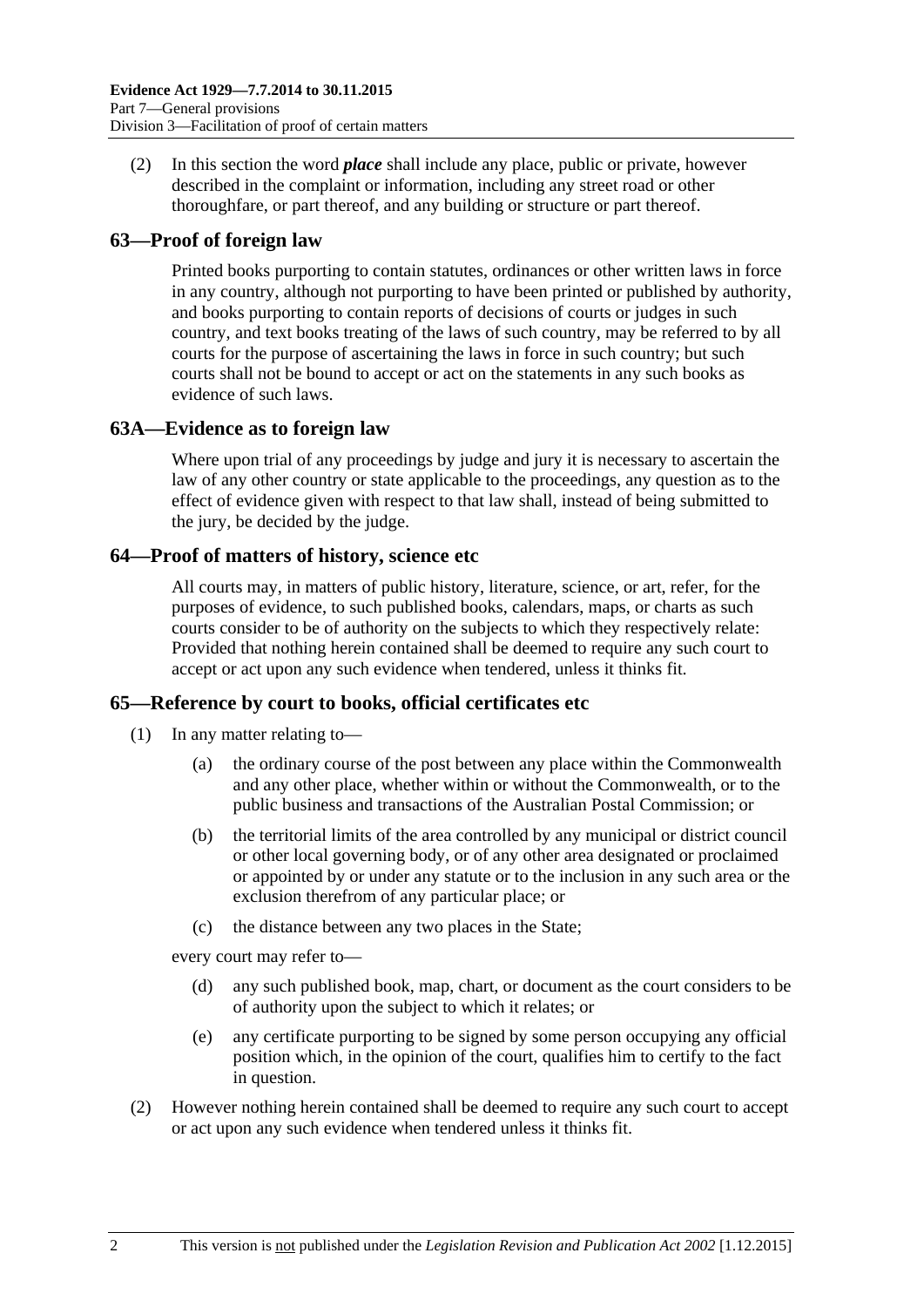### **65A—Proof of age**

If—

- (a) the age of a person is relevant to proceedings before a court; and
- (b) a document that appears to be a certified copy of, or extract from, a register of births kept under an Australian law, or under the law of the country in which the person was born, is produced to the court; and
- (c) the name of the person to whom the document relates is the name or a former name of the person whose age is to be established,

it will be presumed, in the absence of evidence to the contrary, that the person whose age is to be established is the person named in the document produced to the court and that the date of his or her birth is the date of birth shown in that document.

# **Division 4—Taking affidavits etc outside the State**

# <span id="page-70-3"></span>**66—Taking of affidavits out of the State**

- <span id="page-70-2"></span><span id="page-70-1"></span><span id="page-70-0"></span>(1) Any oath or affidavit required for the purpose of any court or matter in the State may be taken or made, in any place out of the State, before—
	- (a) a commissioner for taking affidavits in the Supreme Court empowered and authorised to act in that place; or
	- (b) a British diplomatic or consular agent exercising his function in that place; or
	- (ba) any person appointed to hold or act in any of the following offices of the Commonwealth in that place:
		- (i) ambassador;
		- (ii) high commissioner;
		- (iii) minister;
		- (iv) head of mission;
		- (v) commissioner;
		- (vi) charge d'affaires;
		- (vii) counsellor or secretary at an embassy, high commissioner's office, legation or other post;
		- (viii) consul-general;
		- (ix) consul;
		- (x) vice-consul;
		- (xi) trade commissioner;
		- (xii) consular agent; or
	- (bb) an employee of the Commonwealth, or the Australian Trade Commission, authorised under section 3 of the *Consular Fees Act 1955* (Commonwealth) and exercising his or her function in that place; or
	- (c) any person having authority to administer an oath in that place.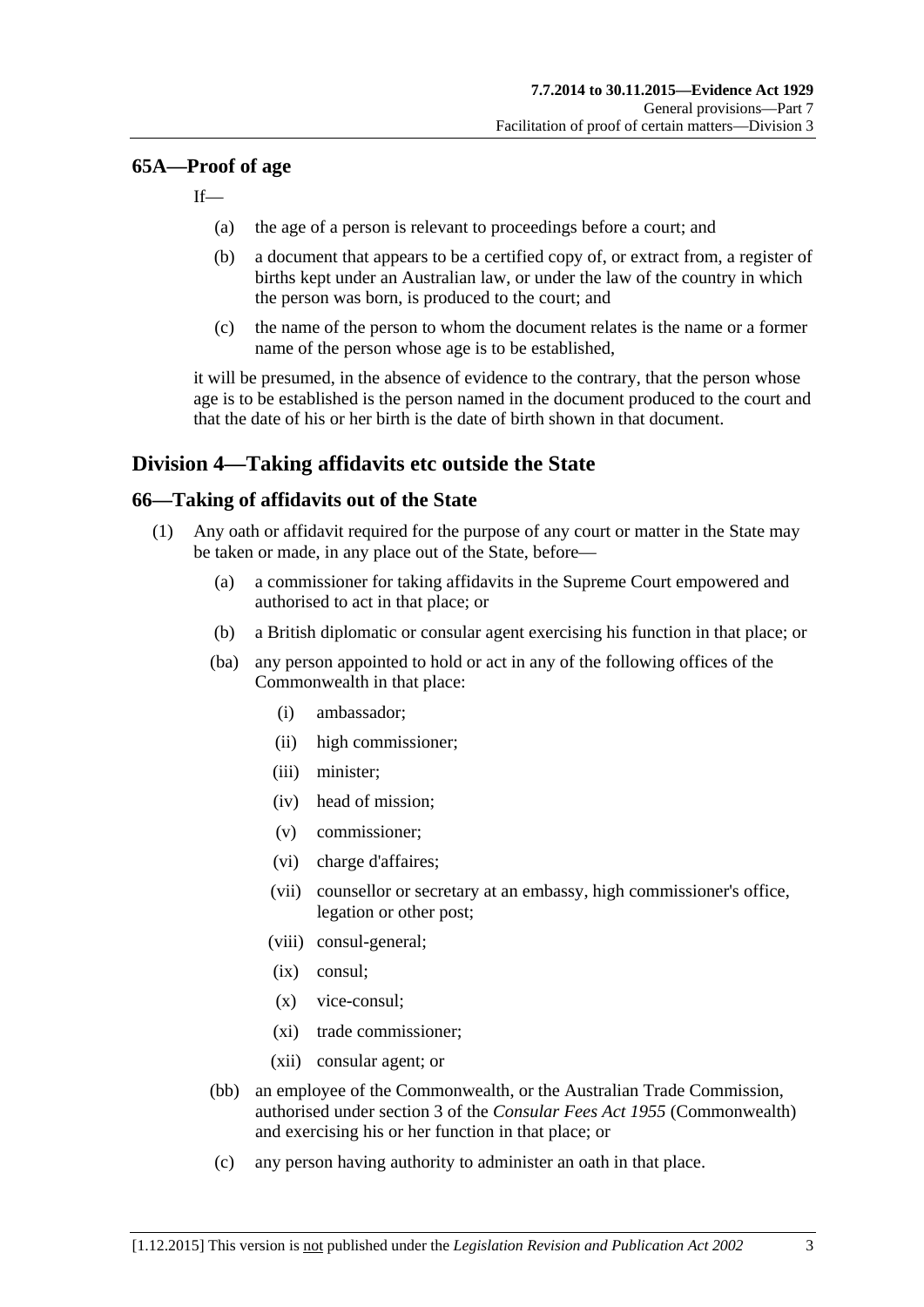- (2) Judicial and official notice may be taken—
	- (a) of the signature or seal of any such commissioner or agent or of any person appointed as aforesaid, or of any person having authority as aforesaid if he purports to have such authority, otherwise than by the law of a foreign country not under the dominion of His Majesty; and
	- (b) of the fact that any particular place is under the dominion of His Majesty.
- (3) In the case of a person purporting to have such authority by the law of a foreign country not under the dominion of His Majesty, such authority may be verified by any of the persons mentioned in [paragraphs](#page-70-0) (a), [\(b\)](#page-70-1) and [\(ba\)](#page-70-2) of [subsection](#page-70-3) (1) hereof, or by the certificate of the superior court of such place, and if such authority purports to be so verified the oath or affidavit may be admitted or received without further proof of the signature or seal, or of the judicial, official, or other character of such first mentioned person.
- (4) In this section—

*oath* includes affirmation and declaration;

*affidavit* includes any statutory or other declaration, acknowledgment, or examination;

*diplomatic agent* means ambassador, envoy, minister, charge d'affaires, or secretary of embassy or legation;

*consular agent* means consul-general, consul, vice-consul, or consular agent, or acting consul-general, acting consul, acting vice-consul, or acting consular agent.

### <span id="page-71-0"></span>**66A—Taking of affidavits out of the State by sailors, soldiers and airmen**

- (1) Any oath or affidavit required to be made by any member of a fighting force, for the purpose of any court or matter in the State, may be taken or made in any place out of the State before any officer of any naval, military or air force of any part of His Majesty's dominions who holds a rank not below the following, namely:
	- (a) in the case of a naval officer, lieutenant;
	- (b) in the case of a military officer, captain;
	- (c) in the case of an officer of an air force, flight-lieutenant,

or before any person having authority to administer an oath in the State.

- (2) An officer administering an oath or taking an affidavit by virtue of the powers conferred by this section shall state in the jurat or attestation to the oath or affidavit the following matters, namely:
	- (a) the date on which the oath or affidavit is taken or sworn;
	- (b) the full name and rank of the officer.
- (3) An apparently genuine signature purporting to be the signature of a person administering an oath or taking an affidavit, and purporting to be the signature of an officer of a naval, military or air force of any part of His Majesty's dominions who holds a rank not below that specified in [subsection](#page-71-0) (1) of this section, may be deemed to be the signature of such an officer unless the contrary is shown.
- (5) In this section—

*affidavit* includes any statutory or other declaration, acknowledgment, or examination;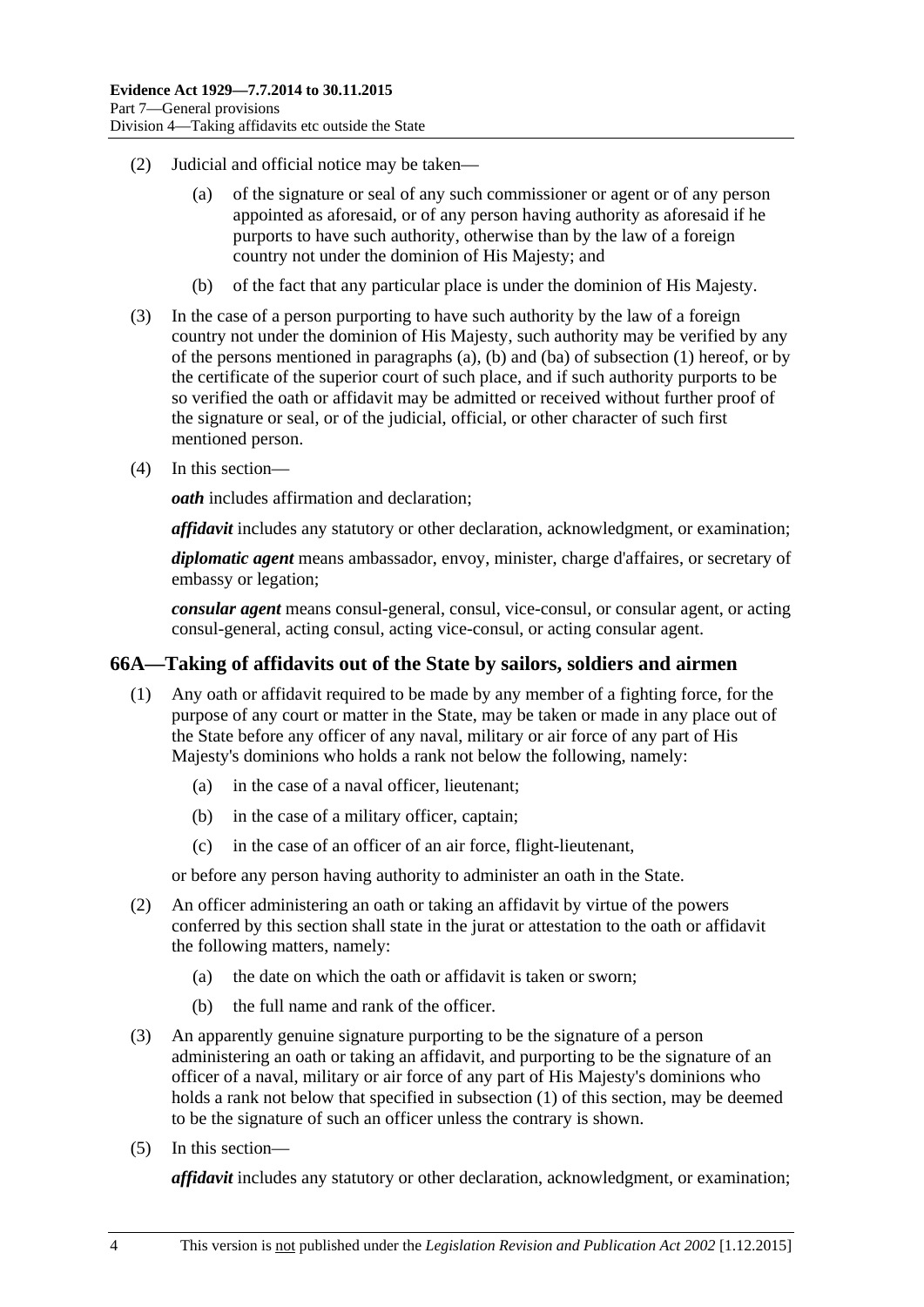*His Majesty's dominions* includes the United Kingdom of Great Britain and Northern Ireland, and all self-governing dominions, dependencies, colonies, protectorates, protected states, and mandated territories of His Majesty;

*member of a fighting force* includes any man or woman who is a member of a naval, military or air force of any country, and any person who, as a representative or employee of any charitable, religious or other organisation for promoting the welfare of members of any such force, is attached to any such force;

*oath* includes affirmation and declaration.

## **67—Extension of provisions relating to affidavits to attestation etc of other documents**

- <span id="page-72-0"></span>(1) The provisions of [section](#page-70-0) 66 and [66A](#page-71-0) shall, as far as applicable, extend to every attestation, verification, acknowledgment, or signature in relation to any document required, authorised, or permitted by or under any statute or by custom or otherwise to be attested, verified, acknowledged, or signed, and to the doing of all notarial acts as if such provisions had been re-enacted in this section, excluding words relating to the administration of oaths or affirmations and the taking of affidavits and substituting therefor words relating to attestation, verification, acknowledgment, or signature, as the case may be.
- <span id="page-72-2"></span>(1a) Notwithstanding the provisions of [section](#page-70-0) 66 of this Act as affected by [subsection](#page-72-0) (1) of this section, judicial and official notice may be taken of the signature or seal of a person who, in connection with any of the matters to which those provisions so extend, appears to have signed that signature or affixed that seal while acting in the capacity of a notary public under the law for the time being in force in any country state or territory that is declared by proclamation to be a place within the Commonwealth of Nations to which this subsection applies, whether or not his authority for so acting has been verified in accordance with the provisions of [subsection](#page-72-1) (3) of [section](#page-70-0) 66 as so extended.
- (1b) A proclamation referred to in [subsection](#page-72-2) (1a) of this section may be made, and may be varied or cancelled by subsequent proclamation, as the Governor thinks fit.
- (2) *Notarial act* includes any act, matter, or thing which in South Australia or elsewhere a notary public can attest or verify or otherwise do by or under any Act of Parliament or custom or otherwise for the purpose of being used in the State.
- <span id="page-72-1"></span>(3) The provisions of this section apply to documents required, authorised, or permitted by or under the *[Real Property Act](http://www.legislation.sa.gov.au/index.aspx?action=legref&type=act&legtitle=Real%20Property%20Act%201886) 1886*.

# **Division 5—Admission of official documents in evidence**

## **67A—Admissibility of documents without proof of seal etc**

Every document admissible in evidence for any purpose in any court of justice in England or Wales without proof of the seal, or stamp, or signature authenticating the document, or of the judicial or official character of the person appearing to have signed it, shall be admissible in evidence for the like purpose in any court of the State or before any person acting judicially under any law of the State, without proof of the seal, or stamp, or signature authenticating the document, or of the judicial or official character of the person appearing to have signed it.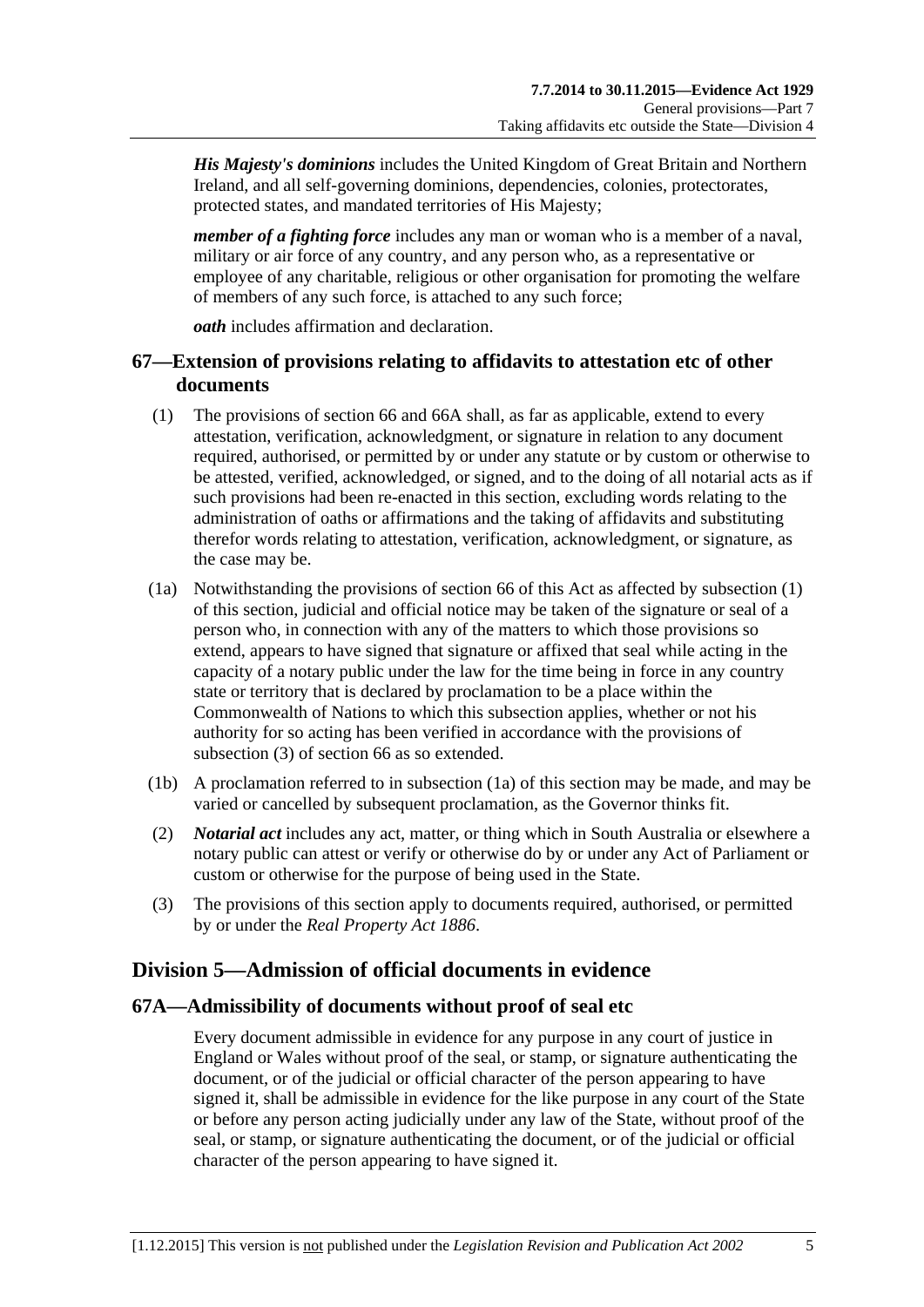# **Division 6—Power of foreign authority to take evidence**

## **67AB—Taking of evidence in this State by foreign authorities**

- (1) Subject to [subsection](#page-73-0) (2) of this section, a foreign authority may—
	- (a) take evidence; and
	- (b) administer an oath or affirmation to any witness for the purpose of taking evidence,

in this State.

- <span id="page-73-0"></span>(2) Where—
	- (a) the foreign authority is not a court constituted of a person who holds judicial office under the laws of the place in which the court is established; or
	- (b) the evidence to be taken by the foreign authority relates to criminal proceedings,

it shall not be lawful for the foreign authority to take evidence, or to administer an oath or affirmation, in this State without the authority of the Attorney-General.

(3) In this section—

*foreign authority* means—

- (a) a court established under the law of a place outside this State; or
- (b) any body or person authorised under the law of a place outside this State to take evidence; or
- (c) any person commissioned or otherwise authorised by any such court, body or person to act on its behalf in taking evidence in this State.

## **Division 7—Select Committee evidence**

## **67B—Evidence before the Parliamentary Select Committee of Inquiry into Prostitution**

- <span id="page-73-1"></span>(1) Where a person in evidence, or in a submission, to the Select Committee makes a statement tending to incriminate himself of an offence, no proceedings in respect of that offence shall be commenced against him in respect of that offence except upon the authorisation of the Attorney-General.
- (2) Notwithstanding any law to the contrary no Minister or other person shall have power to give an authorisation under [subsection](#page-73-1) (1) of this section on behalf of or in place of the Attorney-General.
- (3) An apparently genuine document purporting to be under the hand of the Attorney-General and to authorise the commencement of proceedings in respect of an offence shall be accepted, in the absence of proof to the contrary, as proof of the authorisation required by [subsection](#page-73-1) (1) of this section.
- (4) A person who, without the authority of the Select Committee, publishes—
	- (a) the name of any person who gives evidence, or makes a submission, to the Select Committee; or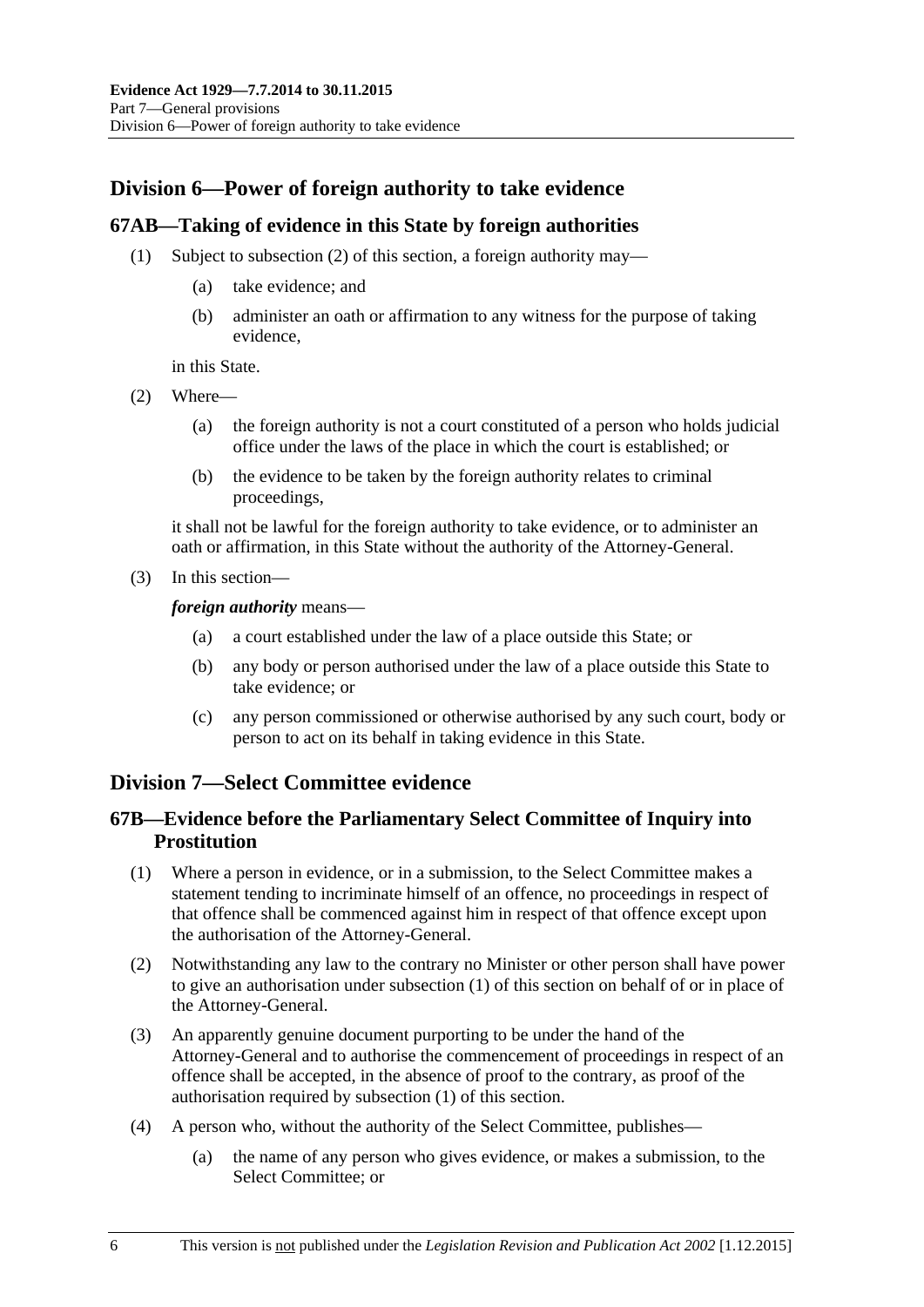(b) any information or material tending to identify any person who gives evidence, or makes a submission, to the Select Committee,

shall be guilty of an offence and liable, upon summary conviction, to a penalty not exceeding five thousand dollars.

(5) In this section—

*the Select Committee* means the Parliamentary Select Committee of Inquiry into Prostitution.

# **Division 8—Evidence of settlement negotiations**

## <span id="page-74-0"></span>**67C—Exclusion of evidence of settlement negotiations**

- (1) Subject to this section, evidence of a communication made in connection with an attempt to negotiate the settlement of a civil dispute, or of a document prepared in connection with such an attempt, is not admissible in any civil or criminal proceedings.
- (2) Such evidence is, however, admissible if—
	- (a) the parties to the dispute consent; or
	- (b) the substance of the evidence has been disclosed with the express or implied consent of the parties to the dispute; or
	- (c) the substance of the evidence has been partly disclosed with the express or implied consent of the parties to the dispute, and full disclosure of the evidence is reasonably necessary to—
		- (i) enable a proper understanding of the other evidence that has already been adduced; or
		- (ii) avoid unfairness to any of the parties to the dispute; or
	- (d) the communication or document included a statement to the effect that it was not to be treated as confidential; or
	- (e) the proceeding in which the evidence is to be adduced is a proceeding to enforce an agreement for the settlement of the dispute or a proceeding in which the making of such an agreement is in issue; or
	- (f) the evidence tends to contradict or to qualify evidence that has already been admitted about the course of an attempt to settle the dispute; or
	- (g) the making of the communication, or the preparation of the document, affects the rights of a party to the dispute; or
	- (h) the communication was made, or the document was prepared, in furtherance of—
		- (i) the commission of a fraud or an offence; or
		- (ii) the doing of an act that renders a person liable to a civil penalty; or
		- (iii) the abuse of a statutory power.
- (3) [Subsection](#page-74-0) (1) does not apply to parts of a document that do not concern attempts to negotiate a settlement of a dispute, if it would not be misleading to adduce evidence of only those parts of the document.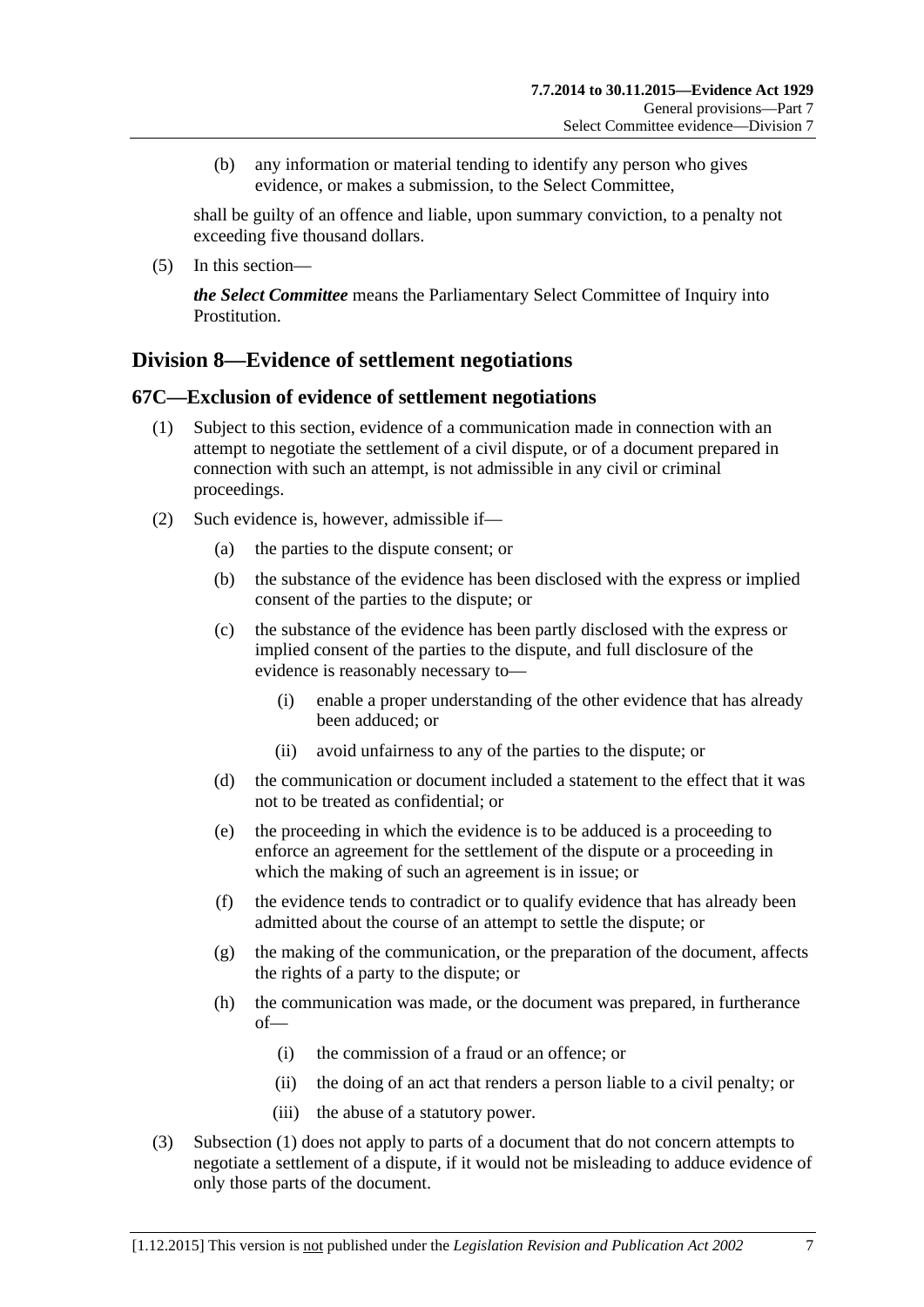# **Division 9—Protected communications**

## **67D—Interpretation**

In this Division—

*committal proceedings* means proceedings for the preliminary examination of a charge of an indictable offence;

*counsellor or therapist* means a person whose profession or work consists of, or includes, providing psychiatric or psychological therapy to victims of trauma (and includes a person who works voluntarily in that field);

*protected communication* means a communication that is protected by public interest immunity under [section](#page-75-0) 67E;

*psychiatric or psychological therapy* includes counselling;

*therapeutic context*—a communication relating to a victim or alleged victim of a sexual offence is made in a therapeutic context if—

- (a) the communication is made—
	- (i) to enable a counsellor or therapist to assess the nature and severity of the trauma suffered by the victim or alleged victim, or consequent psychiatric, psychological or emotional harm; or
	- (ii) for the purposes, or in the course, of psychiatric or psychological therapy provided to the victim or alleged victim; and
- (b) the communication is made in circumstances that give rise to a duty of confidentiality or a reasonable expectation of confidentiality.

## <span id="page-75-0"></span>**67E—Certain communications to be protected by public interest immunity**

- (1) A communication relating to a victim or alleged victim of a sexual offence is, if made in a therapeutic context, protected from disclosure in legal proceedings by public interest immunity.
- (2) However, the following communications are not subject to public interest immunity:
	- (a) a communication made for the purposes of, or in the course of, a physical examination of the victim or alleged victim of a sexual offence by a registered medical practitioner or registered nurse; or
	- (b) a communication made for the purposes of legal proceedings arising from the commission of the alleged offence or for commencing such legal proceedings; or
	- (c) a communication as to which reasonable grounds exist to suspect that the communication evidences a criminal fraud, an attempt to pervert the administration of justice, perjury or another offence.
- (3) A public interest immunity arising under this section cannot be waived by—
	- (a) the counsellor or therapist; or
	- (b) a party to the protected communication; or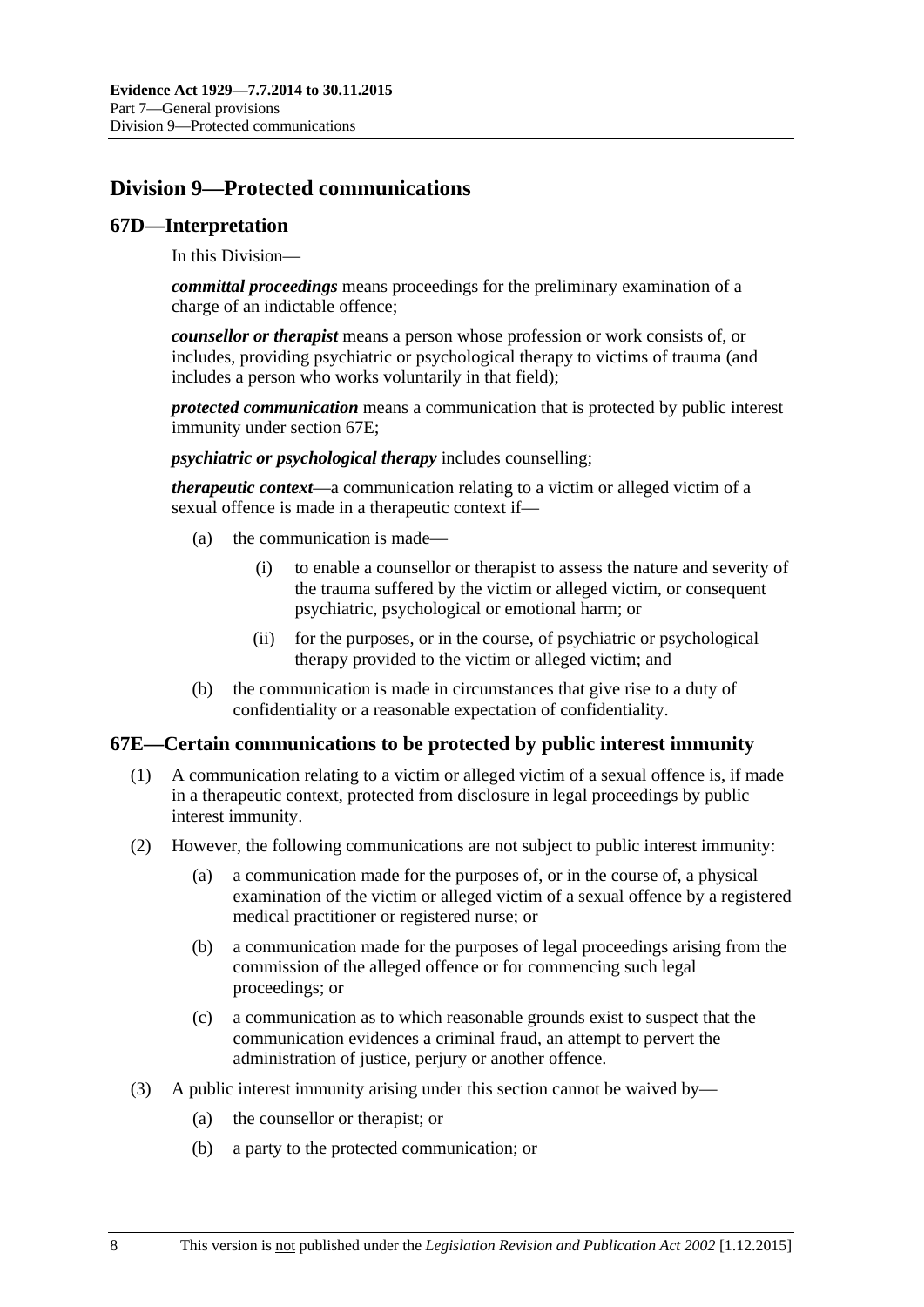(c) the victim or alleged victim of the sexual offence or the guardian of the victim or alleged victim.

## **67F—Evidence of protected communications**

- (1) Evidence of a protected communication—
	- (a) is entirely inadmissible in committal proceedings; and
	- (b) cannot be admitted in other legal proceedings unless—
		- (i) the court gives permission to a party to the proceedings to adduce the evidence; and
		- (ii) the admission of the evidence is consistent with any limitations or restrictions fixed by the court; and
	- (c) is not liable to discovery or any other form of pre-trial disclosure.
- (2) On an application for permission to adduce evidence of a protected communication, the judge may make a preliminary examination of the relevant evidence if satisfied that—
	- (a) the applicant has a legitimate forensic purpose for seeking permission to adduce the evidence; and
	- (b) there is an arguable case that the evidence would materially assist the applicant in the presentation or furtherance of his or her case.
- (3) For the purposes of a preliminary examination of evidence, the court may order the counsellor or therapist to do one or more of the following:
	- (a) to provide written answers to questions;
	- (b) to produce written materials relating to the relevant protected communications;
	- (c) to appear for oral examination.

#### **Exceptions—**

- 1 If the counsellor or therapist who provided the counselling or therapy is an employee, answerable to another (the *principal*) in the organisation in which the counsellor or therapist is employed, an order under this subsection is to be addressed to the principal unless the court is satisfied that there are good reasons for not taking that course in the circumstances of the particular case.
- 2 An order requiring a person to appear for oral examination is not to be made unless the court is satisfied that the examination cannot otherwise be effectively conducted.
- (4) The following provisions govern the conduct of a preliminary examination:
	- (a) the preliminary examination is to be conducted—
		- (i) in the absence of the jury (if any); and
		- (ii) in a room closed to the public; and
	- (b) the evidence taken at the preliminary examination is not to be disclosed to the parties or their legal representatives except to the extent determined by the court; and
	- (c) no record of the preliminary examination is to be available for public access.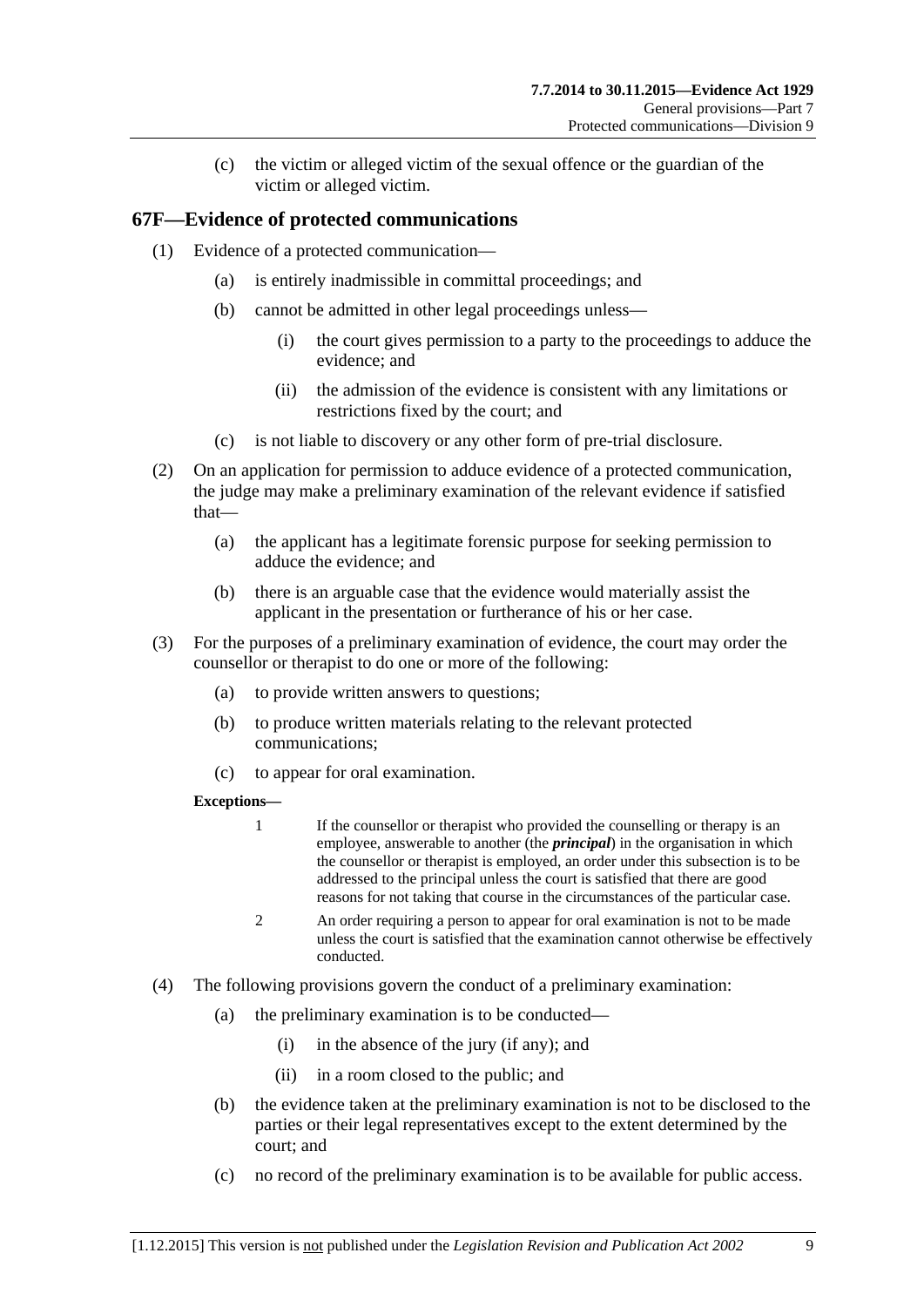- (5) In deciding whether to grant permission to adduce evidence of a protected communication, the court is to weigh—
	- (a) the public interest in preserving the confidentiality of protected communications;

against—

- (b) the public interest in preventing a miscarriage of justice that might arise from suppression of relevant evidence.
- (6) In weighing the above considerations, the court is to have regard to—
	- (a) the need to encourage victims of sexual offences to seek psychiatric or psychological therapy and the extent to which the effectiveness of such therapy is dependent on the maintenance of confidentiality between the counsellor or therapist and the victim;
	- (b) the probative value of the evidence and whether its exclusion may lead to a miscarriage of justice;
	- (c) the attitude of the victim or alleged victim to whom the communication relates (or the guardian of the victim or alleged victim) to the admission of the evidence;
	- (d) whether admission of the evidence is being sought on the basis of a discriminatory belief or bias;
	- (e) the extent to which admission of the evidence would infringe a reasonable expectation of privacy and the potential prejudice to any person who would otherwise be protected by public interest immunity.
- (7) The court is not to grant permission to adduce evidence of a protected communication unless satisfied that the public interest in preserving the confidentiality of protected communications is outweighed, in the circumstances of the case, by the public interest in preventing a miscarriage of justice that might arise from suppression of relevant evidence.
- (8) If the court decides to grant permission to adduce evidence of a protected communication, it may make ancillary orders—
	- (a) to prevent further publication or dissemination of the evidence; or
	- (b) for any other purpose the court considers appropriate.

## **Division 10—Sensitive material**

#### **67G—Interpretation and application**

- (1) In this Division
	- *access*—a person gives another person access to sensitive material if the person—
		- (a) allows the other to view the material; or
		- (b) gives the other a copy of the material; or
		- (c) gives the other a tape, disk or device from which the material may be produced or reproduced; or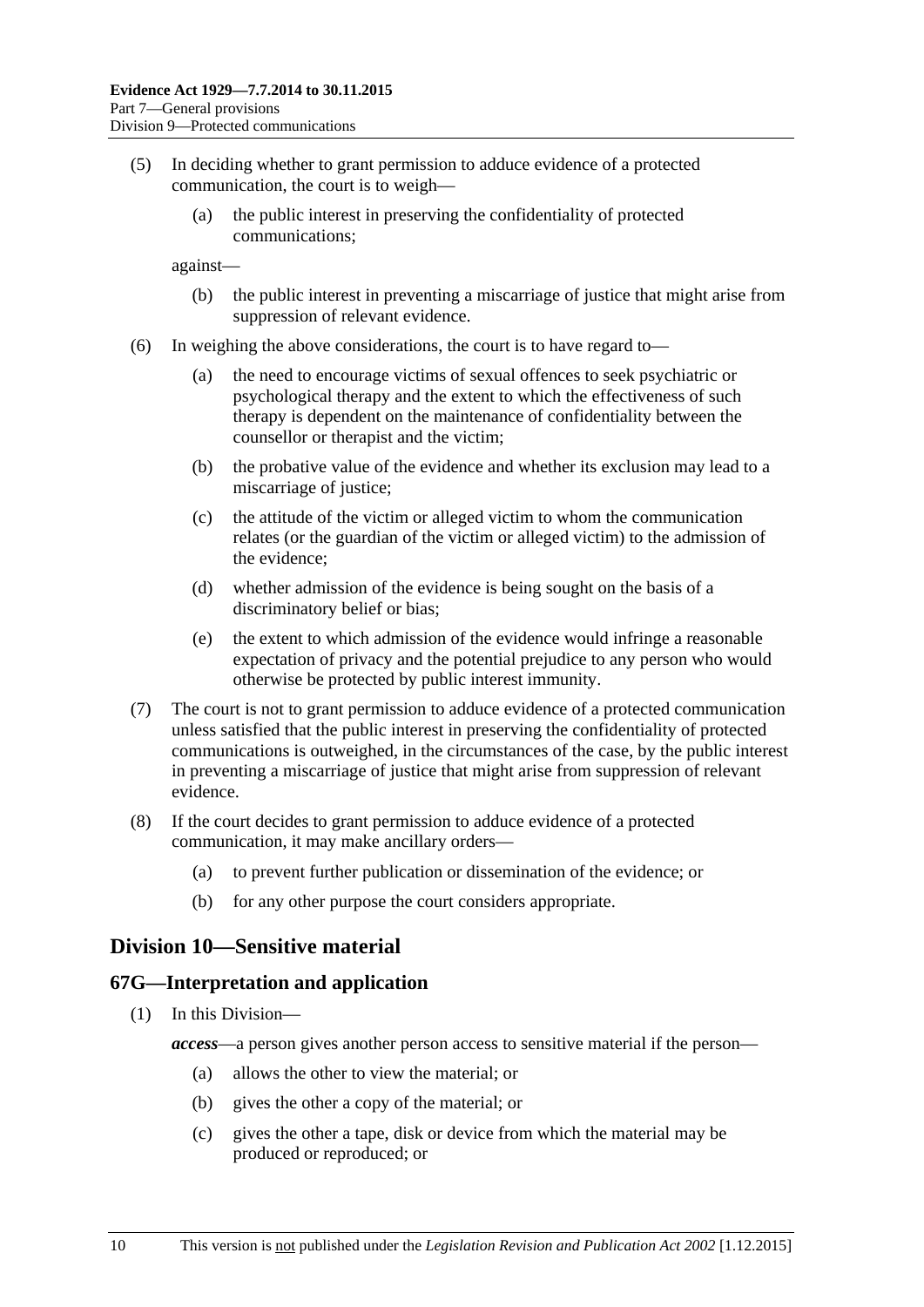(d) transmits the material, or a copy of the material, to the other in the form of computer data;

*conditions of access*—see [section](#page-79-0) 67I(4);

*criminal investigation* means the investigation of an offence, or alleged offence;

*criminal proceedings* means proceedings against a person for an offence (whether summary or indictable), including the following:

- (a) proceedings for the preliminary examination of an indictable offence;
- (b) proceedings relating to bail;
- (c) proceedings for the trial of an offence;
- (d) proceedings relating to sentencing;
- (e) proceedings on an appeal against conviction or sentence;

*private act* means—

- (a) a sexual act; or
- (b) an act involving an intimate bodily function such as using a toilet; or
- (c) an activity involving nudity or exposure or partial exposure of sexual organs, pubic area, buttocks or female breasts;

*prosecuting authority* means—

- (a) in relation to criminal proceedings—the Director of Public Prosecutions, a delegate of the Director of Public Prosecutions, a police officer, or any other person acting in a public official capacity, who is responsible for commencing or conducting a prosecution; and
- (b) in relation to a criminal investigation—a police officer or any other person acting in a public official capacity who is responsible for conducting a criminal investigation;

*public official* means—

- (a) a police officer; or
- (b) a person who holds an office or position in the employment of the State or an instrumentality or agency of the State; or
- (c) any person classified by regulation as a public official;

*restricted access* to sensitive material means access subject to conditions imposed under this Division;

*sensitive material* has the meaning given by [section](#page-79-1) 67H;

*sensitive material notice*—see [section](#page-79-2) 67I;

*unrestricted access* to sensitive material means access that is not subject to conditions imposed under this Division.

(2) In this Division, a reference to a *prosecuting authority* includes a reference to a legal practitioner representing the prosecuting authority.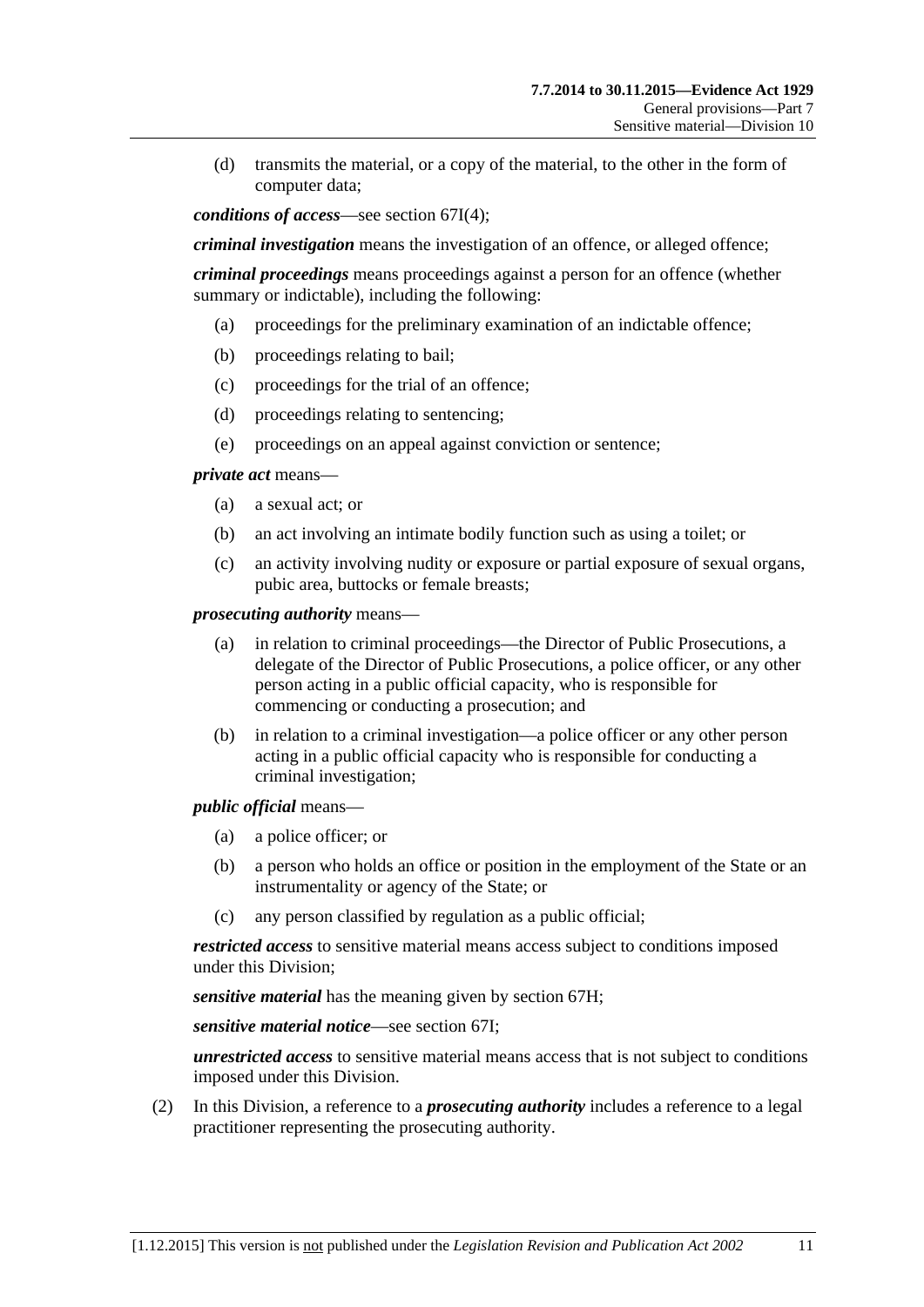## <span id="page-79-1"></span>**67H—Meaning of sensitive material**

- (1) For the purposes of this Division, anything that contains or displays an image of a person is *sensitive material* if—
	- (a) the image is of the person engaged or apparently engaged in a private act; or
	- (b) the image is of the victim, or alleged victim, of a sexual offence or an offence of stalking under section 19AA of the *[Criminal Law Consolidation Act](http://www.legislation.sa.gov.au/index.aspx?action=legref&type=act&legtitle=Criminal%20Law%20Consolidation%20Act%201935) 1935*; or
	- (c) the image is of the person taken or made after the person's death.
- (2) A reference to *sensitive material* extends to anything in a prosecuting authority's possession that the prosecuting authority reasonably considers to be sensitive material.

### <span id="page-79-2"></span>**67I—Procedures for giving restricted access to sensitive material**

- (1) If, but for this Division, a prosecuting authority would be required to give unrestricted access to sensitive material, the prosecuting authority has a discretion to give either unrestricted or restricted access to the sensitive material.
- (2) A prosecuting authority cannot, however, exercise its powers under this Division to restrict access to sensitive material by—
	- (a) a court; or
	- (b) a public official who reasonably requires access to the sensitive material for purposes connected with his or her official functions.
- (3) If the prosecuting authority decides to give restricted access, the authority must give the person entitled to access a notice (a *sensitive material notice*) that complies with this section.
- <span id="page-79-0"></span>(4) The sensitive material notice must—
	- (a) describe the sensitive material; and
	- (b) indicate that the prosecuting authority has decided to exercise its powers under this section to restrict the person's access to the sensitive material; and
	- (c) state that the restricted access to the sensitive material is subject to the following conditions:
		- (i) the condition that the material will be available for examination by the person under the supervision of the prosecuting authority at a place specified in the notice and at a time to be arranged at the request of the person;
		- (ii) any other condition the prosecuting authority considers necessary or desirable to protect the integrity of the material and to prevent unauthorised reproduction or dissemination; and
	- (d) set out the name and contact details of the person who is responsible for arranging restricted access to the material on behalf of the prosecuting authority.
- (5) After receiving a sensitive material notice, the person entitled to restricted access may ask the prosecuting authority to give the person access to the sensitive material.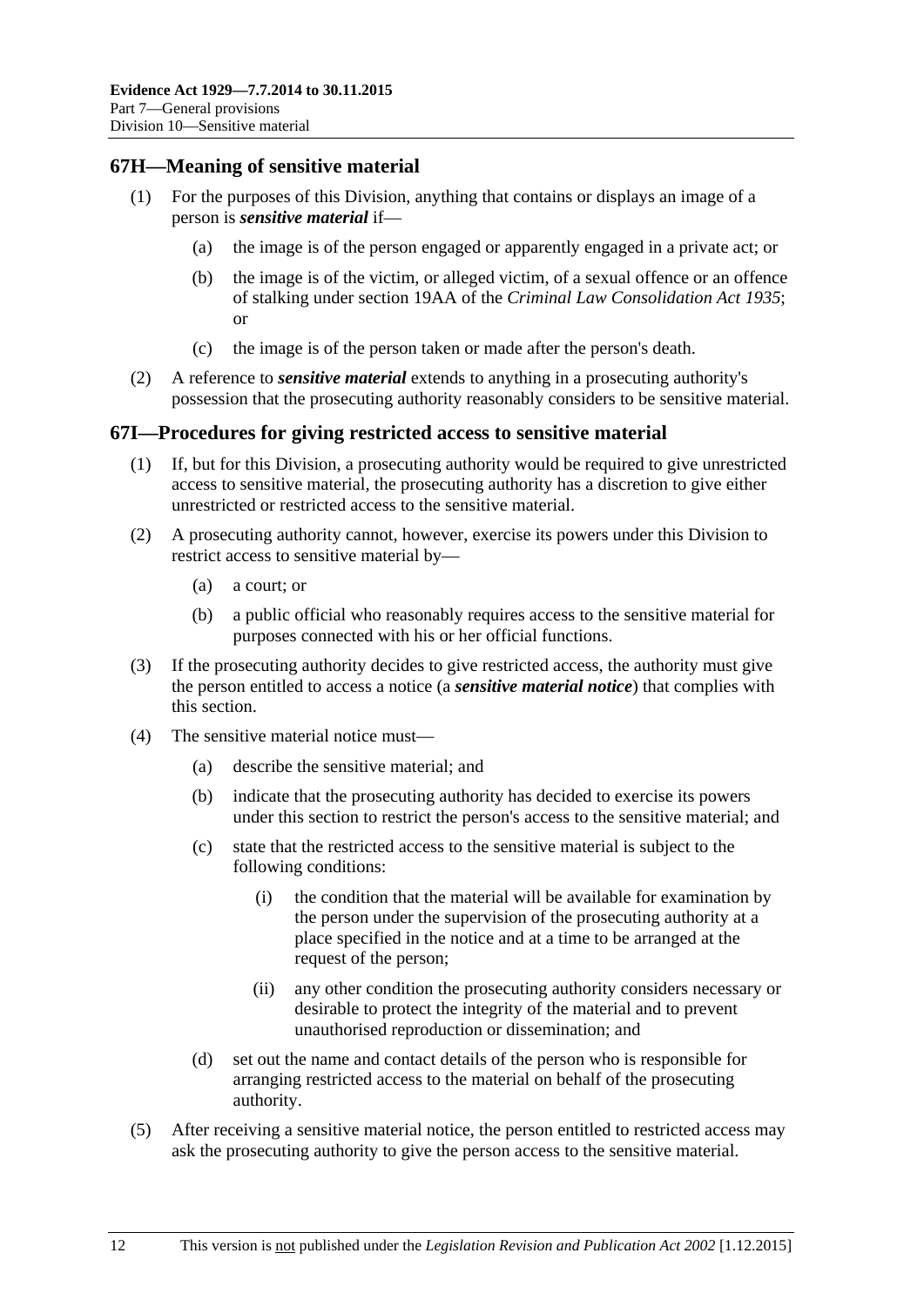- (6) The prosecuting authority must, as soon as practicable after receiving such a request, give the person entitled to restricted access such opportunity or opportunities as may be reasonable in the circumstances to access the sensitive material under the conditions of access.
- (7) A decision by a prosecuting authority under this section to restrict access to sensitive material is administrative and final and not subject to any form of review.
- (8) A person who is given restricted access to sensitive material by a prosecuting authority under this section must not contravene a condition of access. Maximum penalty: \$8 000 or imprisonment for 2 years or both.

## <span id="page-80-0"></span>**67J—Improper dissemination of sensitive material**

- (1) A person who creates sensitive material for a prosecuting authority, or who obtains possession of sensitive material on behalf of or from a prosecuting authority, in connection with a criminal investigation, or criminal or civil proceedings, must not allow access to the material except—
	- (a) for the legitimate purposes of the investigation or proceedings; or
	- (b) as may be authorised by the prosecuting authority.

Maximum penalty: \$8 000 or imprisonment for 2 years or both.

<span id="page-80-1"></span>(2) A public official who creates, or obtains possession of, sensitive material in connection with official functions must not allow access to the material except as reasonably required for purposes connected with his or her official functions (which may include functions relating to education or training).

Maximum penalty: \$8 000 or imprisonment for 2 years or both.

(3) In proceedings for an offence against [subsection](#page-80-0) (1) or [\(2\),](#page-80-1) it is a defence to prove that the act or omission constituting the offence was attributable to an honest and reasonable mistake on the defendant's part.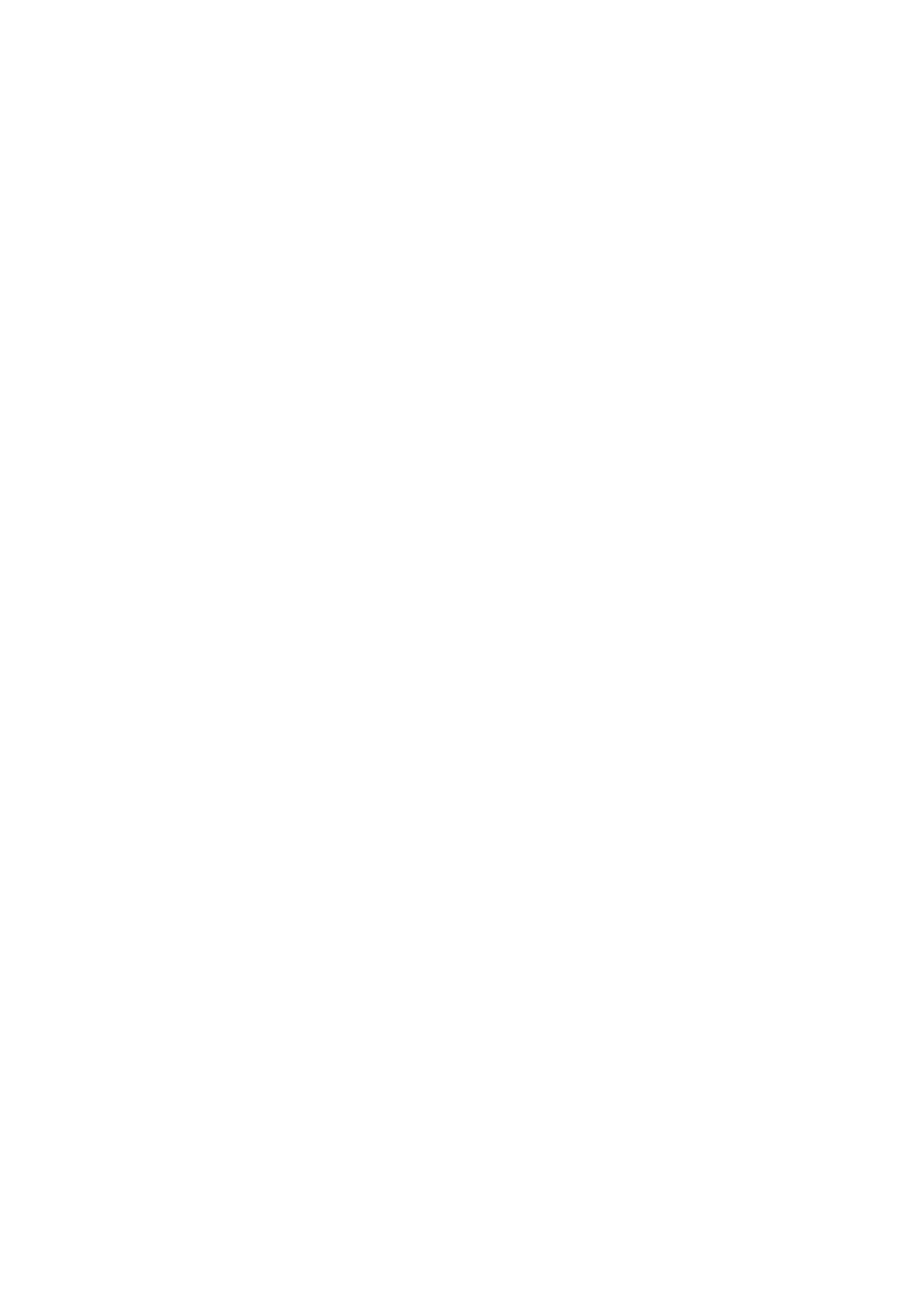# **Part 8—Publication of evidence**

# **Division 1—Preliminary**

## **68—Interpretation**

In this Part—

*court* includes any person acting judicially;

*evidence* includes any statement made before a court whether or not the statement constitutes evidence for the purposes of the proceedings before the court;

*interim suppression order* means a suppression order under section [69A\(3\);](#page-83-0)

*news media* means those who carry on the business of publishing;

*newspaper* means a newspaper, journal, magazine or other publication that is published at periodic intervals;

*primary court*, in relation to an appeal, means the court by which the decision or order subject to appeal was made;

*publish* means publish by newspaper, radio or television, or on the internet, or by other similar means of communication to the public;

*suppression order* means an order—

- (a) forbidding the publication of specified evidence or of any account or report of specified evidence; or
- (b) forbidding the publication of the name of—
	- (i) a party or witness; or
	- (ii) a person alluded to in the course of proceedings before the court,

and of any other material tending to identify any such person.

# **Division 2—Orders for clearing court or suppressing publication of evidence etc**

## <span id="page-82-0"></span>**69—Order for clearing the court**

- (1) Where a court considers it desirable in the interests of the administration of justice, or in order to prevent hardship or embarrassment to any person, to exercise the powers conferred by this section, it may order specified persons, or all persons except those specified, to absent themselves from the place in which the court is being held during the whole or any part of the proceedings before the court.
- (1a) Where the alleged victim of a sexual offence is a child and is to give evidence in proceedings related to the offence, an order must be made under [subsection](#page-82-0) (1) requiring all persons except—
	- (a) those whose presence is required for the purposes of the proceedings; and
	- (b) a person who is present at the request or with the consent of the child to provide emotional support for the child; and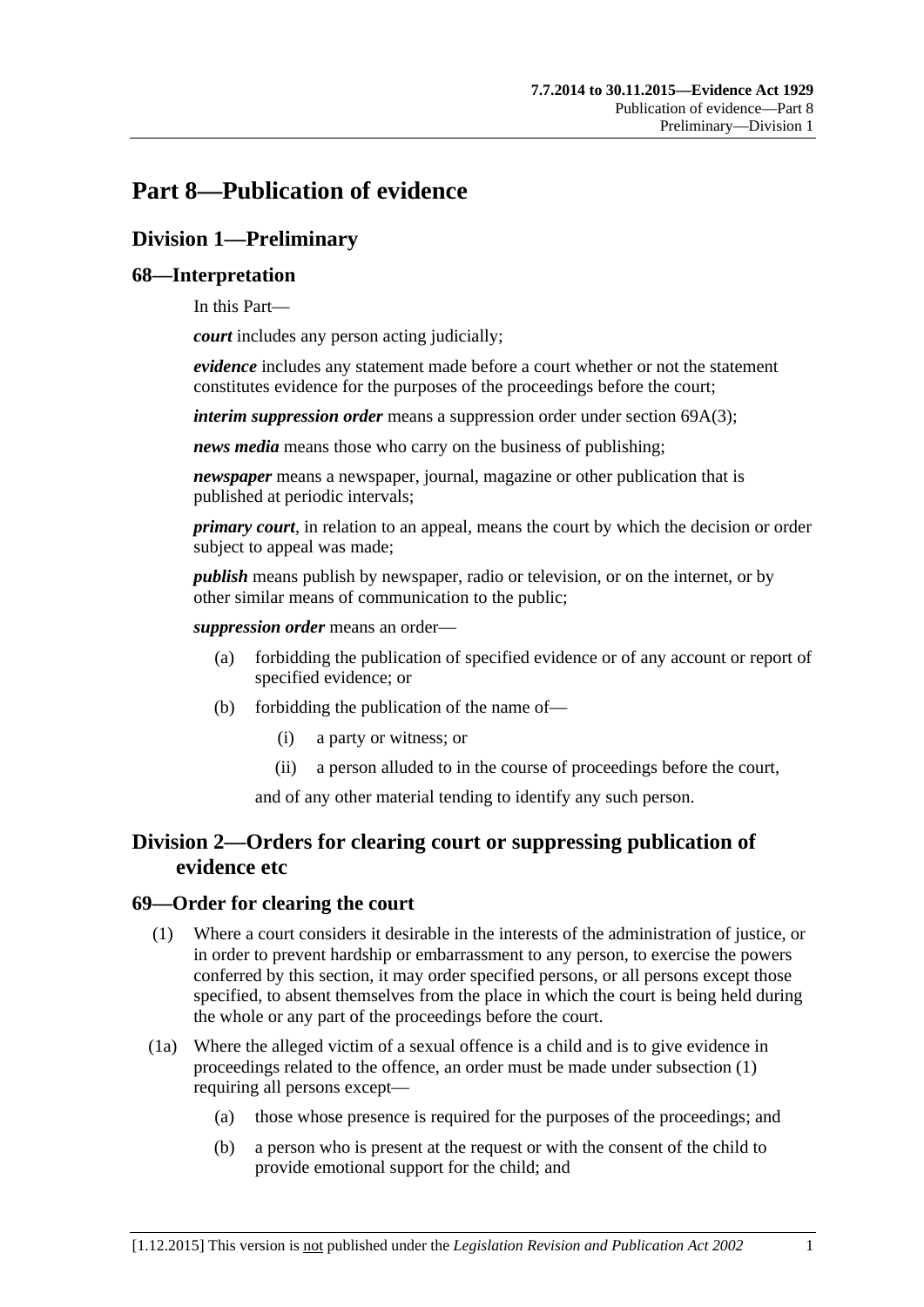(c) any other person who, in the opinion of the court, should be allowed to be present,

to absent themselves from the place in which the court is being held while the child is giving evidence.

- <span id="page-83-1"></span>(2) The court may, on the application of a person against whom an order under [subsection](#page-82-0) (1) operates, make available to him a transcript of evidence, and a record of proceedings, taken before the court during the operation of the order.
- (3) Where a court refuses an application under [subsection](#page-83-1) (2), the applicant may appeal against the refusal.

## **69A—Suppression orders**

- (1) Where a court is satisfied that a suppression order should be made—
	- (a) to prevent prejudice to the proper administration of justice; or
	- (b) to prevent undue hardship—
		- (i) to an alleged victim of crime; or
		- (ii) to a witness or potential witness in civil or criminal proceedings who is not a party to those proceedings; or
		- (iii) to a child,

the court may, subject to this section, make such an order.

- (2) If a court is considering whether to make a suppression order (other than an interim suppression order), the court—
	- (a) must recognise that a primary objective in the administration of justice is to safeguard the public interest in open justice and the consequential right of the news media to publish information relating to court proceedings; and
	- (b) may only make a suppression order if satisfied that special circumstances exist giving rise to a sufficiently serious threat of prejudice to the proper administration of justice, or undue hardship, to justify the making of the order in the particular case.
- <span id="page-83-0"></span>(3) Where an application is made to a court for a suppression order, the court may, without inquiring into the merits of the application, make such an order (an *interim suppression order*) to have effect, subject to revocation by the court, until the application is determined; but if such an order is made the court must determine the application as a matter of urgency and, wherever practicable, within 72 hours after making the interim suppression order.
- (4) A suppression order may be made subject to such exceptions and conditions as the court thinks fit and specifies in the order.
- <span id="page-83-3"></span><span id="page-83-2"></span>(5) Where an application is made to a court for a suppression order—
	- (a) any of the following persons, namely:
		- (i) the applicant for the suppression order;
		- (ii) a party to the proceedings in which the suppression order is sought;
		- (iii) a representative of a newspaper or a radio or television station;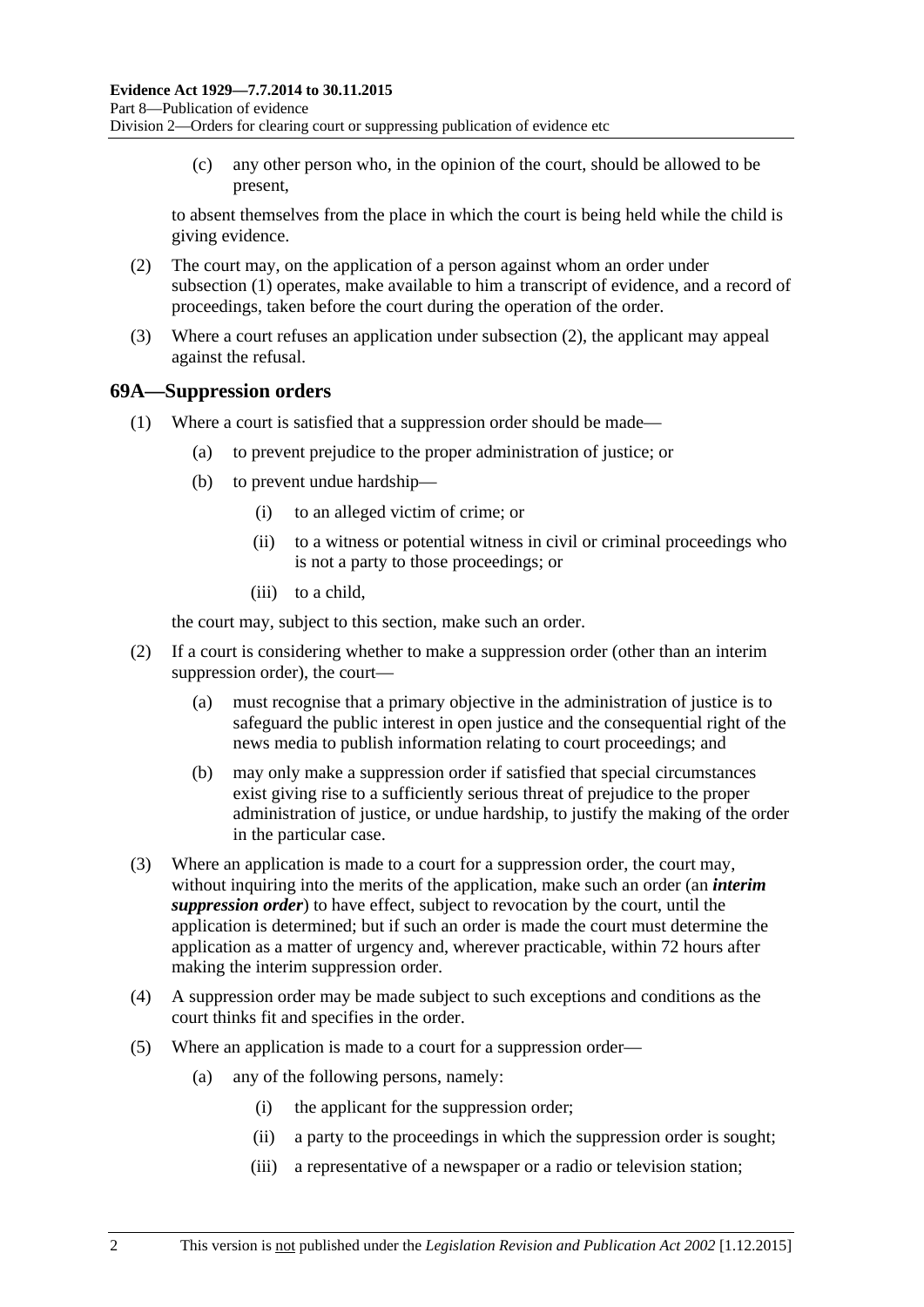(iv) any person who has, in the opinion of the court, a proper interest in the question of whether a suppression order should be made,

<span id="page-84-0"></span>is entitled to make submissions to the court on the application and may, with the permission of the court, call or give evidence in support of those submissions;

- (b) the court may (but is not obliged to) delay determining the application to make possible or facilitate non-party intervention in the proceedings under [paragraph](#page-83-2) (a)(iii) or [\(iv\).](#page-84-0)
- (6) A suppression order may be varied or revoked by the court by which it was made, on the application of any of the persons entitled to make submissions by virtue of [subsection](#page-83-3)  $(5)(a)$ .
- (7) On an application for the making, variation or revocation of a suppression order—
	- (a) a matter of fact is sufficiently proved if proved on the balance of probabilities;
	- (b) if there appears to be no serious dispute as to a particular matter of fact, the court (having regard to the desirability of dealing expeditiously with the application) may—
		- (i) dispense with the taking of evidence on that matter; and
		- (ii) accept the relevant fact as proved.
- (8) If a court makes a suppression order, the court must—
	- (a) as soon as reasonably practicable forward to the Registrar a copy of the order; and
	- (b) except in the case of an interim suppression order—within 30 days, forward to the Attorney-General a report setting out—
		- (i) the terms of the order; and
		- (ii) the name of any person whose name is suppressed from publication; and
		- (iii) a transcript or other record of any evidence suppressed from publication; and
		- (iv) full particulars of the reasons for which the order was made.
- (9) If a court orders the variation or revocation of a suppression order, the court must as soon as reasonably practicable forward a copy of the order to the Registrar.
- <span id="page-84-1"></span>(10) The Registrar—
	- (a) will establish and maintain a register of all suppression orders; and
	- (b) will, immediately after receiving a copy of a suppression order, or an order for the variation or revocation of a suppression order, enter the order in the register; and
	- (c) will, when an order is entered in the register, immediately transmit by fax, email or other electronic means notice of the order to the nominated address of each authorised news media representative.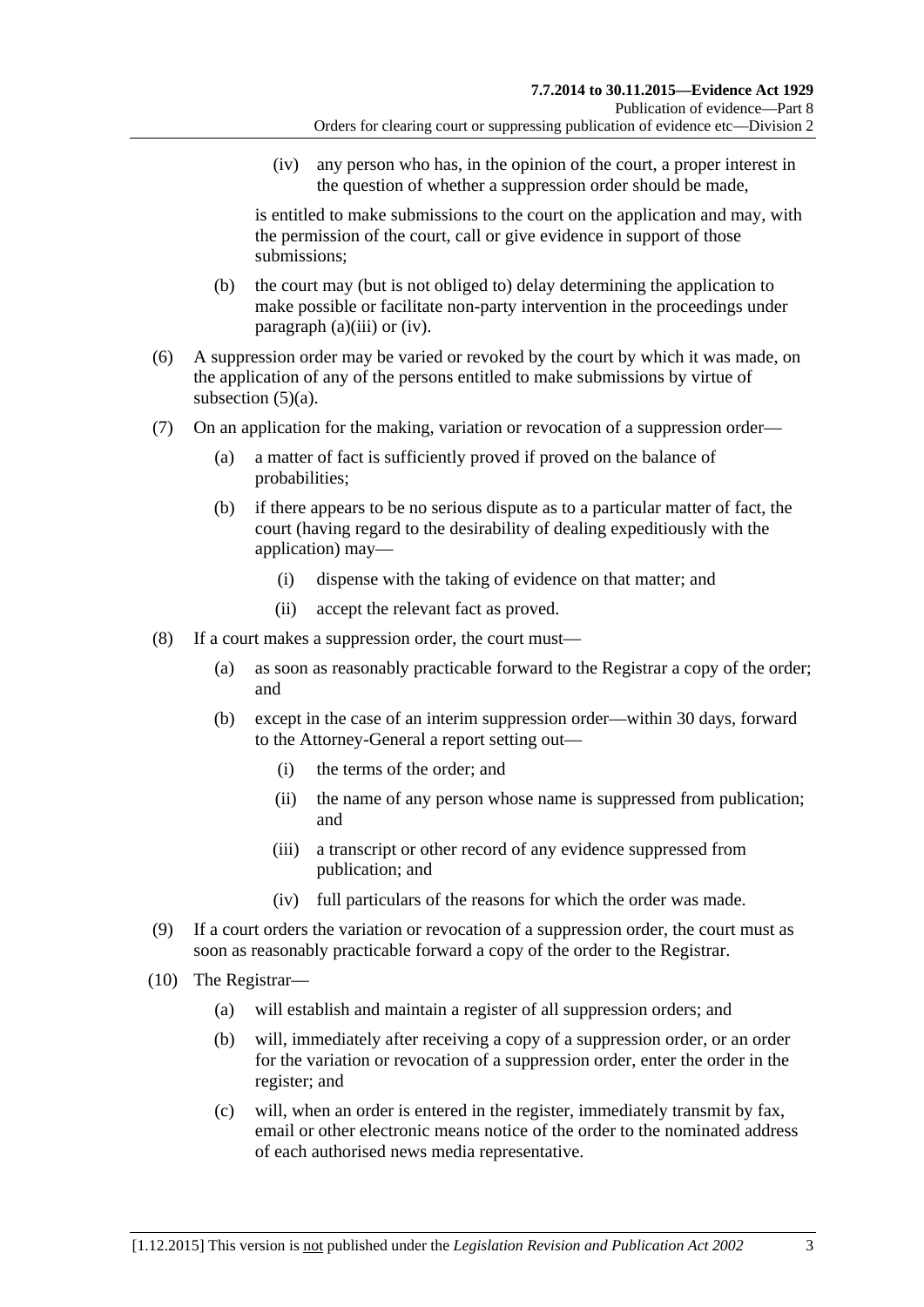- (11) The register will be made available for inspection by members of the public free of charge during ordinary office hours.
- (12) Without limiting the ways in which notice of a suppression order, or an order varying or revoking a suppression order, may be given, the entry of such an order in the register is notice to the news media and the public generally (within and outside the State) of the making and terms of the order.
- (13) In this section—

*authorised news media representative* means a person—

- (a) who is nominated by a member of the news media to be the member's authorised representative for the purpose of receiving notices under [subsection](#page-84-1)  $(10)(c)$ ; and
- (b) who has given the Registrar a notice specifying the representative's nominated address for the receipt of notices under [subsection](#page-84-1) (10)(c); and
- (c) who has paid the relevant fee or fees (which may consist of, or include, periodic fees) fixed by the regulations;

*nominated address* of a nominated representative means the fax number, email address or other address for the receipt of electronic communications nominated by the representative as the address to which notices may be sent to the representative by the Registrar under [subsection](#page-84-1)  $(10)(c)$ ;

*Registrar* means a person to whom the functions of the Registrar under this section are assigned by the Attorney-General.

#### **69AB—Review of suppression orders**

- (1) Subject to the regulations, a suppression order becomes liable to review as follows:
	- (a) if the order relates to criminal proceedings and is in force at the time, the order becomes liable to review as follows:
		- (i) on the completion or termination of a preliminary examination;
		- (ii) on the withdrawal of a charge after the completion of a preliminary examination;
		- (iii) on the acquittal of the defendant;
		- (iv) when an appeal against conviction or sentence has been determined or all rights to appeal against conviction or sentence have been exhausted or expired;
		- (v) on the defendant being declared under Part 8A of the *[Criminal Law](http://www.legislation.sa.gov.au/index.aspx?action=legref&type=act&legtitle=Criminal%20Law%20Consolidation%20Act%201935)  [Consolidation Act](http://www.legislation.sa.gov.au/index.aspx?action=legref&type=act&legtitle=Criminal%20Law%20Consolidation%20Act%201935) 1935* to be liable to supervision;
		- (vi) in any other case—when the proceedings are otherwise concluded or terminated,

(and, if more than 1 such occasion for review occurs in the course of the same proceedings, the order becomes liable to review on each such occasion);

(b) if the order relates to a coronial inquest, the order becomes liable to review when the coroner gives his or her findings on the inquest;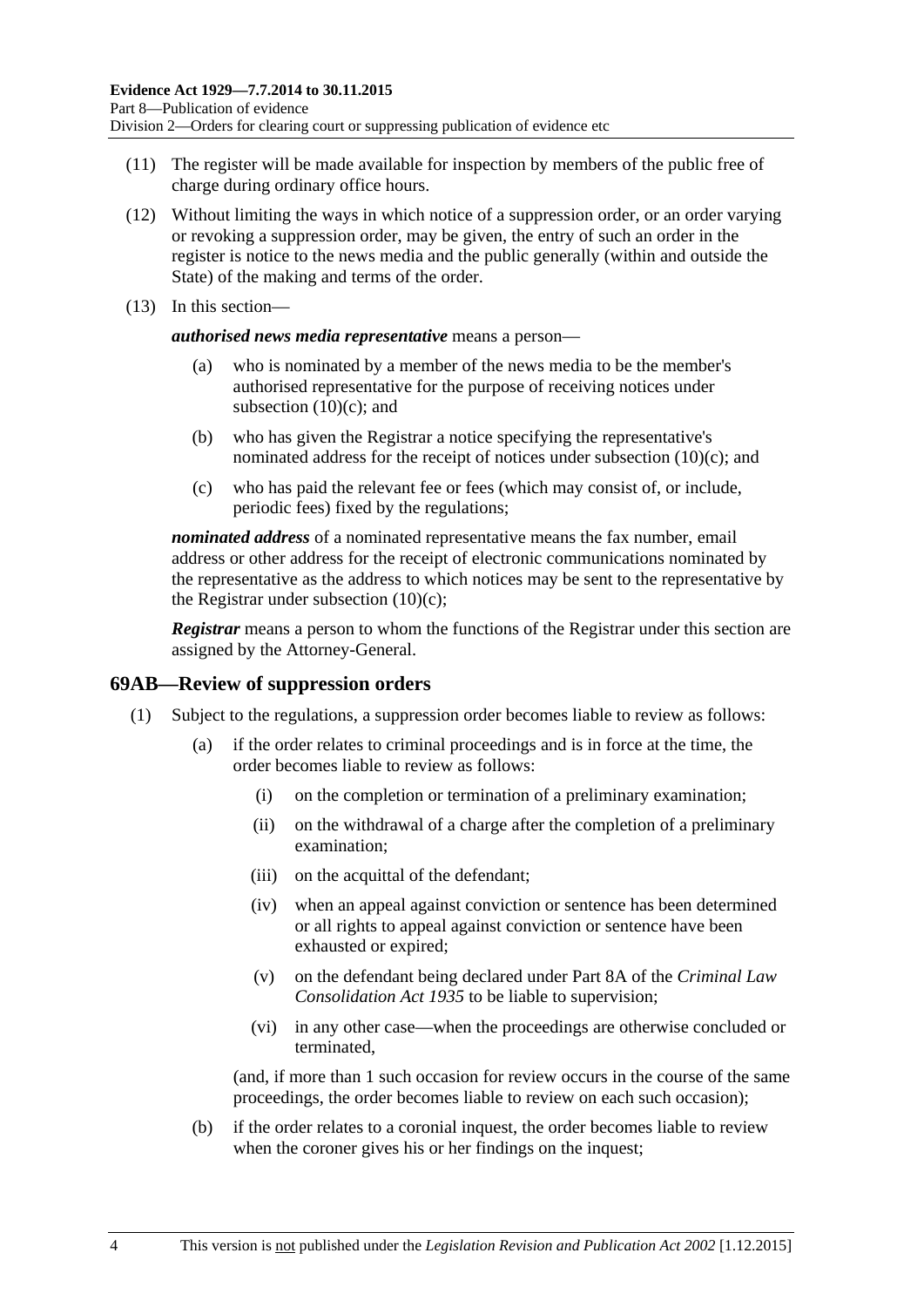- (c) if the order relates to civil proceedings, the order becomes liable to review when the court gives its judgment in the proceedings or the proceedings are settled or withdrawn.
- (2) When a suppression order becomes liable to review, the court that made the order must conduct a review as soon as practicable.
- (3) The following persons are entitled to be heard on a review:
	- (a) the applicant for the suppression order;
	- (b) a party to the proceedings in which the suppression order was made;
	- (c) a representative of a newspaper or a radio or television station;
	- (d) any other person who has, in the opinion of the court, a proper interest in the matters to be considered on the review.
- (4) On a review, the court may confirm, vary or revoke the suppression order.

## **69AC—Appeal against suppression order etc**

- (1) An appeal lies against—
	- (a) a suppression order or a decision by a court not to make a suppression order; or
	- (b) the variation or revocation of a suppression order or a decision by a court not to vary or revoke a suppression order; or
	- (c) a decision by a court on the review of a suppression order.
- (2) Any of the following persons is entitled to bring, or to be heard on, an appeal under this section:
	- (a) the applicant for the suppression order;
	- (b) a party to the proceedings in which the order or decision subject to appeal was made;
	- (c) a representative of a newspaper or a radio or television station;
	- (d) a person who appeared in proceedings before the primary court related to the making or review of the suppression order;
	- (e) a person who—
		- (i) did not appear in proceedings before the primary court related to the making or review of the suppression order but has, in the opinion of the appellate court, a proper interest in the subject matter of the appeal or proposed appeal; and
		- (ii) satisfies the appellate court that the failure to appear in the proceedings before the primary court is not attributable to a lack of proper diligence.

## **69B—Appeals**

- (1) An appeal under this Division lies to—
	- (a) the court to which appeals lie against final judgments or orders of the primary court; and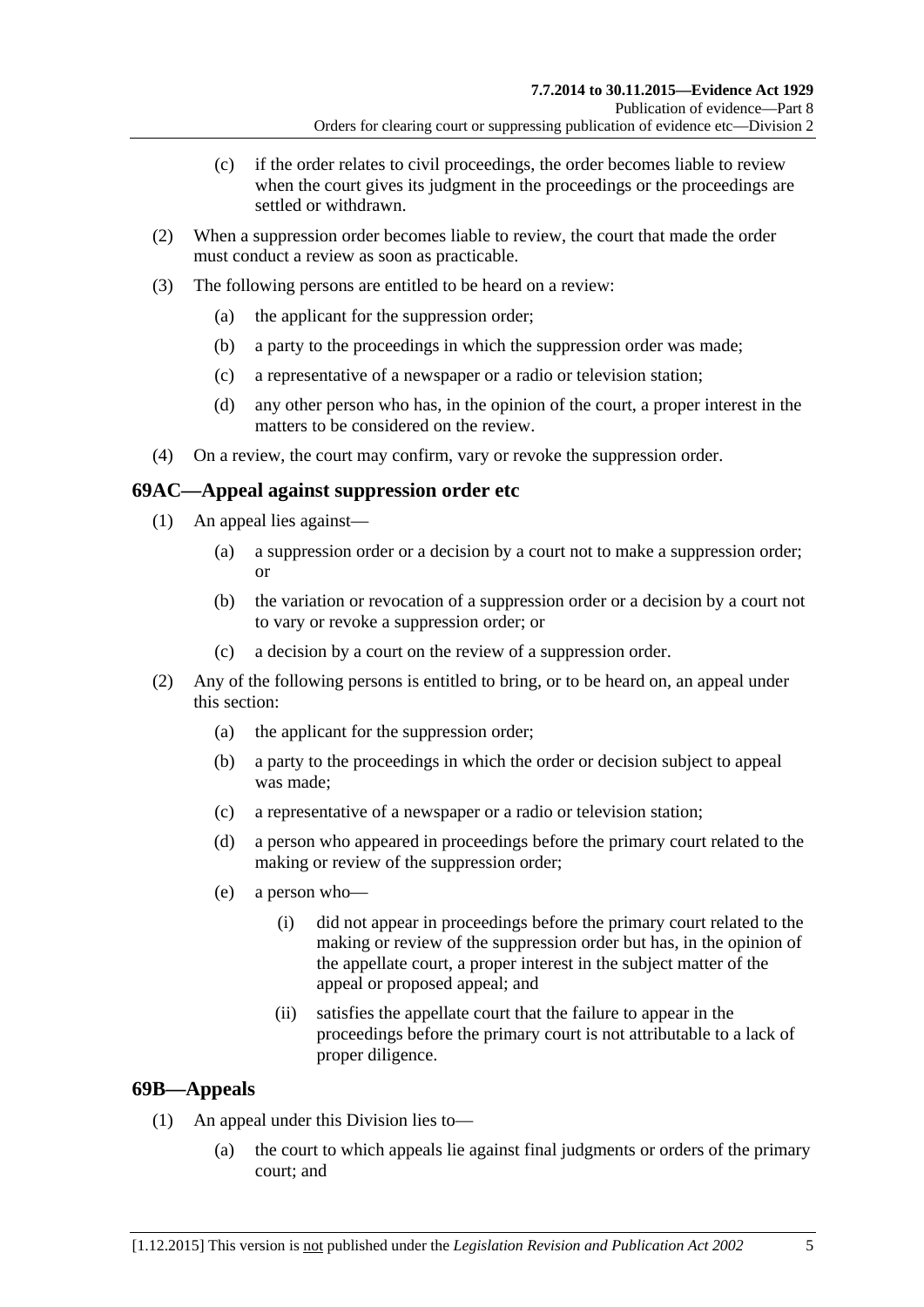(b) where there is no such court—the Supreme Court constituted of a single judge,

and where the appeal lies in accordance with the above principles to some court other than the Full Court, a further appeal lies to the Full Court from a judgment or order of the primary appellate court.

- (2) An appeal under this Division shall be heard and determined as expeditiously as possible.
- (3) Upon an appeal under this Division, the appellate court—
	- (a) may confirm, vary or revoke the order or decision subject to the appeal; and
	- (b) may make any order or decision under this Division that could have been made in the first instance; and
	- (c) may make orders for costs and orders dealing with any other incidental or ancillary matters.
- (4) Except as provided in this Division, no appeal lies against a decision or order of a court made under this Division.

## **70—Disobedience to orders under this Division**

- (1) If a person disobeys an order under this Division and the court by which the order was made has power to punish for contempt, the person is guilty of a contempt of the court.
- (1a) If a person disobeys an order under this Division, whether or not the court by which the order was made has power to punish for contempt, the person is guilty of an offence.

Maximum penalty:

- (a) in the case of a natural person—\$10 000 or imprisonment for 2 years;
- (b) in the case of a body corporate—\$120 000.
- (2) A person shall not, in respect of the same act or default, be proceeded against under this section both for a contempt of court and a summary offence.

## **71—Attorney-General to provide annual report**

- (1) The Attorney-General shall, on or before the thirty-first day of October in each year, prepare a report relating to the preceding financial year specifying—
	- (a) the total number of orders made under this Division or a corresponding previous enactment; and
	- (b) the number of such orders made by each of the various courts; and
	- (c) a summary of the reasons assigned by the courts for making such orders.
- (2) The Attorney-General shall, as soon as practicable after the report is prepared, cause a copy of the report to be laid before each House of Parliament.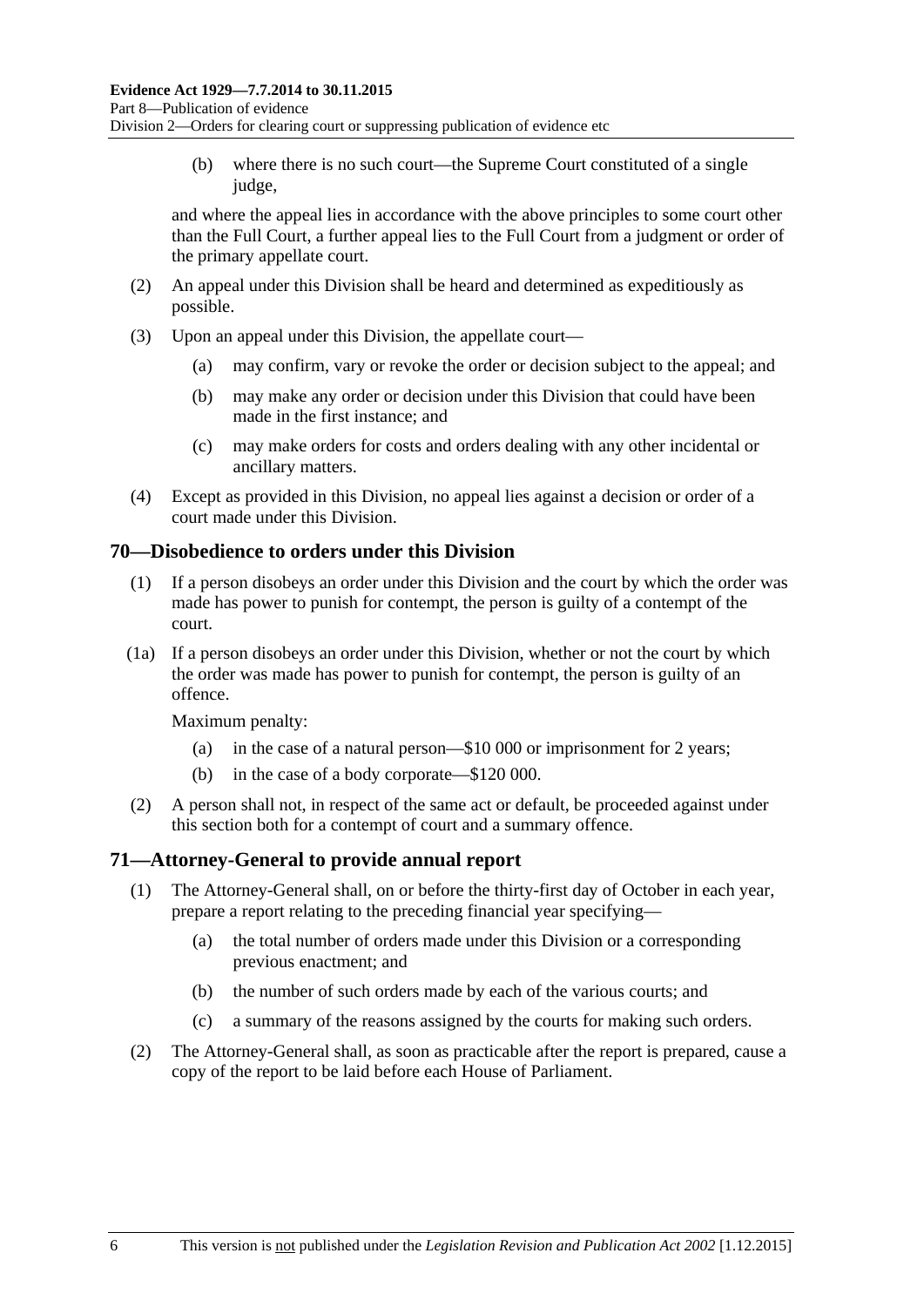## **Division 3—Sexual cases**

### <span id="page-88-0"></span>**71A—Restriction on reporting on sexual offences**

- (1) Subject to this section, a person must not, before the relevant date, publish—
	- (a) any evidence given in proceedings against a person charged with a sexual offence (whether the evidence is given in the course of proceedings for a summary or minor indictable offence or in a preliminary examination of an indictable offence); or
	- (b) any report on such proceedings; or
	- (c) any evidence given in, or report of, related proceedings in which the accused person is involved after the accused person is charged but before the relevant date,

unless the accused person consents to the publication.

Maximum penalty:

- (a) in the case of a natural person—\$10 000;
- (b) in the case of a body corporate—\$120 000.
- <span id="page-88-1"></span>(2) Subject to this section, a person must not, before the relevant date, publish any statement or representation—
	- (a) by which the identity of a person who has been, or is about to be, charged with a sexual offence is revealed; or
	- (b) from which the identity of a person who has been, or is about to be, charged with a sexual offence, might reasonably be inferred,

unless the accused person consents to the publication.

Maximum penalty:

- (a) in the case of a natural person—\$10 000;
- (b) in the case of a body corporate—\$120 000.
- (3) If an accused person has not consented to the publication of material under [subsection](#page-88-0) (1) or [\(2\),](#page-88-1) the court may, on application, make an order (a *publication order*) that the restriction on publication under the relevant subsection be varied or removed altogether, if satisfied that to do so—
	- (a) may assist in the investigation of an offence; or
	- (b) is otherwise in the public interest.
- (3a) A publication order may be subject to such exceptions and conditions as the court thinks fit and specifies in the order.
- (3b) An application for a publication order may be made, with the permission of the court, by any person who has, in the opinion of the court, a proper interest in the question of whether an order should be made.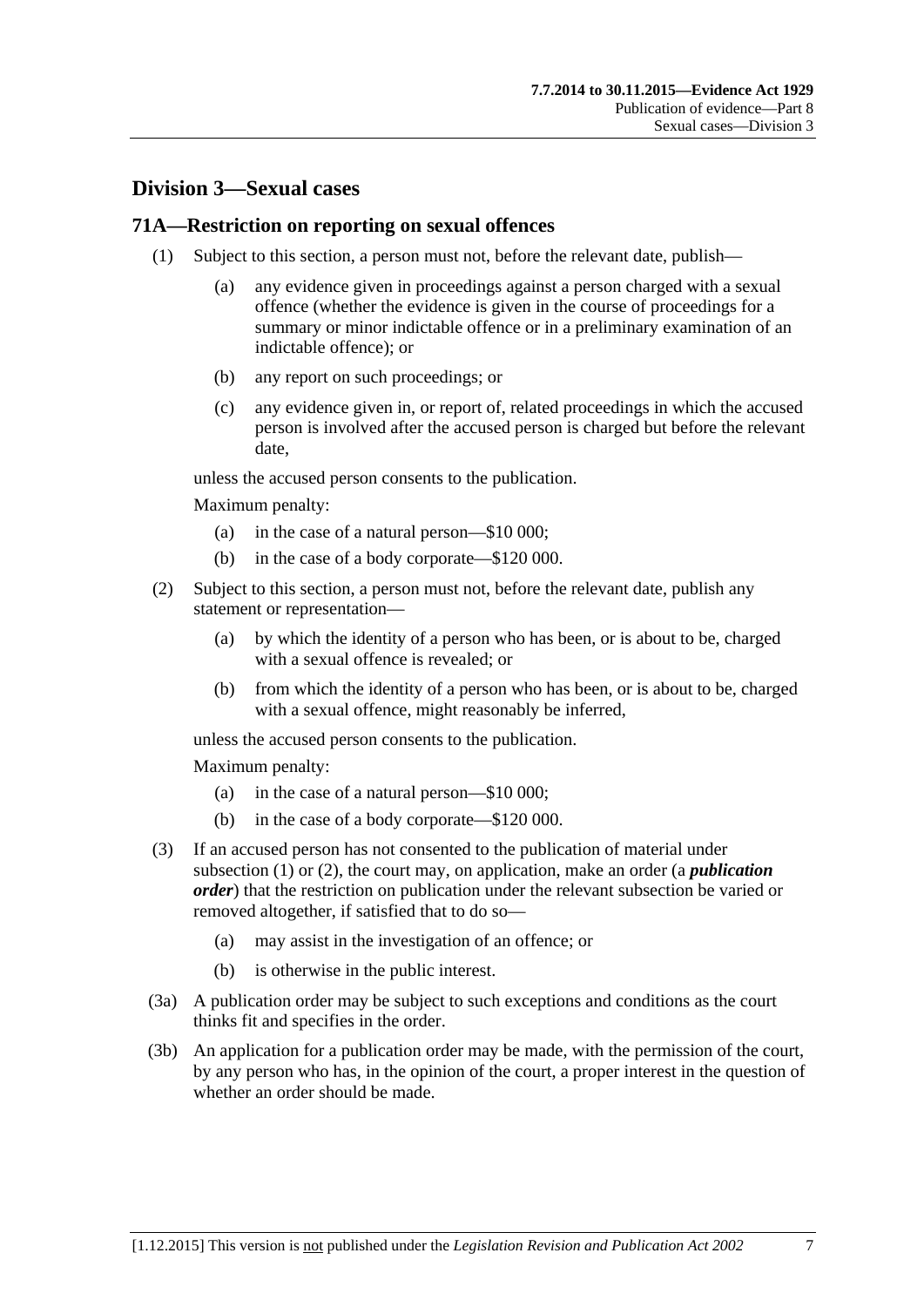- <span id="page-89-0"></span>(3c) If the court permits an application for a publication order to be made, any of the following persons may make submissions to the court on the application and, with the permission of the court, call or give evidence in support of those submissions:
	- (a) the applicant for the publication order;
	- (b) a party to the proceedings in which the order is sought;
	- (c) a representative of a newspaper or a radio or television station;
	- (d) any other person who has, in the opinion of the court, a proper interest in the question of whether an order should be made.
- (3d) A publication order may be varied or revoked by the court by which it was made, on the application of any of the persons entitled to make submissions by virtue of [subsection](#page-89-0) (3c).
- (3e) On an application for the making, variation or revocation of a publication order—
	- (a) a matter of fact is sufficiently proved if proved on the balance of probabilities; and
	- (b) if there appears to be no serious dispute as to a particular matter of fact, the court (having regard to the desirability of dealing expeditiously with the application) may—
		- (i) dispense with the taking of evidence on that matter; and
		- (ii) accept the relevant fact as proved.
- (4) A person must not publish any statement or representation—
	- (a) by which the identity of a person alleged in any legal proceedings to be the victim of a sexual offence is revealed; or
	- (b) from which the identity of a person alleged in any legal proceedings to be the victim of a sexual offence might reasonably be inferred,

unless the judge authorises, or the alleged victim consents to, the publication (but no such authorisation or consent can be given where the alleged victim is a child).

Maximum penalty:

- (a) in the case of a natural person—\$10 000;
- (b) in the case of a body corporate—\$120 000.
- (5) In this section—

#### *relevant date* means—

- (aa) in relation to a charge of a major indictable offence for which the Magistrates Court is to determine and impose sentence—the date on which a plea of guilty is entered by the accused person; or
- (a) in relation to a charge of any other major indictable offence or a charge of a minor indictable offence for which the accused person has elected to be tried by a superior court—the date on which the accused person is committed for trial or sentence; or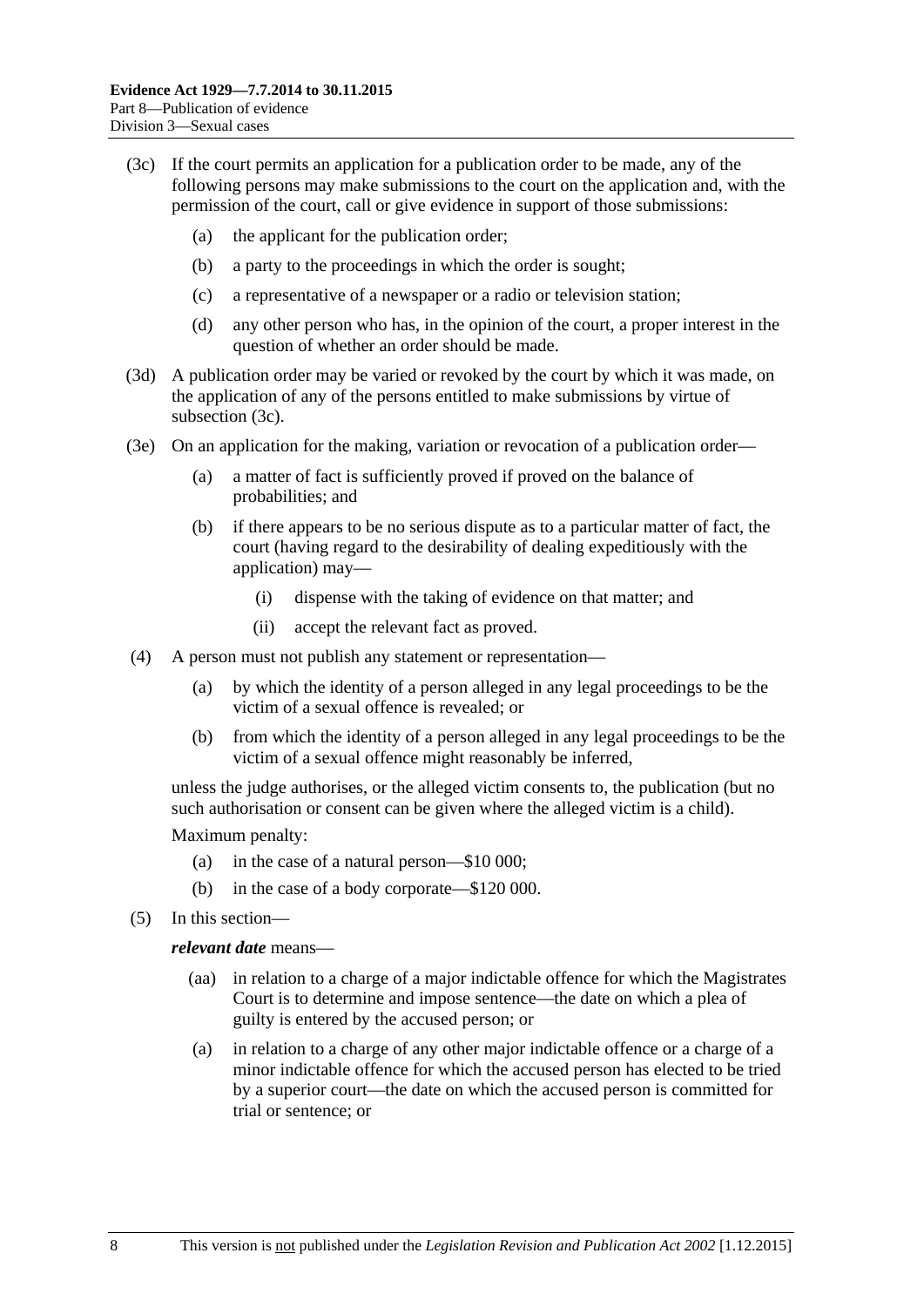- (b) in relation to a charge of any other minor indictable offence or a charge of a summary offence—the date on which a plea of guilty is entered by the accused person or the date on which the accused person is found guilty following a trial; or
- (c) in any case—the date on which the charge is dismissed or the proceedings lapse by reason of the death of the accused person, for want of prosecution, or for any other reason.

# **Division 4—Cases generally**

## <span id="page-90-0"></span>**71B—Publishers required to report result of certain proceedings**

- (1) Where—
	- (a) a report of proceedings taken against a person for an offence is published;
	- (b) the report identifies the person against whom the proceedings have been taken or contains information tending to identify that person;
	- (c) the report is published before the result of the proceedings is known;
	- (d) those proceedings do not result in conviction of the person to whom the report relates of the offence with which he was charged,

the person by whom the publication is made shall, as soon as practicable after the determination of the proceedings, publish a fair and accurate report of the result of the proceedings with reasonable prominence having regard to the prominence given to the earlier report.

Maximum penalty:

- (a) in the case of a natural person—\$10 000;
- (b) in the case of a body corporate—\$120 000.
- (2) A person required under [subsection](#page-90-0) (1) to publish a report of the result of proceedings may apply to the Supreme Court for directions in relation to the manner in which he should comply with that subsection.
- (3) Where—
	- (a) a report of proceedings taken against a person for an offence is published;
	- (b) the report identifies the person against whom the proceedings have been taken or contains information tending to identify that person;
	- (c) the report is published after the result of the proceedings is known;
	- (d) those proceedings did not result in conviction of the person to whom the report relates of the offence with which he was charged,

the person by whom the publication is made shall include prominently in the report a statement of the result of the proceedings.

Maximum penalty:

- (a) in the case of a natural person—\$10 000;
- (b) in the case of a body corporate—\$120 000.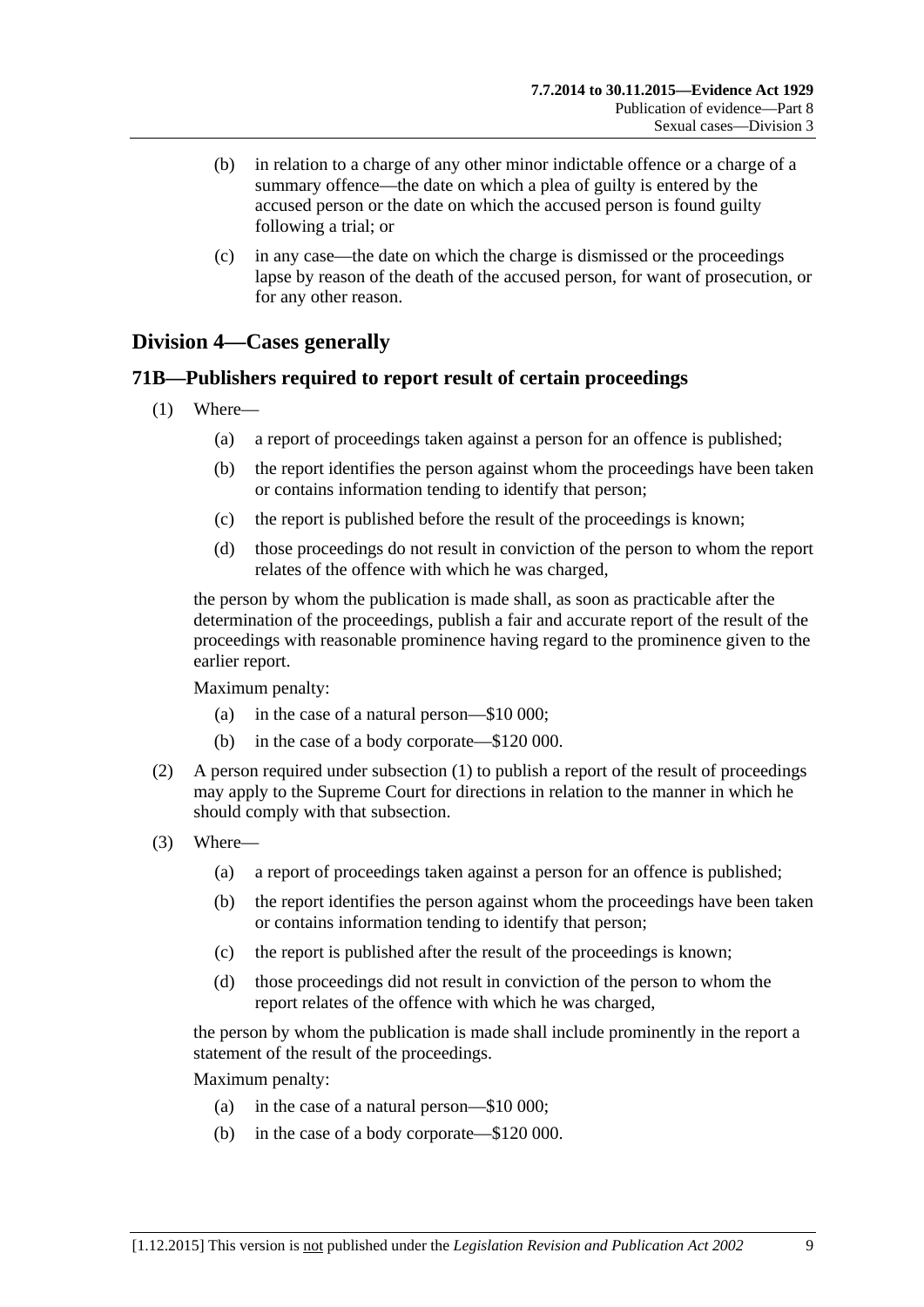(4) In this section—

*proceedings* includes, in relation to an offence, the laying of a charge of the offence.

## **71C—Restriction on reporting of proceedings following acquittals**

- (1) Where an application has been made for the reservation of a question of law arising at the trial of a person who was tried on information and acquitted, a person must not publish any report, statement or representation in relation to the application or any consequent proceedings—
	- (a) by which the identity of the acquitted person is revealed; or
	- (b) from which the identity of the acquitted person might reasonably be inferred,

unless the acquitted person consents to the publication.

Maximum penalty:

- (a) in the case of a natural person—\$10 000;
- (b) in the case of a body corporate—\$120 000.
- (2) This section does not apply to the publication in printed or electronic form of material that—
	- (a) consists solely or primarily of the reported judgements or decisions of a court or courts; or
	- (b) is of a technical nature designed primarily for use by legal practitioners.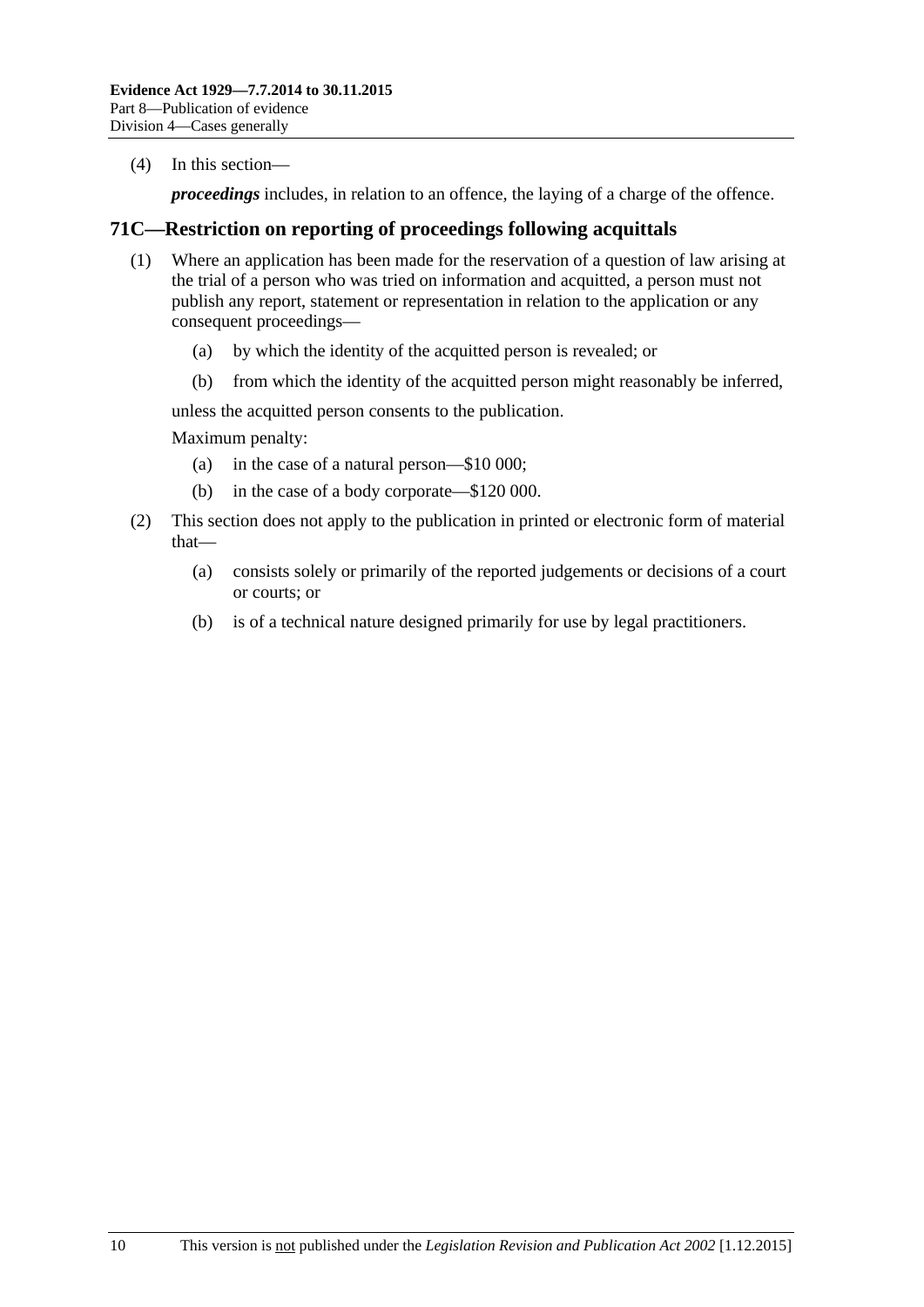# **Part 9—Miscellaneous**

## **73—Regulations**

The Governor may make such regulations as are necessary or expedient for the purposes of, or as are contemplated by, this Act.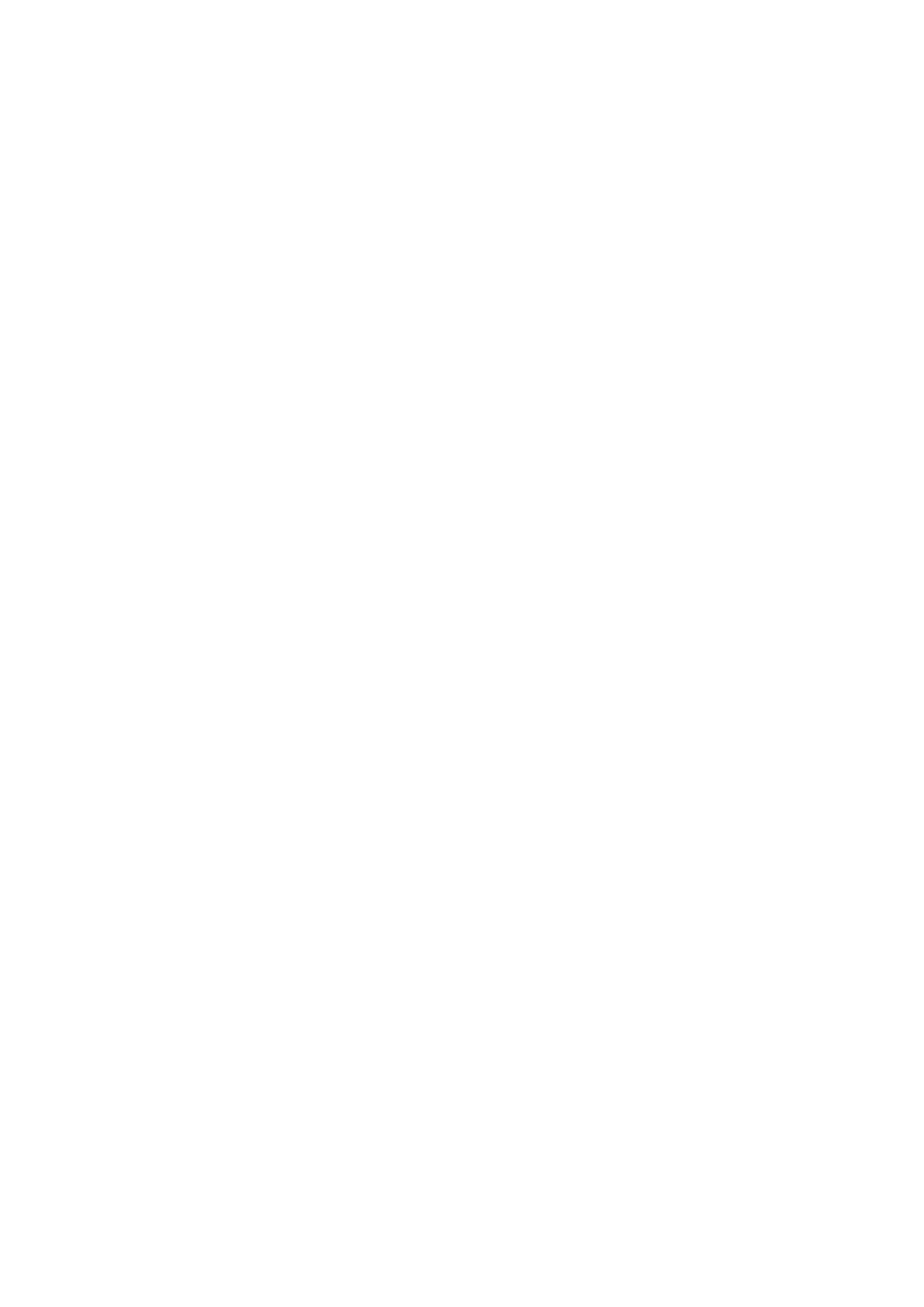# **Schedule 1—Review of identity parade evidence**

## **1—Review and report on section 34AB**

- (1) The Minister must, within 12 months after the commencement of this clause, cause a review to be carried out of any orders and directions issued by the Commissioner of Police to support the operation of section 34AB of this Act (as inserted by the *[Evidence \(Identification Evidence\) Amendment Bill](http://www.legislation.sa.gov.au/index.aspx?action=legref&type=act&legtitle=Evidence%20(Identification%20Evidence)%20Amendment%20Bill%202013) 2013*), including the extent to which any such orders and directions—
	- (a) reflect scientific best practice; and
	- (b) make provision for the following:
		- (i) persons with disability;
		- (ii) persons of cultural and linguistic diversity.

#### <span id="page-94-0"></span>**Example—**

Ensuring that the procedures to be followed are accessible to persons referred to in [paragraph](#page-94-0) (b).

- (2) A report on the review must be provided to the Minister within 3 months after the commencement of the review.
- (3) The Minister must, within 12 sitting days after receipt of the report under this clause, cause a copy of the report to be laid before each House of Parliament.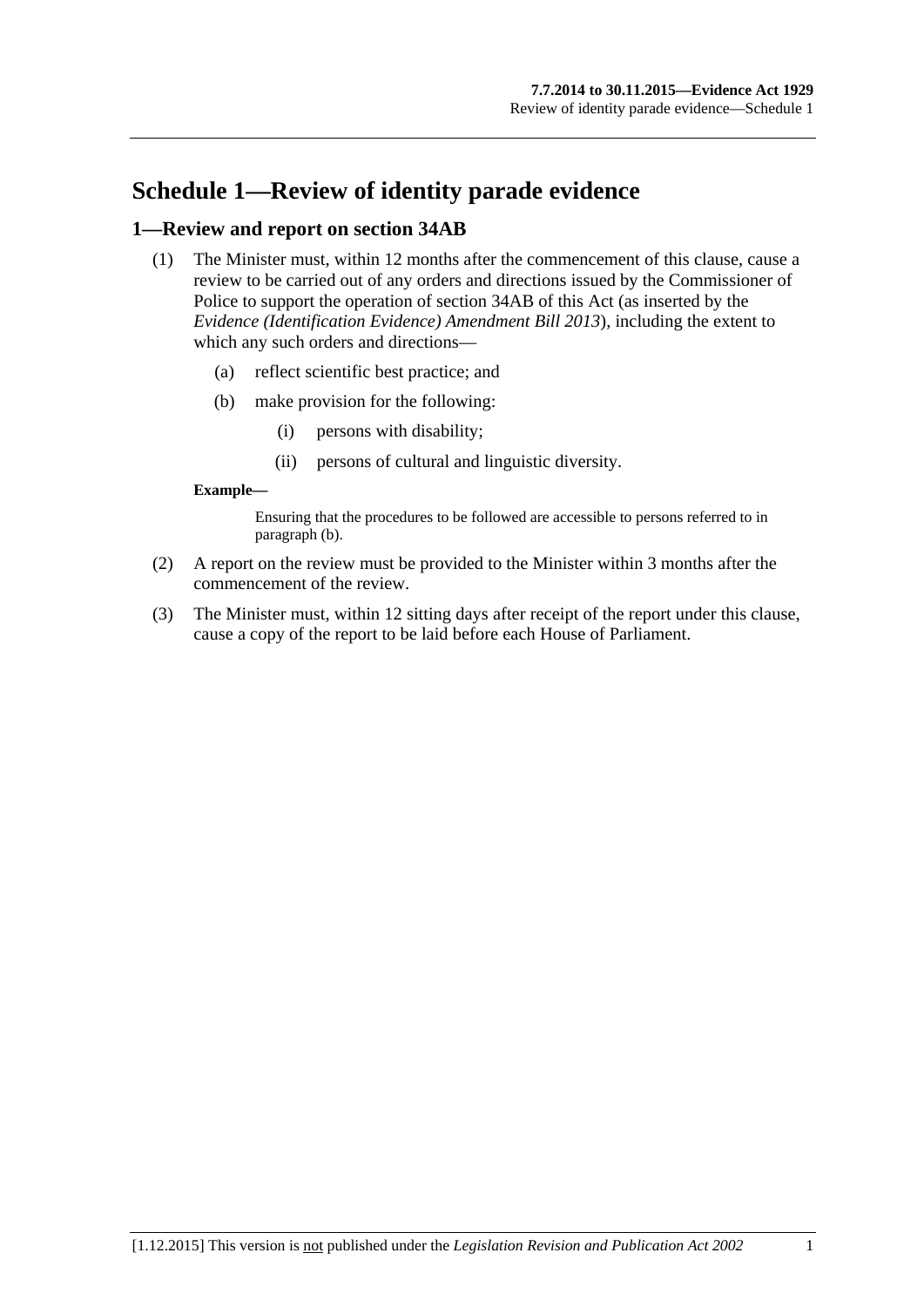#### **Evidence Act 1929—7.7.2014 to 30.11.2015**

Schedule 4—Affidavit about proof of identity of person convicted in another State or Territory

# **Schedule 4—Affidavit about proof of identity of person convicted in another State or Territory**

South Australia

|              | [In the | Court]                                                                                                                                                                                                                                                                        |  |  |
|--------------|---------|-------------------------------------------------------------------------------------------------------------------------------------------------------------------------------------------------------------------------------------------------------------------------------|--|--|
|              |         |                                                                                                                                                                                                                                                                               |  |  |
|              |         | or as the case may be]                                                                                                                                                                                                                                                        |  |  |
|              |         | a fingerprint expert attached to the Police Department of the State [or Territory] of                                                                                                                                                                                         |  |  |
| $\mathbf{1}$ |         | I have examined the fingerprint card now produced and shown to me marked "A". The<br>fingerprints on the said card are identical with those on a fingerprint card portion of the                                                                                              |  |  |
| 2            |         | of the offences set out below, namely:                                                                                                                                                                                                                                        |  |  |
|              |         | [Here insert description of offences, the Courts in which the convictions took place and<br>the dates of the convictions]                                                                                                                                                     |  |  |
| 3            |         | From an examination of the said records I believe that the person referred to as having<br>been convicted, in the document(s) now shown to me and marked respectively "B" ["C",<br>"D" etc], is identical with the person whose fingerprints are on the said card marked "A". |  |  |
|              |         |                                                                                                                                                                                                                                                                               |  |  |
|              |         |                                                                                                                                                                                                                                                                               |  |  |
|              |         |                                                                                                                                                                                                                                                                               |  |  |
| Before me    |         |                                                                                                                                                                                                                                                                               |  |  |

A person having authority to take affidavits in the State [or Territory] in which the affidavit is sworn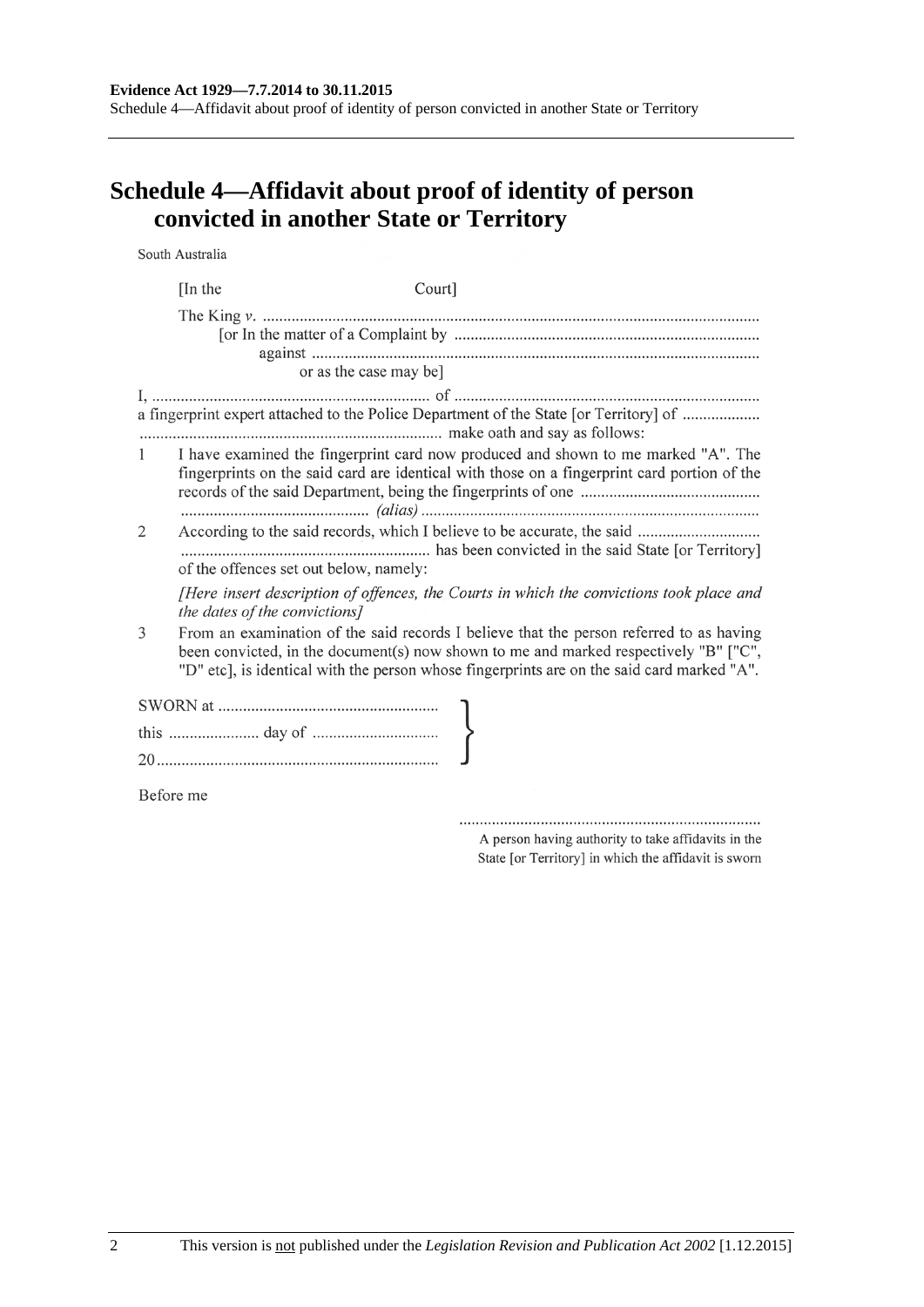# **Legislative history**

## **Notes**

• This version is comprised of the following:

| Part 1    | 7.7.2014                   |
|-----------|----------------------------|
| Part 2    | 9.6.2013                   |
| Part 3    | 7.7.2014                   |
| Part 4    | 18.1.2007                  |
| Part 5    | 1.1.2003 (Reprint No 13)   |
| Part 6    | 24.11.2003 (Reprint No 15) |
| Part 6A   | 1.1.2003 (Reprint No 13)   |
| Part 6B   | 1.1.2003 (Reprint No 13)   |
| Part 6C   | 23.11.2008                 |
| Part 7    | 4.7.2013                   |
| Part 8    | 17.5.2014                  |
| Part 9    | 1.1.2003 (Reprint No 13)   |
| Schedules | 7.7.2014                   |
|           |                            |

- Amendments of this version that are uncommenced are not incorporated into the text.
- Please note—References in the legislation to other legislation or instruments or to titles of bodies or offices are not automatically updated as part of the program for the revision and publication of legislation and therefore may be obsolete.
- Earlier versions of this Act (historical versions) are listed at the end of the legislative history.
- For further information relating to the Act and subordinate legislation made under the Act see the Index of South Australian Statutes or www.legislation.sa.gov.au.

# **Legislation repealed by principal Act**

The *Evidence Act 1929* repealed the following:

*An Act for Improving the Law of Evidence*

*Ordinance to Facilitate the Admission of the unsworn Testimony of the Aboriginal Inhabitants of South Australia and the parts adjacent*

*Ordinance to amend Ordinance 3 of 1848*

*An Act to amend the Law of Evidence*

*Evidence Further Amendment Act 1869*

*An Act for Shortening and Explaining the Language used in Acts of Parliament, and for other purposes*

*The Telegraphic Messages Act 1873*

*The Bankers Books Evidence Act 1879*

*Evidence Further Amendment Act 1888*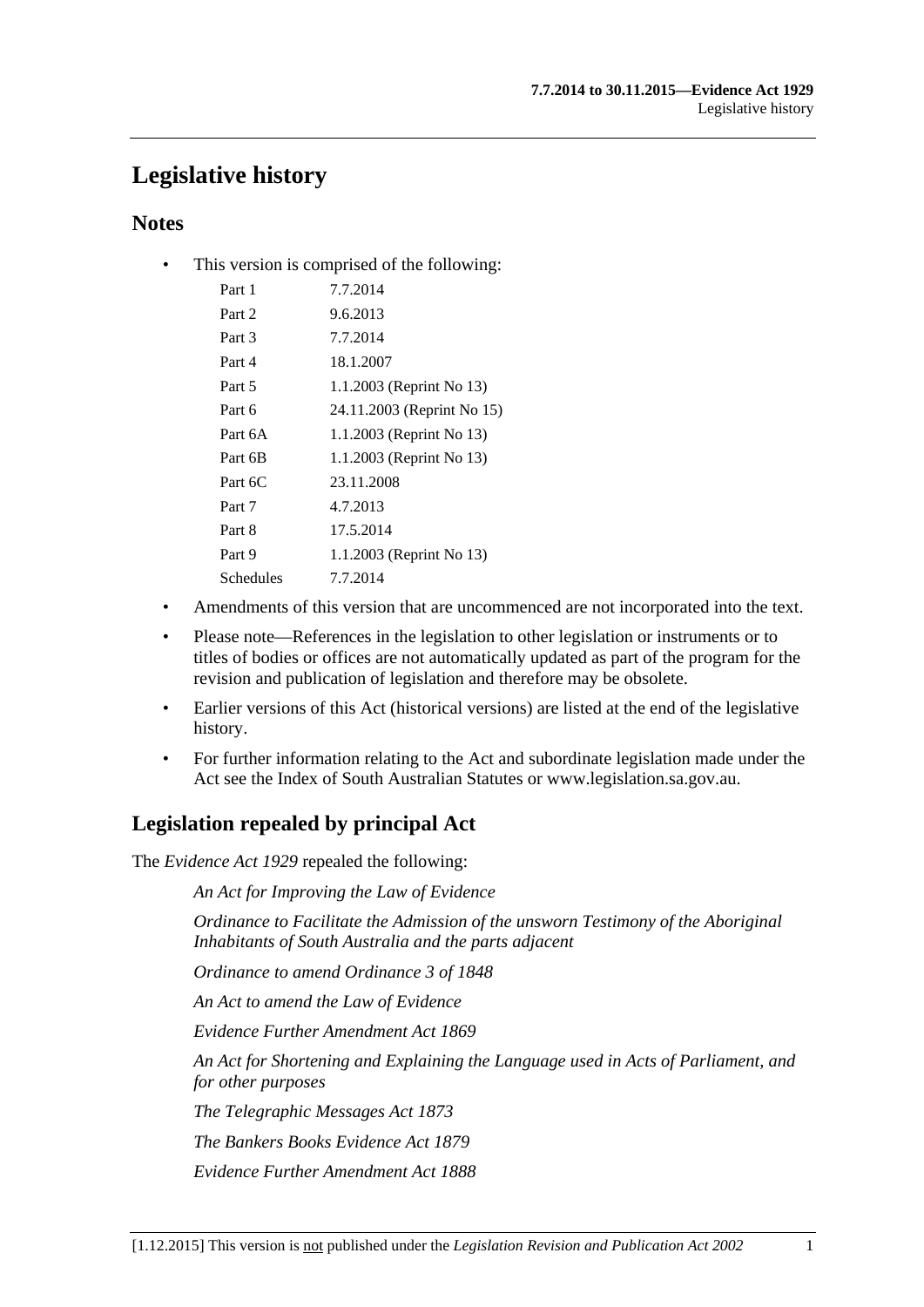*The Oaths and Affirmations Act 1911 Evidence Publication Act 1917 Evidence Amendment Act 1925*

# **Legislation amended by principal Act**

The *Evidence Act 1929* amended the following:

*The Supreme Court Procedure Act 1855 An Act for amending the Law of Evidence and Practice on Criminal trials Matrimonial Causes Act 1867 The Criminal Law Consolidation Act 1876*

# **Principal Act and amendments**

New entries appear in bold.

| Year | N <sub>0</sub> | Title                                                               | Assent     | Commencement                          |
|------|----------------|---------------------------------------------------------------------|------------|---------------------------------------|
| 1929 | 1907           | Evidence Act 1929                                                   | 30.10.1929 | 30.10.1929                            |
| 1933 | 2110           | Evidence Act Amendment Act 1933                                     | 31.8.1933  | 31.8.1933                             |
| 1940 | 40             | Evidence Act Amendment Act 1940                                     | 28.11.1940 | 28.11.1940                            |
| 1941 | 27             | Evidence Act Amendment Act 1941                                     | 13.11.1941 | 13.11.1941                            |
| 1945 | 29             | Evidence Act Amendment Act 1945                                     | 3.1.1946   | 3.1.1946                              |
| 1947 | 5              | Evidence Act Amendment Act 1947                                     | 2.10.1947  | 2.10.1947                             |
| 1949 | 36             | Evidence Act Amendment Act 1949                                     | 24.11.1949 | 24.11.1949                            |
| 1952 | 42             | <b>Statute Law Revision Act 1952</b>                                | 4.12.1952  | 4.12.1952                             |
| 1955 | 26             | Evidence Act Amendment Act 1955                                     | 1.12.1955  | 1.12.1955                             |
| 1957 | 36             | Evidence Act Amendment Act 1957                                     | 14.11.1957 | 14.11.1957                            |
| 1960 | 25             | Evidence Act Amendment Act 1960                                     | 27.10.1960 | 27.10.1960                            |
| 1968 | 46             | Evidence Act Amendment Act 1968                                     | 19.12.1968 | 19.12.1968                            |
| 1969 | 72             | Evidence Act Amendment Act 1969                                     | 11.12.1969 | 31.8.1970 (Gazette 20.8.1970 p701)    |
| 1972 | 53             | Evidence Act Amendment Act 1972                                     | 27.4.1972  | 1.2.1973 (Gazette 1.2.1973 p377)      |
| 1972 | .54            | <b>Local and District Criminal Courts</b><br>Act Amendment Act 1972 | 27.4.1972  | 9.11.1972 (Gazette 9.11.1972 p2252)   |
| 1974 | 71             | Evidence Act Amendment Act 1974                                     | 17.10.1974 | 28.11.1974 (Gazette 28.11.1974 p3372) |
| 1976 | 84             | Evidence Act Amendment Act 1976                                     | 9.12.1976  | 9.12.1976                             |
| 1978 | 65             | Evidence Act Amendment Act 1978                                     | 28.9.1978  | 28.9.1978                             |
| 1979 | 9              | Evidence Act Amendment Act 1979                                     | 1.3.1979   | 1.3.1979                              |
| 1982 | 40             | Evidence Act Amendment Act 1982                                     | 22.4.1982  | 6.5.1982 (Gazette 6.5.1982 p1438)     |
| 1983 | 47             | Evidence Act Amendment Act 1983                                     | 16.6.1983  | 16.6.1983                             |
| 1983 | 55             | Evidence Act Amendment Act<br>$(No. 2)$ 1983                        | 16.6.1983  | 1.8.1983 (Gazette 7.7.1983 p5)        |
| 1984 | 24             | Evidence Act Amendment Act 1984                                     | 10.5.1984  | 10.5.1984                             |
| 1984 | 56             | Statutes Amendment (Oaths and<br>Affirmations) Act 1984             | 24.5.1984  | 1.7.1984 (Gazette 28.6.1984 p1897)    |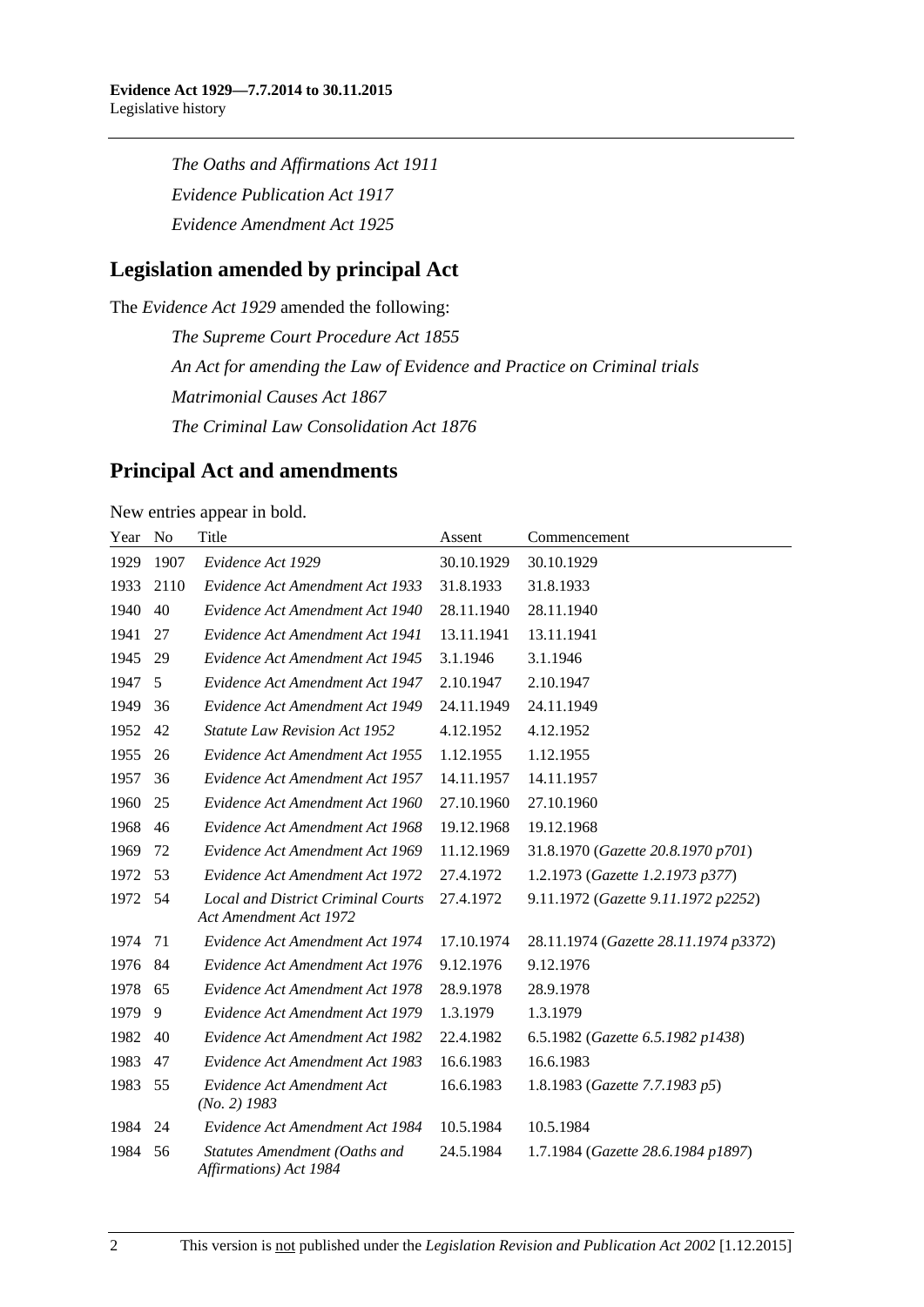| 1984 90 |     | Evidence Act Amendment Act<br>$(No. 2)$ 1984                                       | 29.11.1984 | 1.1.1985 (Gazette 13.12.1984 p1811)                                                                                                                                                                                                                      |
|---------|-----|------------------------------------------------------------------------------------|------------|----------------------------------------------------------------------------------------------------------------------------------------------------------------------------------------------------------------------------------------------------------|
| 1984    | 107 | Evidence Act Amendment Act<br>$(No. 3)$ 1984                                       | 20.12.1984 | 20.12.1984                                                                                                                                                                                                                                               |
| 1985    | 96  | Evidence Act Amendment Act 1985                                                    | 1.11.1985  | 1.12.1985 (Gazette 7.11.1985 p1361)                                                                                                                                                                                                                      |
| 1986    | 107 | Evidence Act Amendment Act 1986                                                    | 18.12.1986 | 5.4.1987 (Gazette 26.2.1987 p434)                                                                                                                                                                                                                        |
| 1988    | 32  | Evidence Act Amendment Act 1988                                                    | 21.4.1988  | 1.5.1988 (Gazette 28.4.1988 p1066)                                                                                                                                                                                                                       |
| 1988    | 45  | Evidence Act Amendment Act<br>$(No. 2)$ 1988                                       | 5.5.1988   | 5.5.1988                                                                                                                                                                                                                                                 |
| 1989    | 43  | Evidence Act Amendment Act 1989                                                    | 4.5.1989   | 15.5.1989 (Gazette 11.5.1989 p1250)                                                                                                                                                                                                                      |
| 1990    | 72  | Evidence Act Amendment Act 1990                                                    | 20.12.1990 | 20.12.1990                                                                                                                                                                                                                                               |
| 1991    | 41  | Evidence Amendment Act 1991                                                        | 31.10.1991 | 16.7.1992 (Gazette 16.7.1992 p622)                                                                                                                                                                                                                       |
| 1991    | 49  | <b>Director of Public Prosecutions</b><br>Act 1991                                 | 21.11.1991 | 6.7.1992 (Gazette 25.6.1992 p1869)                                                                                                                                                                                                                       |
| 1992 26 |     | <b>Statutes Amendment</b><br>(Attorney-General's Portfolio)<br>Act 1992            | 14.5.1992  | 6.7.1992 (Gazette 2.7.1992 p209)                                                                                                                                                                                                                         |
| 1992    | 76  | Statutes Amendment (Right of Reply) 26.11.1992<br>Act 1992                         |            | s 5-1.1.1993 (Gazette 10.12.1992<br>p1752)                                                                                                                                                                                                               |
| 1993    | 37  | Evidence (Miscellaneous)<br>Amendment Act 1993                                     | 13.5.1993  | 15.7.1993 (Gazette 15.7.1993 p520)                                                                                                                                                                                                                       |
| 1993    | 53  | Evidence (Vulnerable Witnesses)<br>Amendment Act 1993                              | 27.5.1993  | 1.9.1993 (Gazette 15.7.1993 p520)                                                                                                                                                                                                                        |
| 1994 59 |     | Criminal Law Consolidation<br>(Felonies and Misdemeanours)<br>Amendment Act 1994   | 27.10.1994 | 1.1.1995 (Gazette 8.12.1994 p1942)                                                                                                                                                                                                                       |
| 1995    | 27  | <b>Statutes Amendment</b><br>(Attorney-General's Portfolio)<br>Act 1995            | 27.4.1995  | s 13-10.7.1995 (Gazette 29.6.1995<br>p2973)                                                                                                                                                                                                              |
| 1996    | 26  | Evidence (Settlement Negotiations)<br>Amendment Act 1996                           | 2.5.1996   | 2.5.1996                                                                                                                                                                                                                                                 |
| 1997    | 59  | <b>Statutes Amendment</b><br>(Attorney-General's Portfolio)<br>Act 1997            | 31.7.1997  | Pt 4 (s 6)-14.9.1997 (Gazette 11.9.1997<br><i>p</i> 704)                                                                                                                                                                                                 |
| 1998    | 9   | Evidence (Use of Audio and Audio<br>Visual Links) Amendment Act 1998               | 2.4.1998   | 27.6.1999 (Gazette 17.6.1999 p3090)                                                                                                                                                                                                                      |
| 1999    | 17  | Evidence (Confidential<br>Communications) Amendment<br>Act 1999                    | 1.4.1999   | 27.6.1999 (Gazette 17.6.1999 p3090)                                                                                                                                                                                                                      |
| 1999    | 18  | Evidence (Miscellaneous)<br>Amendment Act 1999                                     | 1.4.1999   | 27.6.1999 (Gazette 17.6.1999 p3090)                                                                                                                                                                                                                      |
| 1999    | 33  | <b>Financial Sector Reform (South</b><br>Australia) Act 1999                       | 17.6.1999  | Sch (item $21$ )—1.7.1999 being the date<br>specified under s 3(16) of the Financial<br>Sector Reform (Amendments and<br>Transitional Provisions) Act (No. 1) 1999<br>of the Commonwealth as the transfer date<br>for the purposes of that Act: $s$ 2(2) |
| 2000 57 |     | <b>Statutes Amendment and Repeal</b><br>(Attorney-General's Portfolio)<br>Act 2000 | 20.7.2000  | Pt 11 (s 25)-14.8.2000 (Gazette<br>10.8.2000 p444)                                                                                                                                                                                                       |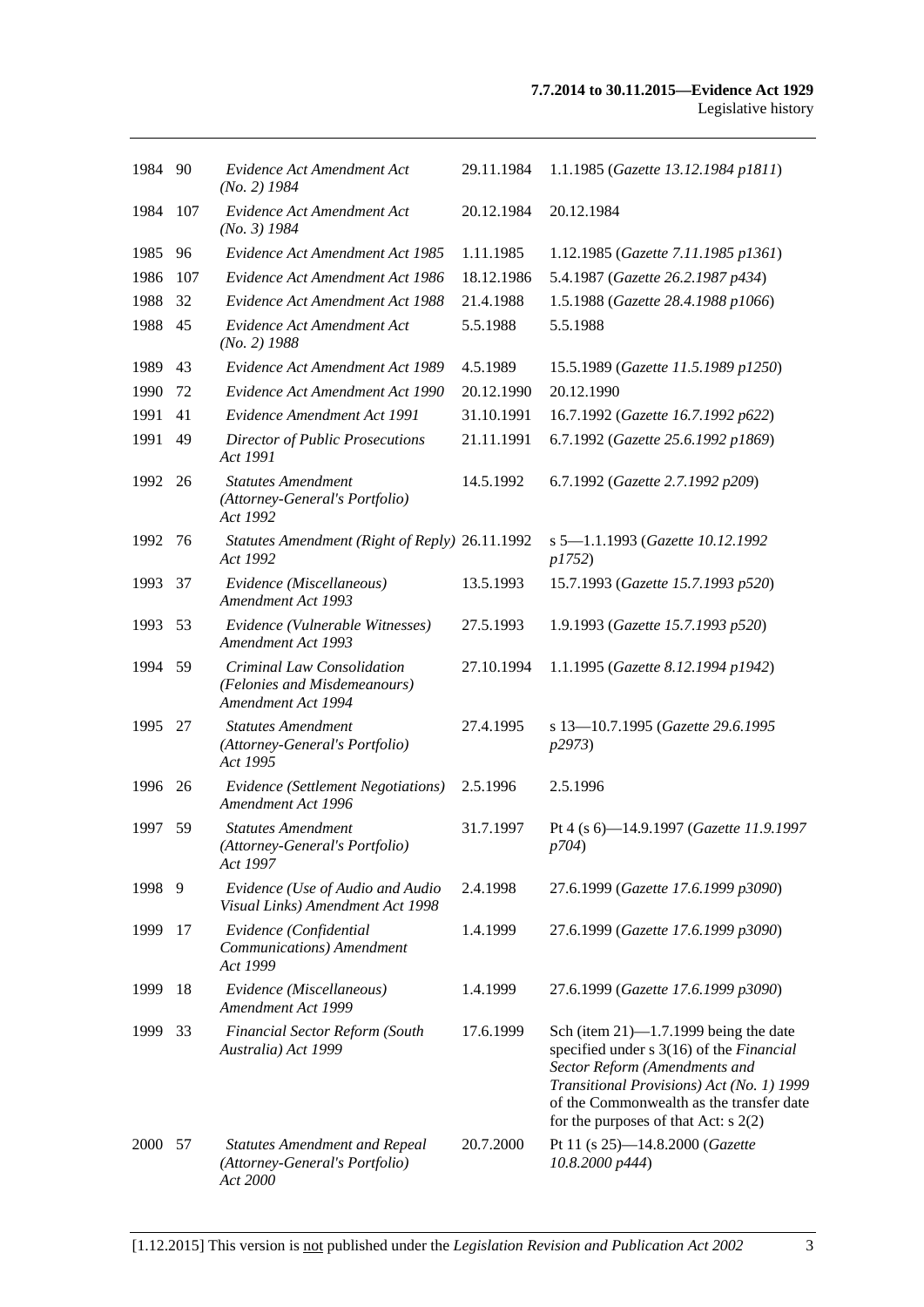#### **Evidence Act 1929—7.7.2014 to 30.11.2015** Legislative history

| 2002 32 |      | Legislation Revision and Publication 28.11.2002<br>Act 2002                    |            | Sch (cl 2)-1.1.2003 (Gazette 19.12.2002<br><i>p</i> 4735)                                                                                                |
|---------|------|--------------------------------------------------------------------------------|------------|----------------------------------------------------------------------------------------------------------------------------------------------------------|
| 2002    | 33   | <b>Statutes Amendment</b><br>(Attorney-General's Portfolio)<br>Act 2002        | 28.11.2002 | Pt 6 (ss 8 & 9)-3.3.2003 (Gazette<br>27.2.2003 p807)                                                                                                     |
| 2003    | -33  | Coroners Act 2003                                                              | 31.7.2003  | Sch (cll 10-12)-1.7.2005 (Gazette<br>23.6.2005 p1899)                                                                                                    |
| 2003    | 44   | <b>Statute Law Revision Act 2003</b>                                           | 23.10.2003 | Sch 1-24.11.2003 (Gazette 13.11.2003<br>p4048)                                                                                                           |
| 2005    | 50   | Defamation Act 2005                                                            | 27.10.2005 | Sch 1 (cl 5)— $1.1.2006$ : s 2                                                                                                                           |
| 2006    | 17   | <b>Statutes Amendment (New Rules of</b><br>Civil Procedure) Act 2006           | 6.7.2006   | Pt 31 (ss 113-118)-4.9.2006 (Gazette<br>17.8.2006 p2831)                                                                                                 |
| 2006    | 30   | Evidence (Suppression Orders)<br>Amendment Act 2006                            | 23.11.2006 | 1.4.2007 (Gazette 29.3.2007 p929)                                                                                                                        |
| 2006    | 33   | Evidence (Use of Audio and Audio<br>Visual Links) Amendment Act 2006           | 30.11.2006 | 1.4.2007 (Gazette 22.3.2007 p864)                                                                                                                        |
| 2006    | 43   | <b>Statutes Amendment (Domestic</b><br>Partners) Act 2006                      | 14.12.2006 | Pt 33 (s 97)-1.6.2007 (Gazette<br>26.4.2007 p1352)                                                                                                       |
| 2006    | 44   | <b>Statutes Amendment (Justice</b><br>Portfolio) Act 2006                      | 14.12.2006 | Pt 13 (s 21)-18.1.2007 (Gazette<br>18.1.2007 p234)                                                                                                       |
| 2007    | 48   | <b>Statutes Amendment (Victims of</b><br>Crime) Act 2007                       | 8.11.2007  | Pt 4 (s 6)-17.7.2008 (Gazette 17.7.2008)<br><i>p</i> 3372)                                                                                               |
| 2008    | 7    | Statutes Amendment (Evidence and<br>Procedure) Act 2008                        | 17.4.2008  | Pt 4 (ss 10-22)-23.11.2008 (Gazette<br>20.11.2008 p5171) except new ss 13A,<br>13C & 13D (as inserted by s<br>12)-4.10.2009 (Gazette 1.10.2009<br>p4764) |
| 2008    | 10   | Criminal Law Consolidation (Rape<br>and Sexual Offences) Amendment Act<br>2008 | 17.4.2008  | Sch 1 (cl 5)-23.11.2008 (Gazette<br>20.11.2008 p5171)                                                                                                    |
| 2009    | 85   | Intervention Orders (Prevention of<br>Abuse) Act 2009                          | 10.12.2009 | Sch 1 (cl 14)-9.12.2011 (Gazette<br>20.10.2011 p4269)                                                                                                    |
| 2011    | 34   | Evidence (Discreditable Conduct)<br>Amendment Act 2011                         | 22.9.2011  | Pt 2 (s 4) & Sch 1-1.6.2012 (Gazette<br>31.5.2012 p2637)                                                                                                 |
| 2012 12 |      | <b>Statutes Amendment (Serious and</b><br>Organised Crime) Act 2012            | 10.5.2012  | Pt 8 (ss 40-42)-17.6.2012 (Gazette<br>14.6.2012 p2756)                                                                                                   |
| 2012 44 |      | Evidence (Reporting on Sexual<br>Offences) Amendment Act 2012                  | 22.11.2012 | 11.2.2013 (Gazette 7.2.2013 p262)                                                                                                                        |
| 2013    | -11  | <b>Statutes Amendment</b><br>(Attorney-General's Portfolio)<br>Act 2013        | 18.4.2013  | Pt 6 (s 14)-9.6.2013 (Gazette 6.6.2013<br>p2498)                                                                                                         |
| 2013 26 |      | Magistrates (Miscellaneous)<br>Amendment Act 2013                              | 27.6.2013  | Sch 1 (cl 2)-4.7.2013 (Gazette 4.7.2013<br>p2970)                                                                                                        |
| 2013 47 |      | <b>Statutes Amendment</b><br>(Attorney-General's Portfolio No 2)<br>Act 2013   | 24.10.2013 | Pt 5 (ss 7 & 8)-17.5.2014 (Gazette<br>8.5.2014 p1630)                                                                                                    |
| 2013    | - 50 | Evidence (Discreditable Conduct)<br>Amendment Act 2013                         | 24.10.2013 | 25.11.2013 (Gazette 21.11.2013 p4276)                                                                                                                    |
| 2013 58 |      | <b>Evidence (Identification Evidence)</b><br><b>Amendment Act 2013</b>         | 7.11.2013  | 7.7.2014 (Gazette 3.7.2014 p3127)                                                                                                                        |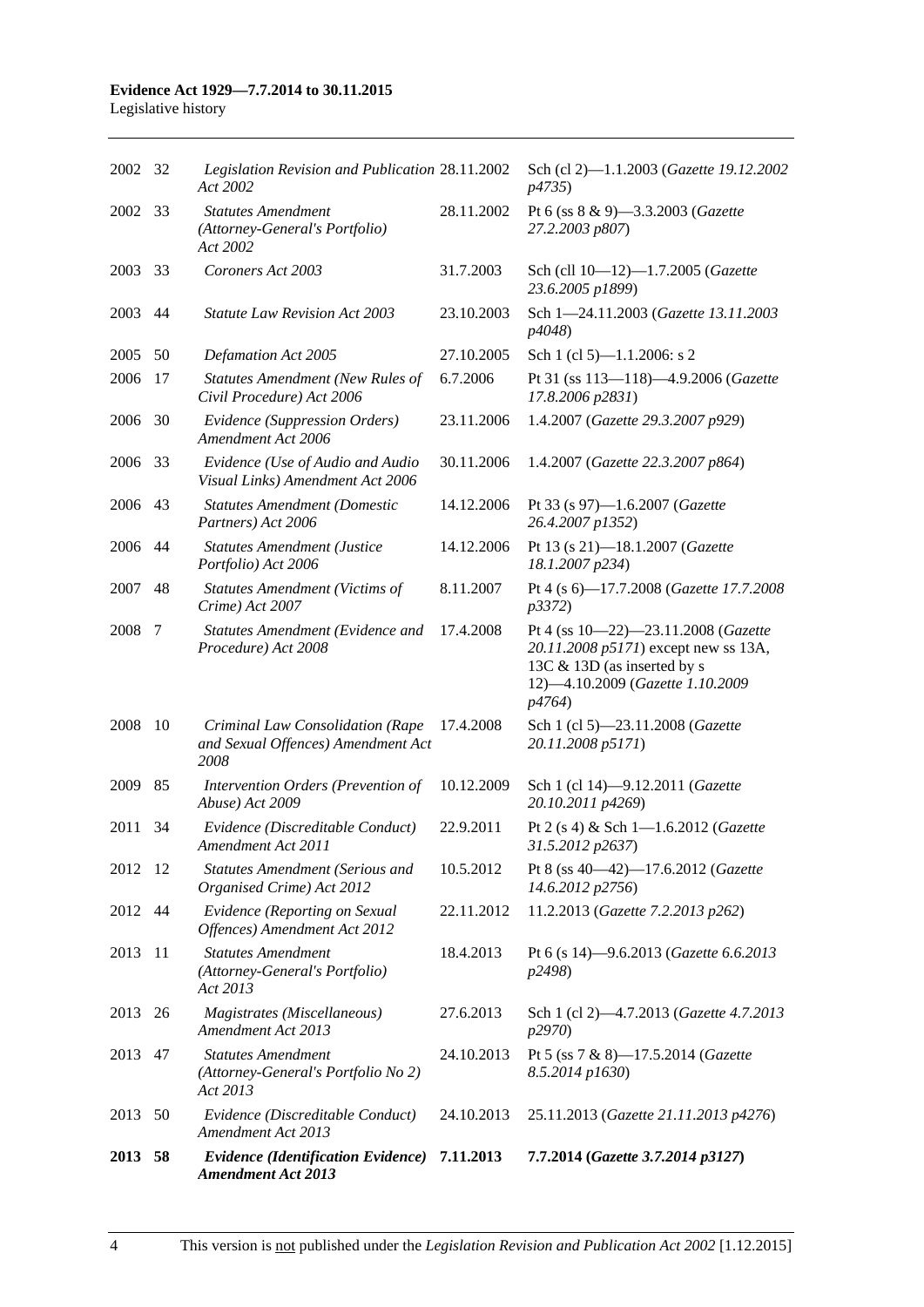| 2015    | - 14 | <i>Intervention Orders (Prevention of</i> 9.7.2015)<br>Abuse) (Miscellaneous) Amendment<br>Act 2015 |          | Sch 1 (cl 4)—1.12.2015 ( <i>Gazette</i><br>19.11.2015 p4975) |
|---------|------|-----------------------------------------------------------------------------------------------------|----------|--------------------------------------------------------------|
| 2015 16 |      | Statutes Amendment (Vulnerable<br>Witnesses) Act 2015                                               | 6.8.2015 | Pt 3 (ss $5-20$ ) & Sch 1<br>$(cl 1)$ —uncommenced           |
| 2015 39 |      | Evidence (Records and Documents) 26.11.2015<br>Amendment Act 2015                                   |          | uncommenced                                                  |

# **Provisions amended since 3 February 1976**

• Legislative history prior to 3 February 1976 appears in marginal notes and footnotes included in the consolidation of this Act contained in Volume 3 of The Public General Acts of South Australia 1837-1975 at page 790.

New entries appear in bold.

Entries that relate to provisions that have been deleted appear in italics.

| Provision                             | How varied                                                            | Commencement |
|---------------------------------------|-----------------------------------------------------------------------|--------------|
| Pt1                                   |                                                                       |              |
| s <sub>2</sub>                        | amended by 40/1982 s 3                                                | 6.5.1982     |
|                                       | omitted under Legislation Revision and<br><b>Publication Act 2002</b> | 1.1.2003     |
| s <sub>3</sub>                        | omitted under Legislation Revision and<br><b>Publication Act 2002</b> | 7.7.2014     |
| s <sub>4</sub>                        |                                                                       |              |
| bank                                  | deleted by $40/1982$ s 4                                              | 6.5.1982     |
| banker                                | deleted by $40/1982 s 4$                                              | 6.5.1982     |
| banker's book                         | deleted by $40/1982$ s 4                                              | 6.5.1982     |
| child                                 | inserted by $32/1988$ s $3(a)$                                        | 1.5.1988     |
| court                                 | substituted by $56/1984$ s $3(a)$                                     | 1.7.1984     |
| domestic partner                      | inserted by $7/2008$ s $10(1)$                                        | 23.11.2008   |
| electric telegraph                    | amended by 9/1979 s 2                                                 | 1.3.1979     |
| mental disability                     | inserted by $7/2008$ s $10(2)$                                        | 23.11.2008   |
| serious offence<br>against the person | inserted by 7/2008 s 10(2)                                            | 23.11.2008   |
| sexual offence                        | inserted by 84/1976 s 2                                               | 9.12.1976    |
|                                       | amended by 26/1992 s 7                                                | 6.7.1992     |
|                                       | amended by 10/2008 Sch 1 cl 5                                         | 23.11.2008   |
| spouse                                | inserted by $7/2008$ s $10(3)$                                        | 23.11.2008   |
| statement                             | inserted by $12/2012$ s $40(1)$                                       | 17.6.2012    |
| sworn evidence                        | inserted by 18/1999 s 3                                               | 27.6.1999    |
| telegraph station                     | amended by 9/1979 s 2                                                 | 1.3.1979     |
| vulnerable witness                    | inserted by $7/2008$ s $10(4)$                                        | 23.11.2008   |
|                                       | amended by 12/2012 s 40(2)                                            | 17.6.2012    |
| young child                           | inserted by $32/1988$ s $3(b)$                                        | 1.5.1988     |
| Pt 2                                  |                                                                       |              |
| s <sub>6</sub>                        | substituted by 56/1984 s 3(b)                                         | 1.7.1984     |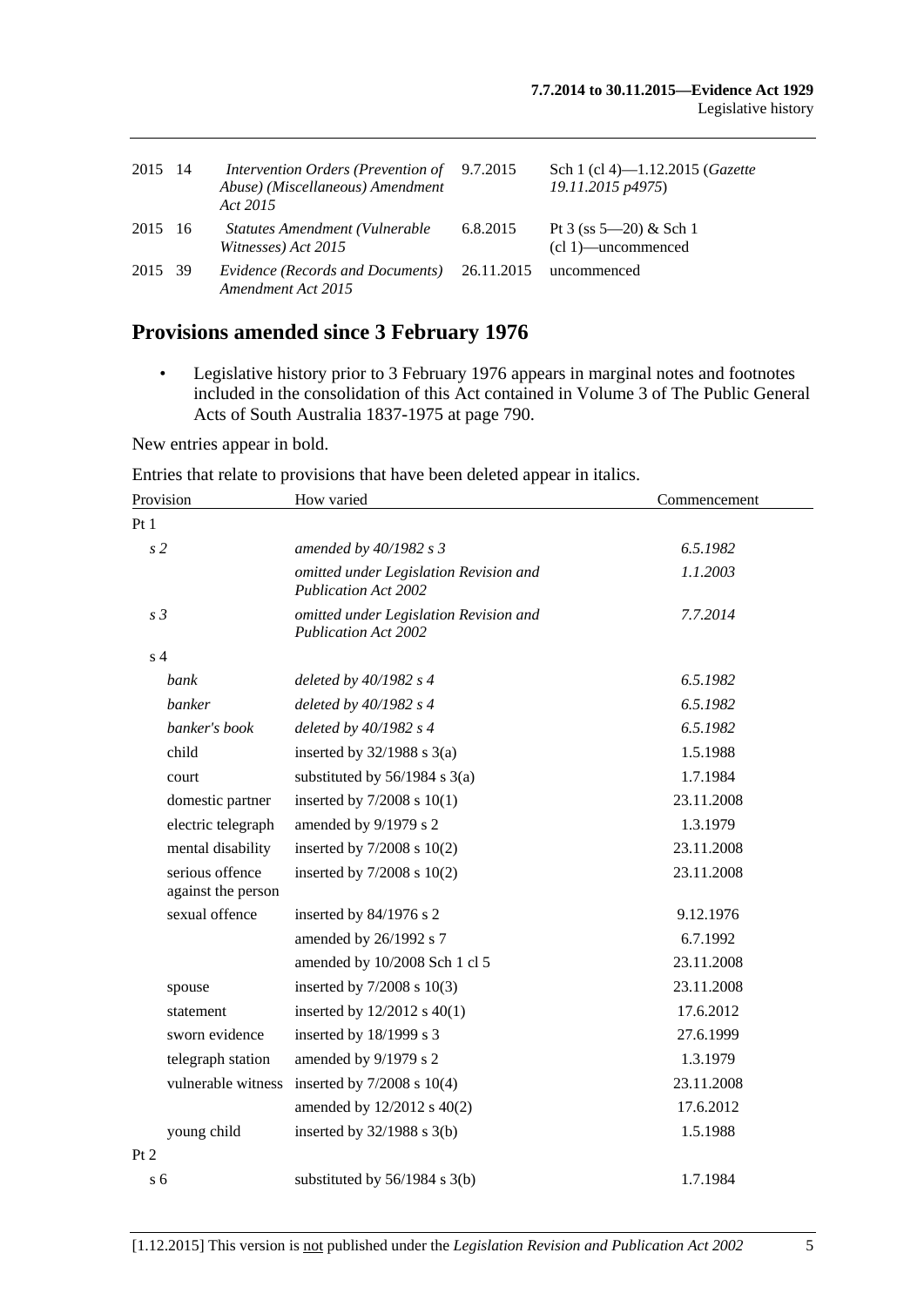#### **Evidence Act 1929—7.7.2014 to 30.11.2015** Legislative history

| s(6(3))                                  | substituted by 18/1999 s 4                           | 27.6.1999  |
|------------------------------------------|------------------------------------------------------|------------|
| s(4)                                     | substituted by 33/2002 s 8                           | 3.3.2003   |
| s 7                                      | substituted by $56/1984$ s $3(b)$                    | 1.7.1984   |
| $s\delta$                                | deleted by $56/1984 s 3(b)$                          | 1.7.1984   |
| s <sub>9</sub>                           | amended by 32/1988 s 4                               | 1.5.1988   |
|                                          | substituted by 18/1999 s 5                           | 27.6.1999  |
| $s\,9(4)$                                | amended by 7/2008 s 11                               | 23.11.2008 |
| s 12                                     | substituted by 32/1988 s 5                           | 1.5.1988   |
| s $12(1)$ —(3)                           | deleted by 18/1999 s 6                               | 27.6.1999  |
| $s$ 12 $A$                               | inserted by 37/1993 s 3                              | 15.7.1993  |
|                                          | substituted by 18/1999 s 7                           | 27.6.1999  |
|                                          | substituted by 7/2008 s 12                           | 23.11.2008 |
| s 13 before                              | deleted by 32/1988 s 5                               | 1.5.1988   |
| substitution by 7/2008                   |                                                      |            |
|                                          | inserted by $53/1993$ s 3                            | 1.9.1993   |
| s 13(4)                                  | amended by 18/1999 s 8                               | 27.6.1999  |
| s 13                                     | substituted by 7/2008 s 12                           | 23.11.2008 |
| s <sub>13A</sub>                         | inserted by 7/2008 s 12                              | 4.10.2009  |
| s 13B                                    | inserted by 7/2008 s 12                              | 23.11.2008 |
| s 13B(1)                                 | amended by 85/2009 Sch 1 cl 14(1)                    | 9.12.2011  |
| $s$ 13B(2)                               | deleted by 85/2009 Sch 1 cl 14(2)                    | 9.12.2011  |
| s 13B(5)                                 |                                                      |            |
| offence to which<br>this section applies | amended by 85/2009 Sch 1 cl 14(3)                    | 9.12.2011  |
| s 13C                                    | inserted by 7/2008 s 12                              | 4.10.2009  |
| $s \ 13C(2)$                             | amended by 11/2013 s 14(1)                           | 9.6.2013   |
| s $13C(2a)$                              | inserted by $11/2013$ s $14(2)$                      | 9.6.2013   |
| s 13D                                    | inserted by 7/2008 s 12                              | 4.10.2009  |
| s 14                                     | inserted by 107/1986 s 3                             | 5.4.1987   |
| s 14(1a)                                 | inserted by 18/1999 s 9                              | 27.6.1999  |
| s 18                                     |                                                      |            |
| s 18(1)                                  | s 18 amended by 47/1983 s 2(a)–(d)                   | 16.6.1983  |
|                                          | s 18 redesignated as s $18(1)$ by $47/1983$ s $2(e)$ | 16.6.1983  |
|                                          | amended by $55/1983$ s 3(a), (b)                     | 1.8.1983   |
|                                          | III and IV deleted by $55/1983$ s $3(c)$             | 1.8.1983   |
|                                          | amended by 44/2003 s 3(1) (Sch 1)                    | 24.11.2003 |
| s $18(2)$ and $(3)$                      | inserted by $47/1983$ s $2(e)$                       | 16.6.1983  |
|                                          | amended by 44/2003 s 3(1) (Sch 1)                    | 24.11.2003 |
| s 18A                                    | inserted by 47/1983 s 3                              | 16.6.1983  |
|                                          | substituted by 96/1985 s 3                           | 1.12.1985  |
|                                          | substituted by 18/1999 s 10                          | 27.6.1999  |
| ss 19 and 20                             | deleted by 76/1992 s 5                               | 1.1.1993   |
| s 21                                     | substituted by 55/1983 s 4                           | 1.8.1983   |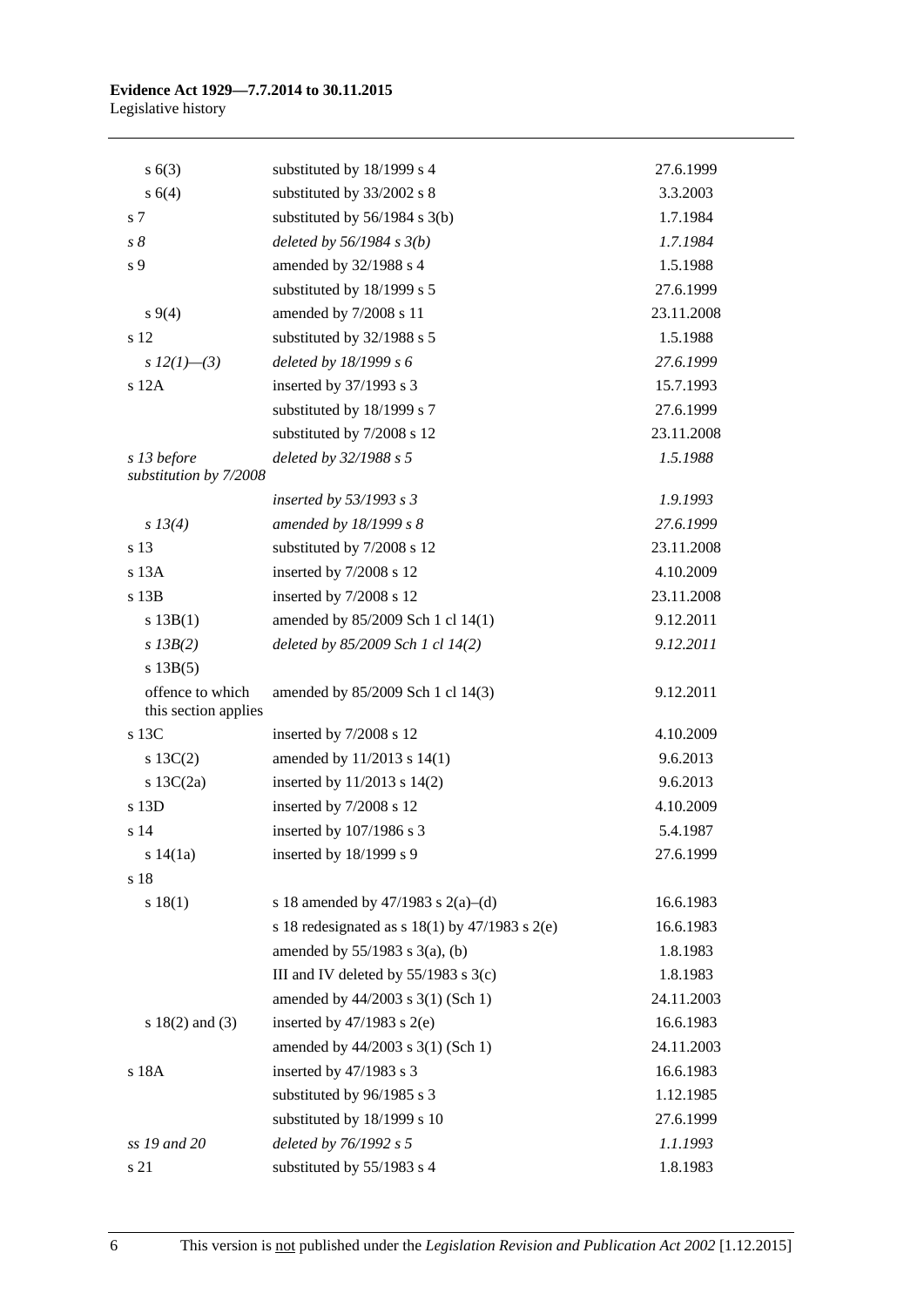| $s \, 21(3a)$                        | inserted by $37/1993$ s 4                                                                                   | 15.7.1993  |
|--------------------------------------|-------------------------------------------------------------------------------------------------------------|------------|
| $s \, 21(5)$                         | substituted by 27/1995 s 13                                                                                 | 10.7.1995  |
| $s\,21(7)$                           |                                                                                                             |            |
| close relative                       | amended by 43/2006 s 97(1)                                                                                  | 1.6.2007   |
| domestic partner                     | inserted by $43/2006$ s $97(2)$                                                                             | 1.6.2007   |
|                                      | deleted by 7/2008 s 13                                                                                      | 23.11.2008 |
| spouse                               | substituted by $43/2006$ s $97(2)$                                                                          | 1.6.2007   |
|                                      | deleted by 7/2008 s 13                                                                                      | 23.11.2008 |
| s 23                                 | amended by 44/2003 s 3(1) (Sch 1)                                                                           | 24.11.2003 |
| s 25                                 | substituted by 7/2008 s 14                                                                                  | 23.11.2008 |
| s 26                                 | amended by 59/1994 Sch 2                                                                                    | 1.1.1995   |
| s 27                                 | amended by 17/2006 s 113                                                                                    | 4.9.2006   |
| s 29A                                | inserted by 48/2007 s 6                                                                                     | 17.7.2008  |
| Pt 3                                 |                                                                                                             |            |
| Pt 3 Div 1                           |                                                                                                             |            |
| heading                              | inserted by 7/2008 s 15                                                                                     | 23.11.2008 |
| s <sub>32</sub>                      | deleted by 9/1979 s 3                                                                                       | 1.3.1979   |
| s 33                                 | substituted by 50/2005 Sch 1 cl 5                                                                           | 1.1.2006   |
| $s \, 33(1)$                         | amended by $47/2013$ s $7(1)$ —(3)                                                                          | 17.5.2014  |
| $s \, 33(2)$                         | amended by 47/2013 s 7(4)                                                                                   | 17.5.2014  |
| s34A                                 | substituted by 33/2002 s 9                                                                                  | 3.3.2003   |
| s34AB                                | inserted by 58/2013 s 4                                                                                     | 7.7.2014   |
| $s\,34B$                             | deleted by 18/1999 s 11                                                                                     | 27.6.1999  |
| s 34C                                |                                                                                                             |            |
| $s \, 34C(1)$                        | amended by 44/2003 s 3(1) (Sch 1)                                                                           | 24.11.2003 |
| s $34C(1a)$                          | contents commencing "Provided that" amended<br>and designated as $s$ 34C(1a) by 44/2003 $s$ 3(1)<br>(Sch 1) | 24.11.2003 |
| $s\,34CA$                            | inserted by 32/1988 s 6                                                                                     | 1.5.1988   |
|                                      | substituted by 7/2008 s 16                                                                                  | 23.11.2008 |
| s 34CB                               | inserted by 7/2008 s 16                                                                                     | 23.11.2008 |
| s 34I before deletion<br>by $7/2008$ | inserted by $84/1976$ s 3                                                                                   | 9.12.1976  |
|                                      | amended by 47/1983 s 4                                                                                      | 16.6.1983  |
|                                      | substituted by $90/1984 s 3$                                                                                | 1.1.1985   |
| $s \, 34I(1)$                        | amended by 17/2006 s 114(1)                                                                                 | 4.9.2006   |
| $s \, 34I(2)$                        | amended by 17/2006 s 114(2)                                                                                 | 4.9.2006   |
| $s \, 34I(3)$                        | amended by 17/2006 s 114(3)                                                                                 | 4.9.2006   |
| $s \, 34I(4)$                        | amended by 17/2006 s 114(4)                                                                                 | 4.9.2006   |
| $s \frac{34I(6a)}{2}$                | inserted by 18/1999 s 12                                                                                    | 27.6.1999  |
| $s\,34I$                             | deleted by 7/2008 s 17                                                                                      | 23.11.2008 |
| s 34J                                | inserted by $41/1991$ s 3                                                                                   | 16.7.1992  |
| s $34J(2)$                           | substituted by 18/1999 s 13                                                                                 | 27.6.1999  |
| s 34K                                | inserted by 41/1991 s 3                                                                                     | 16.7.1992  |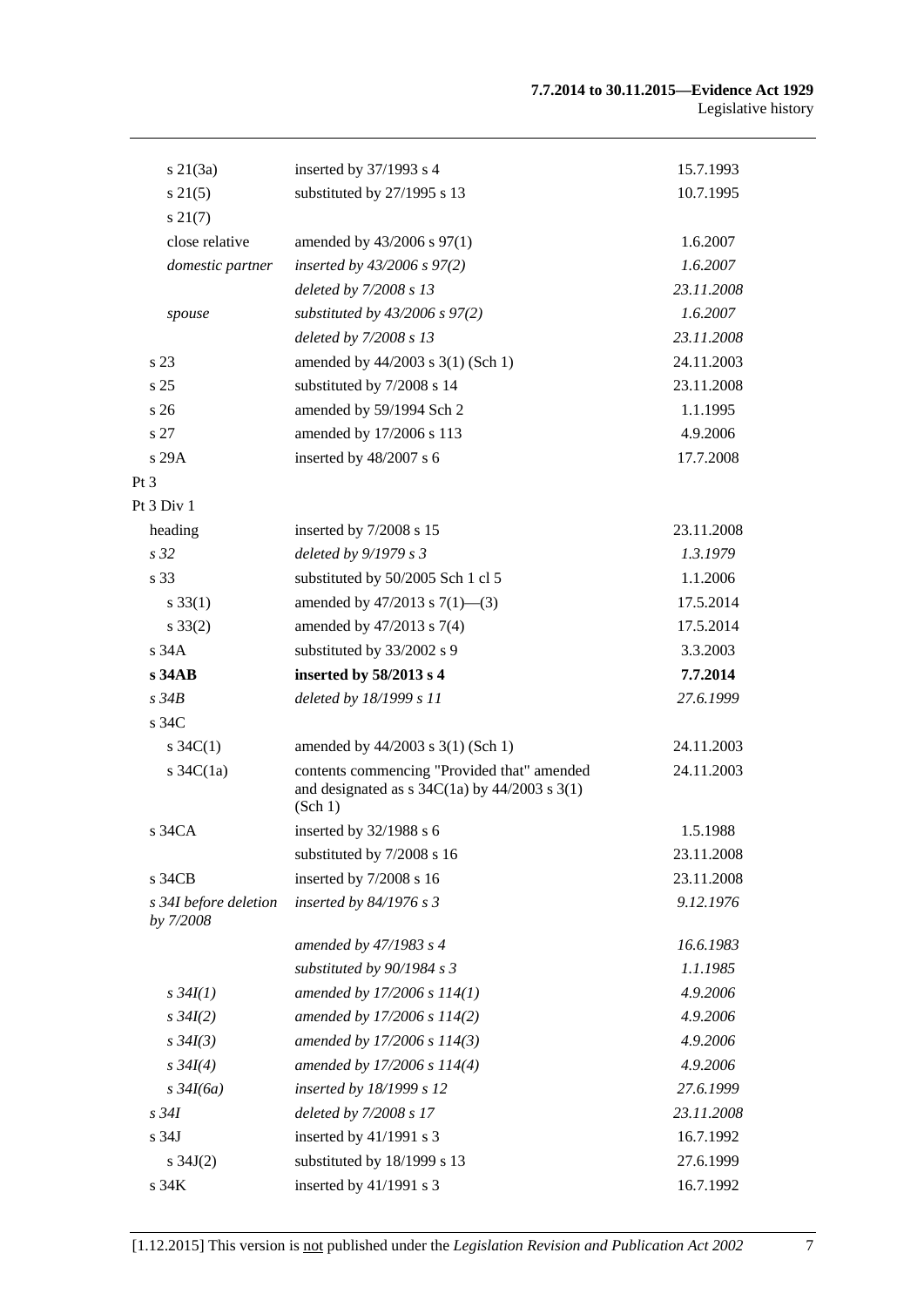#### **Evidence Act 1929—7.7.2014 to 30.11.2015** Legislative history

| $s \, 34K(1)$             | amended by 17/2006 s 115(1)                    | 4.9.2006   |
|---------------------------|------------------------------------------------|------------|
| $s \, 34K(2)$             | amended by 17/2006 s 115(2)                    | 4.9.2006   |
| ss 34KA-34KD              | inserted by 12/2012 s 41                       | 17.6.2012  |
| Pt 3 Div 2                | inserted by 7/2008 s 18                        | 23.11.2008 |
| Pt 3 Div 3                | inserted by 34/2011 s 4                        | 1.6.2012   |
| s 34P                     |                                                |            |
| s $34P(4)$                | amended by 50/2013 s 4                         | 25.11.2013 |
| Pt 4                      |                                                |            |
| s <sub>35</sub>           | substituted by 72/1990 s 2                     | 20.12.1990 |
| $s \; 35(2)$              |                                                |            |
| legislative<br>instrument | amended by 32/2002 Sch cl 2                    | 1.1.2003   |
| s 37                      | amended by 9/1979 s 4                          | 1.3.1979   |
|                           | substituted by 72/1990 s 3                     | 20.12.1990 |
| s 37C                     | inserted by 9/1979 s 5                         | 1.3.1979   |
| s 41                      | amended by 59/1994 Sch 2                       | 1.1.1995   |
|                           | amended by 44/2006 s 21                        | 18.1.2007  |
| s 42                      |                                                |            |
| $s\ 42(1)$                | amended by 33/2002 s 10                        | 3.3.2003   |
| $s$ 45 $A$                |                                                |            |
| $s\,45A(2)$               | amended by 9/1979 s 6                          | 1.3.1979   |
| $s$ 45 $B$                |                                                |            |
| $s\,45B(3)$               | amended by 9/1979 s 7                          | 1.3.1979   |
| s 45C                     | inserted by 24/1984 s 2                        | 10.5.1984  |
|                           | substituted by 72/1990 s 4                     | 20.12.1990 |
| $Pt\,5$                   | heading amended by 40/1982 s 5                 | 6.5.1982   |
| $s\,46$                   | substituted by 40/1982 s 6                     | 6.5.1982   |
| bank                      | (b) and (c) deleted by $33/1999$ Sch (item 21) | 1.7.1999   |
| ss 47 and 48              | substituted by 40/1982 s 6                     | 6.5.1982   |
| ss 48A and 48B            | deleted by $40/1982 s 6$                       | 6.5.1982   |
| s 49                      |                                                |            |
| $s\,49(1)$                | amended by $40/1982$ s $7(a)$                  | 6.5.1982   |
| $s\ 49(1a)$               | inserted by $40/1982$ s $7(b)$                 | 6.5.1982   |
|                           | amended by 37/1993 s 5                         | 15.7.1993  |
| $s\,49(2)$                | amended by $40/1982$ s $7(c)$                  | 6.5.1982   |
| $s\,49(3)$ (9)            | inserted by $40/1982$ s $7(d)$                 | 6.5.1982   |
| s 50                      | amended by 40/1982 s 8                         | 6.5.1982   |
| s 51                      |                                                |            |
| s 51(1)                   | substituted by 40/1982 s 9                     | 6.5.1982   |
| s <sub>52</sub>           | deleted by 40/1982 s 10                        | 6.5.1982   |
| Pt 6                      |                                                |            |
| s 55                      | amended by 18/1999 s 14                        | 27.6.1999  |
| s 56                      |                                                |            |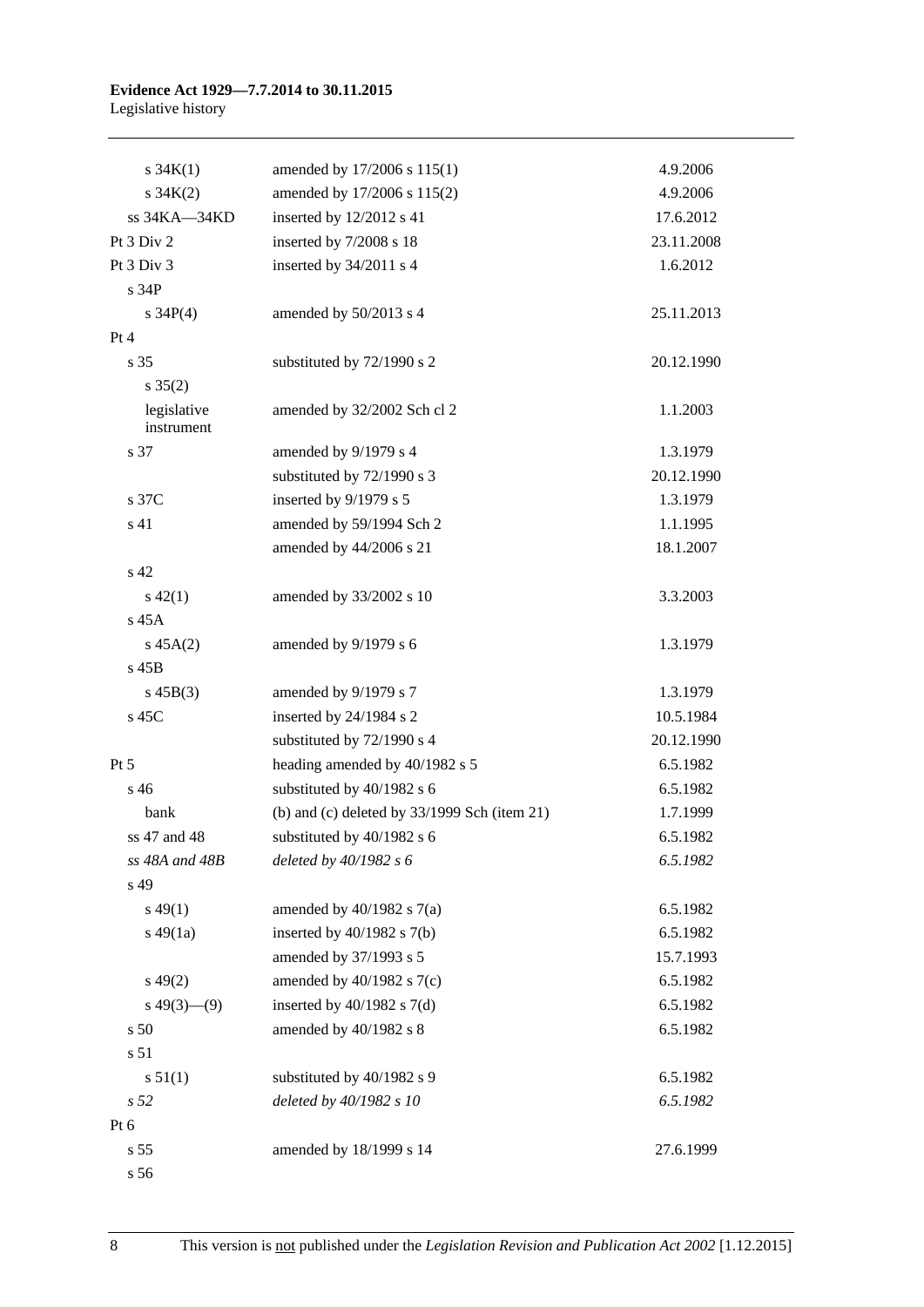#### **7.7.2014 to 30.11.2015—Evidence Act 1929** Legislative history

| s 56(1)                              | amended by $44/2003$ s 3(1) (Sch 1)           | 24.11.2003 |
|--------------------------------------|-----------------------------------------------|------------|
| $s\,56(2)$                           | amended by 49/1991 Sch 2                      | 6.7.1992   |
| s 59                                 | amended by 59/1994 Sch 2                      | 1.1.1995   |
| Pt 6A                                |                                               |            |
| s 59B                                |                                               |            |
| s 59B(1)                             | amended by 9/1979 s 8                         | 1.3.1979   |
| Pt 6B                                | heading substituted by 45/1988 s 2            | 5.5.1988   |
| $s$ 59D                              | substituted by 45/1988 s 3                    | 5.5.1988   |
| s 59D(1)                             |                                               |            |
| authorised South<br>Australian court | amended by $37/1993$ s $6(a)$                 | 15.7.1993  |
|                                      | (d) deleted by $37/1993$ s $6(a)$             | 15.7.1993  |
| foreign court                        | amended by 37/1993 s 6(b)                     | 15.7.1993  |
| s 59D(2)                             | substituted by 72/1990 s 5                    | 20.12.1990 |
| s 59E                                | substituted by 45/1988 s 4                    | 5.5.1988   |
| s 59E(4)                             | inserted by 37/1993 s 7                       | 15.7.1993  |
| $s$ 59 $F$                           |                                               |            |
| s 59F(1)                             | amended by 45/1988 s 5                        | 5.5.1988   |
| s 59F(5)                             | amended by 45/1988 s 5                        | 5.5.1988   |
|                                      | amended by $72/1990$ s $6(a)$                 | 20.12.1990 |
| s 59F(7)                             | inserted by $72/1990$ s $6(b)$                | 20.12.1990 |
| s 59H                                | amended by 45/1988 s 6                        | 5.5.1988   |
| Pt 6C                                | inserted by 9/1998 s 3                        | 27.6.1999  |
| Pt 6C Div 1                          |                                               |            |
| s 59IA                               |                                               |            |
| South Australian<br>court            | amended by 33/2003 Sch (cl 10)                | 1.7.2005   |
| Pt 6C Div 4                          | inserted by 33/2006 s 4                       | 1.4.2007   |
| s 59IQ                               |                                               |            |
| $s$ 59IQ(8)                          |                                               |            |
| immediate family                     | amended by 7/2008 s 19                        | 23.11.2008 |
| Pt 7                                 |                                               |            |
| Pt 7 Div 1                           | heading inserted by $17/1999$ s $3(a)$        | 27.6.1999  |
| $s$ 59J                              | inserted by 26/1992 s 8                       | 6.7.1992   |
| Pt 7 Div 2                           | heading inserted by $17/1999$ s $3(b)$        | 27.6.1999  |
| s 60                                 | amended by 17/2006 s 116                      | 4.9.2006   |
|                                      | amended by 26/2013 Sch 1 cl 2                 | 4.7.2013   |
| $s \, \delta l$                      | deleted by 9/1979 s 9                         | 1.3.1979   |
| Pt 7 Div 3                           | heading inserted by $17/1999$ s $3(c)$        | 27.6.1999  |
| s <sub>65</sub>                      |                                               |            |
| s 65(1)                              | s 65 amended by 9/1979 s 10                   | 1.3.1979   |
|                                      | s 65 amended and redesignated as $s$ 65(1) by | 24.11.2003 |
|                                      | $44/2003$ s 3(1) (Sch 1)                      |            |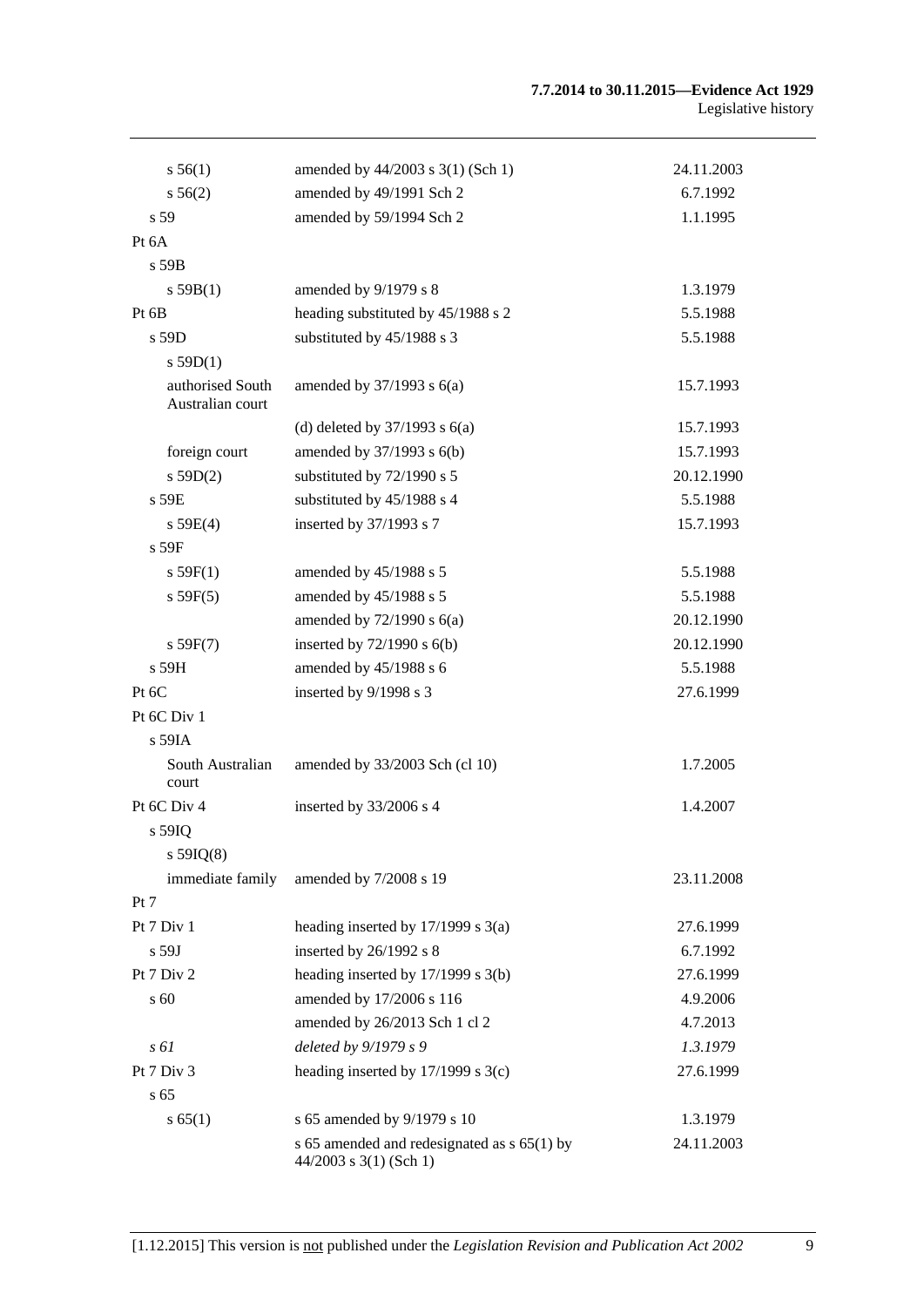# **Evidence Act 1929—7.7.2014 to 30.11.2015**

Legislative history

| s 65(2)                          | s 65 amended and redesignated as s 65(2) by<br>$44/2003$ s 3(1) (Sch 1) | 24.11.2003 |
|----------------------------------|-------------------------------------------------------------------------|------------|
| $s$ 65A                          | inserted by 32/1988 s 7                                                 | 1.5.1988   |
| Pt 7 Div 4                       | heading inserted by $17/1999$ s $3(d)$                                  | 27.6.1999  |
| s 66                             |                                                                         |            |
| s 66(1)                          | amended by 57/2000 s 25                                                 | 14.8.2000  |
|                                  | amended by 44/2003 s 3(1) (Sch 1)                                       | 24.11.2003 |
| $s\,66(3)$                       | amended by 44/2003 s 3(1) (Sch 1)                                       | 24.11.2003 |
| s 67                             |                                                                         |            |
| s 67(1)                          | amended by 18/1999 s 15                                                 | 27.6.1999  |
| Pt 7 Div 5                       | heading inserted by $17/1999$ s $3(e)$                                  | 27.6.1999  |
| Pt $7$ Div $6$                   | heading inserted by 17/1999 s 3(f)                                      | 27.6.1999  |
| s 67AB                           | inserted by 9/1979 s 11                                                 | 1.3.1979   |
| $s$ 67AB(1)                      | amended by 18/1999 s 16(a)                                              | 27.6.1999  |
| $s$ 67AB $(2)$                   | amended by 18/1999 s 16(b)                                              | 27.6.1999  |
| Pt 7 Div 7                       | heading inserted by $17/1999$ s $3(g)$                                  | 27.6.1999  |
| $s$ 67B                          | inserted by 65/1978 s 2                                                 | 28.9.1978  |
| Pt 7 Div 8                       | heading inserted by $17/1999$ s $3(h)$                                  | 27.6.1999  |
| s 67C                            | inserted by $37/1993$ s 8                                               | 15.7.1993  |
| s 67C(2)                         | amended by 26/1996 s 2                                                  | 2.5.1996   |
| Pt 7 Div 9                       | inserted by 17/1999 s 4                                                 | 27.6.1999  |
| $s$ 67F                          |                                                                         |            |
| s 67F(1)                         | amended by 17/2006 s 117(1)                                             | 4.9.2006   |
| s 67F(2)                         | amended by 17/2006 s 117(2)                                             | 4.9.2006   |
| $s$ 67F(5)                       | amended by 17/2006 s 117(3)                                             | 4.9.2006   |
| s 67F(7)                         | amended by 17/2006 s 117(4)                                             | 4.9.2006   |
| $s$ 67F(8)                       | amended by 17/2006 s 117(5)                                             | 4.9.2006   |
| Pt 7 Div 10                      | inserted by 7/2008 s 20                                                 | 23.11.2008 |
| Pt 8                             |                                                                         |            |
| Pt 8 Div 1                       | heading inserted by 107/1984 s 2                                        | 20.12.1984 |
| s 68                             | substituted by 47/1983 s 5                                              | 16.6.1983  |
| court                            | substituted by 33/2003 Sch (cl 11)                                      | 1.7.2005   |
| court of summary<br>jurisdiction | inserted by $107/1984$ s $3(a)$                                         | 20.12.1984 |
|                                  | deleted by 33/2003 Sch (cl 11)                                          | 1.7.2005   |
| order                            | interim suppression inserted by 107/1984 s 3(b)                         | 20.12.1984 |
| news media                       | inserted by $43/1989$ s $3(a)$                                          | 15.5.1989  |
|                                  | substituted by $18/1999$ s $17(a)$                                      | 27.6.1999  |
| newspaper                        | inserted by $18/1999$ s $17(a)$                                         | 27.6.1999  |
| primary court                    | inserted by $107/1984$ s $3(b)$                                         | 20.12.1984 |
| publish                          | inserted by 18/1999 s 17(b)                                             | 27.6.1999  |
| suppression order                | inserted by $107/1984$ s $3(b)$                                         | 20.12.1984 |
|                                  | substituted by $43/1989$ s $3(b)$                                       | 15.5.1989  |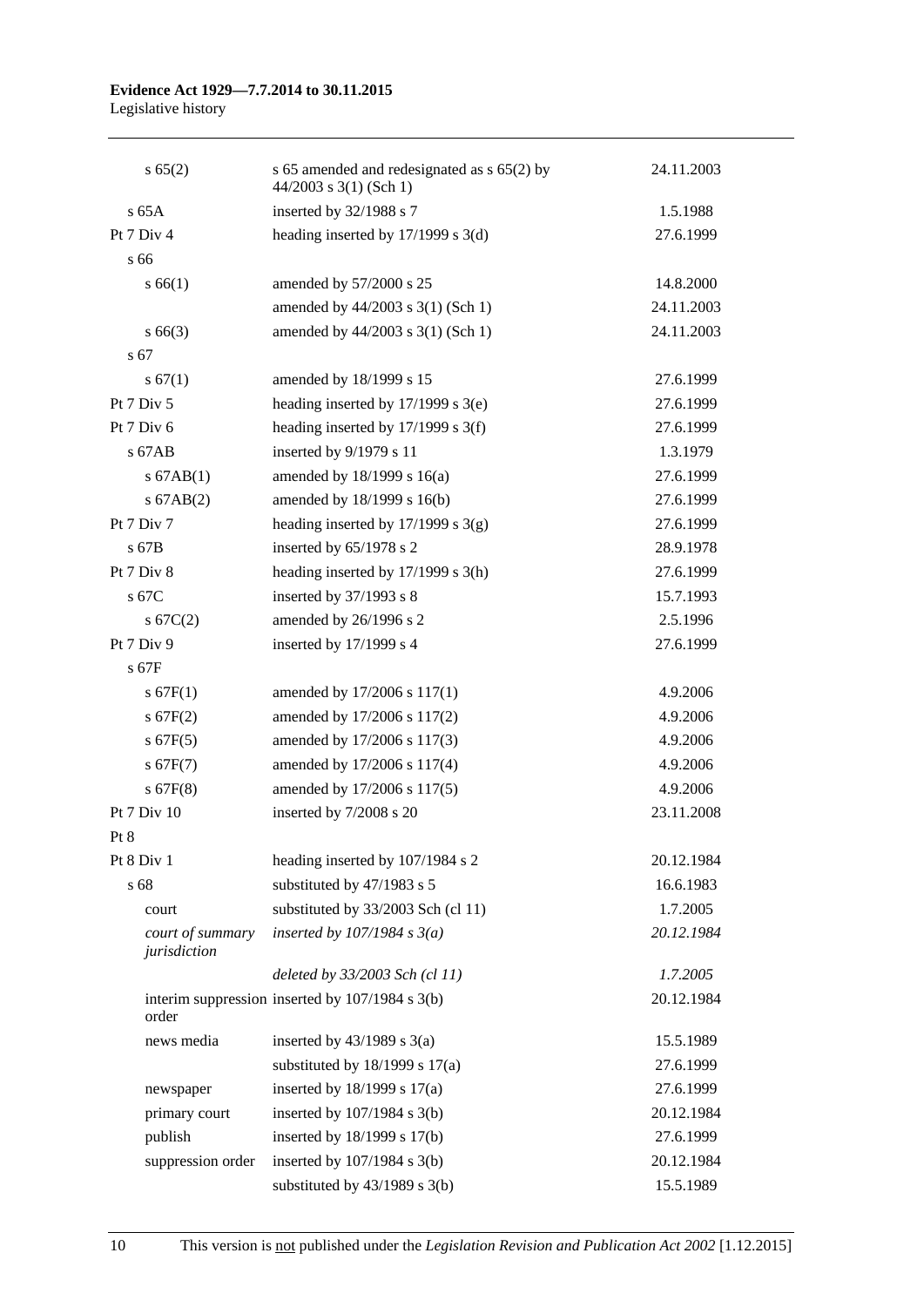#### **7.7.2014 to 30.11.2015—Evidence Act 1929** Legislative history

| Pt 8 Div 2           | heading inserted by 107/1984 s 4    | 20.12.1984 |
|----------------------|-------------------------------------|------------|
| s 69                 | substituted by 9/1979 s 12          | 1.3.1979   |
|                      | substituted by 107/1984 s 4         | 20.12.1984 |
| s 69(1a)             | inserted by 32/1988 s 8             | 1.5.1988   |
| s 69A                | inserted by 107/1984 s 4            | 20.12.1984 |
|                      | substituted by 43/1989 s 4          | 15.5.1989  |
| s 69A(1)             | amended by 72/1990 s 7              | 20.12.1990 |
|                      | amended by 18/1999 s 18             | 27.6.1999  |
| s 69A(2)             | substituted by $30/2006$ s $4(1)$   | 1.4.2007   |
| s 69A(5)             | amended by 17/2006 s 118(1)         | 4.9.2006   |
| s 69A(8)             | substituted by $30/2006$ s $4(2)$   | 1.4.2007   |
| s 69A(9)             | amended by 17/2006 s 118(2)         | 4.9.2006   |
|                      | substituted by $30/2006$ s $4(2)$   | 1.4.2007   |
| s $69A(10)$ — $(13)$ | substituted by $30/2006$ s $4(2)$   | 1.4.2007   |
| s 69A(14)            | deleted by $30/2006 s 4(2)$         | 1.4.2007   |
| ss 69AB and 69AC     | inserted by 30/2006 s 5             | 1.4.2007   |
| s 69B                | inserted by 107/1984 s 4            | 20.12.1984 |
| s69B(1)              | amended by $43/1989$ s $5(a)$       | 15.5.1989  |
| s69B(3)              | amended by $43/1989$ s $5(b)$ , (c) | 15.5.1989  |
| s 70                 | substituted by 107/1984 s 4         | 20.12.1984 |
| 570(1)               | substituted by 30/2006 s 6          | 1.4.2007   |
| $s \, 70(1a)$        | inserted by 30/2006 s 6             | 1.4.2007   |
| $s \, 70(3)$         | deleted by 33/2003 Sch (cl 12)      | 1.7.2005   |
| s 71                 | amended by 9/1979 s 13              | 1.3.1979   |
|                      | amended by 40/1982 s 11             | 6.5.1982   |
|                      | substituted by 107/1984 s 4         | 20.12.1984 |
| Pt 8 Div 3           | heading inserted by 107/1984 s 5    | 20.12.1984 |
| s 71A                | inserted by 84/1976 s 4             | 9.12.1976  |
| s 71A(1)             | amended by 40/1982 s 12             | 6.5.1982   |
|                      | amended by 37/1993 s 9              | 15.7.1993  |
|                      | amended by $59/1997$ s $6(a)$       | 14.9.1997  |
|                      | amended by 18/1999 s 19(a)          | 27.6.1999  |
|                      | amended by 30/2006 s 7(1)           | 1.4.2007   |
|                      | amended by 44/2012 s 4(1), (2)      | 11.2.2013  |
| s 71A(2)             | amended by 40/1982 s 12             | 6.5.1982   |
|                      | amended by 18/1999 s 19(b)          | 27.6.1999  |
|                      | amended by 30/2006 s 7(2)           | 1.4.2007   |
|                      | amended by 44/2012 s 4(3)           | 11.2.2013  |
| $s$ 71A(3)           | amended by 40/1982 s 12             | 6.5.1982   |
|                      | deleted by $107/1984 s 6(a)$        | 20.12.1984 |
| s $71A(3)$ — $(3e)$  | inserted by $44/2012$ s $4(4)$      | 11.2.2013  |
| s 71A(4)             | amended by 40/1982 s 12             | 6.5.1982   |
|                      | amended by 32/1988 s 9              | 1.5.1988   |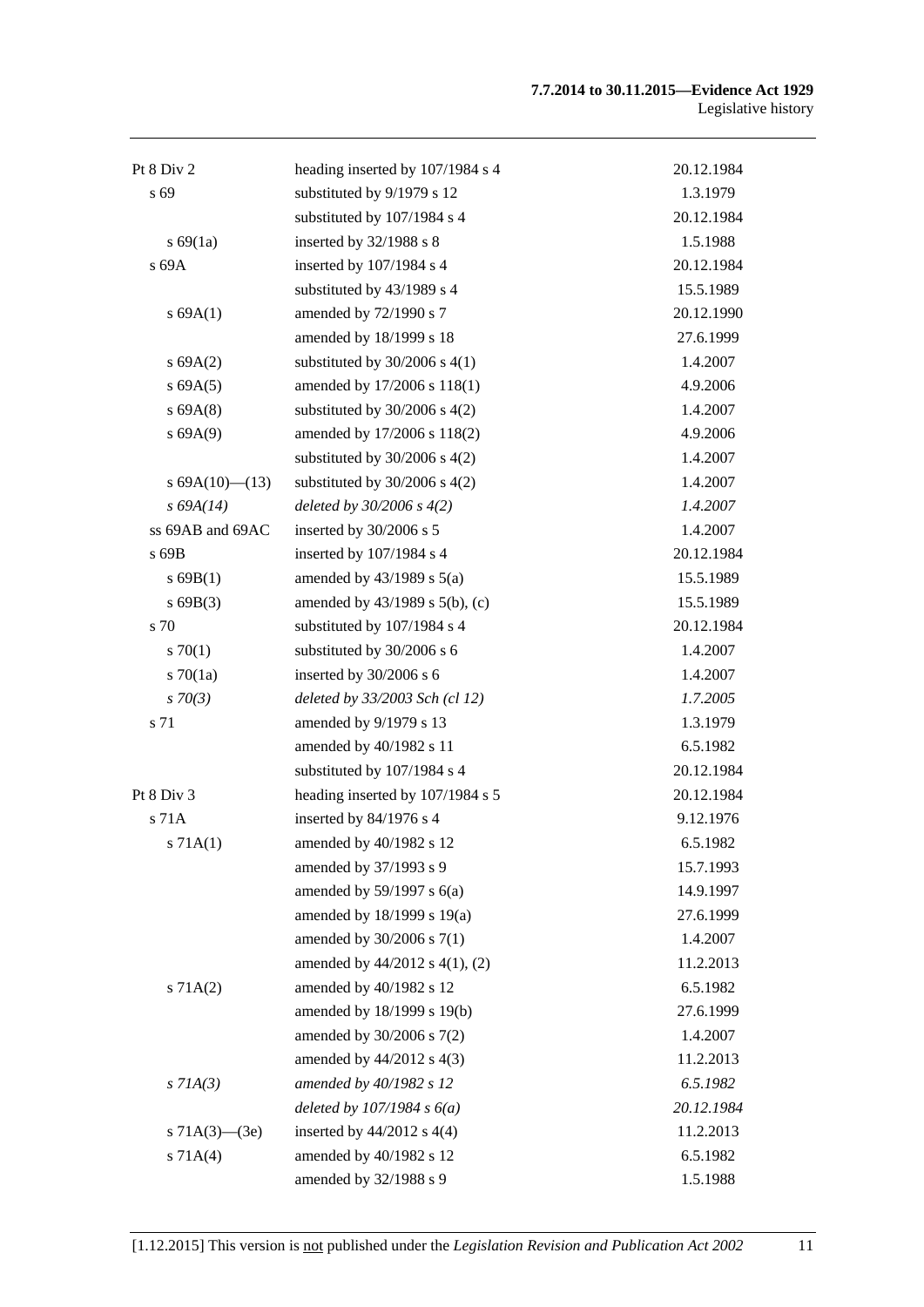|                                         | amended by 18/1999 s 19(c)                    | 27.6.1999  |
|-----------------------------------------|-----------------------------------------------|------------|
|                                         | amended by 30/2006 s 7(3)                     | 1.4.2007   |
|                                         | amended by 44/2012 s 4(5)                     | 11.2.2013  |
| s 71A(5)                                |                                               |            |
| acquittal                               | deleted by $107/1984 s 6(b)$                  | 20.12.1984 |
| newspaper                               | deleted by $18/1999 s 19(d)$                  | 27.6.1999  |
| relevant date                           | substituted by $59/1997$ s $6(b)$             | 14.9.1997  |
|                                         | amended by 47/2013 s 8(1), (2)                | 17.5.2014  |
| Pt 8 Div 4                              | heading inserted by 107/1984 s 7              | 20.12.1984 |
| s 71B                                   | inserted by 107/1984 s 7                      | 20.12.1984 |
| $s$ 71B(1)                              | amended by $18/1999$ s $20(a)$                | 27.6.1999  |
|                                         | amended by $7/2008$ s $21(1)$                 | 23.11.2008 |
| $s$ 71B(2)                              | amended by 30/2006 s 8(1)                     | 1.4.2007   |
|                                         | amended by 7/2008 s 21(2)                     | 23.11.2008 |
| $s$ 71B(3)                              | amended by 18/1999 s 20(b)                    | 27.6.1999  |
|                                         | amended by 30/2006 s 8(2)                     | 1.4.2007   |
| s 71C                                   | inserted by 37/1993 s 10                      | 15.7.1993  |
| $s \, 71C(1)$                           | amended by 18/1999 s 21(a)                    | 27.6.1999  |
|                                         | amended by 30/2006 s 9                        | 1.4.2007   |
| $s \, 71C(2)$                           | substituted by $18/1999$ s $21(b)$            | 27.6.1999  |
| Pt 8 Div 5                              | amended by 107/1984 s 8                       | 20.12.1984 |
|                                         | deleted by $44/2003$ s $3(1)$ (Sch 1)         | 24.11.2003 |
| Pt9                                     | inserted by 72/1990 s 8                       | 20.12.1990 |
| Sch 1 before susbtitution<br>by 58/2013 |                                               |            |
| heading                                 | substituted by $44/2003$ s $3(1)$ (Sch 1)     | 24.11.2003 |
| Sch <sub>1</sub>                        | substituted by 58/2013 s 5                    | 7.7.2014   |
| Sch <sub>3</sub>                        | deleted by 55/1983 s 5                        | 1.8.1983   |
| Sch 4                                   | heading substituted by 44/2003 s 3(1) (Sch 1) | 24.11.2003 |

# **Transitional etc provisions associated with Act or amendments**

## *Evidence (Settlement Negotiations) Amendment Act 1996*

## **3—Application of amendment**

The amendment made by this Act applies to proceedings commenced before or after the commencement of this Act, but does not affect any order made before the commencement of this Act.

## *Statutes Amendment (Evidence and Procedure) Act 2008*

## **22—Transitional provision**

The amendments made by Part 4 of this Act to the *[Evidence Act](http://www.legislation.sa.gov.au/index.aspx?action=legref&type=act&legtitle=Evidence%20Act%201929) 1929* apply to proceedings commenced after the commencement of that Part.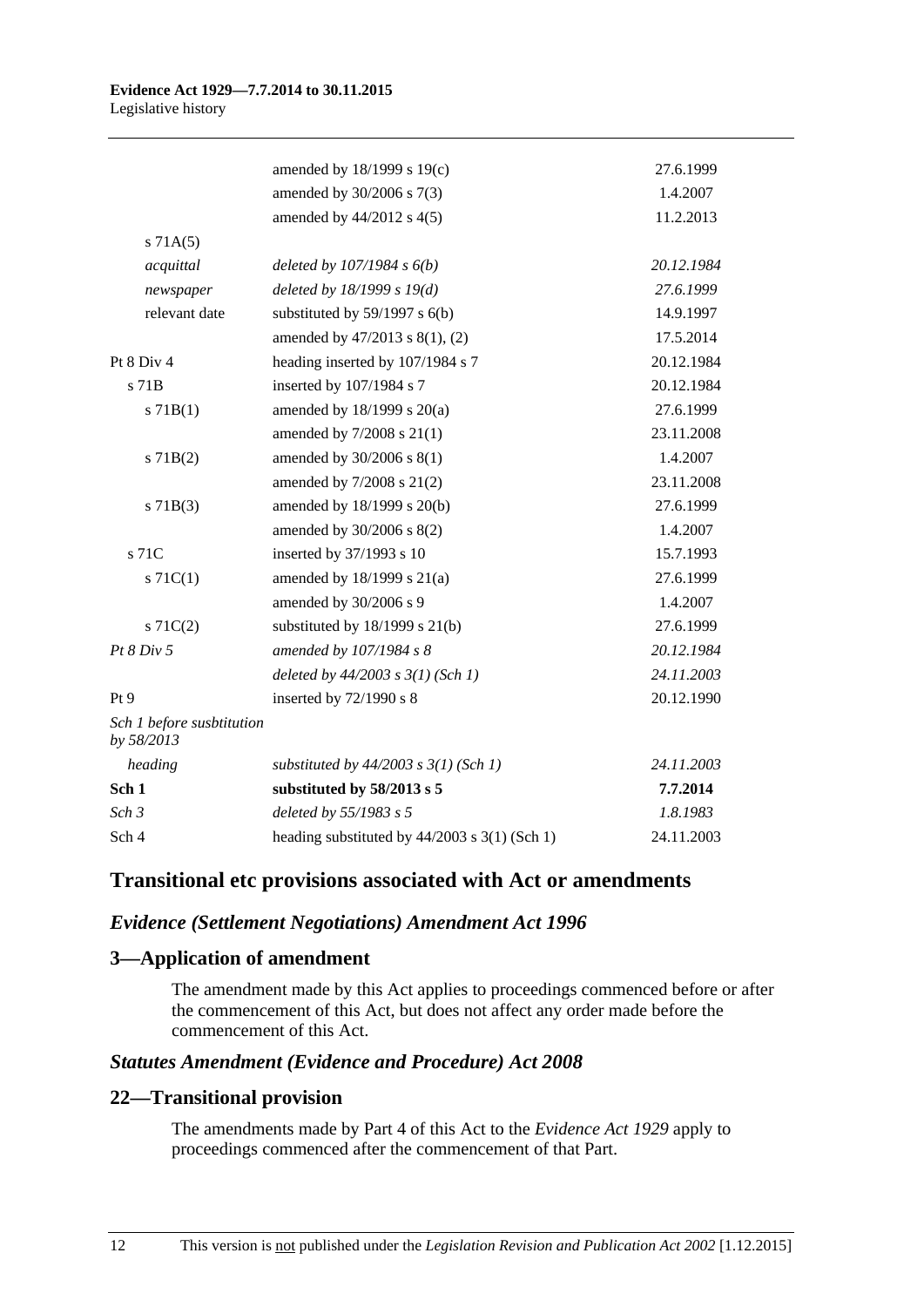# *Evidence (Discreditable Conduct) Amendment Act 2011, Sch 1*

### **1—Transitional provision**

- (1) The amendments made by Part 2 of this Act to the *[Evidence Act](http://www.legislation.sa.gov.au/index.aspx?action=legref&type=act&legtitle=Evidence%20Act%201929) 1929* are intended to apply in respect of—
	- (a) proceedings for an offence commenced but not determined before the commencement of this clause; and
	- (b) proceedings for an offence commenced after the commencement of this clause.
- (2) An order made by a court under the *[Evidence Act](http://www.legislation.sa.gov.au/index.aspx?action=legref&type=act&legtitle=Evidence%20Act%201929) 1929* as in force immediately before the commencement of this clause will remain in force according to its terms.

### *Statutes Amendment (Serious and Organised Crime) Act 2012*

### **42—Transitional provision**

Sections 34KA, 34KB, 34KC and 34KD of the *[Evidence Act](http://www.legislation.sa.gov.au/index.aspx?action=legref&type=act&legtitle=Evidence%20Act%201929) 1929* as inserted by section 41 of this Act only apply in relation to proceedings commenced after the commencement of section 41.

# **Historical versions**

Reprint No 1—1.7.1991 Reprint No 2—16.7.1992 Reprint No 3—1.1.1993 Reprint No 4—15.7.1993 Reprint No 5—1.9.1993 Reprint No 6—1.1.1995 Reprint No 7—10.7.1995 Reprint No 8—2.5.1996 Reprint No 9—14.9.1997 Reprint No 10—27.6.1999 Reprint No 11—1.7.1999 Reprint No 12—14.8.2000 Reprint No 13—1.1.2003 Reprint No 14—3.3.2003 Reprint No 15—24.11.2003 1.7.2005 1.1.2006 4.9.2006 18.1.2007 1.4.2007 1.6.2007 17.7.2008 23.11.2008 4.10.2009